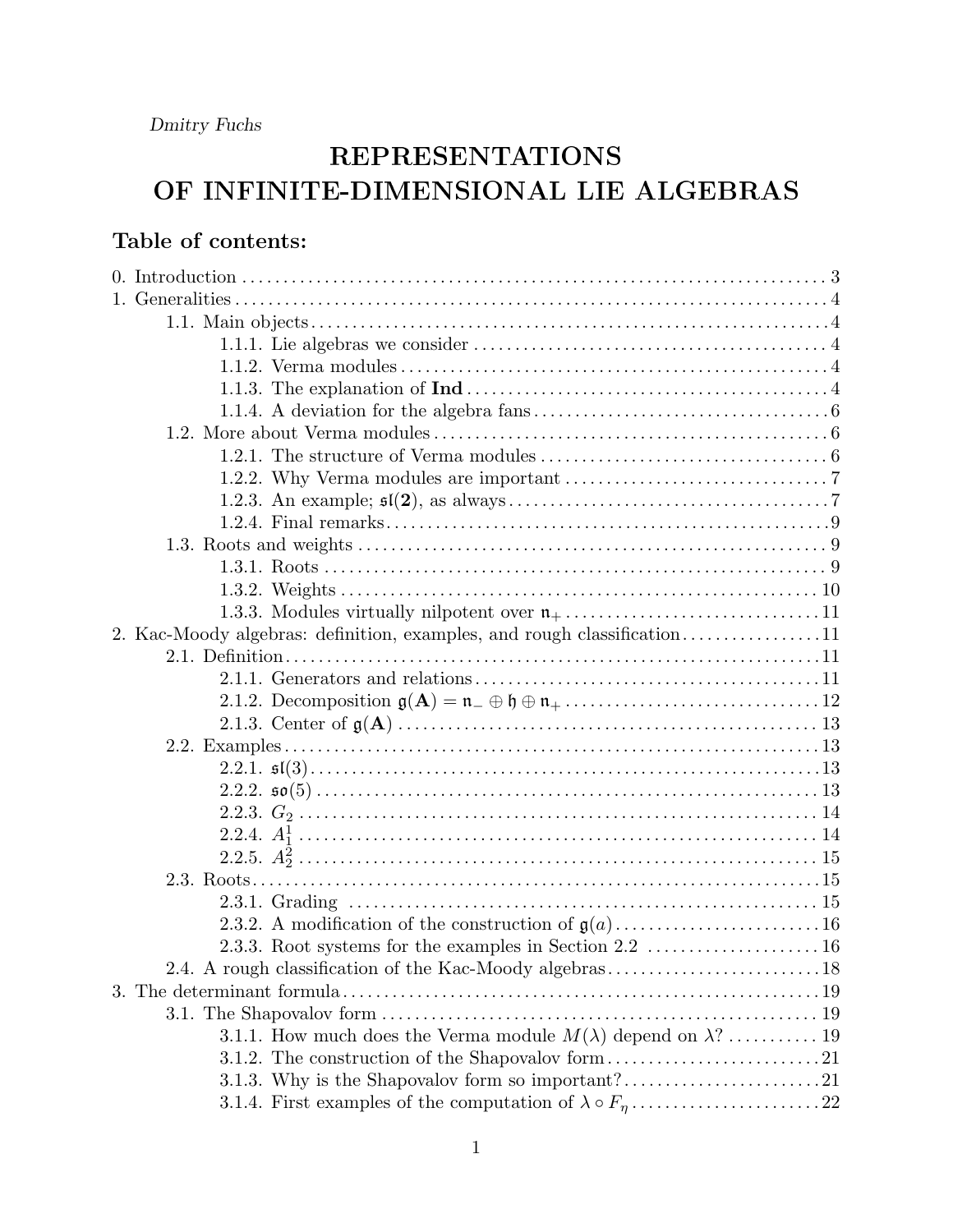| 3.3.4. The leading term of the determinant $\dots \dots \dots \dots \dots \dots \dots \dots \dots \dots 30$ |  |
|-------------------------------------------------------------------------------------------------------------|--|
| 3.4. Structure of Verma modules over Kac-Moody algebras32                                                   |  |
|                                                                                                             |  |
|                                                                                                             |  |
|                                                                                                             |  |
|                                                                                                             |  |
|                                                                                                             |  |
|                                                                                                             |  |
|                                                                                                             |  |
| 4.1.3. Dual, contragredient, and reverse modules  44                                                        |  |
|                                                                                                             |  |
|                                                                                                             |  |
|                                                                                                             |  |
|                                                                                                             |  |
|                                                                                                             |  |
|                                                                                                             |  |
|                                                                                                             |  |
| 4.3.3 Criterion of reducibility of Verma modules: statement49                                               |  |
|                                                                                                             |  |
|                                                                                                             |  |
|                                                                                                             |  |
|                                                                                                             |  |
| 4.4.3. Singular vectors in modules of semi-infinite forms54                                                 |  |
|                                                                                                             |  |
|                                                                                                             |  |
|                                                                                                             |  |
|                                                                                                             |  |
|                                                                                                             |  |
|                                                                                                             |  |
|                                                                                                             |  |
|                                                                                                             |  |
|                                                                                                             |  |
|                                                                                                             |  |
|                                                                                                             |  |
| 4.7.4. The composition factors of Bernstein-Gelfand-Gelfand modules $\ldots$ $64$                           |  |
|                                                                                                             |  |
|                                                                                                             |  |
|                                                                                                             |  |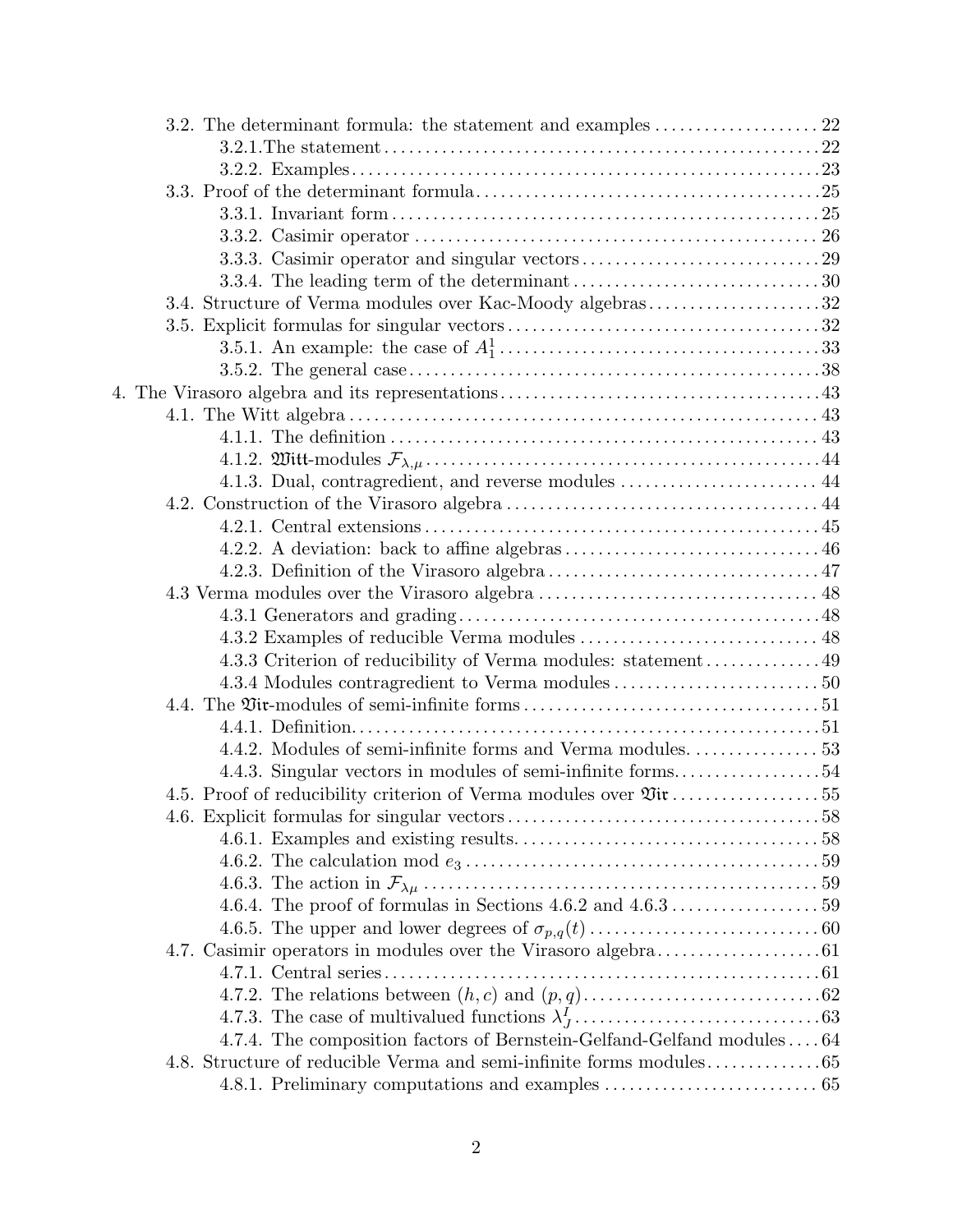| 4.8.2. Structure of reducible Verma modules: theorems and comments68            |
|---------------------------------------------------------------------------------|
|                                                                                 |
|                                                                                 |
|                                                                                 |
|                                                                                 |
|                                                                                 |
|                                                                                 |
|                                                                                 |
|                                                                                 |
|                                                                                 |
|                                                                                 |
|                                                                                 |
|                                                                                 |
|                                                                                 |
|                                                                                 |
|                                                                                 |
|                                                                                 |
|                                                                                 |
|                                                                                 |
|                                                                                 |
|                                                                                 |
|                                                                                 |
|                                                                                 |
|                                                                                 |
|                                                                                 |
| 5.4. Applications to singular vectors in the modules of semi-infinite forms  97 |
|                                                                                 |
|                                                                                 |
|                                                                                 |
|                                                                                 |
|                                                                                 |
|                                                                                 |
|                                                                                 |
|                                                                                 |
|                                                                                 |

### 0. Introduction

There are important differences between the theories of finite-dimensional and infinitedimensional Lie algebras.

First, for finite-dimensional Lie algebras, there are strong classification theorems. As a result, if you encounter a finite-dimensional Lie algebra, then, by all probability, you can find full information about it (like name, commonly used notation, description of the root system and representations, etc.) in various books, not speaking of the Internet. On the contrary, if an infinite-dimensional algebra arises on your way, then chanced are that it is new. By this reason, a book or a lecture course dedicated to infinite-dimensional Lie algebras is forced to be concentrated on some particular examples (which may be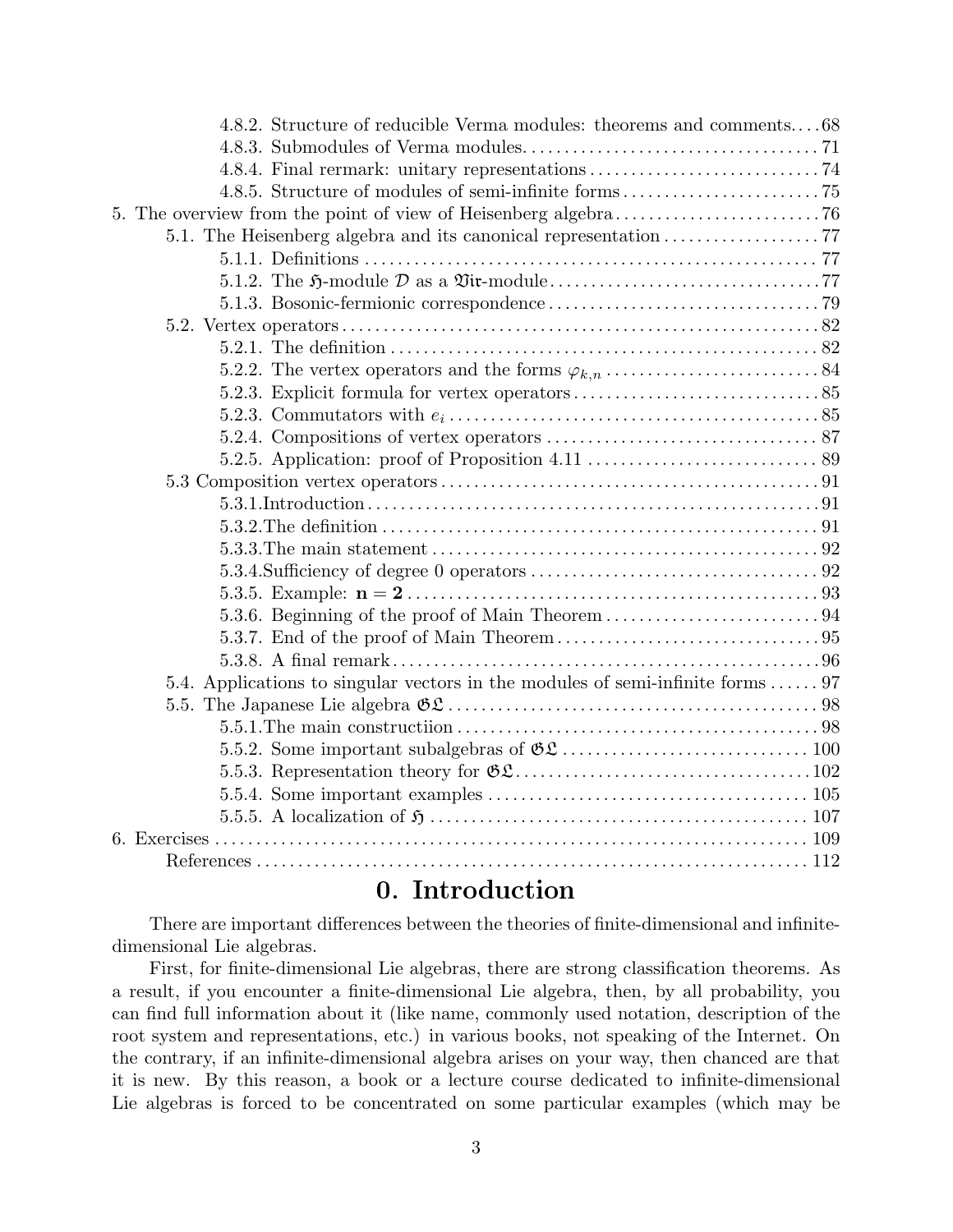important by some reasons). Here we will deal mainly with Kac-Moody and Virasoro Lie algebras (although there exist other classes of infinite-dimensional Lie algebras with well developed representation theories, for example infinite limits of classical finite-dimensional Lie algebras, or Lie algebras of vector fields).

Second, there exists a very rigid correspondence between finite-dimensional Lie algebras and Lie groups. From some point of view, the theory of finite-dimensional Lie algebras has no independent value: it is just an auxiliary counterpart of the Lie groups theory. These arguments become less convenient in the infinite-dimensional case. To begin with, not every infinite-dimensional Lie algebra corresponds to an infinite-dimensional Lie group. Groups, in particular Lie groups, usually arise as groups of symmetries. But in the infinite-dimensional case, we often consider rather Lie algebra of infinitesimal symmetries than Lie group of symmetries; it is quite common in the quantum physics, for example.

# 1. Generalities

#### 1.1. Main objects.

1.1.1. Lie algebras we consider. If the other is not stated, our ground field usually will be  $\mathbb C$  (or, if you prefer, any algebraically closed field of characteristic 0). Actually, almost all Lie algebras that we will consider will be complexifications of real Lie algebras.

Let  $\mathfrak g$  be a Lie algebra. A representation of  $\mathfrak g$  (aka a module over  $\mathfrak g$  or a  $\mathfrak g$ -module) is a vector space V with a linear map  $\rho: \mathfrak{g} \to \text{End } V$  such that  $\rho([g,h]) = \rho(g) \circ \rho(h) - \rho(h) \circ \rho(g)$ . When possible, we abbreviate  $[\rho(g)](v)$  to gv.

Regarding the Lie algebra g we always assume the existence of a vector space decomposition  $\mathfrak{g} = \mathfrak{n}$   $\oplus$   $\mathfrak{h} \oplus \mathfrak{n}$  into the sum of three Lie subalgebras of g with the following properties:  $[\mathfrak{h}, \mathfrak{h}] = 0$  (that is,  $\mathfrak{h}$  is commutative),  $[\mathfrak{h}, \mathfrak{n}_{\pm}] \subset \mathfrak{n}_{\pm}$  (in all our examples,  $= \mathfrak{n}_{\pm}$ ); usually, dim h is finite; it is called the rank of g. These assumptions imply that  $\mathfrak{h} \oplus \mathfrak{n}_\pm$  is a Lie subalgebra of  $\mathfrak{g}$  and that the projections  $\mathfrak{h} \oplus \mathfrak{n}_\pm \to \mathfrak{h}$  are Lie homomorphisms. A characteristic example:  $g = \{\text{matrices}\}\,$ ,  $\mathfrak{h} = \{\text{diagonal matrices}\}\,$ ,  $\mathfrak{n}_{\pm} =$ {(upper and lower) triangular matrices}.

Later we will impose further conditions on the decomposition  $\mathfrak{g} = \mathfrak{n}_- \oplus \mathfrak{h} \oplus \mathfrak{n}_+$ , but for the construction below they are not needed.

**1.1.2. Verma modules**. Let  $\lambda = \mathfrak{h}^*$ . Then there arises a one dimensional  $\mathfrak{h}$ -module  $\mathbb{C}_{\lambda} = \{\mathbb{C}_{\lambda} = \mathbb{C}, hz = \lambda(h) \cdot z\}.$  The projection  $\mathfrak{h} \oplus \mathfrak{n}_{+} \to \mathfrak{h}$  makes  $\mathbb{C}_{\lambda}$  a (still onedimensional) module over  $\mathfrak{h} \oplus \mathfrak{n}_+$  ( $gz = 0$  for  $g \in \mathfrak{n}_+$ ). By definition, the Verma module (of type  $\lambda$ ) is

$$
\operatorname{Ind}_{\mathfrak{h}\oplus\mathfrak{n}_+}^{\mathfrak{g}}\mathbb{C}_\lambda,
$$

the induced g-module (explanations are given in Section 1.1.3 below).

#### 1.1.3. The explanation of Ind.

**1.1.3.1. First informal explanation of Ind.** Let  $\mathfrak{b} \subset \mathfrak{a}$  be a pair of Lie algebras, and let V be a  $\mathfrak b$ -module. How to extend this  $\mathfrak b$ -module structure to a  $\mathfrak a$ -module structure? Indeed, if  $v \in V$  and  $g \in \mathfrak{a} - \mathfrak{b}$ , then where is gv? Mathematicians know how to deal with this situation: just introduce the notation gv and append this gv to V. (This reminds a known Riussian children's poem: "it is very easy to build a house: just draw it and live in  $it!$ "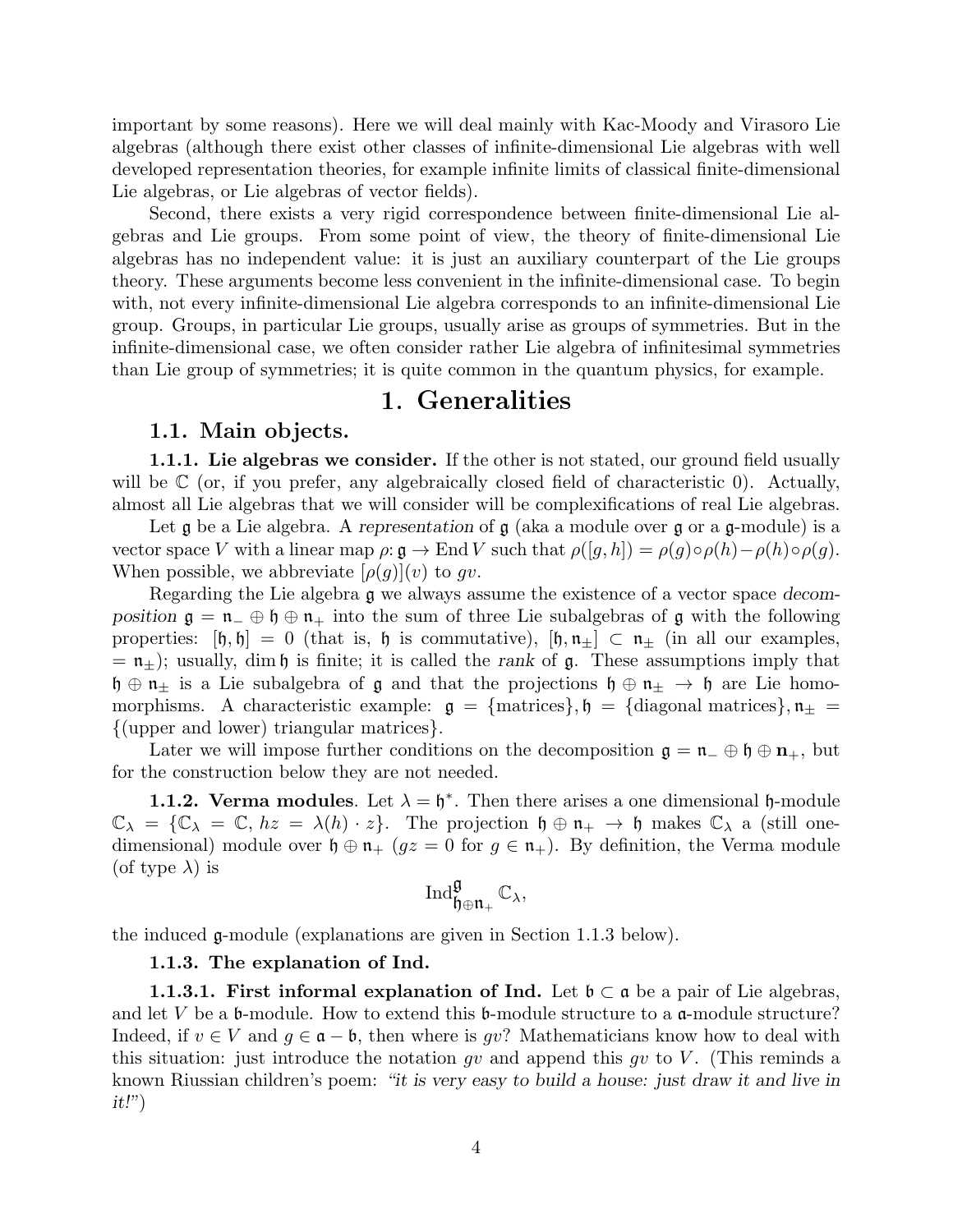But there arises a difficulty. It is possible that, say,  $g, g' \in \mathfrak{a} - \mathfrak{b}$ , but  $g' - g \in \mathfrak{b}$ . So, the difference between appended gv and g'v should be equal to the existing  $(g'-g)v$ . Dealing with this requires some reasonable factorization. Then, certainly, we will have to apply elements of  $\mathfrak{a}-\mathfrak{b}$  to these appended qv, and so on. Fortunately, there exists a construction in algebra, which provides a formalization of the operation of inducing.

1.1.3.2. The enveloping algebra of a Lie algebra. Let g be a Lie algebra. Consider the tensor algebra  $T(\mathfrak{g}) = \mathbb{C} \oplus \mathfrak{g} \oplus (\mathfrak{g} \otimes \mathfrak{g}) \oplus \ldots = \bigoplus_{n=0}^{\infty} \otimes^{n} \mathfrak{g}$  (with the multiplication  $\otimes$ ; in the definition of  $T(\mathfrak{g})$ ,  $\mathfrak{g}$  participates as a vector space, not as a Lie algebra). Let  $I \subset T(\mathfrak{g})$  be a two-sided ideal generated by all  $g' \otimes g'' - g'' \otimes g' - [g', g''] \in \mathfrak{g} \oplus (\mathfrak{g} \otimes \mathfrak{g}) \subset T(\mathfrak{g})$ . The quotient  $U(\mathfrak{g}) = T(\mathfrak{g})/I$  is the universal enveloping algebra of  $\mathfrak{g}$ . It is a unitary associative algebra.

A matter of notations: the image of  $g_1 \otimes \ldots \otimes g_n$  in  $U(\mathfrak{g})$  is denoted as  $g_1 \ldots g_n$ . Obviously, if  $\mathfrak{g} \neq 0$ , then dim  $U(\mathfrak{g}) = \infty$ . There is a way of describing a basis in  $U(\mathfrak{g})$ .

PROPOSITION 1.1. Let  $g_1, g_2, g_3, \ldots$  be a (finite or infinite) ordered basis in  $\mathfrak{g}$ . Then monomials

$$
g_{i_1}g_{i_2}\dots g_{i_n} \ (n \ge 0, i_1 \le i_2 \le \dots \le i_n)
$$
\n<sup>(1)</sup>

form a basis in  $U(\mathfrak{g})$ .

Proof. The fact that monomials (1) span  $U(\mathfrak{g})$ , is obvious: we can reorders letters in a monomial  $g_{j_1} \dots g_{j_n}$  at the expense of shorter monomials:

$$
\underbrace{g_{j_1}\ldots g_{j_k}g_{j_{k+1}}\ldots g_{j_n}} = \underbrace{g_{j_1}\ldots g_{j_{k+1}}g_{j_k}\ldots g_{j_n}} + \underbrace{g_{j_1}\ldots [g_{j_k}, g_{j_{k+1}}]\ldots g_{j_n}}.
$$

The fact that monomials (1) are linearly independent may seem obvious, but actually it is not. This fact is called the Poincaré-Birghoff-Witt theorem (briefly, PBW), and its one-page long proof is contained in all major textbooks on Lie theory. I will not prove it here but will often use it (usually, implicitly).

PBW has a basis-free statement. Let  $U_n(\mathfrak{g}) \subset U(\mathfrak{g})$  be a subspace spanned by monomials of length  $\leq n$ . Then

$$
\mathbb{C} \cdot 1 = U_0(\mathfrak{g}) \subset U_1(\mathfrak{g}) \subset U_2(\mathfrak{g}) \subset \ldots \subset U(\mathfrak{g})
$$

is a multiplicative  $(U_i(\mathfrak{g})U_j(\mathfrak{g}) \subset U_{i+j}(\mathfrak{g}))$  filtration. Consider the map  $\sigma_n: S^n(\mathfrak{g}) \to$  $U_n(\mathfrak{g}) \subset U(\mathfrak{g}), \sigma_n(g_1g_2\ldots g_n) = \text{Symm}(g_1g_2\ldots g_n).$ 

PROPOSITION 1.2. (PBW). The composition

$$
S^{n}(\mathfrak{g}) \xrightarrow{\sigma_n} U_n(\mathbf{g}) \xrightarrow{\text{proj.}} U_n(\mathbf{g})/U_{n-1}(\mathbf{g})
$$

is an isomorphism.

COROLLARY 1.3.  $U(\mathfrak{g})$  has no zero divisors.

Proof. If  $0 \neq a, 0 \neq b \in U(\mathfrak{g})$  and p, q are maximal integers with  $a \in U_p(\mathfrak{g}), b \in U_q(\mathfrak{g}),$ then the image of ab in  $S^{p+q}$   $\mathfrak{g} = U_{p+q}(\mathfrak{g})/U_{p+q-1}(\mathfrak{g})$  is the product of the (non-zero) images of a and b in  $S^p(\mathfrak{g})$  and  $S^q(\mathfrak{g})$  and hence  $ab \neq 0$ .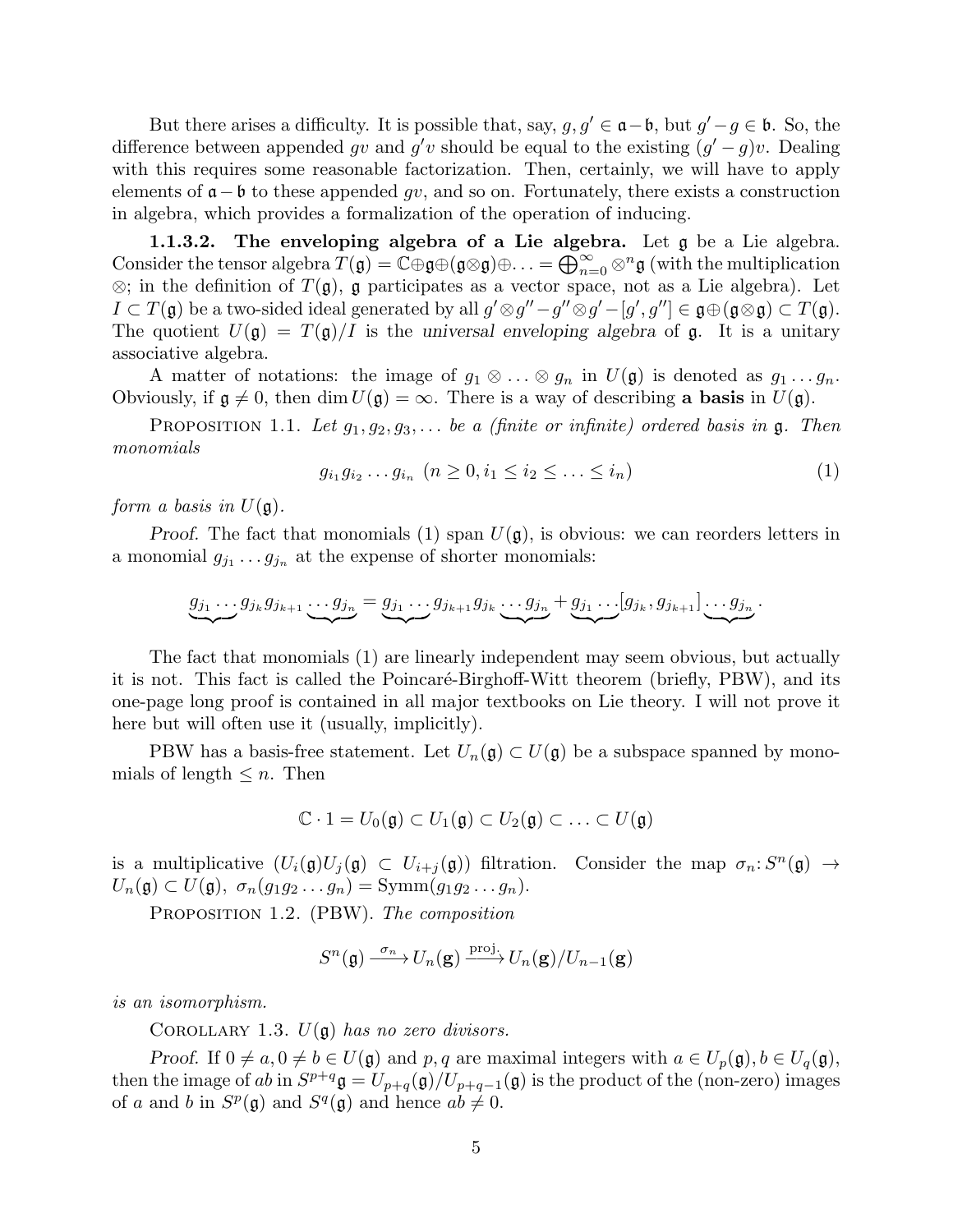PROPOSITION 1.4. (Tautology) A g-module is the same as a (left)  $U(\mathfrak{g})$ -module in the sense of usual module theory.

**1.1.3.3.** A rigorous definition of Ind. The operation of inducing becomes a habitual operation of a ring extension (the most known example of which is the complexification of real vector spaces):

$$
\operatorname{Ind}^{\mathfrak{a}}_{\mathfrak{b}}V = U(\mathfrak{a}) \otimes_{U(\mathfrak{b})} V
$$

(here V is a left  $U(\mathfrak{b})$ -module,  $U(\mathfrak{a})$  is a two-sided  $U(\mathfrak{a})$ -module, hence a left  $U(\mathfrak{a})$ -module and a right  $U(\mathfrak{b})$ -module; thus,  $U(\mathfrak{a}) \otimes_{U(\mathfrak{b})} V$  is a left  $U(\mathfrak{a})$ -module).

There exists a "dual" operation of "co-inducing,"

$$
\operatorname{Coind}_{\mathfrak{a}}^{\mathfrak{b}} V = \operatorname{Hom}_{U(\mathfrak{a})}(U(\mathfrak{b}), V),
$$

which turns a right b-module into a left  $\alpha$ -module. It is unlikely that we will ever need this operation.

1.1.4. A deviation for the algebra fans. Those who do not belong to the community described in the title may skip this section.

There exist less explicit, but more spectacular, descriptions of universal enveloping algebras and, separately, the operations of inducing and co-inducing in the language of the category theory. Let C and D be categories, and  $F: \mathcal{D} \to \mathcal{C}$  and  $G: \mathcal{C} \to \mathcal{D}$  be functors. Suppose that for every pair of objects  $A \in Ob\mathcal{C}$ ,  $B \in Ob(\mathcal{D})$  there exist a bijection

$$
\iota_{A,B}\!:\!\mathcal{C}(FB,A)\to\mathcal{D}(B,GA)
$$

natural with respect to A and B (that is, diagrams induced by morphisms of C and D are commutative). Then F is called left adjoint to G and G is called right adjoint to F.

Many famous mathematical constructions (some of them are not obvious) can be described very briefly in the language of adjoint functors. For example, completion of metric spaces is just a functor from the category  $\mathcal M$  of metric spaces into the category of complete metric spaces M is just the left adjoint to the embedding  $M \to M$ .

Let  $\mathcal{L}ie$  be the category of Lie algebras and  $\mathcal{A}ss$  be the category of (unital) associative algebras. There is a natural functor  $\mathcal{A}ss \to \mathcal{L}ie$ , which assigins to an associative algebra the Lie algebra with the same space and the operation  $[A, B] = AB - BA$ . The fact is that this functor possesses a right adjoint, and this right adjoint assigns to a Lie algebra its universal enveloping algebra (this is Exercise 6.2).

Another popular notion of the category theory (in some sense, more general than that of adjointness) is the notion of an initial (a terminal) object of a category. For a fixed b-module V consider the category of  $\alpha$ -modules, which contain V as a b-submodule. Then Ind<sub> $\mathfrak{g}^{\mathfrak{a}} V$  is an initial object of this category. Similarly Coind $\mathfrak{g}^{\mathfrak{b}} V$  is a terminal object of the</sub> category of a-modules equipped with a b-prioection onto V .

#### 1.2. More about Verma modules.

**1.2.1.** The structure of Verma modules. As a  $U(\mathfrak{n}_-)$ -module,  $M(\lambda)$  is a free module with one generator, which we denote as  $v_{\lambda}$  or simply v and call a vacuum vector.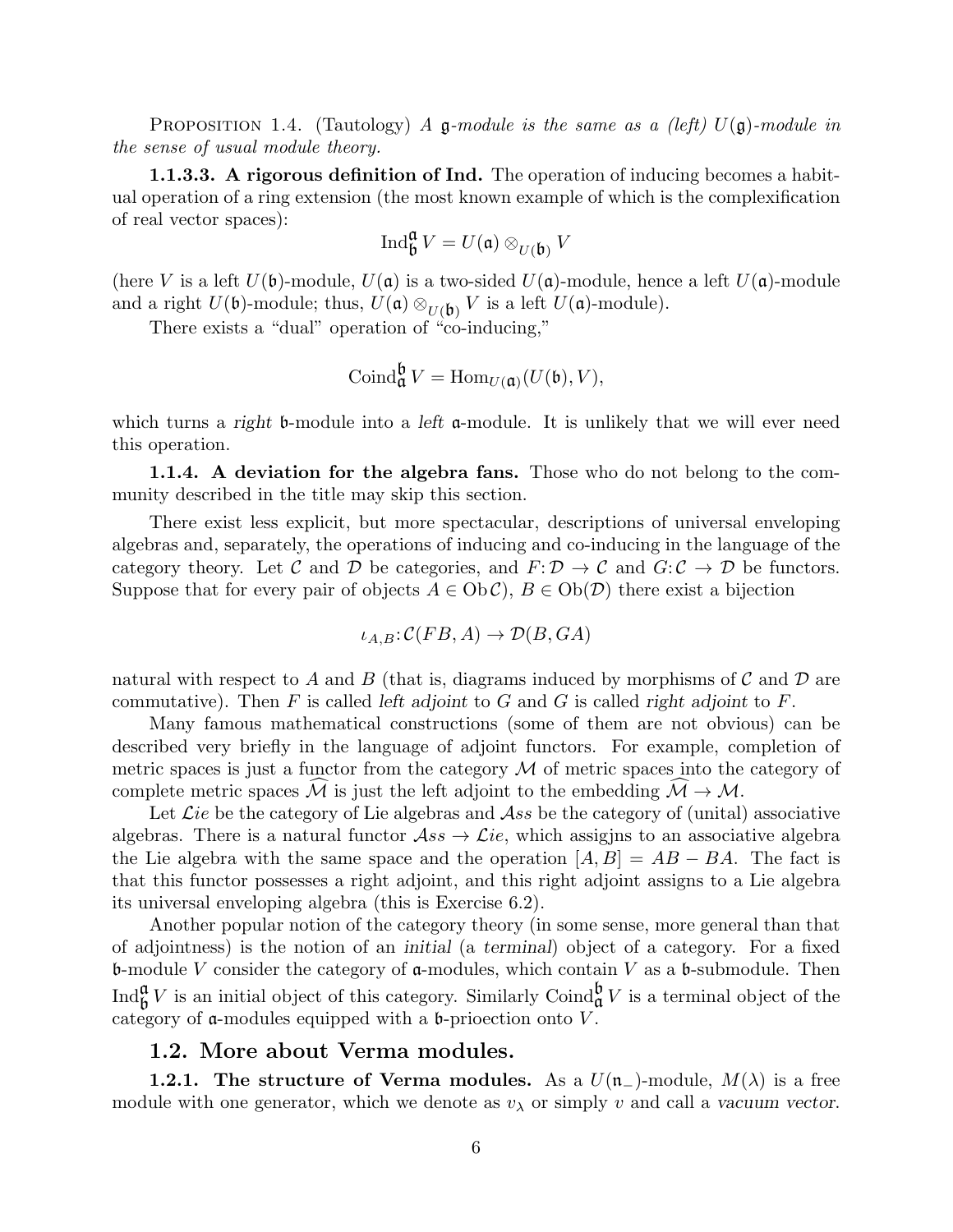Notice that  $\mathbb{C}v$  is the **n**<sub>-</sub>-module  $\mathbb{C}_{\lambda}$  (see Section 1.1.2), from which  $M(\lambda)$  was obtained by inducing; it has to be contained in  $M(\lambda)$  by the construction of inducing (Sections 1.1.3) and 1.1.4). As a g-module,  $M(\lambda)$  has additional properties:

$$
hv = \lambda(h) \cdot v
$$
 for  $h \in \mathfrak{h}$ ,  $gv = 0$  for  $g \in \mathfrak{n}_+$ .

These properties determine  $M(\lambda)$  as a g-module. Indeed, to compute  $g(g_1 \ldots g_n v)$  (where  $g \in \mathfrak{g}$  and  $g_1, \ldots, g_n \in \mathfrak{n}_-$ , we move, using the commutation relations, g from left to the right, and when it reaches v we apply it to v, using the rules above (see the example in Section 1.2.3 below).

An important remark: a non-zero module homomorphism  $\varphi: M(\mu) \to M(\lambda)$  must be an embedding. Indeed, if  $\varphi(v_\mu) = \alpha v_\lambda, \ \alpha \in U(\mathfrak{n}_-),$  then  $\varphi(\beta v_\mu) = \beta \alpha v_\lambda$  which is not zero, if  $\alpha \neq 0$ ,  $\beta \neq 0$  since  $U(\mathfrak{n}_-)$  has no zero divisors (see Section 1.1.3.2).

**1.2.2.** Why Verma modules are important. Let  $V$  be an arbitrary representation of  $\mathfrak g$ . A non-zero vector  $w \in V$  is called a singular vector of type  $\lambda \in \mathfrak h^*$ , if  $\mathfrak n_+w=0$  and  $hw = \lambda(h) \cdot w$  for every  $h \in \mathfrak{h}$ . Example:  $v_{\lambda}$  is a singular vector of  $M_{\lambda}$  of type  $\lambda$ . Natural conditions which we are going to impose on  $\mathfrak g$  and  $V$  will guarantee the existence of singular vector(s) in V (see Proposition 1.8). For a singular vector  $w \in V$  of type  $\lambda$ , there arises a module homomorphism  $M(\lambda) \to V$ ,  $v \mapsto w$ . The image of this homomorphism is a submodule of V, and if V is irreducible, then V becomes an image of  $M(\lambda)$ , hence the quotient of  $M(\lambda)$  over the maximal proper submodule of  $M(\lambda)$ . In particular, if  $M(\lambda)$  is irreducible, then  $V = M(\lambda)$ . This gives a classification of all irreducible representations of  $\alpha$  (satisfying the natural conditions promised above); these irreducible representations appear labeled by  $\mathfrak{h}^*$  (these labels are called *highest weights*).

This shows the importance of two problems.

Problem (1). For which  $\lambda$  is  $M(\lambda)$  reducible?

Problem (2). If  $M(\lambda)$  is reducible, then what is its maximal submodule  $\neq M(\lambda)$ ?

Problem (1) has been solved for all major cases, and we will discuss the solution in these lectures. Problem (2) is solved only partially (this part being considerable). We will also discuss some results of this kind.

**1.2.3.** An example;  $\mathfrak{sl}(2)$  as always. The Lie algebra  $\mathfrak{sl}(2)$  is 3-dimensional and is spanned by

$$
f = \begin{bmatrix} 0 & 0 \\ 1 & 0 \end{bmatrix}, h = \begin{bmatrix} 1 & 0 \\ 0 & -1 \end{bmatrix}, e = \begin{bmatrix} 0 & 1 \\ 0 & 0 \end{bmatrix};
$$
  

$$
[h, e] = 2e, [h, f] = -2f, [e, f] = h;
$$
  

$$
\mathfrak{sl}(2) = (\mathbb{C} \cdot f) \oplus (\mathbb{C} \cdot h) \oplus (\mathbb{C} \cdot e) = \mathfrak{n}_{-} \oplus \mathfrak{h} \oplus \mathfrak{n}_{+}.
$$

Let  $\lambda \in \mathfrak{h}^* = \mathbb{C}$  (we identify  $\lambda \in \mathfrak{h}^*$  with  $\lambda(h) \in \mathbb{C}$ ). The Verma module  $M(\lambda)$  has a basis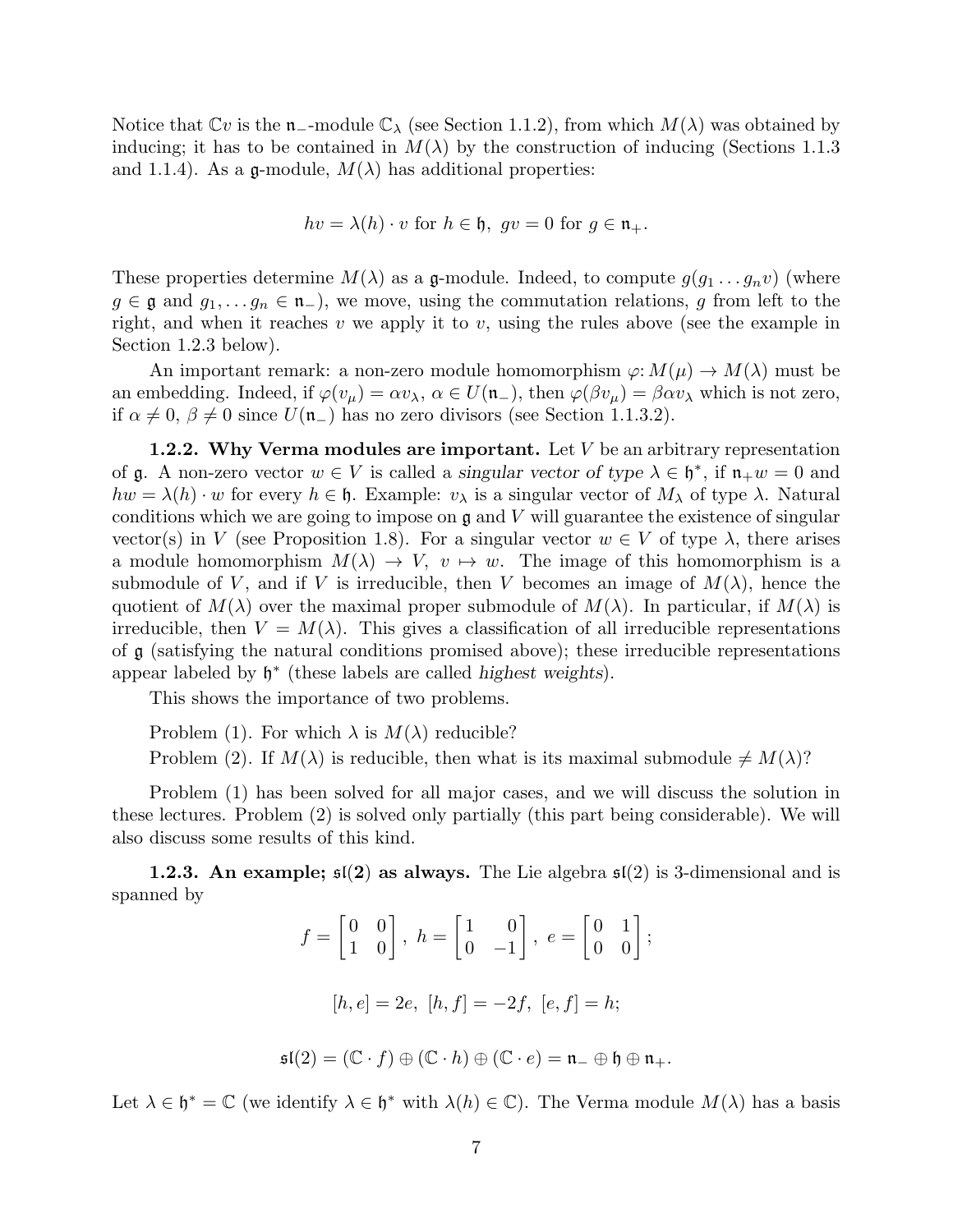${f^n v \mid n = 0, 1, 2, \ldots}.$  Action of  $\mathfrak{sl}(2)$ :

$$
f(f^{n}v) = \frac{f^{n+1}v}{h(f^{n}v)};
$$
  
\n
$$
h(f^{n}v) = hf^{n-1}v = fhf^{n-1}v - 2f^{n}v = f^{2}hf^{n-2}v - 4f^{n}v = ...
$$
  
\n
$$
= f^{n}hv - 2nf^{n}v = (\lambda - 2n)f^{n}v;
$$
  
\n
$$
e(f^{n})v = fef^{n-1}v + hf^{n-1}v = f^{2}ef^{n-2}v + fhf^{n-2}v + hf^{n-1}v = ...
$$
  
\n
$$
= f^{n}ev + f^{n-1}hv + f^{n-2}hfv + ... + hf^{n-1}v
$$
  
\n
$$
= [\lambda + (\lambda - 2) + (\lambda - 4) + ... + (\lambda - 2(n - 1))]f^{n-1}v
$$
  
\n
$$
= [n\lambda - n(n - 1)]f^{n-1}v = \frac{n(\lambda - (n - 1))f^{n-1}v}{n!}.
$$

A submodule L of  $M(\lambda)$  must be also an h-submodule. Since our basis in  $M(\lambda)$  consists of eigenvectors of  $h, L$  must be spanned by a subset of the basis. Since  $L$  must be invariant with respect to f, it must contain, together with a  $f^nv$ , all  $f^mv$  with  $m > n$ . Thus, L is spanned by  $f^n v, f^{n+1} v, f^{n+2} v, \ldots$  The case  $n = 0$  is not interesting (then  $L = M(\lambda)$ ). Otherwise,  $f^{n-1}v \notin L$ , and  $ef^{n}v = n(\lambda - (n-1))f^{n-1}v$  must be zero, that is,  $\lambda = n - 1 \Rightarrow \lambda \in \mathbb{Z}_{\geq 0}$ .

We see that the Verma module  $M(\lambda)$  is reducible if and only if  $\lambda$  is a non-negative integer. Hence, irreducible  $\mathfrak{sl}(2)$ -modules containing singular vectors are: (1) Verma modules  $M(\lambda)$  with  $\lambda \notin \mathbb{Z}_{\geq 0}$ ; (2) quotients  $M(n-1)/L$  where n is a positive integer and L is the submodule of  $M(n-1)$  constructed above. The latter is *n*-dimensional, has a basis  $v, fv, ..., f^{n-1}v$  such that  $ev = 0, f(f^{n-1}v) = 0.$ 

It is not hard to prove that every finite-dimensional  $\mathfrak{sl}(2)$ -module contains a singular vector. (Indeed, if V is a finite-dimensional  $\mathfrak{sl}(2)$ -module, then  $h: V \to V$  has an eigenvector, let it be v,  $hv = \lambda v$ . Then  $hev = ehv + 2ev = (\lambda + 2)ev$ , and, similarly,  $h(e^2v) = (\lambda + 4)e^2v, h(e^3v) = (\lambda + 6)e^2v, \dots$  Since  $h: V \to V$  has finitely many eigenvalues, some  $e^k v$  should be zero, and the last non-zero  $e^k v$  is a singular vector.) Thus, our classification covers, in particular all finite-dimensional modules, and we get a well known result: for every dimension, there is precisely one isomorphism class of irreducible representations of  $\mathfrak{sl}(2)$ .

Notice also that there are  $\mathfrak{sl}(2)$ -modules without singular vectors. The easiest example can be obtained from the formulas above by adding a constant to the coefficient at  $e f^n v$ . For  $\lambda, \mu \in \mathbb{C}$ , let  $K(\lambda, \mu)$  be the vector space with the basis  $v_n, n \in \mathbb{Z}$  and the structure of an  $\mathfrak{sl}(2)$ -module defined by the formulas

$$
hv_n = (\lambda + 2n)v_n,
$$
  
\n
$$
fv_n = v_{n-1},
$$
  
\n
$$
ev_n = (-n(\lambda + n + 1) + \mu)v_{n+1}
$$

It is possible to make this formulas more symmetric with respect to the parameters by a notation change. Namely, let  $J(\alpha, \beta)$  be the vector space with a basis  $v_n, n \in \mathbb{Z}$  with

$$
hv_n = (2n + \alpha - \beta)v_n,
$$
  
\n
$$
ev_n = (\alpha + n)v_{n+1},
$$
  
\n
$$
fv_n = (\beta - n)v_{n-1}.
$$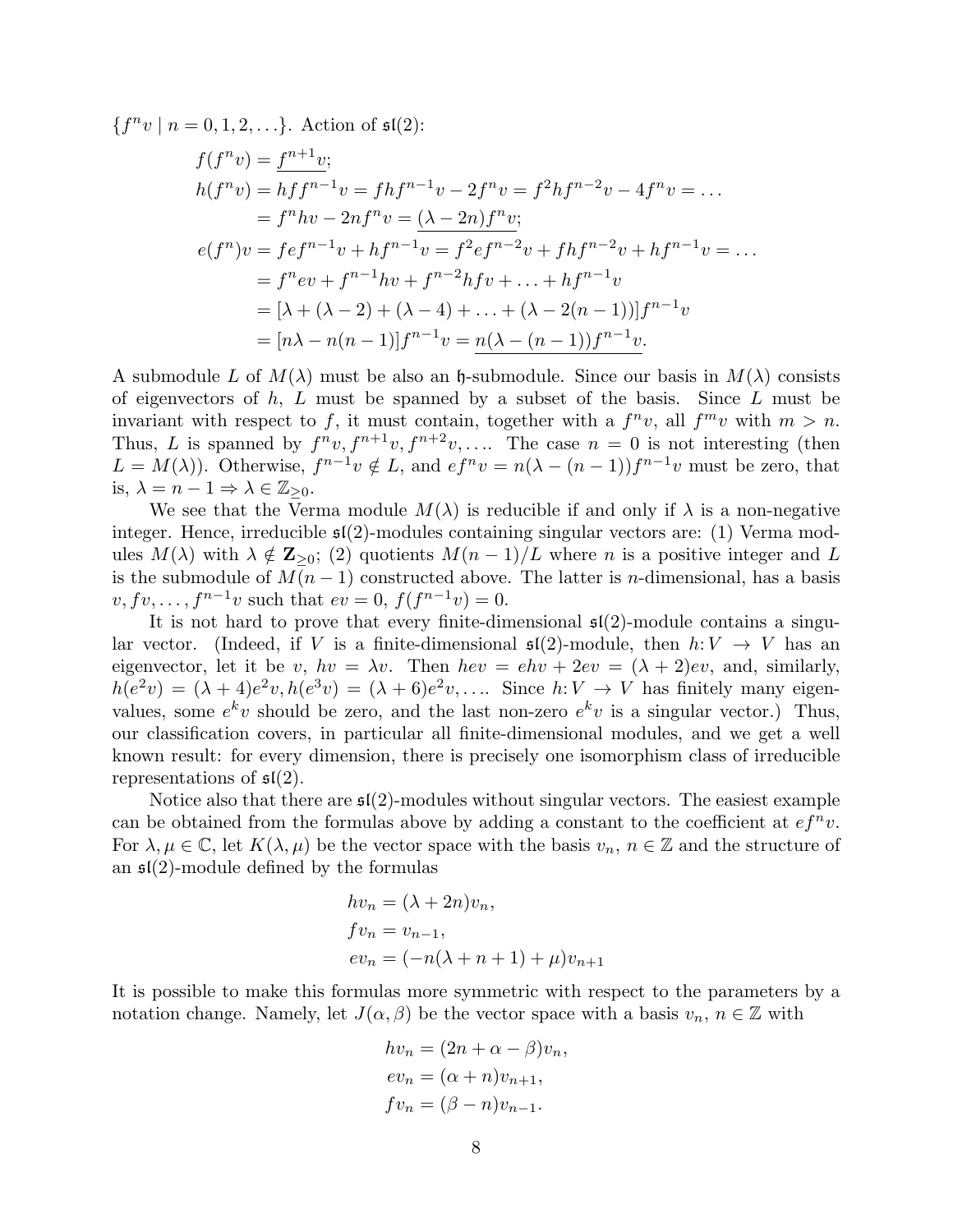If  $\alpha$  is not an integer, then the module  $J(\alpha, \beta)$  does not contain singular vectors; if neither  $\alpha$ , nor  $\beta$  is an integer, then the  $\mathfrak{sl}(2)$ -module  $J(\alpha, \beta)$  is irreducible. For more properties of the  $\mathfrak{sl}(2)$ -modules  $J(\alpha, \beta)$  and  $K(\lambda, \mu)$ , see Exercise 6.4.

**1.2.4. Final remarks.** (1) It is not hard to extend these results to  $\mathfrak{sl}(3)$ ,  $\mathfrak{sl}(4)$ , etc. We will do much more.

(2) We will show (under some natural conditions imposed on  $\mathfrak{g}$ ) that the module  $M(\lambda)$ is reducible if and only if it contains a singular vector not in  $\mathbb{C}v$  (equivalently: not of type  $\lambda$ ) – see Proposition 1.8 in Section 1.3.3.

#### 1.3. Roots and weights.

It is time to formulate further restrictions on Lie algebra and modules considered.

**1.3.1. Roots.** Let  $\mathfrak{g}$  be a Lie algebra and  $\mathfrak{h}$  be its finite-dimensional commutative subalgebra (that is,  $[h, h'] = 0$  for all  $h, h' \in \mathfrak{h}$ ).

For  $0 \neq \alpha \in \mathfrak{h}^*$ , we put

$$
\mathfrak{g}_{\alpha} = \{ g \in \mathfrak{g} \mid [h, g] = \alpha(h) \cdot g \text{ for all } h \in \mathfrak{h} \}.
$$

If  $\mathfrak{g}_{\alpha} \neq 0$ , then we call  $\alpha$  a root (of  $\mathfrak{g}$ ), call  $\mathfrak{g}_{\alpha}$  a root space, and call non-zero vectors from  $\mathfrak{g}_{\alpha}$  root vectors. The dimension of the space  $\mathfrak{g}_{\alpha}$  is called the multiplicity of the root  $\alpha$  and is denoted as mult  $\alpha$ . The set of all roots is denoted by  $\Delta$ .

Obviously, if  $\alpha, \alpha' \in \Delta$  and  $g \in \mathfrak{g}_{\alpha}, g' \in \mathfrak{g}_{\alpha'}$ , then either  $[g, g'] = 0$ , or  $\alpha + \alpha' \in \Delta$  and  $[g, g'] \in \mathfrak{g}_{\alpha+\alpha'}$ . (Indeed,  $[h, [g, g']] = [[h, g], g'] + [g, [h, g']] = (\alpha(h) + \alpha'(h))[g, g']$ .)

Our main assumption ("diagonalizability of  $\mathfrak{h}$ ") is that dim  $\mathfrak{g}_{\alpha} < \infty$  for all  $\alpha \in \Delta$  and

$$
\mathfrak{g} = \mathfrak{h} \oplus \bigoplus_{\alpha \in \Delta} \mathfrak{g}_{\alpha}.\tag{2}
$$

REMARK. It follows from the condition  $(2)$  that  $\mathfrak h$  is a maximal commutative subalgebra of g, that is, it is not contained in a bigger commutative subalgebra. Indeed, let  $[h, \mathfrak{h}] = 0$  and let h involve a non-zero component in some  $\mathfrak{g}_{\alpha}$ . If  $\alpha(h) \neq 0$ , then  $[h, h]$ cannot be 0.

Let c be the center of  $\mathfrak g$  (that is,  $\{c \in \mathfrak g \mid [c, g] = 0 \text{ for all } g \in \mathfrak g\}$ ). Two things are obvious: first,  $\mathfrak{c} \subset \mathfrak{h}$  (follows immediately from (2)); second, any root is zero on  $\mathfrak{c}$ . In other words, roots are elements of  $(\mathfrak{h}/\mathfrak{c})^* \subset \mathfrak{h}^*$ . We put dim  $\mathfrak{h} - \dim \mathfrak{c} = n$ .

A further assumption says that every  $\mathfrak{g}_{\alpha}$  is contained either in  $\mathfrak{n}_+$  or in  $\mathfrak{n}_+$ . Accordingly, the root  $\alpha$  is called *positive* or *negative*, and the set of positive (negative) roots is denoted as  $\Delta_{+}$  ( $\Delta_{-}$ ). Thus

$$
\mathfrak{n}_{\pm}=\bigoplus_{\alpha\in\Delta_{\pm}}\mathfrak{g}_{\alpha}.
$$

The two sets  $\Delta_+$  and  $\Delta_-$  are supposed to be symmetric to each other:  $\{\alpha \in \Delta_+\} \Longleftrightarrow$  $\{-\alpha \in \Delta_-\}.$ 

A positive root  $\alpha$  is called *simple*, if it is not the sum of two positive roots. In all our examples below, there will exist  $n = \text{rank } \mathfrak{g}$  simple positive roots,  $\alpha_1, \ldots, \alpha_n$ , and every positive (negative) root is a positive (negative) integral linear combination of simple positive roots.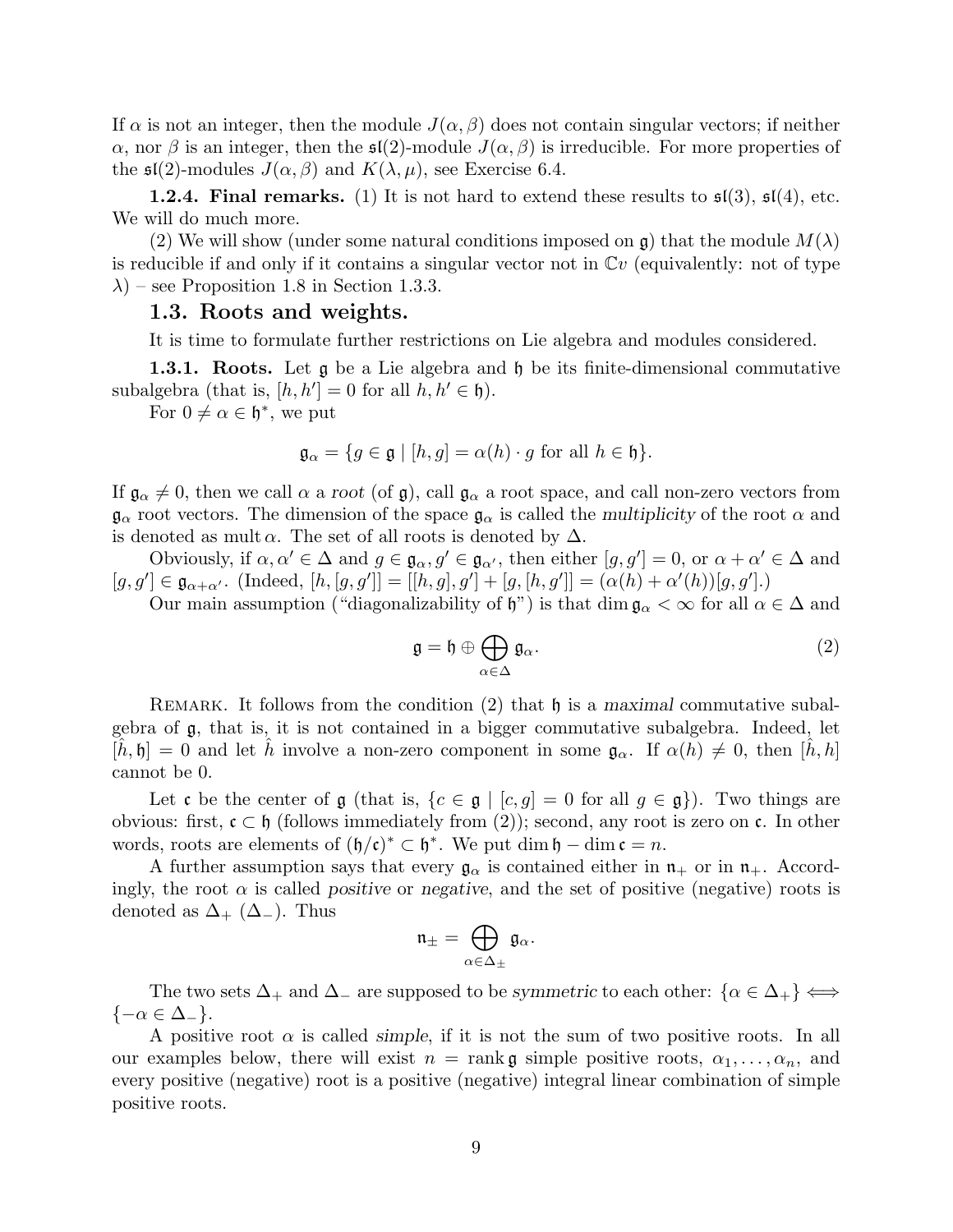We will also use notation  $\Delta$  for the set of roots with multiplicities, that is, every root  $\alpha$  appears in  $\Delta$  dim  $\mathfrak{g}_{\alpha}$  times. We also will use notations  $\Delta_{+}, \Delta_{-}$  in a similar sense.

More notations:  $\Lambda(\Lambda_+, \Lambda_-)$  is the set of all (all non-negative, all non-positive) integral linear combinations of  $\alpha_1, \ldots, \alpha_n$ .

Obviously,  $\mathfrak{c} = \bigcap^{n}$  $i=1$  $\mathrm{Ker}\,\alpha_i.$ 

EXAMPLE. Let  $\mathfrak{g} = \mathfrak{gl}(n+1) = \{ \text{all complex } (n+1) \times (n+1) \text{ matrices} \}$  and  $\mathfrak{h} =$ {diagonal matrices}. Then  $\mathfrak{c} = \{ \text{scalar matrices} \}$  and the notation n matches the same notation above. The roots are  $\alpha_{ij}$ ,  $(i \neq j)$ ,  $\alpha_{ij}$  (diag( $\lambda_1, \ldots, \lambda_{n+1}$ )) =  $\lambda_i - \lambda_j$ . The space  $\mathfrak{g}_{\alpha_{ij}}$  is one-dimensional and consists of all matrices with all entries, except (possibly) the (ij)-entry, are zeroes. We declare the roots  $\alpha_i = \alpha_{i,i+1}, i = 1, \ldots, n$  simple. Then

$$
\alpha_{ij} = \begin{cases} \alpha_i + \ldots + \alpha_{j-1}, & \text{if } i < j \\ -\alpha_j - \ldots - \alpha_{i-1}, & \text{if } i > j. \end{cases}
$$

Thus, positive (negative) roots are  $\alpha_{ij}$  with  $i < j$  ( $i > j$ ) and  $\mathfrak{n}_+$  ( $\mathfrak{n}_-$ ) is the space of strictly upper (lower) triangular matrices.

**1.3.2. Weights.** Let  $\mathfrak{g}$  be as above and A be a  $\mathfrak{g}\text{-module}$ . For a  $\beta \in \mathfrak{h}^*$ , we set

$$
A_{\beta} = \{ a \in A \mid ha = \beta(h) \cdot a \text{ for all } h \in \mathfrak{h} \},
$$

and if  $A_{\beta} \neq 0$ , we call  $\beta$  a weight of A; the spaces  $A_{\beta}$  are called weight spaces. (Thus, roots of  $\mathfrak g$  and zero are weights of the adjoint representation of  $\mathfrak g$  in itself.) We will usually assume that dim  $A_{\beta} < \infty$  for all  $\beta$  and that A satisfies the h-diagonalizability condition,

$$
A = \bigoplus_{\beta \in \{\text{weights}\}} A_{\beta}.
$$
 (3)

**PROPOSITION** 1.5. If a  $\mathfrak{g}\text{-module}$  A satisfies he diagonalizibity condition (3), then every submodule B of A satisfies this condition. More exactly:  $B = \bigoplus_{\beta} (B \cap A_{\beta})$ .

*Proof.* Let  $b \in B$ . Then  $b = a_1 + \ldots + a_k$  where  $a_i \in A_{\beta_i}$ , all  $\beta_i$  are different. Choose an  $h \in \mathfrak{h}$  such that all  $\beta_i(h)$  (with  $\beta_i \neq 0$ ) are different from 0. Then for all N,

$$
h^N b = h^N a_1 + \ldots + h^N a_k = \beta_1(h)^N a_1 + \ldots + \beta_k(h)^k a_k \in B,
$$

which implies  $a_i \in B$  for all i (except, possibly,  $a_i$  with  $a_i \in A_0$ , but this  $a_i$  is also is also in B, because  $a_1 + \ldots + a_k \in B$ .

PROPOSITION 1.6. If  $a \in A_\beta$  and  $g \in \mathfrak{g}_\alpha$ , then  $ga \in A_{\beta+\alpha}$ .

*Proof.* For  $h \in \mathfrak{h}$ ,

$$
h(ga) = g(ha) + [h, g]a = g(\beta(h)a) + (\alpha(h)g)(a) = (\beta(h) + \alpha(h))ga.
$$

COROLLARY 1.7. The set of weights of a Verma module  $M(\lambda)$ ,  $\lambda \in \mathfrak{h}^*$  is  $\lambda + \Lambda_-$ . Moreover,  $M(\lambda)_{\lambda} = \mathbb{C}v_{\lambda}$ .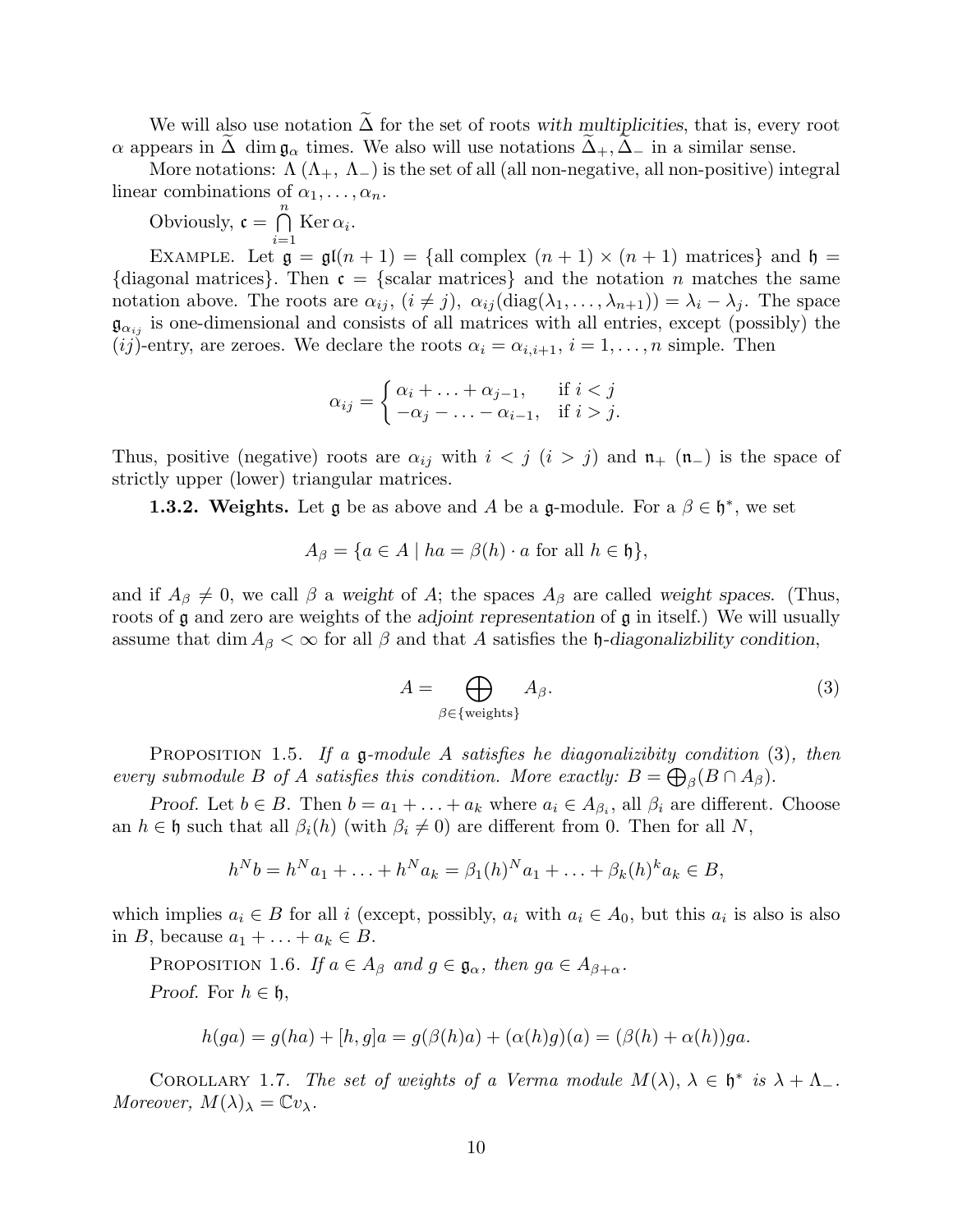Proposition shows that for any weight  $\beta$  of A, the sum  $B = \bigoplus$  $\gamma \in \beta + \Lambda$  $A_{\gamma}$  is a (non-zero) submodule of  $A$ . Thus, if  $A$  is irreducible then  $B$  should be equal to  $A$ , which means that all the weights of A are contained in some lattice  $\beta + \Lambda \subset \mathfrak{h}^*$ .

**1.3.3.** Modules virtually nilpotent over  $n_{+}$ . A g-module A is called virtually nilpotent over  $\mathfrak{n}_+$ , if for every  $a \in A$  there exists a  $k \geq 0$  such that  $g_1 \dots g_k a = 0$  for all  $g_1, \ldots, g_k \in \mathfrak{n}_+$ . For example, finite-dimensional modules are virtually nilpotent over  $\mathfrak{n}_+$ .

PROPOSITION 1.8. Verma modules are virtually nilpotent over  $\mathfrak{n}_+$ .

*Proof.* This follows from Corollary 1.7. Indeed, for a  $\mu \in \Lambda_{-}$ , there exists a k such that  $\mu + \lambda_1 + \ldots + \lambda_k \notin \Lambda$  for any non-zero  $\lambda_1, \ldots, \lambda_k \in \Lambda_+$ . Hence, if  $a \in M(\lambda)_{\lambda+\mu}$ , then  $g_1 \dots g_k a = 0$  for any  $g_1, \dots, g_k \in \mathfrak{n}_+$ .

PROPOSITION 1.9. Let A be a virtually nilpotent over  $\mathfrak{n}_+$  g-module with at least one non-zero weight space  $A_\beta$  (for example, satisfying the diagonalizibility condition). Then A contains a singular vector. Moreover, if  $A_\beta \neq 0$ , then there is a singular vector of type  $\beta + \alpha$  with  $\alpha \in \Lambda_+$ .

Proof. Take a non-zero  $a \in A_\beta$  and choose a  $k \geq 0$  as in the definition of the virtual nilpotency. We choose this k minimal possible, so if  $k > 0$ , then there exist  $g_1, \ldots, g_{k-1} \in \mathfrak{n}_+$  such that  $g_1 \ldots g_{k-1}a \neq 0$  (if  $k=0$ , then a is a singular vector itself). Without loss of generality, we may assume that every  $g_i$  ( $1 \le i \le k-1$ ) belongs to some  $\mathfrak{g}_{\gamma_i}$  with  $\gamma_i \in \Delta_+$ . Then  $b = g_1 \dots g_{k-1} a \in A_{\beta+\alpha}, \ \alpha = \gamma_1 + \dots + \gamma_{k-1} \in \Lambda_+$  and  $gb = 0$ for every  $g \in \mathfrak{n}_+$ . Hence, b is a singular vector of type  $\beta + \alpha$ .

Now, let us prove a proposition promised in Section 1.2.4.

PROPOSITION 1.10. A Verma module  $M(\lambda)$  is reducible if and only if it contains a singular vector not in  $\mathbb{C}v_{\lambda}$ .

Proof. If  $M(\lambda)$  contains a singular vector w of type  $\neq \lambda$ , that is of type  $\lambda + \alpha$ ,  $0 \neq \lambda$  $\alpha \in \Lambda_{-}$ , then there arises a non-zero homomorphism (hence an embedding, this is not important now)  $M(\lambda + \alpha) \to m(\lambda)$  whose image is a non-zerio submodule of  $M(\lambda)$  which is contained contained in  $\bigoplus$  $\beta \in \lambda + \alpha + \Lambda$ <sub>-</sub>  $M(\lambda)_{\beta}$  and hence does not contain  $v_{\lambda}$ ; hence  $M(\lambda)$  is

reducible. Conversely, if  $M(\lambda)$  contains a proper submodule L, then L must be virtually nilpotent over  $\mathfrak{n}_+$  (since  $M(\lambda)$  is) and hence contain a singular vector. This singular vector cannot be proportional to  $v_{\lambda}$ , because  $v_{\lambda}$  generates the whole  $M(\lambda)$ .

# 2. Kac-Moody algebras,

## definition, examples, and rough classification 2.1. Definition.

There are several more or less equivalent definitions of Kac-Moody algebras and several possible levels of generality. Our definition is close to that from the original work of Kac [1], and our level of generality is somewhat above average. We begin with a "simplified" definition, which will be slightly modified below, in Section 2.3.2. We will show there that this modification will almost no affect the material preceding it.

**2.1.1.** Generators and relations. We assume fixed some  $n \times n$  matrix  $A = ||a_{ij}||$ which will be called the *Cartan matrix*. The diagonal entries of A are all equal to 2, all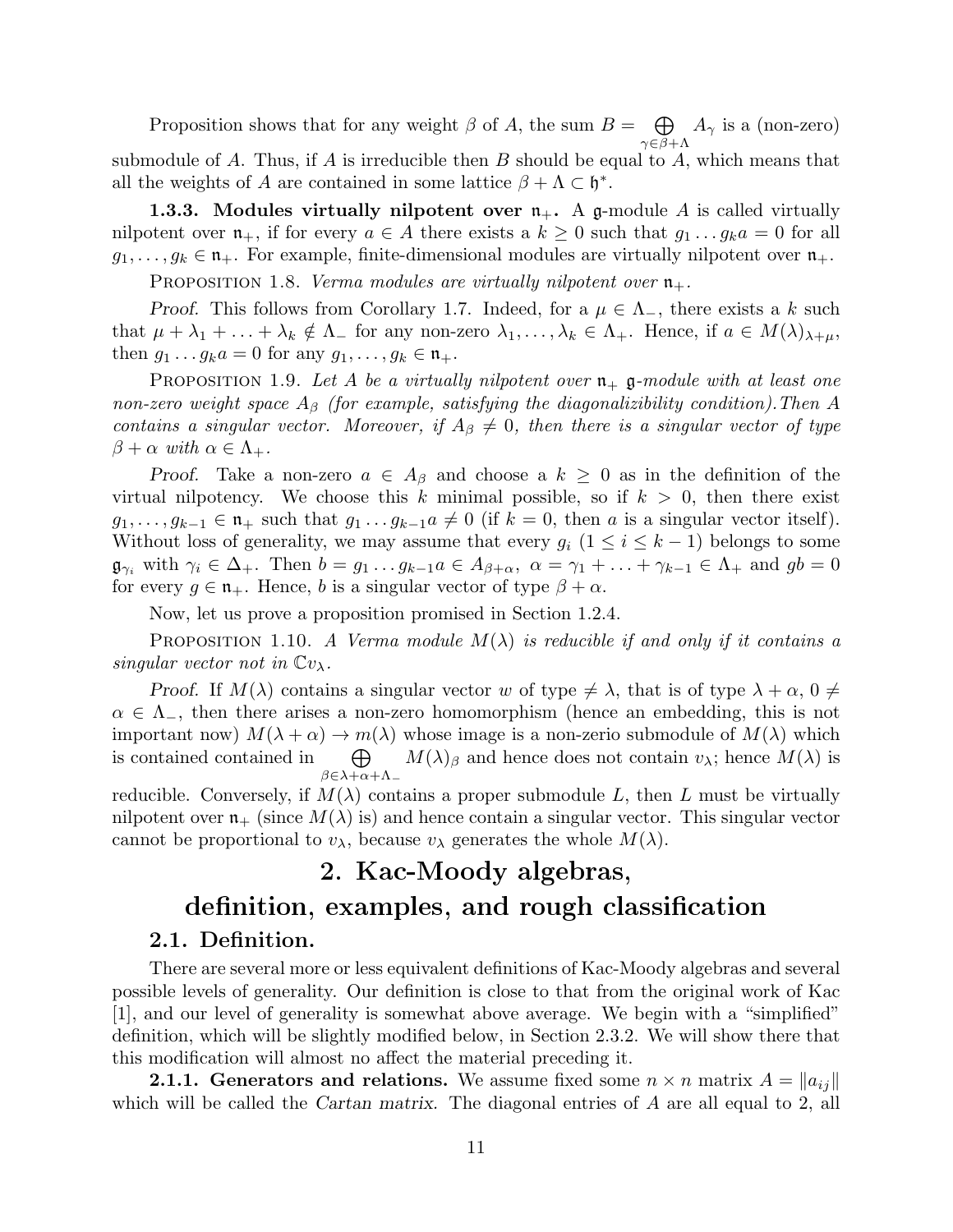the non-diagonal entries are non-positive integers. The matrix will be assumed irreducible in the sense that it cannot be made block-diagonal (with non-zero blocks) by applying the same permutation to rows and columns. Also we suppose that the matrix is symmetrizable in the sense that there exist non-singular integral diagonal matrix D such that  $A = DA^{sym}$ where the matrix  $A^{sym} = ||a_{ij}^{sym}||, a_{ij}^{sym} =$  $a_{ij}$  $d_i$ is symmetric. In other words, there are nonzero integers  $d_1, \ldots, d_n$  such that  $d_j a_{ij} = d_i a_{ji}$  for all i, j. An additional assumption that  $d_i$  are positive integers with  $gcd(d_1, \ldots, d_n) = 1$  (which we impose) makes these numbers unique. The symmetrizability condition implies that the entries  $a_{ij}, a_{ji}$  are zeroes or nonzeroes simultaneously.

Our Lie algebra will have  $3n$  (linearly independent) generators

$$
e_1,\ldots,e_n;h_1,\ldots h_n;f_1,\ldots,f_n
$$

(these notations may remind of our description of  $\mathfrak{sl}(2)$ ; no wonder, the whole construction below is a sort of generalization of that description), satisfying the following relations.

- $(1)$   $[h_i, h_j] = 0;$  $(2)$   $[h_i, e_j] = a_{ij}e_j;$  $(3)$   $[h_i, f_j] = -a_{ij}f_j;$ (4)  $[e_i, f_j] = \begin{cases} 0, & \text{if } i \neq j, \\ b, & \text{if } i = j. \end{cases}$  $h_i$ , if  $i = j$ ;  $(5)$   $[e_i, [\ldots, [e_i]]$  $\overbrace{k}$  $, e_j ] \ldots ] = 0$ , if  $k > -a_{ij};$
- (6) similar to (5) for  $f$ 's.

The Lie algebra g is called a Kac-Moody algebra and is sometimes denoted as  $g(A)$ . The number *n* is called the *rank* of  $g(A)$ .

Remark. In the most general definition of Kac-Moody algebras the Cartan matrix is just arbitrary complex  $n \times n$  matrix; sometimes it is supposed to be symmetrizable. Main difficulty arising in this general approach is that relations (5) and (6) must be reformulated in a form which is far from being explicit.

**2.1.2. Decomposition**  $\mathfrak{g}(A) = \mathfrak{n} - \oplus \mathfrak{h} \oplus \mathfrak{n}$ . Subalgebras of  $\mathfrak{g}(A)$  generated, respectively, by  $f_1, \ldots, f_n$ , by  $h_1, \ldots, h_n$ , and by  $e_1, \ldots, e_n$  are denoted by  $\mathfrak{n}_-, \mathfrak{h}$ , and  $\mathfrak{n}_+$ .

PROPOSITION 2.1. The Lie algebra  $g(A)$  is the direct sum of Lie subalgebras  $\mathfrak{n}_-, \mathfrak{h}$ , and  $\mathfrak{n}_+$ , and all the properties stated in Section 1.1.1 hold. (Certainly,  $\mathfrak{h}$  is just the ndimensional commutative Lie algebra spanned by  $h_1, \ldots, h_n$ .

Proof. It follows from the Jacobi identity that if a Lie algebra g is generated by a system  $\{g_1, g_2, \ldots, g_n\}$  then it is spanned by monomials of the form  $[g_{i_1}, [g_{i_2}, [\ldots, g_{i_k}] \ldots]]$ , for which we use a shorter notation  $[g_{i_1}, g_{i_2}, \ldots, g_{i_k}]$  (for example,  $[[a, b], [c, d]] = [a, b, c, d] [b, a, c, d]$ . The Jacobi identity takes the form

$$
[h,g_1,g_2,\ldots,g_n]=[[h,g_1],g_2,\ldots,g_n]+[g_1,[h,g_2],g_3,\ldots,g_n]+\ldots+[g_1,\ldots,g_{n-1},[h,g_n]].
$$

From this identity and relations (1) - (4) above, we obtain

$$
[h_i, e_{j_1}, \ldots, e_{j_k}] = (a_{ij_1} + \ldots + a_{ij_k})[e_{j_1}, \ldots, e_{j_k}],
$$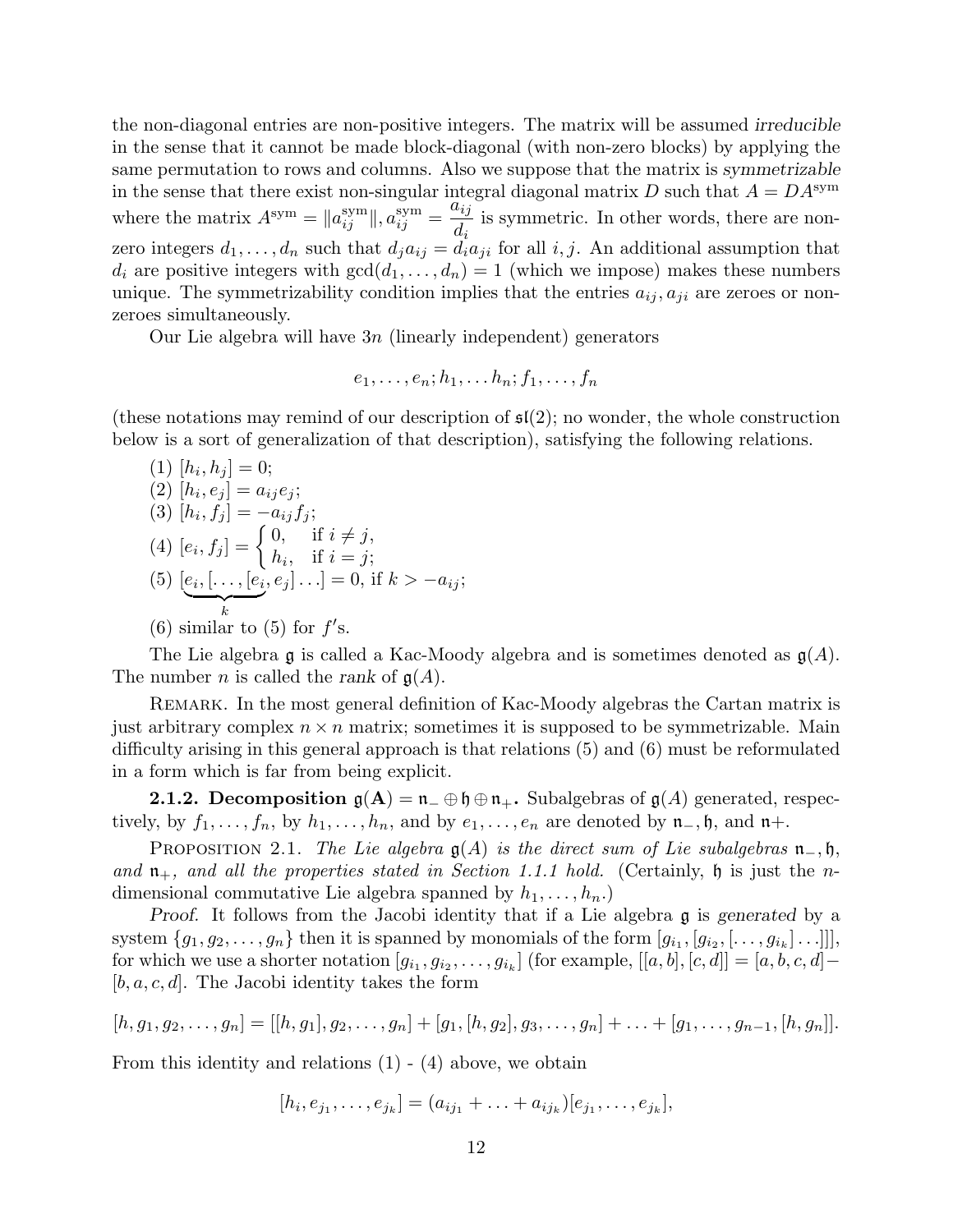similar for  $[h_i, f_{j_1}, \ldots, f_{j_k}],$ 

$$
[f_i, e_{j_1}, \ldots, e_{j_k}] = \delta_{ij_1} [h_i, e_{j_2}, \ldots, e_{j_k}] + \delta_{ij_2} [e_{j_1}, h_i, e_{j_3}, \ldots, e_{j_k}] + \ldots + \delta_{ij_k} [e_{j_1}, \ldots, e_{j_{k-1}, h_i}],
$$

and similar for  $[e_i, f_{j_1}, \ldots, f_{j_k}]$ . Using these equalities, we can transform (moving from the right to the left) any monomial  $[g_1, \ldots, g_k]$ , where every  $g_i$  is one of the generators  $e_1, \ldots, e_n, h_1, \ldots, h_n, f_1, \ldots, f_n$  to the sum of elements of  $\mathfrak{n}_-, \mathfrak{h}$  and  $\mathfrak{n}_+$ .

**2.1.3.** Center of  $g(A)$ . We do not assume that the matrix A is non-degenerate; moreover, it will be degenerate in the most important for us cases. In the degenerate case, the algebra  $\mathfrak{g}(A)$  has a non-zero center  $\mathfrak{c}(A)$ : it consists of linear combinations  $\sum_i k_i h_i$  for which  $\sum_i k_i a_{ij} = 0$  for all j.

#### 2.2 Examples.

**2.2.1.**  $\mathfrak{sl}(3)$ . Let  $A =$  $\begin{bmatrix} 2 & -1 \\ -1 & 2 \end{bmatrix}$ . Since the matrix A is non-degenerate, the Lie algebra  $\mathfrak{g}(A)$  is generated by  $e_1, e_2, h_1, h_2, f_1, f_2$  while  $\mathfrak{n}_+$  is generated by  $e_1, e_2$  with relations  $[e_1, [e_1, e_2]] = 0$ ,  $[e_2, [e_2, e_1]] = 0$ . This implies that  $\mathfrak{n}_+$  is spanned by  $e_1, e_2, [e_1, e_2]$ , and hence dim  $\mathfrak{n}_+ \leq 3$ ; similarly, dim  $\mathfrak{n}_- \leq 3$ , and hence dim  $\mathfrak{g}(A) \leq 8$ . Let us show that actually dim  $g(A) = 8$  and  $g(A) \cong sl(3)$ . For this purpose, we identify in  $\mathfrak{sl}(3)$  six elements which we will denote again by  $e_1, e_2, h_1, h_2, f_1, f_2$ :

$$
e_1 = \begin{bmatrix} 0 & 1 & 0 \\ 0 & 0 & 0 \\ 0 & 0 & 0 \end{bmatrix}, e_2 = \begin{bmatrix} 0 & 0 & 0 \\ 0 & 0 & 1 \\ 0 & 0 & 0 \end{bmatrix}, h_1 = \begin{bmatrix} 1 & 0 & 0 \\ 0 & -1 & 0 \\ 0 & 0 & 0 \end{bmatrix}, h_2 = \begin{bmatrix} 0 & 0 & 0 \\ 0 & 1 & 0 \\ 0 & 0 & -1 \end{bmatrix},
$$

$$
f_1 = \begin{bmatrix} 0 & 0 & 0 \\ 1 & 0 & 0 \\ 0 & 0 & 0 \end{bmatrix}, f_2 = \begin{bmatrix} 0 & 0 & 0 \\ 0 & 0 & 0 \\ 0 & 1 & 0 \end{bmatrix}.
$$

An immediate check shows that these elements present a system of generators for  $\mathfrak{sl}(3)$ and satisfy all relations imposed in Section 2.1 (with  $A$  as above). Hence, if we assign to  $e_1, e_2, h_1, h_2, f_1, f_2 \in \mathfrak{g}(A)$  the elements of  $\mathfrak{sl}(3)$  bearing the same notations, we will obtain a homorphism  $g(A) \to \mathfrak{sl}(3)$  which is onto since it covers all the generators and is 1–1 since  $\dim \mathfrak{sl}(3) = 8.$ 

**2.2.2.** so(5). Let  $A =$  $\begin{bmatrix} 2 & -1 \\ -2 & 2 \end{bmatrix}$ . Obviously, A is symmetrizable (with  $d_1 = 1$ ,  $d_2 =$ 

2). Also A is non-degenerate, hence  $g(A)$  is generated by  $e_1, e_2, h_1, h_2, f_1, f_2$ , and  $\mathfrak{n}_+$  is generated by  $e_1, e_2$ . The relations now are  $[e_1, [e_1, e_2]] = 0$ ,  $[e_2, [e_2, [e_2, e_1]]] = 0$  which implies that  $\mathfrak{n}_+$  is spanned by  $e_1, e_2, [e_1, e_2]$ , and  $[e_2, [e_2, e_1]]$  (we notice that  $,[e_1, [e_2, [e_2, e_1]]] =$  $[[e_1, e_2], [e_2, e_1]] + [e_2, [e_1, [e_2, e_1]]] = 0$ . Hence,  $\dim \mathfrak{n}_+ \leq 4$  and  $\dim \mathfrak{g}(A) \leq 10$ .

Actually, the Lie algebra  $g(A)$  is isomorphic to the Lie algebra  $\mathfrak{so}(5,\mathbb{C})$  of (complex) skew-symmetric  $5 \times 5$  matrices. To prove this, we need to specify in  $\mathfrak{so}(5, \mathbb{C})$  6 matrices, which we again denote by  $e_1, e_2, h_1, h_2, f_1, f_2$ . We use the notation  $D_{k,\ell}$   $(1 \leq k < \ell \leq 5)$  for the skew symmetric 5 × 5 matrix  $||a_{ij}||$  with  $a_{k\ell} = -a_{\ell k} = 1$  and  $a_{ij} = 0$  if  $\{i, j\} \neq \{k, \ell\}.$ We put

$$
e_1 = D_{15} + i D_{25}, \ e_2 = D_{35} + i D_{45}, \ h_1 = 2i D_{12}, \ h_2 = 2i D_{34}, \ f_1 = D_{15} - i D_{25}, \ f_2 = D_{35} - i D_{45}.
$$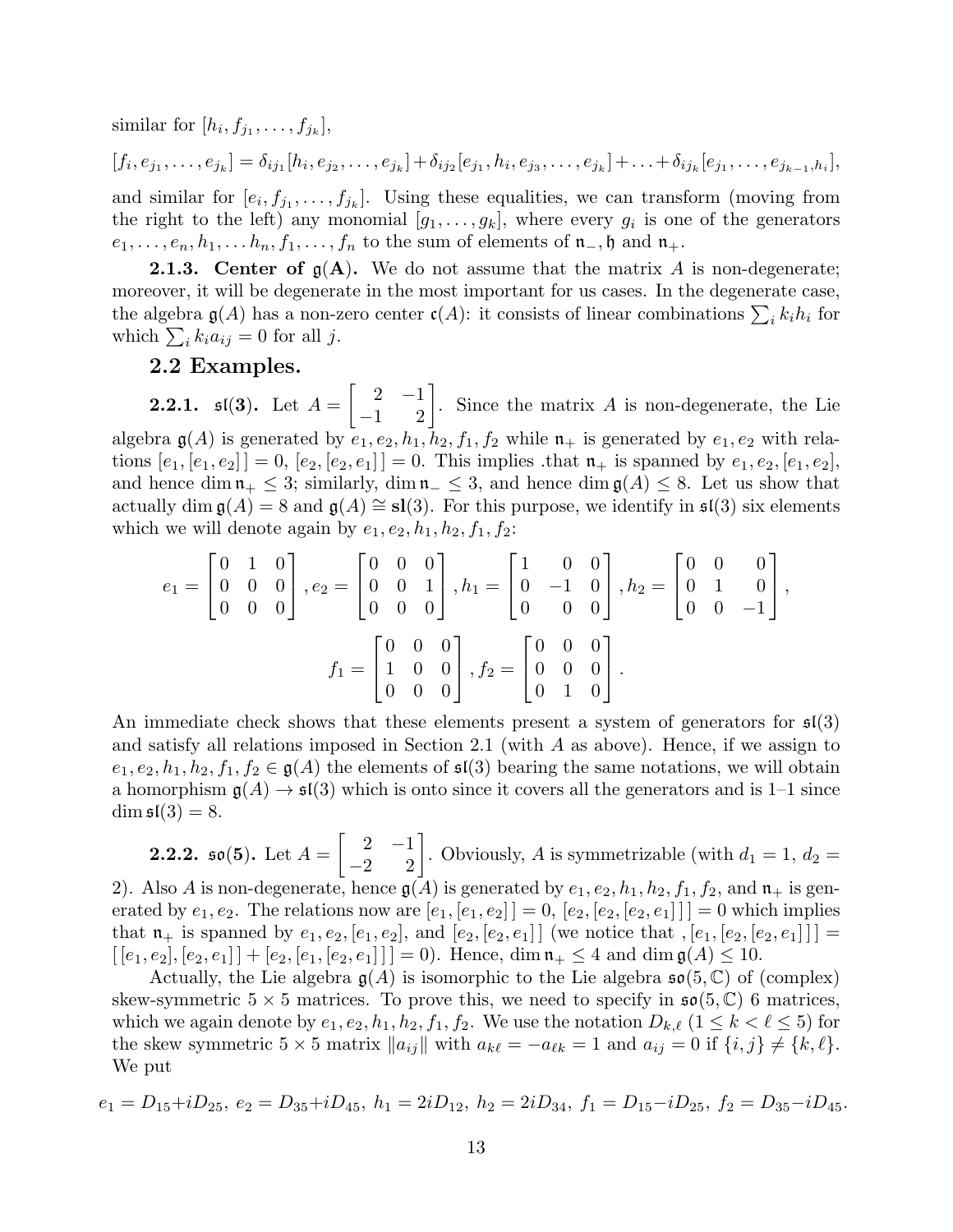It is easy to check that these  $e_1, e_2, h_1, h_2, f_1, f_2$  generate  $\mathfrak{so}(5)$  and satisfy all the relations of  $g(A)$ . This provides a homomorphism of  $g(A)$  onto  $\mathfrak{so}(5)$  and this is an isomorphism, since dim  $\mathfrak{g}(A) \leq 10 = \dim \mathfrak{so}(5)$ . (We leave the details to the reader as Exercise 6.6.)

**2.2.3.**  $G_2$ . Let  $A =$  $\begin{bmatrix} 2 & -1 \\ -3 & 2 \end{bmatrix}$ . Again, A is symmetrizable (with  $d_1 = 1, d_2 = 3$ ) and non-degenerate,  $g(A)$  is generated by  $e_1, e_2, h_1, h_2, f_1, f_2$ , and  $\mathfrak{n}_+$  is generated by  $e_1, e_2$ with the relations  $[e_1, [e_1, e_2]] = 0$ ,  $[e_2, [e_2, [e_2, e_1]]]] = 0$ . It is not hard to show that  $n_{+}$  is spanned in this case by 6 vectors:

$$
e_1, e_2, [e_1, e_2], [e_2, [e_2, e_1]], [e_2, [e_2, [e_2, e_1]]], [e_1, [e_2, [e_2, [e_2, e_1]]]].
$$

Hence, dim  $\mathfrak{n}_+ \leq 6$  and dim  $\mathfrak{g}(A) \leq 14$ .

It is not hard to prove (Exercise 6.7) that actually dim  $g(A) = 14$  and  $g(A)$  is the exceptional Lie algebra  $G_2$ . To do this, it is even not necessary to know what  $G_2$  is. Using elementary tools from the Lie theory one can prove that there exists (up to an isomorphism) only four simple (non-commutative) complex Lie algebras of dimension  $\leq 14$ :  $\mathfrak{sl}(2)$ ,  $\mathfrak{sl}(3)$ ,  $\mathfrak{so}(5)$ , and one more Lie algebra of dimension 14 (which is denoted as  $G_2$ ). Hence this 14-dimensional algebra is  $g(A)$ .

**2.2.4.**  $A_1^1$ . Let  $A =$  $\begin{bmatrix} 2 & -2 \\ -2 & 2 \end{bmatrix}$ . This matrix is degenerate, thus  $\mathfrak{g}(A)$  has a center, and this center is 1-dimensional and spanned by  $h_1 + h_2$ . Hence, the Lie algebra  $\mathfrak{g}(A)/\mathfrak{c}(A)$ is generated by  $e_1, e_2, h, f_1, f_2$  where h is represented by  $h_1$  or  $-h_2$ . For the reader's convenience sake, we list all the defining relations for these generators:

$$
[e_1, f_1] = h, [e_2, f_2] = -h, [e_1, f_2] = [e_2, f_1] = 0,
$$
  

$$
[h, e_1] = 2e_1, [h, e_2] = -2e_2, [h, f_1] = -2f_1, [h, f_2] = 2f_2,
$$
  

$$
[e_1, [e_1, [e_1, e_2]]] = 0, [e_2, [e_2, e_1]]] = 0, [f_1, [f_1, [f_1, f_2]]] = 0, [f_2, [f_2, [f_2, f_1]]] = 0
$$

We will construct an infinite-dimensional Lie algebra which is isomorphic to  $\mathfrak{g}(A)/\mathfrak{c}(A)$ . This is the Lie algebra  $\mathfrak{sl}(2)\otimes \mathbb{C}[t,t^{-1}]$ ; the elements of this Lie algebra are  $2\times 2$  matrices  $\lceil p_{11}(t) \rceil_{12}(t)$  $p_{21}(t) -p_{11}(t)$ 1 whose entries are complex polynomials in one variable  $t$  with negative powers allowed (differently, polynomial functions in  $\mathbb{C}^* = \mathbb{C} - \{0\}$ ). We will single out 5 elements of this Lie algebra:

$$
e_1 = \begin{bmatrix} 0 & 1 \\ 0 & 0 \end{bmatrix}, e_2 = \begin{bmatrix} 0 & 0 \\ t & 0 \end{bmatrix}, h = \begin{bmatrix} 1 & 0 \\ 0 & -1 \end{bmatrix}, f_1 = \begin{bmatrix} 0 & 0 \\ 1 & 0 \end{bmatrix}, f_2 = \begin{bmatrix} 0 & t^{-1} \\ 0 & 0 \end{bmatrix}.
$$

It is easy to check that these matrices generate  $\mathfrak{sl}(2)\otimes \mathbb{C}[t,t^{-1}]$  and satisfy all the above relations. This gives a homomorphism  $\mathfrak{g}_{00}(A) \to \mathfrak{sl}(2) \otimes \mathbb{C}[t, t^{-1}]$  which is onto since it cover all generators.

Actually, this homomorphism is an isomorphism (it is Exercise 6.8). The Kac-Moody algebra of this example has a canonical notation  $A_1^1$ .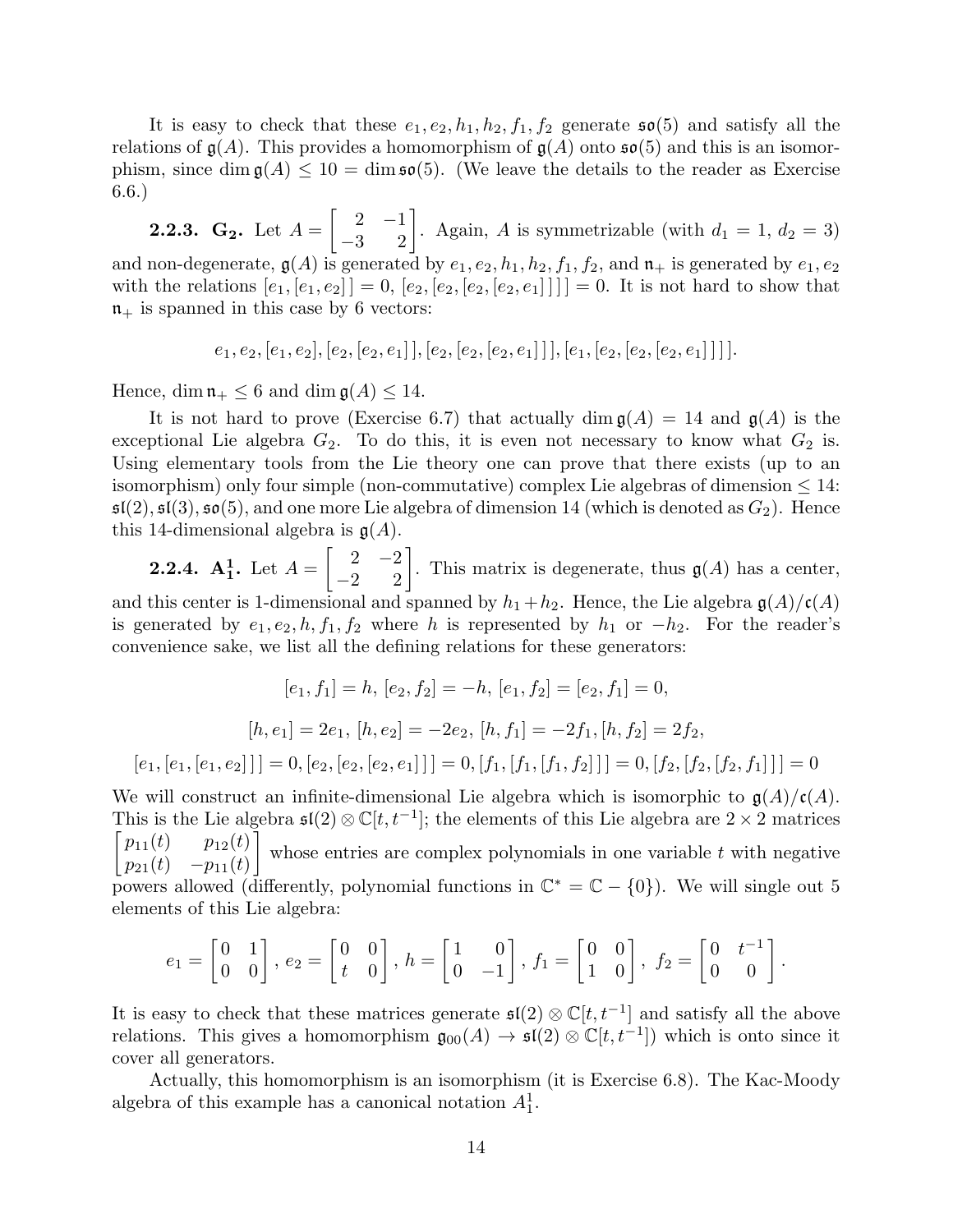**2.2.5.**  $A_2^2$ . Let  $A =$  $\begin{bmatrix} 2 & -1 \\ -4 & 2 \end{bmatrix}$ . As in Section 2.2.4, the matrix A is degenerate, and there is a one-dimensional center  $c(A)$ ; it is spanned by  $2h_1 + h_2$ . As before, the Lie algebra  $\mathfrak{g}(A)/\mathfrak{c}(A)$  is generated by  $e_1, e_2, h, f_1, f_2$  where h is represented by  $2h_1$  or  $-h_2$ , and the relations are

$$
[e_1, f_1] = h/2, [e_2, f_2] = -h, [e_1, f_2] = [e_2, f_1] = 0,
$$
  
\n
$$
[h, e_1] = 4e_1, [h, e_2] = -2e_2, [h, f_1] = -4f_1, [h, f_2] = 2f_2,
$$
  
\n
$$
[e_1, [e_1, e_2]] = 0, [e_2, [e_2, [e_2, [e_2, e_1]]]]] = 0,
$$
  
\n
$$
[f_1, [f_1, f_2]] = 0, [f_2, [f_2, [f_2, [f_2, f_1]]]]] = 0
$$

Here is a construction of an infinite-dimensional Lie algebra isomorphic to  $\mathfrak{g}(A)/\mathfrak{c}(A)$ . This is the Lie algebra of 3 × 3 matrices  $||p_{ij}(t)||$  whose entries belong to  $\mathbb{C}[t, t^{-1}]$  with the following additional properties:

$$
p_{11}(t) + p_{22}(t) + p_{33}(t) = 0; \ p_{ij}(t) = -p_{ji}(-t).
$$

In other words, elements of this Lie algebras are finite sums  $A_k t^k$  where  $A_k$  are traceless  $3 \times 3$  matrices and in addition to that every matrix  $A_k$  is symmetric, if k is odd, and skew-symmetric, if  $k$  is even. The commutator is given by the usual formula. Let

$$
e_1 = \begin{bmatrix} 1 & 0 & i \\ 0 & 0 & 0 \\ i & 0 & -1 \end{bmatrix} \cdot t, \ f_1 = \begin{bmatrix} -1 & 0 & i \\ 0 & 0 & 0 \\ i & 0 & 1 \end{bmatrix} \cdot t^{-1},
$$

$$
e_2 = \begin{bmatrix} 0 & 1 & 0 \\ -1 & 0 & i \\ 0 & -i & 0 \end{bmatrix}, \ h = \begin{bmatrix} 0 & 0 & 2i \\ 0 & 0 & 0 \\ -2i & 0 & 0 \end{bmatrix}, \ f_2 = \begin{bmatrix} 0 & -1 & 0 \\ 1 & 0 & i \\ 0 & -i & 0 \end{bmatrix}.
$$

Again, it is not hard to check that these  $e_1, \ldots, f_2$  generate our Lie algebra and satisfy the above relations, so there arises a homomorphism of  $g(A)/c$  onto Lie algebra constructed.

Actually, this is an isomorphism (Exercise 6.9).

The canonical notation for the Lie algebra of this example is  $A_2^2$ .

#### 2.3. Roots.

**2.3.1.** Grading. Kac-Moody algebras of rank n have a natural n-grading (that is, a grading by *n* integers):  $g(A) = \sum$  $k_1,...,k_n$  $\mathfrak{g}(A)_{k_1,\ldots,k_n}$ . Namely, we assign degrees to

generators:

$$
\deg h_i = (0, \ldots, 0), \deg e_j = (0, \ldots, 0, \underset{j}{1}, 0 \ldots, 0), \deg f_j = (0, \ldots, 0, -1, 0 \ldots, 0))
$$

This gives rise to our grading:  $\mathfrak{g}_{0,\dots,0} = \mathfrak{h}$ , monomials  $[e_{j_1},\dots,e_{j_k}]$  with  $\sum \deg e_{j_i} =$  $(k_1,\ldots,k_n)$  span  $\mathfrak{g}(A)_{k_1,\ldots,k_n}$ , while monomials  $[f_{j_1},\ldots,f_{j_k}]$  with  $\sum \deg f_{j_i} = (k_1,\ldots,k_n)$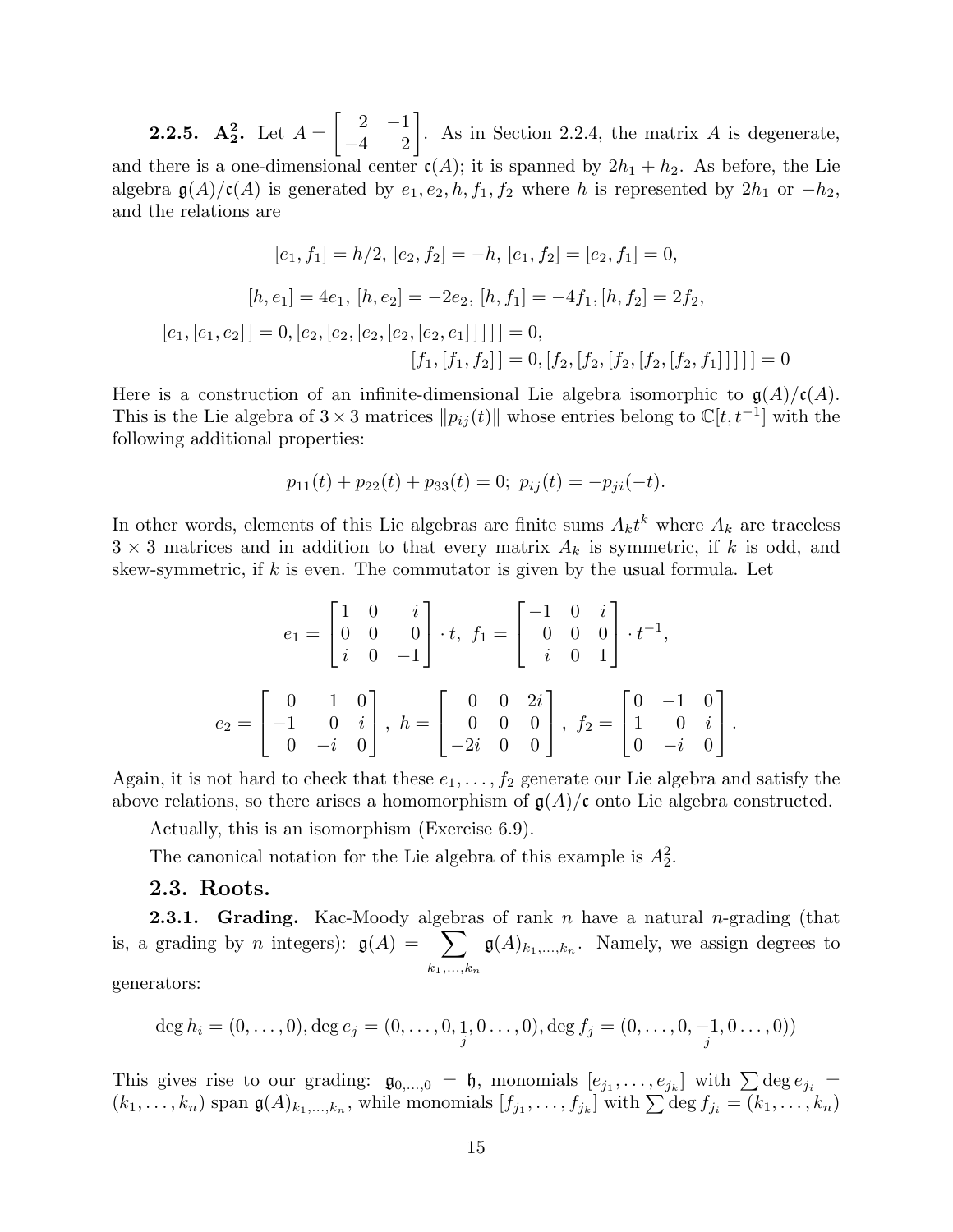span  $\mathfrak{g}(A)_{k_1,\ldots,k_n}$ . Thus  $\mathfrak{n}_+$  is the sum of  $\mathfrak{g}(A)_{k_1,\ldots,k_n}$  with all  $k_1,\ldots,k_n$  non-negative (and not all zero), and  $\mathfrak{n}_-$  is the sum of  $\mathfrak{g}(A)_{k_1,\ldots,k_n}$  with all  $k_1,\ldots,k_n$  non-positive. If the set  $k_1, \ldots, k_n$  contains both positive and negative numbers, then  $\mathfrak{g}(A)_{k_1,\ldots,k_n} = 0$ .

According to formulas in Sections 2.1.1 and 2.1.2, for every  $g \in \mathfrak{g}(A)_{k_1,\ldots,k_n}$ ,  $[h_i,g] =$  $\left(\sum_j a_{ij} k_j\right) g$ . Thus, according to the definition in Section 1.3.3, every  $g \in \mathfrak{g}(A)_{k_1,\dots,k_n}$  is a root vector corresponding to the root  $h_i \mapsto \sum a_{ij} k_j$ . However, an inconvenience appears in the case, when  $\mathfrak{g}(A)$  has a nontrivial center: vectors in different spaces  $\mathfrak{g}(A)_{k_1,\ldots,k_n}$ ,  $\mathfrak{g}(A)_{k'_1,\dots,k'_n}$  can correspond to the same root (this happens when  $\sum_j (k_j - k'_j) a_{ij} = 0$  for all  $i$ ). Thus, if we follow the definition of Section 1.3.1, we have to admit that the root spaces may be not the individual spaces  $\mathfrak{g}(A)_{k_1,\dots,k_n}$ , but the sums of two or more such spaces.

**2.3.2.** A modification of the construction of  $g(A)$ . To avoid this inconvenience, we have to modify the definition of the Kac-Moody algebra. Our modification will not affect the parts  $n_+$  and  $n_-$ , but will expand the part h. The new h will be a direct sum of the old h and a copy of  $c(A)$ . Thus, the new h we contain linearly independent  $h_1, \ldots, h_n$ , and also vectors  $c_{\ell_1,\ldots,\ell_n}$  for every sequence  $\ell_1,\ldots,\ell_n$  such that  $\sum_i \ell_i a_{ij} = 0$  for all j. From now on, we use the notation  $\mathfrak h$  for this expanded space. The relation  $(1)$  in Section 2.1.1 is expanded to the statement that all the commutators in (expanded)  $\mathfrak h$  are zeroes, the relations (2) - (6) remain unchanged, and two new relations appear:

- (7)  $[c_{\ell_1,...,\ell_n}, e_j] = \ell_j e_j;$
- (8)  $[c_{\ell_1,\ldots,\ell_n}, f_j] = -\ell_j f_j.$

Hence, for  $g \in \mathfrak{g}(A)_{k_1,\ldots,k_n}$ ,  $[c_{\ell_1,\ldots,\ell_n}, g] = \left(\sum_j k_i \ell_j\right) g$ .

Notice that in the case of non-degenerate matrix A our modification does not change anything.

We introduce simple positive roots  $\alpha_1, \dots, \alpha_n \in \mathfrak{h}^*$  by the formulas

$$
\alpha_j(h_i) = a_{ij}, \alpha_j(c_{\ell_1,\ldots,\ell_n}) = \ell_j.
$$

Obviously,  $\alpha_1, \ldots, \alpha_n$  are linearly independent.

POROPOSITION 2.1. Roots of  $g(A)$  are precisely non-zero integral linear combinations  $k_1\alpha_1+\ldots+k_n\alpha_n$  such that  $\mathfrak{g}(A)_{k_1,\ldots,k_n}\neq 0$ . Moreover,  $\mathfrak{g}(A)_{k_1,\ldots,k_n}$  is the root space of the root  $k_1\alpha_1 + \ldots + k_n\alpha_n$ .

Proof. Indeed, for  $\alpha = k_1 \alpha_1 + \ldots + k_n \alpha_n$  and  $g \in \mathfrak{g}(A)_{k_1,\ldots,k_n}$ ,  $[h_i,g] = \sum_j a_{ij} k_j =$  $\alpha(h_i)g \,\,\text{and}\,\, [c_{\ell_1,...,\ell_n}, g] = \left(\sum_j k_j \ell_j\right)g = \alpha(c_{\ell_1,...,\ell_n})g.$ 

Sometimes, in particular, in Section 2.3.2, we will abbreviate the notation  $\alpha = k_1 \alpha_1 +$  $\ldots + k_n \alpha_n$  to  $k_1, \ldots, k_n$ .

2.3.3. Root systems for the examples in Section 2.2. Constructions of the five Kac-Moody algebras of rank 2 in Section 2.2 contain the explicit description of bases, which can be regarded as descriptions of system of roots in the sense of the previous section. Here they are:

Roots of  $\mathfrak{sl}(3)$ :  $(0, 1), (1, 0), (1, 1)$ ;  $(0, -1), (-1, 0), (-1, -1)$ .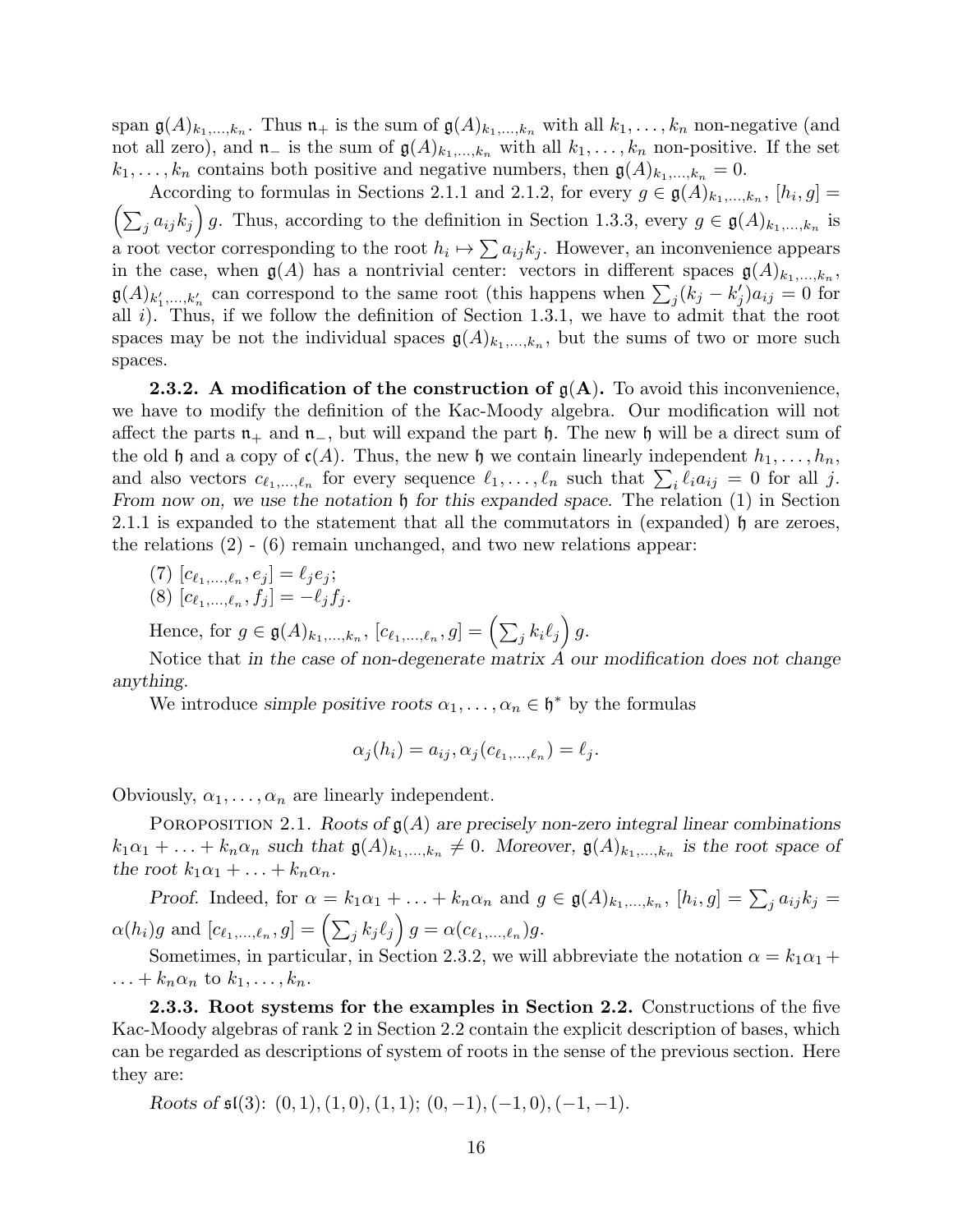Roots of  $\mathfrak{so}(5)$ :  $(0,1), (1,0), (1,1), (1,2)$ ;  $(0,-1), (-1,0), (-1,-1), (-1,-2)$ . Roots of  $G_2$ :  $(0, 1), (1, 0), (1, 1), (1, 2), (1, 3), (2, 3), (0, -1), (-1, 0), (-1, -1), (-1, -2),$  $(-1, -3), (-2, -3).$ 

Roots of  $A_1^1$ : (0, 1) and  $(k, k-1)$ ,  $(k, k)$ ,  $(k, k+1)$  for  $k = 1, 2, \ldots$ ; (0, -1) and  $(k, k+1)$ 1),  $(k, k)$ ,  $(k, k - 1)$  for  $k = -1, -2, \ldots;$ 

Roots of  $A_2^2$ : (0,1),  $(k, 2k - 1)$ ,  $(k, 2k)$ ,  $(k, 2k + 1)$  for  $k = 1, 2, 3, 4, 5, 6, \ldots$ , and  $(k, 2k-2), (k, 2k+2)$  for  $k = 2, 4, 6, \ldots; (0, -1), (k, 2k+1), (k, 2k), (k, 2k-1)$  for  $k =$  $-1, -2, -3, -4, -5, -6, \ldots$ , and  $(k, 2k + 2), (k, 2k - 2)$  for  $k = -2, -4, -6, \ldots$ 



These root systems are displayed on the diagrams above. Roots are marked with light dots. All root spaces have dimension 1. The origin  $(0,0)$  is not a root, and we mark it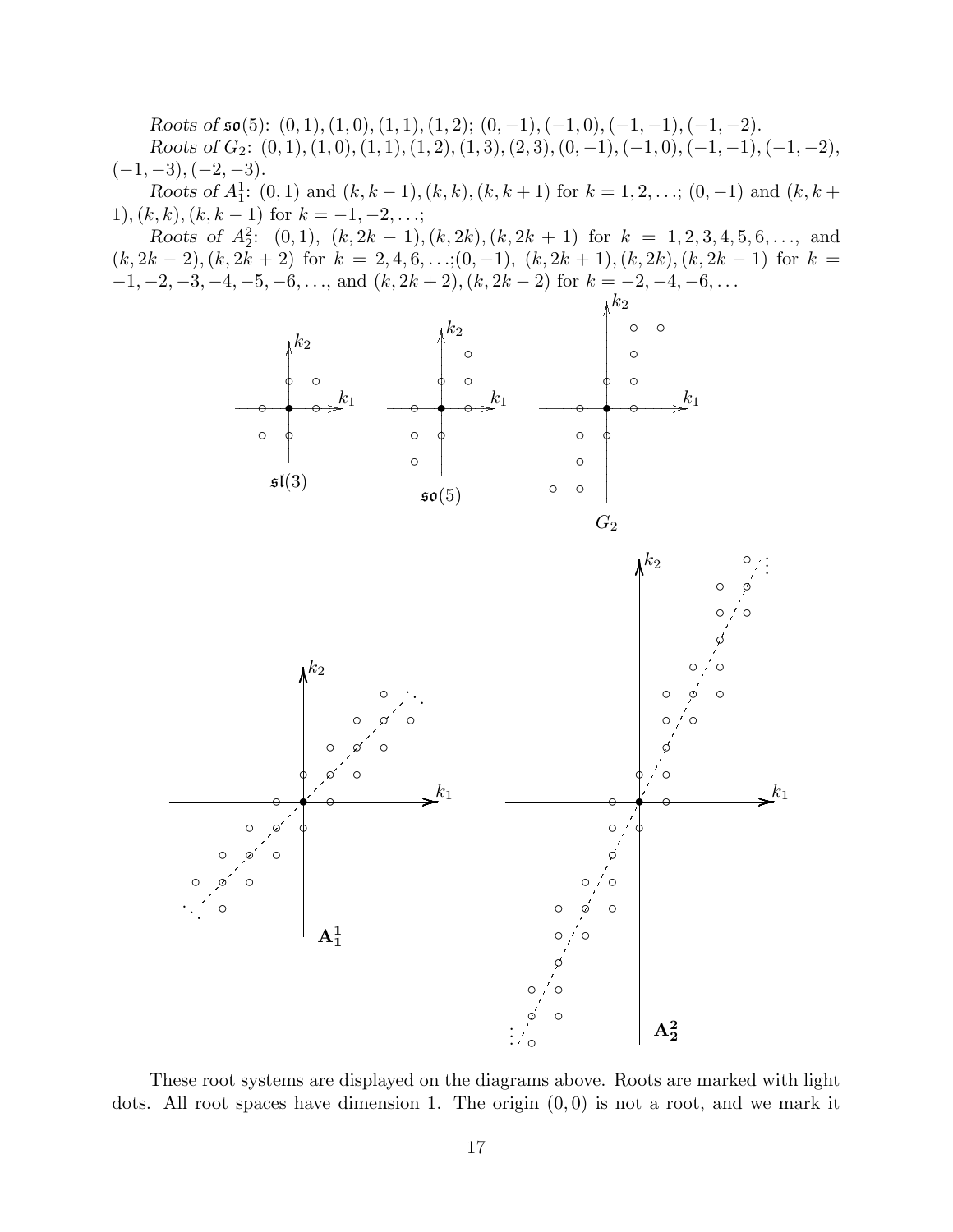with a heavy dot.

(The meaning of the flashed symmetry lines will be explained later.)

#### 2.4. A rough classification of Kac-Moody algebras.

Roughly, the set of Kac-Moody Lie algebras may be divided into three big classes.

CLASS 1. If the matrix  $A^{sym}$  is positive definite (and only in this case), the algebra  $g(A)$  is finite-dimensional. This class of Kac-Moody Lie algebras is the same as the class of complex simple Lie algebras, and their Cartan matrices are listed in all major reference books on Lie theory (Bourbaki gives a reliable information). For example, the Cartan matrix of  $\mathfrak{sl}(n+1)$  is the  $n \times n$  matrix

$$
\begin{bmatrix} 2 & -1 & & & \\ -1 & 2 & -1 & & \\ & -1 & 2 & \ddots & \\ & & \ddots & \ddots & -1 \\ & & & -1 & 2 \end{bmatrix}.
$$

Our examples in Sections 2.2.1 - 2.2.3 belong to this class.

CLASS 2. If the matrix  $A^{sym}$  is "almost positive definite," which means that one eigenvalue is zero (thus, the matrix is singular) and all other eigenvalues are positive, then the algebra  $g(A)$  is called an affine Lie algebra.

The class of affine Lie algebras is, in turn, divided into two subclasses (of which the second is conveniently omitted in the Wikipedia articles on Kac-Moody algebras as well as on Affine Lie algebras).

SUBCLASS 2.1. For a finite-dimensional simple Lie algebra  $\mathfrak{g} = \mathfrak{g}(A)$ , the Lie algebra  $\mathfrak{g} \otimes \mathbb{C}[t, t^{-1}]$  is  $\mathfrak{g}(\widetilde{A})/\mathfrak{c}$  where  $\widetilde{A}$  is obtained from A by adding one row and one column (as the last row and column) so that  $\det A = 0$  and A satisfies all the requirements for a Cartan matrix (it is not difficult to prove that these conditions determine  $A$  uniquely). For example, if  $\mathfrak{g} = \mathfrak{sl}(n)$ ,  $n > 2$ , then A is the  $n \times n$  matrix

$$
\begin{bmatrix} 2 & -1 & & & & -1 \\ -1 & 2 & -1 & & & \\ & -1 & 2 & \ddots & & \\ & & \ddots & \ddots & -1 \\ -1 & & & -1 & 2 \end{bmatrix}.
$$

The algebra  $A_1^1$  belongs to this class.

SUBCLASS 2.2. Let again g be a finite-dimensional simple Lie algebra, and  $\tau : \mathfrak{g} \to \mathfrak{g}$  be a non-trivial automorphism of a finite order:  $\tau^r = id$ . Example:  $A \mapsto -A^t$  for  $\mathfrak{sl}(n)$ ,  $n \geq 3$ . (By the way, all such automorphism are classified, and with one exception,  $r = 2$ ; the exception is an automorphism of order 3 of  $\mathfrak{o}(8)$ .) Then

$$
\mathfrak{g} = \bigoplus_{s=0}^{r-1} \mathfrak{g}_s \text{ where } \mathfrak{g}_s = \{ g \in \mathfrak{g} \mid \tau(g) = \exp(2\pi i s/r)g \}
$$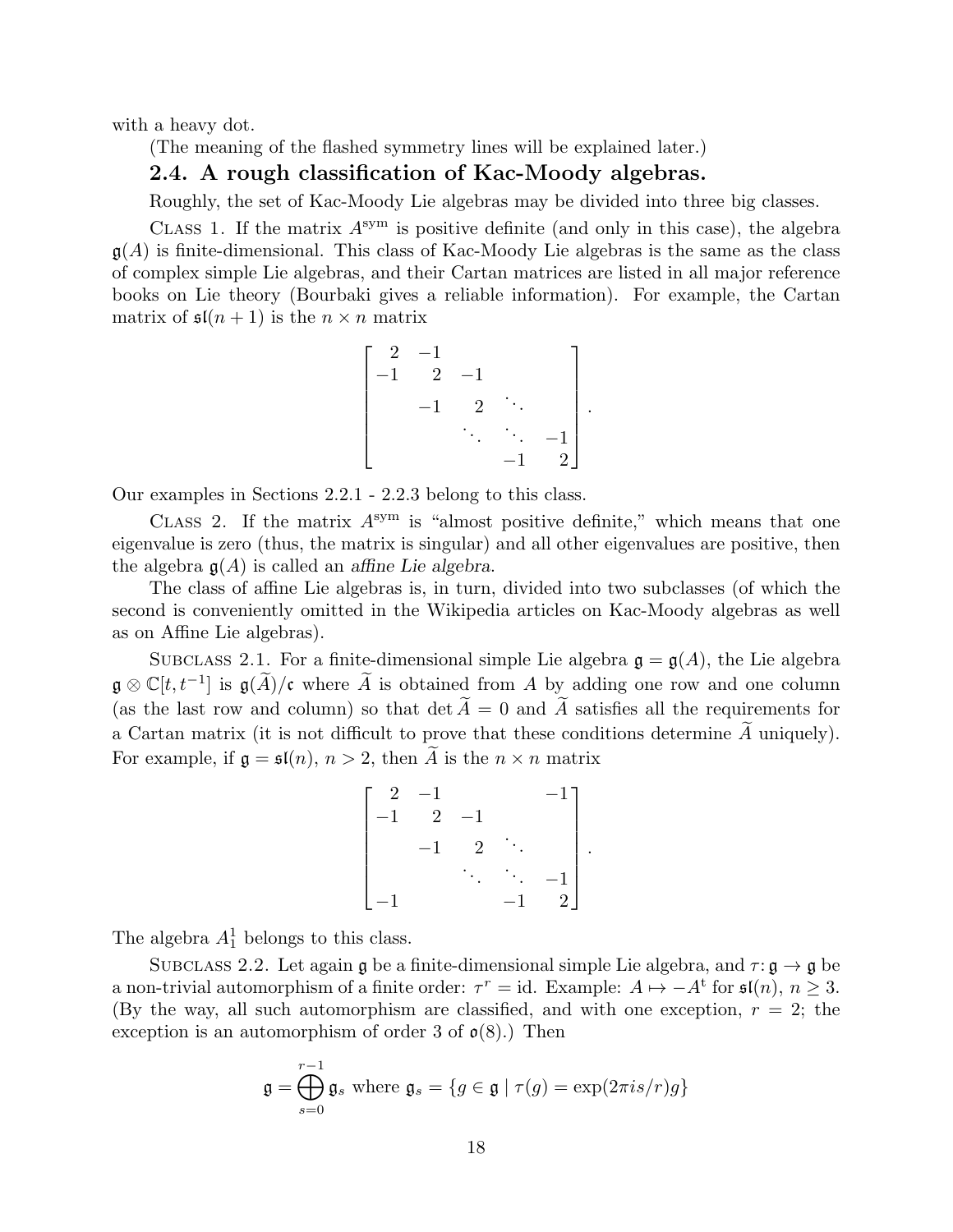(this is a vector space decomposition; of the summands, only  $\mathfrak{g}_0$  is a subalgebra, all the rest are modules over  $\mathfrak{g}_0$ . Then

$$
\bigoplus_{k=-\infty}^{\infty} \mathfrak{g}_{k \bmod r} t^k
$$

is a Lie subalgebra of  $\mathfrak{g} \otimes \mathbb{C}[t, t^{-1}]$ , and this Lie algebra is a  $\mathfrak{g}_{00}(A)$  for some Cartan matrix A of the type considered. The algebra  $A_2^2$  belongs to this class.

Remarks. (1) In some work, the term Kac-Moody algebra is used in a restricted sense: the authors mean affine algebra. Sometimes, this term is used even in a more narrow sense: it is used as a name of the algebra  $A_1^1$ .

(2) There are only two affine algebras of rank 2:  $A_1^1$  and  $A_2^2$ . We can add that there are precisely 6 affine algebras of rank 3. We leave the proof to the reader, (it is Exercise 6.10); here we restrict ourselves to the list of their Cartan matrices:

|  | $\begin{bmatrix} 2 & -1 & -1 \\ -1 & 2 & -1 \\ -1 & -1 & 2 \end{bmatrix} \begin{bmatrix} 2 & 0 & -1 \\ 0 & 2 & -1 \\ -2 & -2 & 2 \end{bmatrix} \begin{bmatrix} 2 & -1 & 0 \\ -2 & 2 & -2 \\ 0 & -1 & 2 \end{bmatrix} \begin{bmatrix} 2 & -1 & -1 \\ -3 & 2 & 0 \\ 0 & -1 & 2 \end{bmatrix} \begin{bmatrix} 2 & 0 & -2 \\ 0 & 2 & -2 \\ -2 & -1 & 2 \end{bmatrix} \begin{bmatrix} 2 & -2 & 0 \\ -1 & 2 & -1 \\ 0 & -2 &$ |  |  |  |  |  |  |  |  |  |  |
|--|-------------------------------------------------------------------------------------------------------------------------------------------------------------------------------------------------------------------------------------------------------------------------------------------------------------------------------------------------------------------------------------------------------------------------|--|--|--|--|--|--|--|--|--|--|

CLASS 3: all the rest. The following is true for all  $\mathfrak{g}(A)$  in this class: the dimensions

$$
D_k = \sum_{k_1 + \ldots + k_n = k} \dim \mathfrak{g}(A)_{k_1 \alpha_1 + \ldots + k_n \alpha}
$$

grow exponentially as  $k \to \pm \infty$ . Traditionally, these Kac-Moody algebras are regarded as less appealing; the situation may be changing, however. For your entertainment, I show on the next page the "root diagram" for  $g(A)$  with  $A =$  $\begin{bmatrix} 2 & -1 \\ -5 & 2 \end{bmatrix}$ ; on the diagram, the circles correspond to the roots  $k_1\alpha_1 + k_2\alpha_2$ , the numbers in the circles are dimensions of the corresponding root spaces.

### 3. The determinant formula.

#### 3.1 The Shapovalov form.

**3.1.1 How much does**  $M(\lambda)$  depends on  $\lambda$ ? Let  $M(\lambda)$  be a Verma module over the Kac-Moody Lie algebra  $\mathfrak{g}(A)$  where  $\lambda \in \mathfrak{h}^*$ , and let  $\lambda_i = \lambda(h_i)$ . As a vector space,  $M(\lambda)$  does not depend on  $\lambda$  at all: it is the same as  $U(\mathfrak{n}_-)$ . Moreover, basically,  $M(\lambda)$ depends only on the *n* complex numbers  $\lambda_1, \ldots, \lambda_n$ ; more precisely, if  $\lambda(h_i) = \lambda'(h_i)$  for all *i*, then the actions of  $f_i, h_i$ , and  $e_i$  in  $M(\lambda)$  and  $M(\lambda')$  are the same, and all the difference between  $M(\lambda)$  and  $M(\lambda')$  lies in the action of the elements, added to h in Section 2.3.2. Indeed, both modules are spanned by  $g_1 \tildot g_1 \tildot g_N$  where  $g_i \tildot g_i \tildot g_n$ . To apply a  $g \tildot g_n + t$  $g_1 \ldots g_N v$  we push g through  $g_1 \ldots g_N$ , and at each step we either switch g with a  $g_i$  or replace both by the commutator  $[g, g_i]$ . This process depends on  $\lambda$  only at the last moment, when  $g$ , or its commutator with some  $g_i$ 's reaches  $v$ .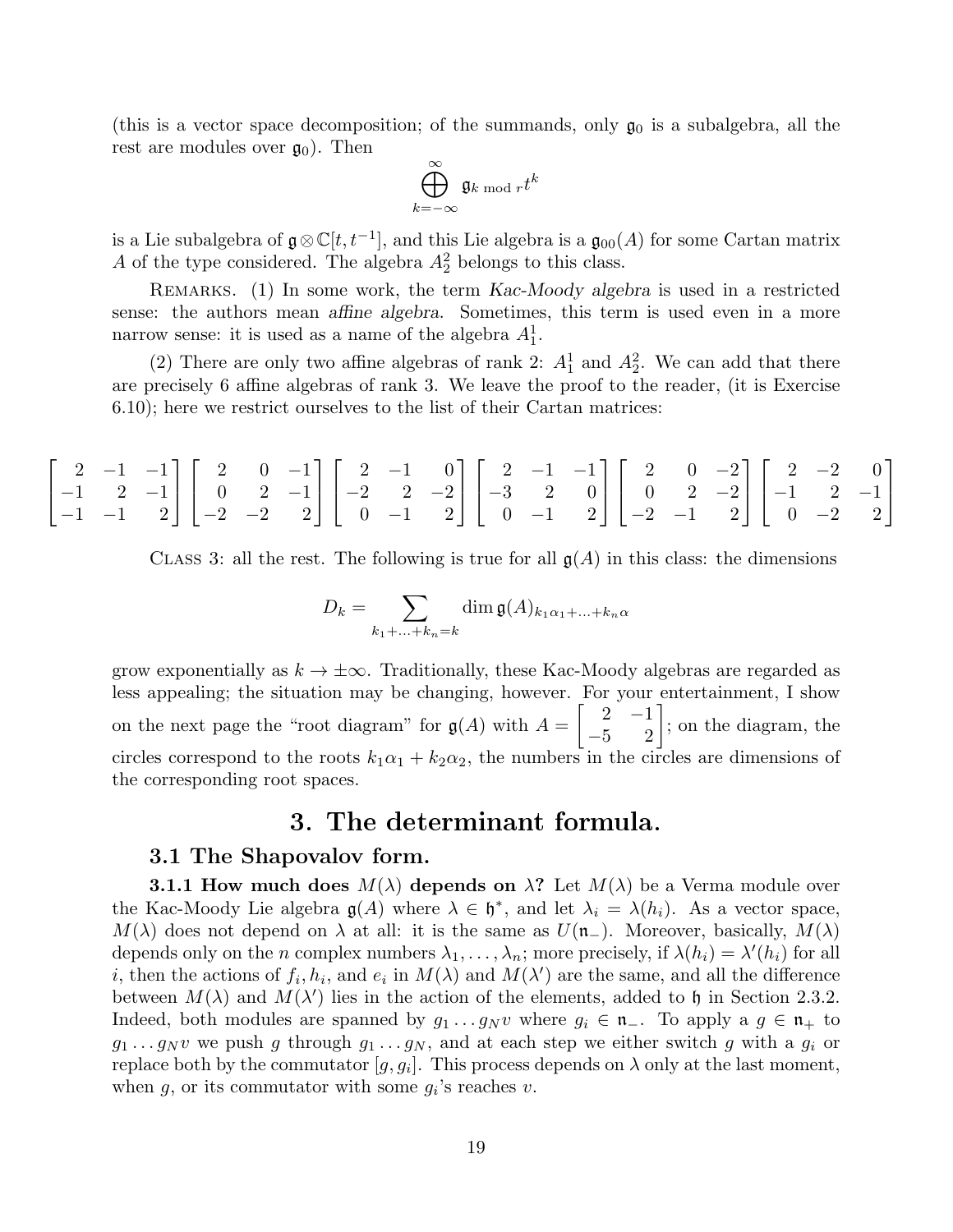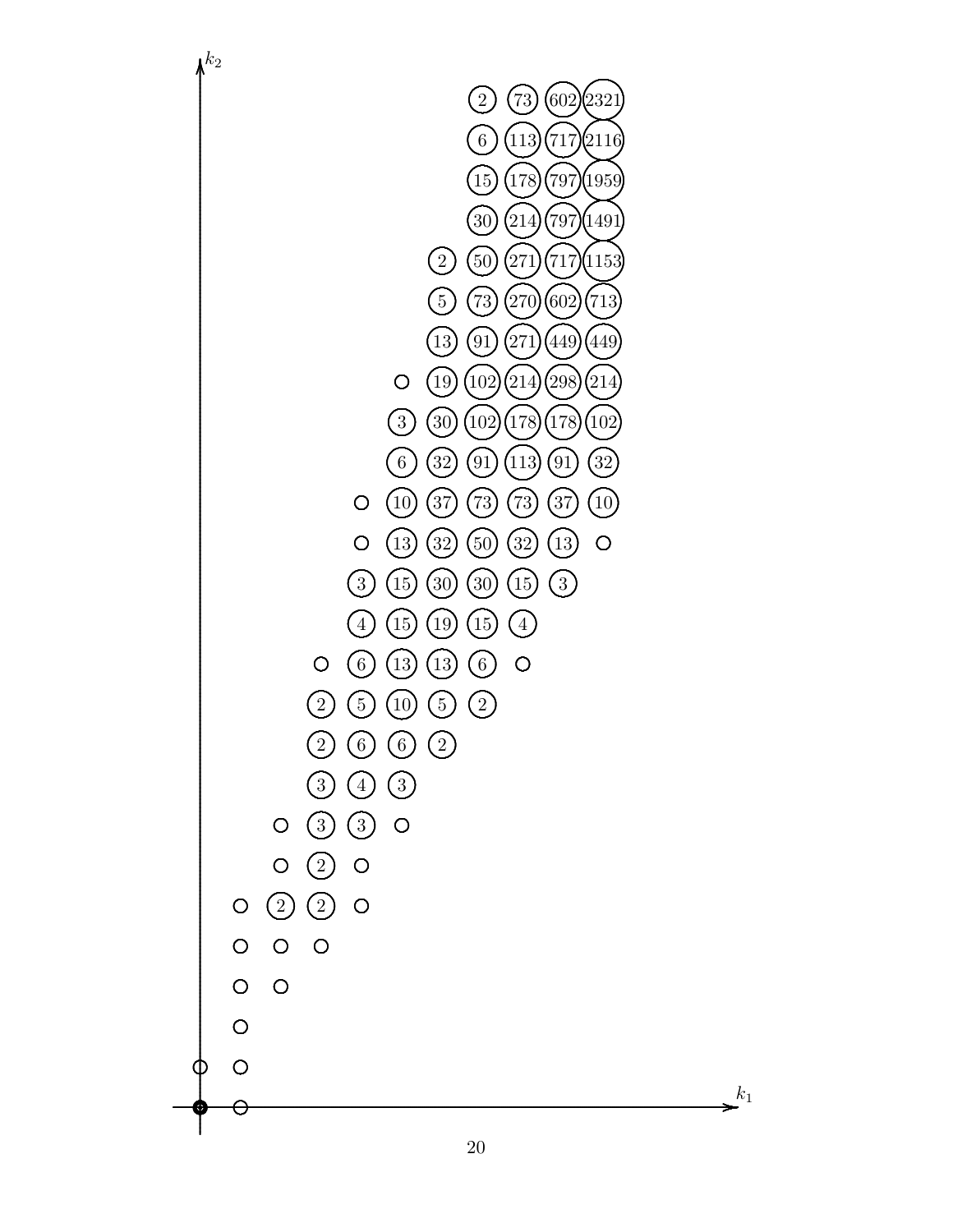At this step, we take the  $\mathfrak{h}$ -component of the survivor and apply it to v; but this component arises from commutators of elements of  $n_+$  and  $n_-$ , and it is a linear combination of  $h_i$ 's.

The additional structure in  $M(\lambda)$ , which is generated by the action of the expanded  $\mathfrak{g}(A)$  is the decomposition into weight spaces. In particular,  $\mathbb{C}v_{\lambda} = M(\lambda)_{\lambda}$  and, for  $\eta \in \Delta_{+}$ ,  $U(\mathfrak{n}_{-})_{-\eta}v_{\lambda}=M(\lambda)_{\lambda-\eta}.$ 

The arguments above show that the problems of reducibility, of the description of submodules, etc. are equivalent for the modules  $M(\lambda)$  and  $M(\lambda')$  with  $\lambda(h_i) = \lambda'(h_i)$  for all i.

In particular, the reducible modules  $M(\lambda)$  correspond to  $\lambda$ 's from a subset of the space  $\mathbb{C}^n(\lambda_1,\ldots,\lambda_n)$ ; our goal is to describe this subset.

**3.1.2. The construction of the Shapovalov form.** We will need for this construction two things: a projection  $\beta: U(\mathfrak{g}(A)) \to U(\mathfrak{h})$  (the latter is the symmetric, that is, polynomial, algebra of h) and an involution  $\sigma: \mathfrak{g}(A) \to \mathfrak{g}(A)$ . The projection  $\beta$  is determined by the obvious canonical isomorphism  $U(\mathfrak{g}(A)) = U(\mathfrak{n}_{-}) \otimes_{\mathbb{C}} U(\mathfrak{h}) \otimes_{\mathbb{C}} U(\mathfrak{n}_{+})$  and (also canonically defined "augmentations"  $U(\mathfrak{n}_{\pm}) \to \mathbb{C}$ . The involution  $\sigma$  is defined by the relations  $\sigma(e_i) = f_i$ ,  $\sigma(f_i) = e_i$ ,  $\sigma |_{\mathfrak{h}} = id$ . It is an anti-automorphism:  $\sigma[g, g'] = -[\sigma(g), \sigma(g')] =$  $[\sigma(g'), \sigma(g)]$ . Obviously, for any  $\eta = (k_1, \ldots, k_n)$ ,  $\sigma(U(\mathfrak{g}(A))_{\eta}) = U(\mathfrak{g}(A))_{-\eta}$ . Notice in addition that  $\beta \circ \sigma = \beta$ .

Now, for  $x, y \in U(\mathfrak{g}(A))$  set  $F(x, y) = \beta(\sigma(x)y)$ . This F is a bilinear (obviously) symmetric  $(F(y, x) = \beta(\sigma(y)x) = \beta(\sigma(\sigma(y)x)) = \beta(\sigma(x)\sigma(\sigma(y))) = \beta(\sigma(x)y) = F(x, y)$  form on  $U(\mathfrak{g}(A))$  with values in  $U(\mathfrak{h})$ . It is called the Shapovalov form. It will be instrumental in studying Verma modules.

Notice that if  $x \in U(\mathfrak{n}_{-})_{-\eta}, y \in U(\mathfrak{n}_{-})_{-\eta'}$ , and  $\eta \neq \eta'$ , then  $F(x, y) = 0$ . By this reason, the Shapovalov form F is determined by its restrictions to the root spaces  $U(\mathfrak{n}_-)_{-n}$ . We denote this restrictions as  $F_{\eta}$ .

**3.1.3. Why is the Shapovalov form so important?** Consider a Verma module  $M(\lambda)$  and suppose that it is reducible, that is, there is a submodule  $0 \neq A \subseteq M(\lambda)$ . An important remark:  $A \neq M(\lambda) \Rightarrow A \cap \mathbb{C}v_{\lambda} = 0$ . We already know (Section 3.1.1) that A is graded, that is,

$$
A = \bigoplus_{\eta \in \Delta_+} A_{\lambda - \eta}, \text{ where } A_{\lambda - \eta} = A \cap U(\mathfrak{n}_-)_{-\eta} v_{\lambda}.
$$

Suppose now that for some non-zero  $x \in \mathfrak{n}_-$ , now  $xv_\lambda \in A_{\lambda-n}$ . Take an arbitrary  $y \in$  $U(\mathfrak{n}_{-})_{-\eta}$  and consider  $\sigma(y)xv_{\lambda}$ . On one hand, this should be an element of A (since A is a submodule). On the other hand,  $\sigma(y) x v_\lambda$  should be an element of  $M(\lambda)_{\lambda-\eta+\eta} =$  $M(\lambda)_0 = \mathbb{C}v_\lambda$ . Because of our "important remark" above, this must be zero:  $\sigma(y) x v_\lambda = 0$ . But  $\sigma(y) x v_\lambda = \lambda(F_\eta(y,x)) v_\lambda$ , thus  $\lambda(F_\eta(y,x)) = 0$ , and since this holds for an arbitrary  $y \in U(\mathfrak{n}_-)_{-\eta}$ , this means that  $x \in \text{Ker}(\lambda \circ F_{\eta})$ , in particular that the complex-valued symmetric bilinear form  $\lambda \circ F_{\eta}$  is degenerate, has a zero determinant. We get a strong necessary condition of a reducibility of  $M(\lambda)$ : if  $M(\lambda)$  is reducible, then  $\det(\lambda \circ F_\eta) = 0$  for some  $\eta \in \Delta_+$ . Moreover, this condition is also sufficient, because of the following obvious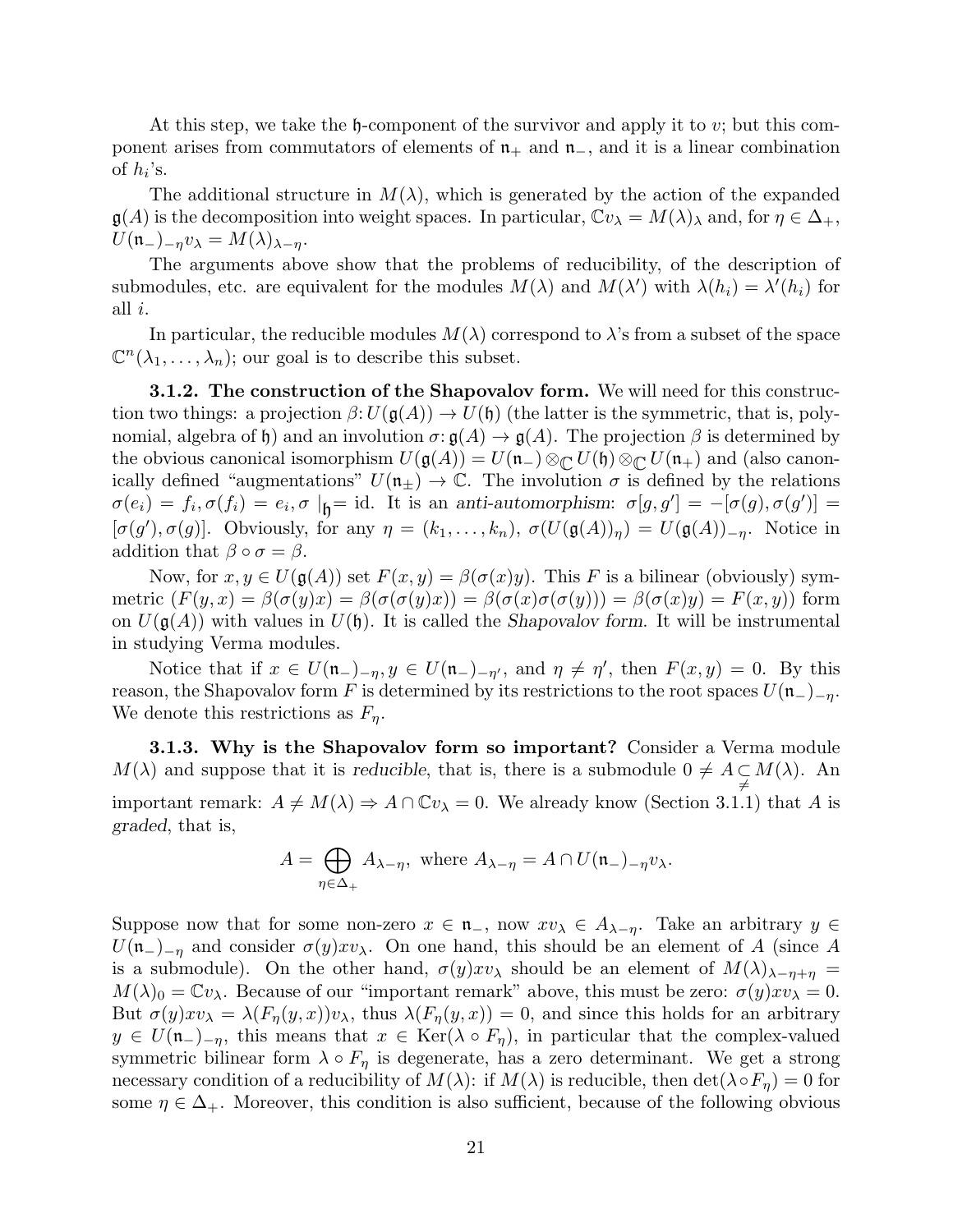statement:

$$
\sum_{\eta \in \Delta_+} \text{Ker}(\lambda \circ F_{\eta}) v_{\lambda}
$$

is a submodule of  $M(\lambda)$  (not containing  $v_{\lambda}$ ).

Thus, the reducibility problem for Verma modules is reduced to the computation of (zeroes of) det( $\lambda \circ F_{\eta}$ ) =  $\lambda$  (det  $F_{\eta}$ ). And in fact, this computation was completed more than 30 years ago. The result of this computation is the determinant formula, which we will explore in Sections 3.2 and 3.3. Now, for a better understanding of the Shapovalov construction, we will make this computation in a couple of easiest cases.

**3.1.4.** First examples of the computation of  $\lambda \circ F_{\eta}$ . Let  $\eta = \alpha_i$ ,  $x = y = e_i$ . Then

$$
x\sigma(y)v_{\lambda} = e_i f_i v_{\lambda} = f_i \underbrace{e_i v_{\lambda}}_{0} + h_i v_{\lambda} = \lambda_i.
$$

Thus,  $\lambda \circ F_{\alpha_i}(e_i, e_i) = \lambda_i$ .

Let now  $\eta = \alpha_i + \alpha_j \ (i \neq j), \ x = e_i e_j, y = e_j e_i.$  Then

$$
x\sigma(y)v_{\lambda} = e_i e_j f_i f_j v_{\lambda} = e_i f_i \underbrace{e_j f_j v_{\lambda}}_{\lambda_j v_{\lambda}} = \lambda_j \underbrace{e_i f_i v_{\lambda}}_{\lambda_i v_{\lambda}} = \lambda_i \lambda_j v_{\lambda}.
$$

Thus,  $\lambda \circ F_{\alpha_i+\alpha_j}(e_i e_j, e_j e_i) = \lambda_i \lambda_j$ . Now let  $x = y = e_i e_j$ . We have:

$$
x\sigma(y)v_{\lambda} = e_i e_j f_j f_i v_{\lambda} = e_i (f_j e_j + h_j) f_i v_{\lambda}
$$
  
= 
$$
e_i f_j f_i \underbrace{e_j v_{\lambda} + e_i f_i h_j v_{\lambda}}_{0} - a_{ji} \underbrace{e_i f_i v_{\lambda}}_{\lambda_i v_{\lambda}} = \lambda_i (\lambda_j - a_{ji}) v_{\lambda}.
$$

Thus,  $\lambda \circ F_{\alpha_i+\alpha_j}(e_ie_j, e_ie_j) = \lambda_i(\lambda_j - a_{ji})$ , and, by  $i \leftrightarrow j$ ,  $\lambda \circ F_{\alpha_i+\alpha_j}(e_je_i, e_je_i) = \lambda_j(\lambda_i - a_{ji})$  $a_{ij}$ ). From this,

$$
\det(\lambda \circ F_{\alpha_i + \alpha_j}) = \begin{vmatrix} \lambda_i(\lambda_j - a_{ji}) & \lambda_i \lambda_j \\ \lambda_i \lambda_j & \lambda_j(\lambda_i - a_{ij}) \end{vmatrix} = \lambda_i \lambda_j (a_{ij}a_{ji} - a_{ij} \lambda_i - a_{ji} \lambda_j).
$$

#### 3.2. The determinant formula; the statement and examples.

**3.2.1. The statement.** The statement below contains several new notations. They will be explained immediately after the statement.

THEOREM 3.1. (Shapovalov [2] for the finite-dimensional case, Kac and Kazhdan [3] for the general case.) Up to a non-zero factor,

$$
\det F_{\eta} = \prod_{\alpha \in \Delta_+} \prod_{m=1}^{\infty} \left( h_{\alpha} + \rho(h_{\alpha}) - \frac{m \langle \alpha, \alpha \rangle}{2} \right)^{P(\eta - m\alpha) \cdot \text{mult}(\alpha)}
$$

.

(The non-zero factor appears because the determinant of a quadratic form depends on the choice of a basis; we will not never mention it below.)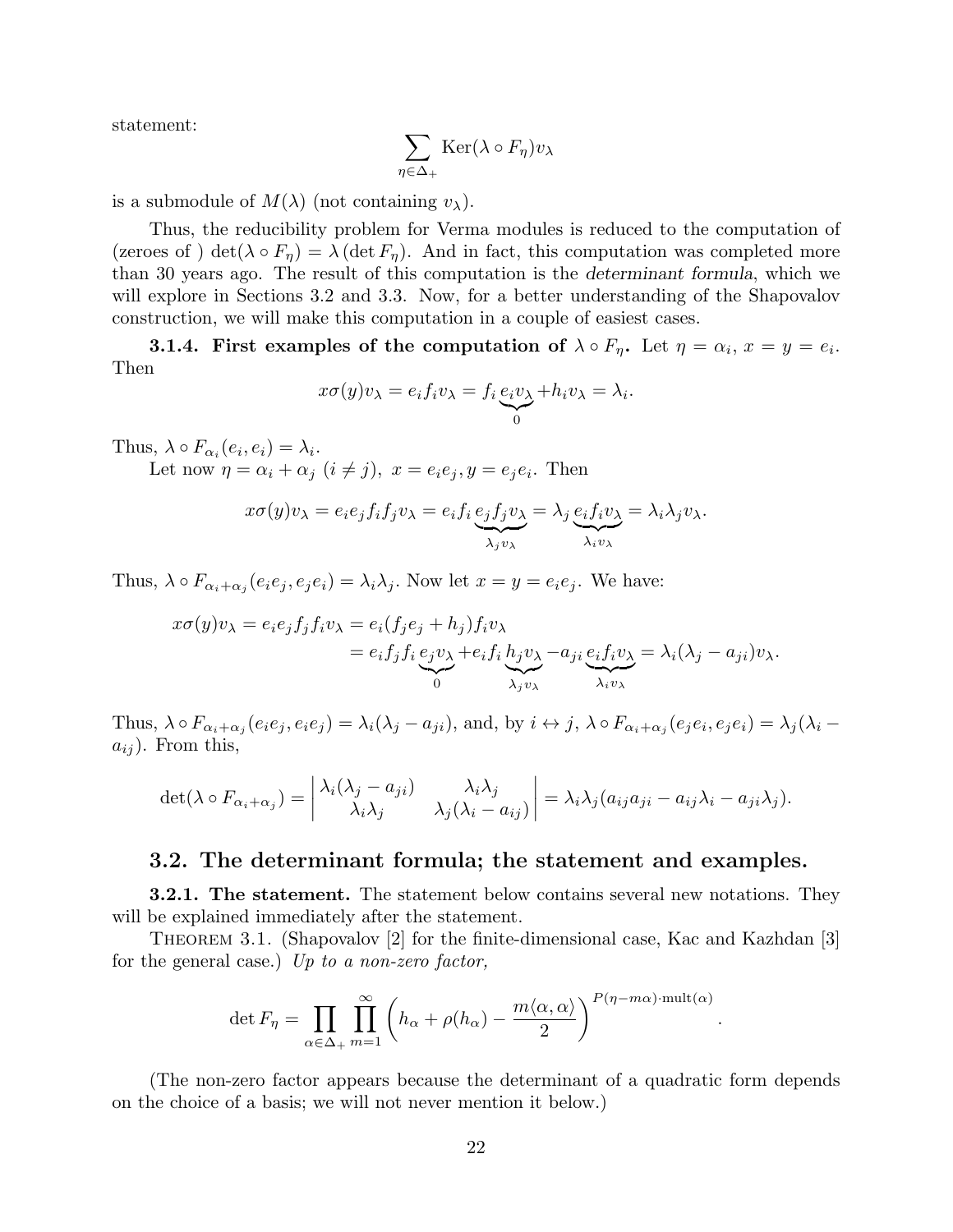Explanation of the notation. (1) For a positive root  $\alpha = k_1 \alpha_1 + \ldots + k_n \alpha_n \in \Delta_+$ , we set  $h_{\alpha} = \sum_{n=1}^{n}$  $i=1$  $k_i$  $d_i$  $h_i$  (the integer  $d_i$  are diagonal entry of a matrix D that diagonalizes A, see

Section 2.1.1). (2)  $\rho$  is an element of  $\mathfrak{h}^*$  such that  $\rho(h_i) = 1$  for all *i*; thus  $\rho(h_\alpha) = \sum_{i=1}^n \frac{k_i}{l_i}$  $i=1$  $d_i$ . (3) We define an inner product in the space spanned by  $\alpha_i$ 's by the formula  $\langle \alpha_i, \alpha_j \rangle =$ 

 $a_{ij}^{\rm sym} =$  $a_{ij}$  $d_i$ . In particular,  $\langle \alpha, \alpha \rangle = \sum$  $_{i,j}$  $a_{ij}$  $d_i$  $k_i k_j$ . (4) The Kostant partition function  $P: \Lambda \to$  $\mathbb{Z}_{\geq 0}$  is defined by the formula  $P(\zeta) = \dim U(\mathfrak{n}_+)_\zeta$ . In particular,  $P(0) = 1, P(\zeta) = 0$ , if

 $\zeta \notin \Lambda_+$ . (5) mult $(\alpha)$  is the multiplicity of the root  $\alpha$ , that is, dim  $\mathfrak{g}(A)_{\alpha}$ .

It should be noted, that for a fixed  $\eta$  the product in the formula has finitely many factors, since  $\eta - m\alpha \in \Lambda_+$  only for finitely many pairs  $m, \alpha$ .

For a specific  $\lambda \in \mathfrak{h}^*$ , we can compute  $\det(\lambda \circ F_{\eta})$  in terms of  $\lambda_i = \lambda(h_i)$ :

$$
\det(\lambda \circ F_{\eta}) = \prod_{\alpha \in \Delta_+} \prod_{m=1}^{\infty} \left( \lambda(h_{\alpha}) + \rho(h_{\alpha}) - \frac{m \langle \alpha, \alpha \rangle}{2} \right)^{p(\eta - m\alpha) \cdot \text{mult}(\alpha)}
$$

$$
= \prod_{\alpha \in \Delta_+} \prod_{m=1}^{\infty} \left( \sum_{i=1}^{n} \frac{k_i}{d_i} (\lambda_i + 1) - \frac{m \langle \alpha, \alpha \rangle}{2} \right)^{p(\eta - m\alpha) \cdot \text{mult}(\alpha)}
$$

With the results of Section 3.1.3, this means that reducible Verma modules  $M(\lambda)$ correspond to points  $(\lambda_1, \ldots, \lambda_n)$  belonging to a countable union of hyperplanes

$$
\sum_{i=1}^{n} \frac{k_i}{d_i} (\lambda_i + 1) = \frac{m \langle \alpha, \alpha \rangle}{2}
$$

taken for all positive roots  $\alpha$  and positive integers m (for such a pair, we certainly can find an  $\eta$  such that  $P(\eta - m\alpha) > 0$ ; take, for example,  $\eta = m\alpha$ ).

Before proving the determinant formula, let us consider some examples.

#### 3.2.2. Examples.

**3.2.2.1.**  $\mathfrak{sl}(n+1)$ . In this case, the rank is n and the non-zero entries of the Cartan matrix are

$$
a_{ij} = \begin{cases} 2, & \text{if } i = j, \\ -1, & \text{if } |i - j| = 1. \end{cases}
$$

The positive roots are  $\alpha_{ij} = \alpha_i + \alpha_{i+1} + \ldots + \alpha_j$ ,  $1 \le i \le j \le n$ , (see Section 2.3.4, Class 1) and  $\langle \alpha_{ij}, \alpha_{ij} \rangle = 2$  for all i, j. Indeed,  $d_1 = \ldots = d_n = 1$  (since the Cartan matrix is symmetric) and

$$
\langle \alpha_i + \alpha_{i+1} + \ldots + \alpha_j, \alpha_j + \alpha_{i+1} + \ldots + \alpha_j \rangle
$$
  
=  $\langle \alpha_i, \alpha_i \rangle + \ldots + \langle \alpha_j, \alpha_j \rangle + 2 \langle \alpha_i, \alpha_{i+1} \rangle + \ldots + 2 \langle \alpha_{j-1}, \alpha_j \rangle$   
=  $\underbrace{2 + \ldots + 2}_{j-i+1} - \underbrace{2 - \ldots - 2}_{j-i} = 2$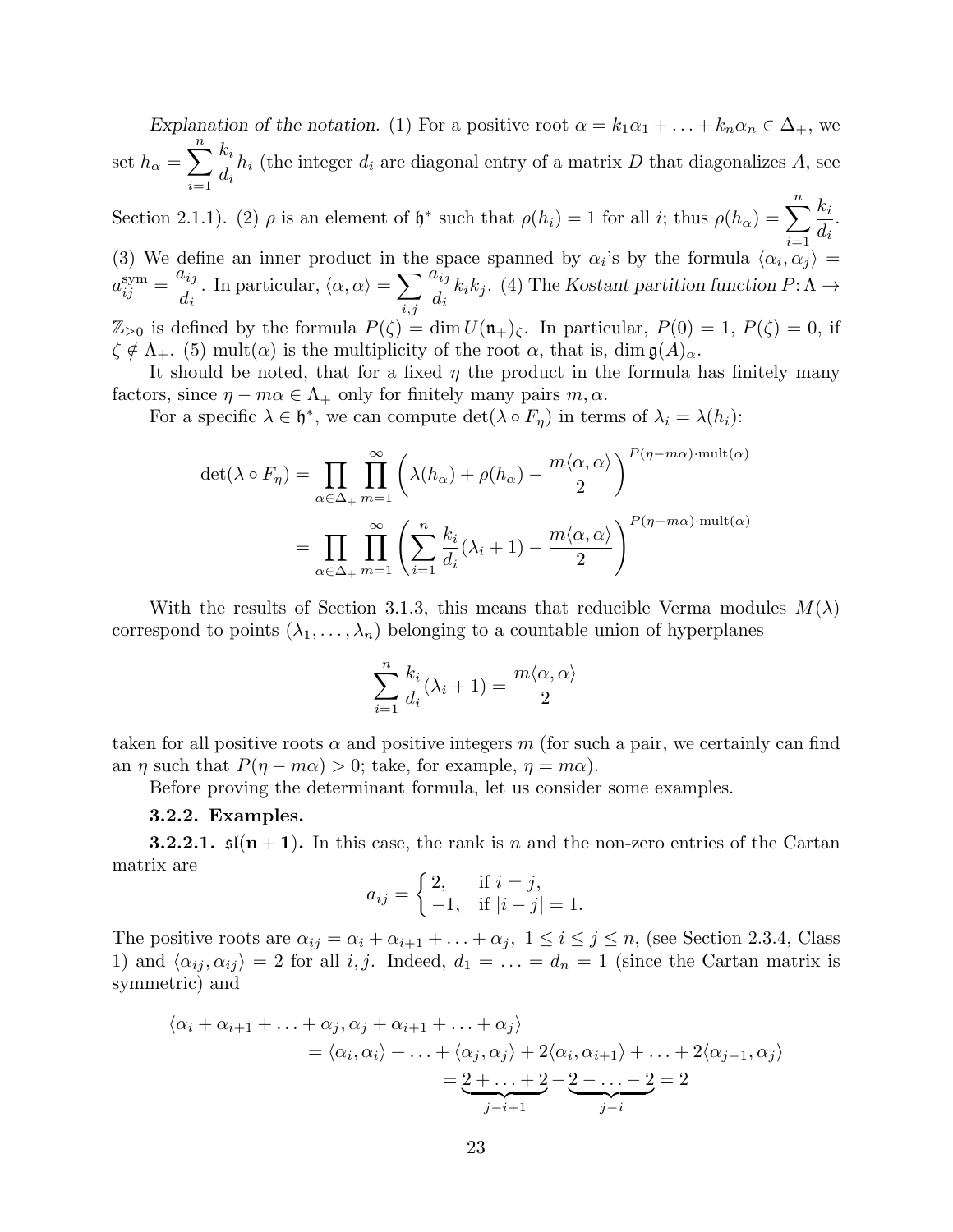the equations of the hyperplanes of reducible Verma modules are  $\lambda_i + \ldots + \lambda_j + (j - i + 1) =$ m, that is,  $\lambda_i + \ldots + \lambda_j \in \mathbb{Z}_{\geq i-j}$ . In the case  $n = 1$ , this corresponds to the result of Section 1.2.3. For  $n = 2$ , these hyperplanes are the lines

$$
\lambda_1 = 0, 1, 2, 3, \ldots; \lambda_2 = 0, 1, 2, 3, \ldots; \lambda_1 + \lambda_2 = -1, 0, 1, 2, \ldots
$$

(See the picture below.)



**3.2.2.2.** A<sub>1</sub>. In this case,  $n = 2, a_{11} = a_{22} = 2, a_{12} = a_{21} = -2, d_1 = d_2 = 1$ . The positive roots are  $k\alpha_1 + (k-1)\alpha_2$ ,  $(k-1)\alpha_1 + k\alpha_2$ ,  $k\alpha_1 + k\alpha_2$   $(k > 0)$  (see Section 2.3.3). Independently of  $k$ , the inner square of the first two is 2, the inner square of the third is 0  $(A \text{ is singular})$ . The equations of the lines corresponding to reducible Verma modules are  $(m \in \mathbb{Z}_{>0})$ 

$$
k\lambda_1 + (k-1)\lambda_2 + 2k - 1 - m = 0,
$$
  
\n
$$
(k-1)\lambda_1 + k\lambda_2 + 2k - 1 - m = 0,
$$
  
\n
$$
\lambda_1 + \lambda_2 + 2 = 0
$$

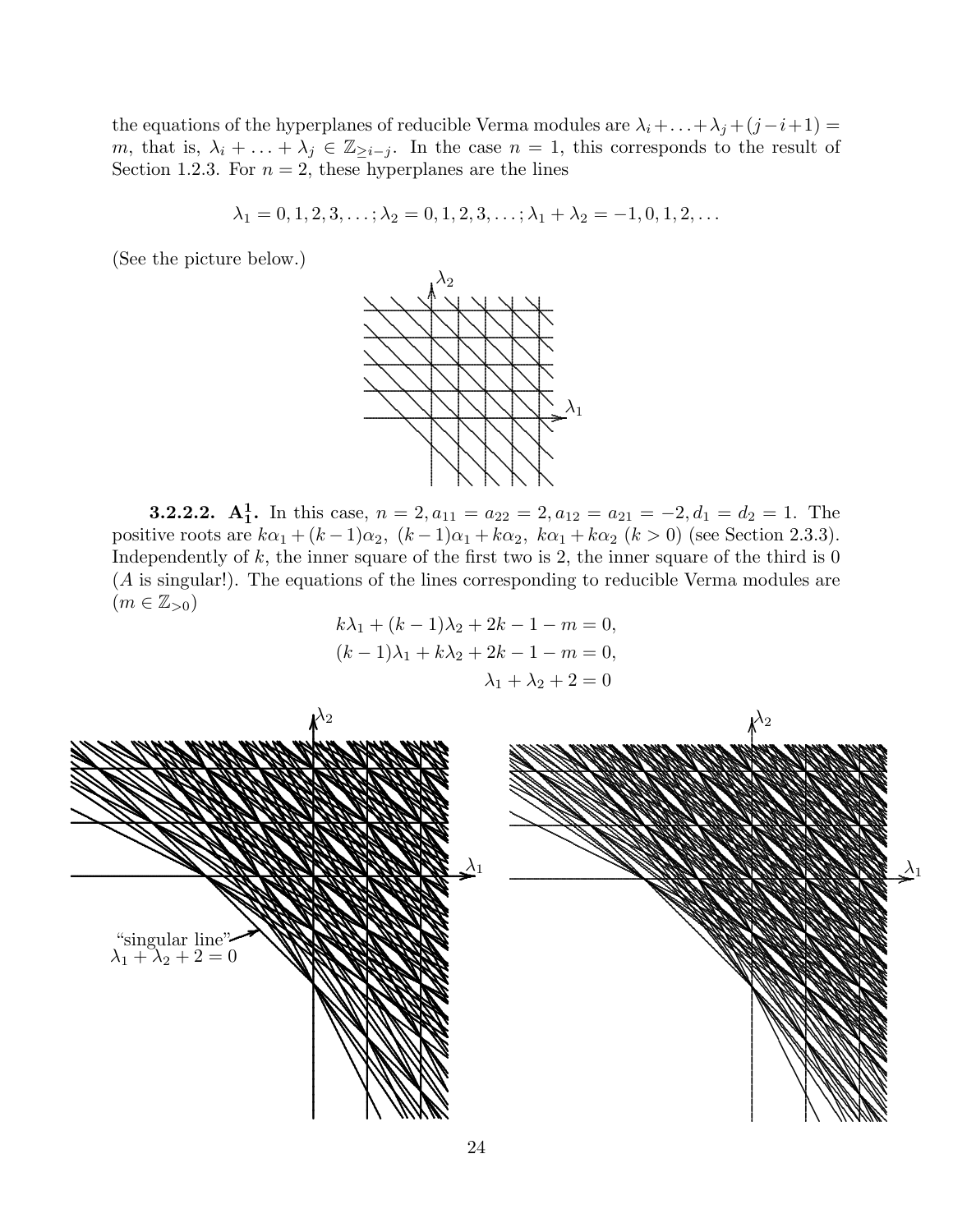Notice that the lines corresponding to the roots  $k\alpha_1 + k\alpha_2$  are all the same, independently of k and m:  $\lambda_1 + \lambda_2 + 2 = 0$  (we mark this line as "singular" at the picture). The other lines fill densely the half-plane  $\lambda_1 + \lambda_2 > -2$  and form a nowhere dense set in the complementary half-plane. The two drawings above show these lines for  $k \leq 3$  and  $k \leq 5$ .

REMARK. The singular line appears by the following reason. The root  $\alpha = k_1 \alpha_1 +$  $\ldots + k_n \alpha_n$  has a zero inner square,  $\langle \alpha, \alpha \rangle = 0$ , if and only if  $k_1h_1 + \ldots + k_nh_n$  belongs to the center c. (This is Exercise 6.11.) Moreover, all elements of  $\Lambda_{+}$  proportional to  $\alpha$  are roots with zero inner squares, and the hyperplanes  $\sum_{n=1}^n$  $i=1$  $k_i$  $d_i$  $(\lambda_i + 1) = \frac{m \langle \alpha, \alpha \rangle}{2}$ (see Section

3.2.1) are the same for all these roots and all  $m$ . Our "singular line" provides an example of such "hyperplane."

#### 3.3. Proof of the determinant formula.

The main ingredients of the proof (and the understanding) of the determinant formula are:

- (1) invariant (Killing) form;
- (2) the Casimir operator.

3.3.1 Invariant form. In the classical finite-dimensional theory, the notion of the Killing form is one of the most important. The fact is, that for a simple finite-dimensional Lie algebra g there exists a unique, up to a non-zero multiple, non-degenerate symmetric invariant bilinear form  $\langle , \rangle$ ; the invariance means  $\langle [g, h], k \rangle = \langle g, [h, k] \rangle$  for all  $g, h, k \in \mathfrak{g}$ . The most common construction is  $\langle g, h \rangle = \text{tr}(\text{ad } g \circ \text{ad } h)$  where  $\text{ad } g: \mathfrak{g} \to \mathfrak{g}$  is  $h \mapsto [g, h]$ (the uniqueness can be easily deduced from the simplicity of  $\mathfrak{g}$ ). In the infinite-dimensional case, however, this construction does not work (no trace!). Still the notion of the Killing form is naturally extended to the Kac-Moody case.

Let  $A, \mathfrak{g}(A), \mathfrak{h}, \ldots$  mean the same as before.

Proposition 3.2. There exists a non-degenerate symmetric invariant bilinear form  $\langle , \rangle$  on  $\mathfrak{g}(A)$  with the following additional properties:

- (1) the form is non degenerate on  $\mathfrak h$  and on  $\mathfrak g_\alpha \oplus \mathfrak g_{-\alpha}$  for every  $\alpha \in \Delta_+$ ;
- (2)  $\langle \mathfrak{g}_{\alpha}, \mathfrak{g}_{\beta} \rangle = 0$ , if  $\alpha + \beta \neq 0$ ;
- (3)  $\langle h_i, h \rangle = d_i \alpha_i(h)$  for all  $h \in \mathfrak{h}, i = 1, \ldots, n \Leftrightarrow \langle h_\alpha, h \rangle = \alpha(h)$  for all  $\alpha \in \Lambda, h \in \mathfrak{h}$ .

Before proving the proposition, we list two corollaries with brief comments.

COROLLARY 3.3. 
$$
\langle h_i, h_j \rangle = d_i a_{ji} = d_j a_{ij}; \langle h_{\alpha_i}, h_{\alpha_j} \rangle = \frac{a_{ij}}{d_i} = a_{ij}^{\text{sym}}.
$$

Since  $\langle , \rangle$  is non-degenerate on h, it gives rise to an inner product on  $\mathfrak{h}^*$ : if  $\eta', \eta'' \in \mathfrak{h}^*$ and  $\eta'(h) = \langle h', h \rangle$ ,  $\eta''(h) = \langle h'', h \rangle$  for any  $h \in \mathfrak{h}$ , then  $\langle \eta', \eta'' \rangle = \langle h', h'' \rangle = \eta'(h'') =$  $\eta$ " $(h')$ .

COROLLARY 3.4.  $\langle \eta, \alpha \rangle = \eta(h_{\alpha})$  for every  $\eta \in \mathfrak{h}^*, \alpha \in \Lambda$ .

In particular,  $\langle \alpha_i, \alpha_j \rangle = \langle h_{\alpha_i}, h_{\alpha_j} \rangle = a_{ij}^{\text{sym}}$ . This corresponds to the definition given in Section 3.2.1.

COROLLARY 3.5. If  $g \in \mathfrak{g}_{\alpha}, g' \in \mathfrak{g}_{-\alpha}, \alpha \in \Delta_+$ , then  $[g, g'] = \langle g, g' \rangle h_{\alpha}$ .

This shows that the space  $[\mathfrak{g}_{\alpha}, \mathfrak{g}_{-\alpha}] \subset \mathfrak{h}$  has dimension 1.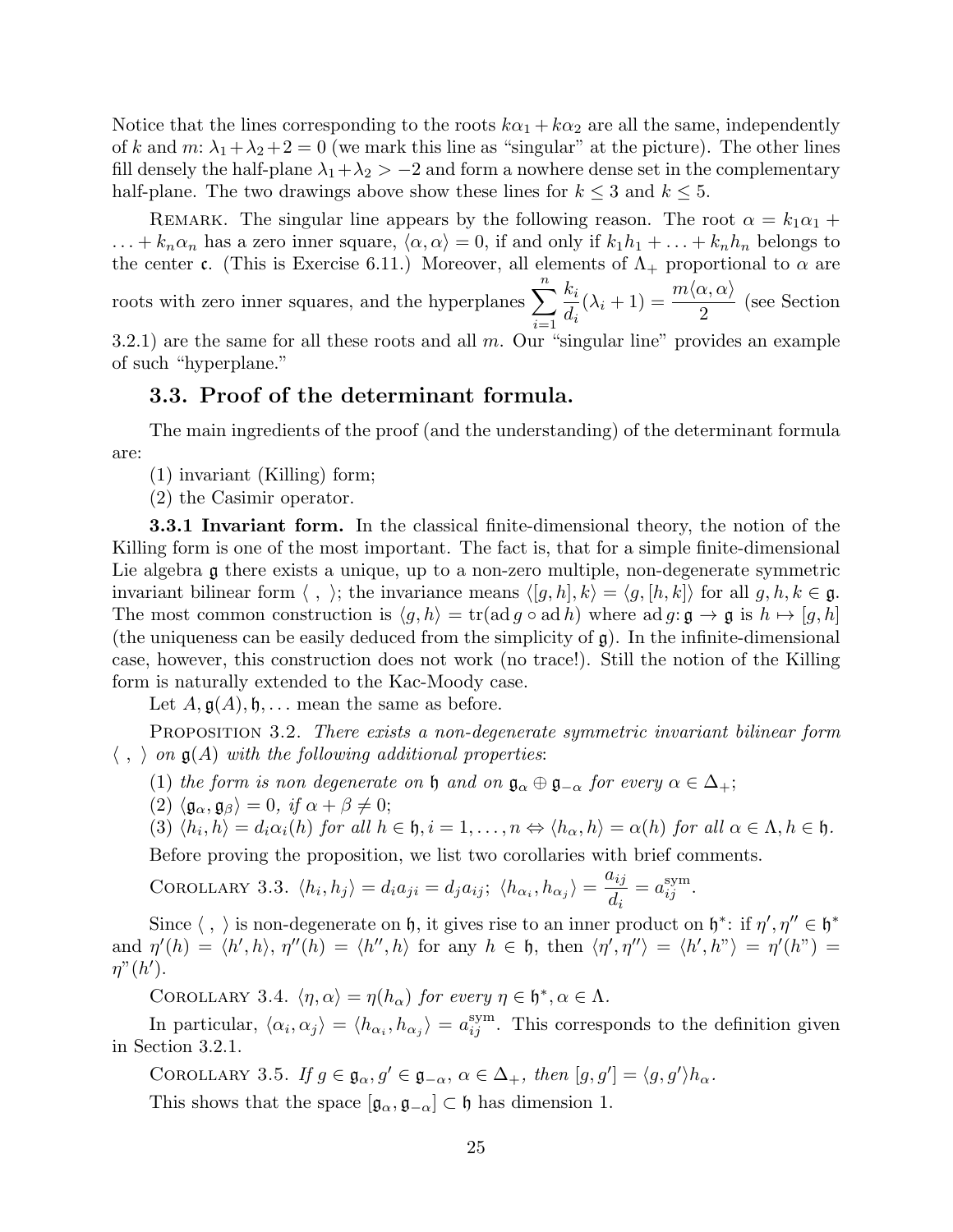Proof of Corollary 3.5. For  $h \in \mathfrak{h}, \langle [g, g'], h \rangle = \langle g, [g', h] \rangle = \alpha(h) \langle g, g' \rangle = \langle \langle g, g' \rangle h_\alpha, h \rangle$ which means that  $[g, g'] = \langle g, g' \rangle h_\alpha$ , since  $\langle , \rangle |_{\mathfrak{h}}$  is non-degenerate.

Proof of Proposition 3.2. First, we define  $\langle , \rangle$  on h. Let  $\mathfrak{h}_0 \subset \mathfrak{h}$  be the subpace of  $\mathfrak{h}$ with the basis  $h_1, \ldots, h_n$ ; choose a complimentary subspace:  $\mathfrak{h} = \mathfrak{h}_0 \oplus \mathfrak{k}$ . Condition (3) of Proposition determines  $\langle , \rangle$  on  $\mathfrak{h}_0 \otimes \mathfrak{h}$ . In addition to that, put  $\langle , \rangle = 0$  on  $\mathfrak{k}$ ; this determines the form on h, and it remains to check that it is non-degenerate. Let  $\langle h, h \rangle = 0$  for all  $h \in \mathfrak{h}$ . Then  $\langle h_{\alpha_i}, \overline{h} \rangle = \alpha_i(\overline{h}) = 0$  for all i, and hence  $\overline{h} \in \mathfrak{c} \subset \mathfrak{h}_0$ ,  $\overline{h} = \sum_i u_i h_{\alpha_i}, u_i \in \mathbb{C}$ . Hence  $\langle \overline{h}, h \rangle = \sum_i u_i \langle h_{\alpha_i}, h_i \rangle = \sum_i \alpha_i(h) = 0$  for all  $h \in \mathfrak{h}$ , hence  $\sum_i u_i \alpha_i = 0$ , hence  $u_i = 0$  for all i, and hence  $\overline{h} = 0$ .

Let  $\mathfrak{g}_N = \oplus$  $k_1 + ... + k_n = N$  $\mathfrak{g}_{k_1\alpha_1+\ldots+k_n\alpha_n}$  and let  $\mathfrak{g}(N) = \oplus$  $-N \leq M \leq N$  $\mathfrak{g}_M$ . First, we extend our definition of  $\langle , \rangle$  from  $\mathfrak{g}_0 = \mathfrak{h}$  to  $\mathfrak{g}(1)$  by taking  $\langle e_i, f_j \rangle = d_i \delta_{ij}$  (this must be so by Corollary 3.5). To check the invariance, at this stage, we need only to check  $\text{that} \ \langle [e_i, h], f_j \rangle \ = \ \langle e_i, [h, f_j] \rangle. \quad \text{But} \ \ [e_i, h_k] \ = \ -a_{ki}e_i, [h_k, f_j] \ = \ -a_{kj}f_j, [e_i, c_{\ell_1, \ldots, \ell_n}] \ =$  $\ell_i e_i, [c_{\ell_1,\ldots,\ell_n}, f_j] = -\ell_j f_j$  (we use notations from Section 2.3.2). If  $j \neq i$ , then  $\langle e_i, f_j \rangle = 0$ , and hence  $\langle [e_i, h], f_j \rangle = \langle e_i, [h, f_j] \rangle = 0$ . If  $j = i$ , then  $\langle [e_i, h], f_j \rangle = \langle e_i, [h, f_j] \rangle = -a_{k,i}d_i$ for  $h = h_k$  and  $\langle [e_i, h], f_j \rangle = \langle e_i, [h, f_j] \rangle = -\ell_i d_i$  for  $h = c_{\ell_1, \ldots, \ell_n}$ .

Now let us show how to extend the definition of  $\langle , \rangle$  from  $\mathfrak{g}(N-1)$   $(N > 1)$  to  $\mathfrak{g}(N)$ . We only need consider the case when the factors are  $x \in \mathfrak{g}_{-N}$  and  $y \in \mathfrak{g}_N$ . We can write  $y = \sum_i [u_i, v_i]$  where each  $u_i$  and each  $v_i$  lies in some  $\mathfrak{g}_M$  with  $0 < M < N$ . We put:

$$
\langle x, y \rangle = \sum_{i} \langle [x, u_i], v_i \rangle,
$$

and the only thing that requires a proof is that this sum does not depend on the choice of a presentation  $y = \sum_i [u_i, v_i]$ . To do this, let us choose a similar presentation for x:  $x = \sum_j [u'_j, v'_j]$ . Using the invariance of  $\langle , \rangle$  on  $\mathfrak{g}(N-1)$  and the definition of the Lie algebra, we can write:

$$
\sum_{i} \langle [x, u_i], v_i \rangle = \sum_{i,j} \langle [[u'_j, v'_j], u_i], v_i \rangle = \sum_{i,j} \langle [u'_j, [v'_j, u_i]], v_i \rangle - \sum_{i,j} [v'_j, [u'_j, u_i]], v_i \rangle
$$
  
\n
$$
= -\sum_{i,j} \langle [[v'_j, u_i], u'_j], v_i \rangle + \sum_{i,j} \langle [[u'_j, u_i], v'_j], v_i \rangle
$$
  
\n
$$
= \sum_{i,j} \langle [u'_j, [v'_j, u_i]], v_i \rangle + \sum_{i,j} \langle [u'_j, u_i], [v'_j, v_i] \rangle
$$
  
\n
$$
= \sum_{i,j} \langle u'_j, [[v'_j, u_i], v_i] + [u_i, [v'_j, v_i]] \rangle = \sum_{i,j} \langle u'_j, [u'_j, [u_i, v_i]] \rangle = \sum_{j} \langle u'_j, [v'_j, y] \rangle
$$

We see that the equality  $\sum_i \langle [x, u_i], v_i \rangle = \sum_j \langle u'_j, [v'_j, y] \rangle$  holds for any presentations  $y =$  $\sum_i [u_i, v_i], x = \sum_j [u'_j, v'_j];$  hence, neither of these expressions depends on either of these presentations.

**3.3.2. Casimir operator.** Another important notion of the finite-dimensional theory is the Casimir operator. Algebraically speaking, for a (finite-dimensional, simple) Lie algebra g, we determine the center of the universal enveloping algebra  $U(\mathfrak{g})$ . If  $\gamma \in U(\mathfrak{g})$  is a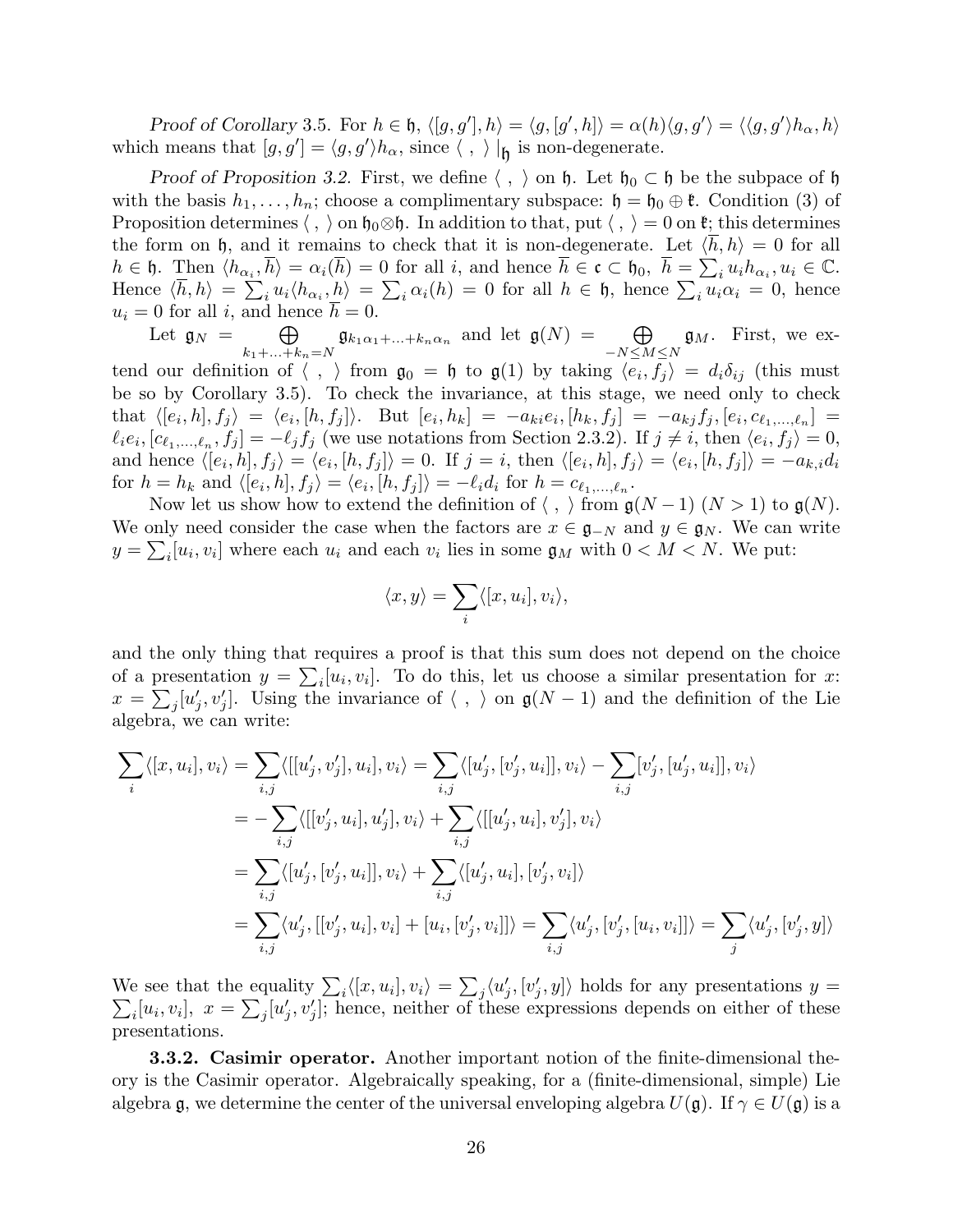central element, then for any  $\mathfrak{g}_1$  (that is,  $U(\mathfrak{g})$ ) module M, the transformation  $\gamma: M \to M$ is a module homomorphism. Moreover, any module homomorphism  $f: M \to N$  commutes with  $\gamma$ :  $f(\gamma x) = \gamma f(x)$ . It turns out that the center of  $U(\mathfrak{g})$  is quite ample: it is, actually, isomorphic to a polynomial algebra of  $n = \text{rank } \mathfrak{g}$  variables. This center is important, among other things, in geometry and topology (more specifically, in the theory of characteristic classes). But there is one central element which is instrumental in representation theory; the transformation corresponding to this element is called the Casimir operator.

The construction of it is very simple: if  $g_1, \ldots, g_N$  is a basis in  $\mathfrak{g}$  and  $g^1, \ldots, g^N$  is a dual basis (with respect to the Killing form), then  $\gamma = \sum_i g_i g^i$ . For example,  $h^2 + 2ef + 2fe$ is a central element of  $U(\mathfrak{sl}(2))$ ; you can transform it into, say  $2h + h^2 + 4fe$ .

How to generalize it to the infinite-dimensional case? Immediately, we encounter a difficulty: the sum will be infinite. Still, let us try. Let  $\{u_i\}$  and  $\{u^i\}$   $(i = 1, \ldots, \dim \mathfrak{h})$  be dual (with respect to  $\langle , \rangle$ ) bases of h; and  $\{e^i_\alpha\}$  and  $\{e^i_{-\alpha}\}\ (i=1,\ldots,\dim \mathfrak{g}_\alpha = \text{mult }\alpha)$  be dual bases of  $\mathfrak{g}_{\alpha}$  and  $\mathfrak{g}_{-\alpha}$  where  $\alpha$  is a positive root. Then the expression  $\sum_{\alpha}\sum_{i}e_{-\alpha}^{i}e_{\alpha}^{i}$ is infinite, but not hopeless: it can be applied to any  $g(A)$ -module M, which is virtually nilpotent over  $\mathfrak{n}_+$ : for every element of this module only finitely many summands of this infinite sum will produce non-zero images. (Informally, we are generalizing to the infinitedimensional case rather the expression  $2h + h^2 + 4fe$  than  $h^2 + 2ef + 2fe$  – see the discussion of the case of  $\mathfrak{sl}(2)$  several lines above.)

To pass to a precise definition, we need one more notation: define  $\rho^* \in \mathfrak{h}$  by the requirement  $\langle \rho^*, h \rangle = \rho(h)$  (see Section 3.2.1 for the definition of  $\rho$ ; thus,  $\langle \rho^*, h_i \rangle = 1$  and  $\langle \rho^*, c_{\ell_1...\ell_n} \rangle = 0$ ). Put

$$
\Omega=2\rho^*+\sum_{i=1}^{\dim{\mathfrak{h}}}u^iu_i+2\sum_{\alpha\in\Delta_+}\sum_{i=1}^{\mathrm{mult}\,\alpha}e_{-\alpha}^ie_{\alpha}^i.
$$

Recall that although  $\Omega$  cannot be considered as an element of  $U(\mathfrak{g})$ , it dermines an operator in an arbitrary virtually  $n_{+}$ -module, in particular, a Verma module, over  $\mathfrak{g}$ .

PROPOSITION 3.6.  $\Omega$  commutes with the action of  $U(\mathfrak{g}(A))$ .

Proof. We need to prove that  $\Omega$  commutes with any generator of  $\mathfrak{g}$ .

Commuting with h is obvious. Indeed,  $\rho^*$  and  $u_i, u^i$  belong to h themselves, so they commute with any  $h \in \mathfrak{h}$ . Furthermore,

$$
[h,e^i_{-\alpha}e^i_{\alpha}]=[h,e^i_{-\alpha}]e^i_{\alpha}+e^i_{-\alpha}[h,e^i_{\alpha}]=(-\alpha(h)+\alpha(h))e^i-\alpha e^i_{\alpha}=0.
$$

Let us prove now that  $\Omega$  commutes with  $e_j$  (the case of  $f_j$  is absolutely similar, and we will not consider it.) First,

$$
[\rho^*, e_j] = \alpha_j(\rho^*)e_j = \langle \rho^*, h_{\alpha_j} \rangle e_j = \rho(h_{\alpha_j})e_j
$$

(the first of the equality above follows from the definition of a root, since  $e_j \in \mathfrak{g}_{\alpha_j}$ ; the second equality follows from Part (3) of Proposition 3.2; and the last equality follows from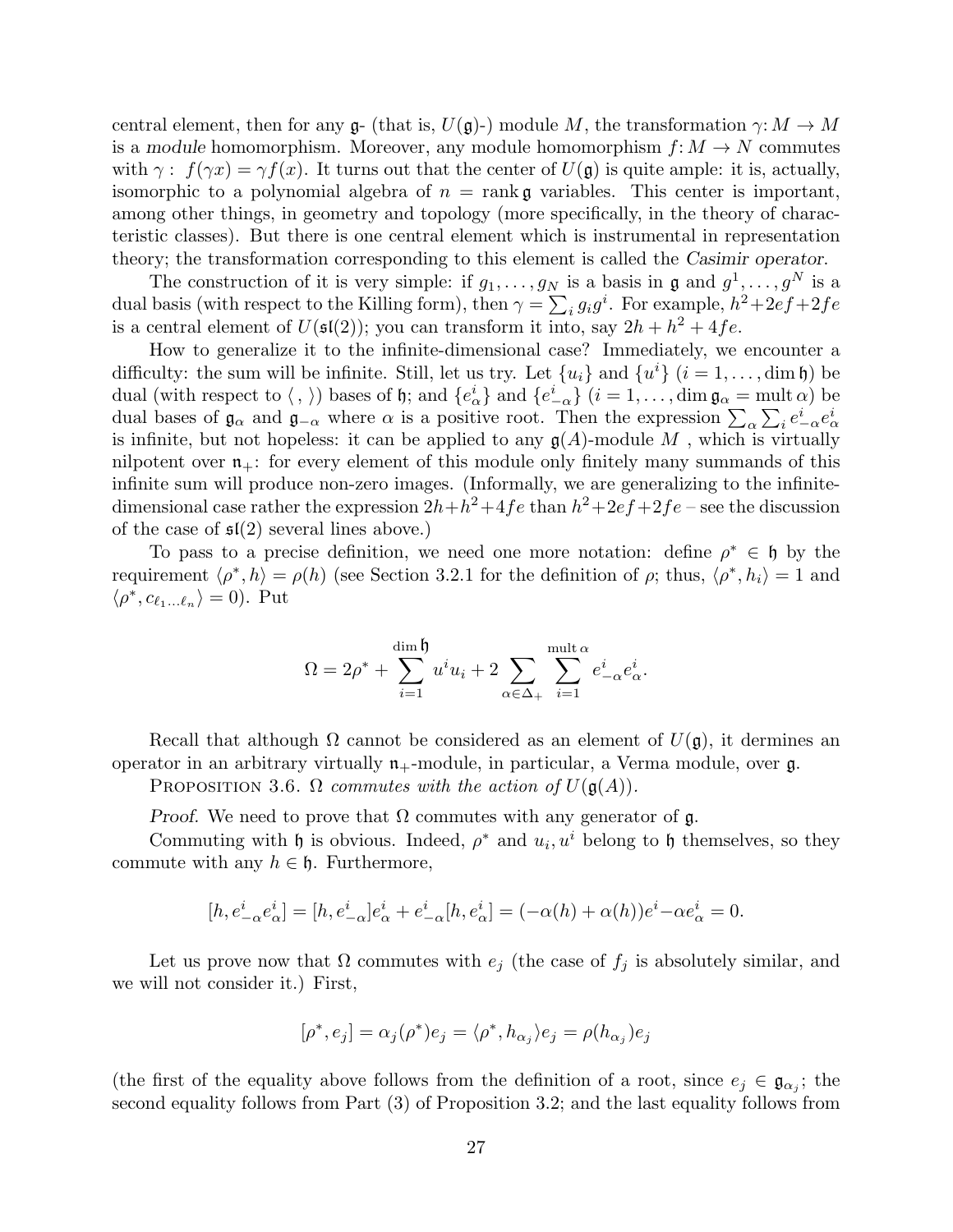the definition of  $\rho^*$ ). Second,

$$
\left[\sum_{i} u^{i} u_{i}, e_{j}\right] = \sum_{i} (u^{i}[u_{i}, e_{j}] + [u^{i}, e_{j}]u_{i}) = \sum_{i} (\alpha_{j}(u_{i}) u^{i} e_{j} + \alpha_{j}(u^{i}) e_{j} u_{i})
$$

$$
= \underbrace{\sum_{i} \alpha_{j}(u_{i}) u^{i} e_{j}}_{h_{\alpha_{j}}} + \underbrace{\sum_{i} \alpha_{j}(u^{i}) u_{i} e_{j}}_{h_{\alpha_{j}}} - \underbrace{\sum_{i} \alpha_{j}(u^{i}) \alpha_{j}(u_{i}) e_{j}}_{\langle \alpha_{j}, \alpha_{j} \rangle}
$$

$$
= (2h_{\alpha_{j}} - \langle \alpha_{j}, \alpha_{j} \rangle) e_{j}
$$

(we used the fact that  $\alpha$  and  $h_{\alpha}$  correspond to each other with respect to the isomorphism  $\mathfrak{h} \leftrightarrow \mathfrak{h}^*$  induces by  $\langle , \rangle$ ; this is implied by Corollary 3.4).

It remains to compute the commutator  $\left[\sum_{\alpha}\sum_{i}e_{-\alpha}^{i}e_{\alpha}^{i},e_{j}\right]$ . For this, we need the following

LEMMA. Let  $\alpha, \beta \in \Delta$  and  $z \in \mathfrak{g}_{\beta-\alpha}$ . Then, in  $U(\mathfrak{g}(A)),$ 

$$
\sum_{i=1}^{\text{mult }\alpha}e_{-\alpha}^i[z,e_{\alpha}^i]=\sum_{i=1}^{\text{mult }\beta}[e_{-\beta}^i,z]e_{\beta}^i.
$$

Proof of Lemma. We will prove more: in  $\mathfrak{g}(A)_{-\alpha} \otimes \mathfrak{g}(A)_{\beta}$ ,

$$
\sum_{i=1}^{\text{mult }\alpha} e_{-\alpha}^i \otimes [z,e_\alpha^i] = \sum_{i=1}^{\text{mult }\beta} [e_{-\beta}^i,z] \otimes e_\beta^i.
$$

Take arbitrary  $e \in \mathfrak{g}_{\alpha}$  and  $f \in \mathfrak{g}_{-\beta}$ . Then

$$
\left\langle \sum_{i} e_{-\alpha}^{i} \otimes [z, e_{\alpha}^{i}], e \otimes f \right\rangle = \sum_{i} \langle e_{-\alpha}^{i}, e \rangle \langle [z, e_{\alpha}^{i}], f \rangle = \sum_{i} \langle e_{-\alpha}^{i}, e \rangle \langle e_{\alpha}^{i}, [f, z] \rangle
$$

$$
= \left\langle \sum_{i} \langle e_{-\alpha}^{i}, e \rangle e_{\alpha}^{i}, [f, z] \right\rangle = \langle e, [f, z] \rangle.
$$

In a very similar way,

$$
\left\langle \sum_i [e_{-\beta}^i, z] \otimes e_{\beta}^i, e \otimes f \right\rangle = \langle [z, e], f \rangle.
$$

Hence, the two sides of our equality have the same inner product with an arbitrary  $e \otimes f$ , hence, they are equal.

Now, let us turn to  $\sum_{\alpha} \sum_{i} \left[ e_{-\alpha}^{i} e_{\alpha}^{i}, e_{j} \right]$ . We have:

$$
\sum_{\alpha \in \Delta_+} \sum_{i=1}^{\text{mult } \alpha} \left[ e^i_{-\alpha} e^i_{\alpha}, e_j \right] = \sum_{\alpha \in \Delta_+} \sum_{i=1}^{\text{mult } \alpha} e^i_{-\alpha} \left[ e^i_{\alpha}, e_j \right] + \sum_{\beta \in \Delta_+} \sum_{i=1}^{\text{mult } \beta} \left[ e^i_{-\beta}, e_j \right] e^i_{\beta}
$$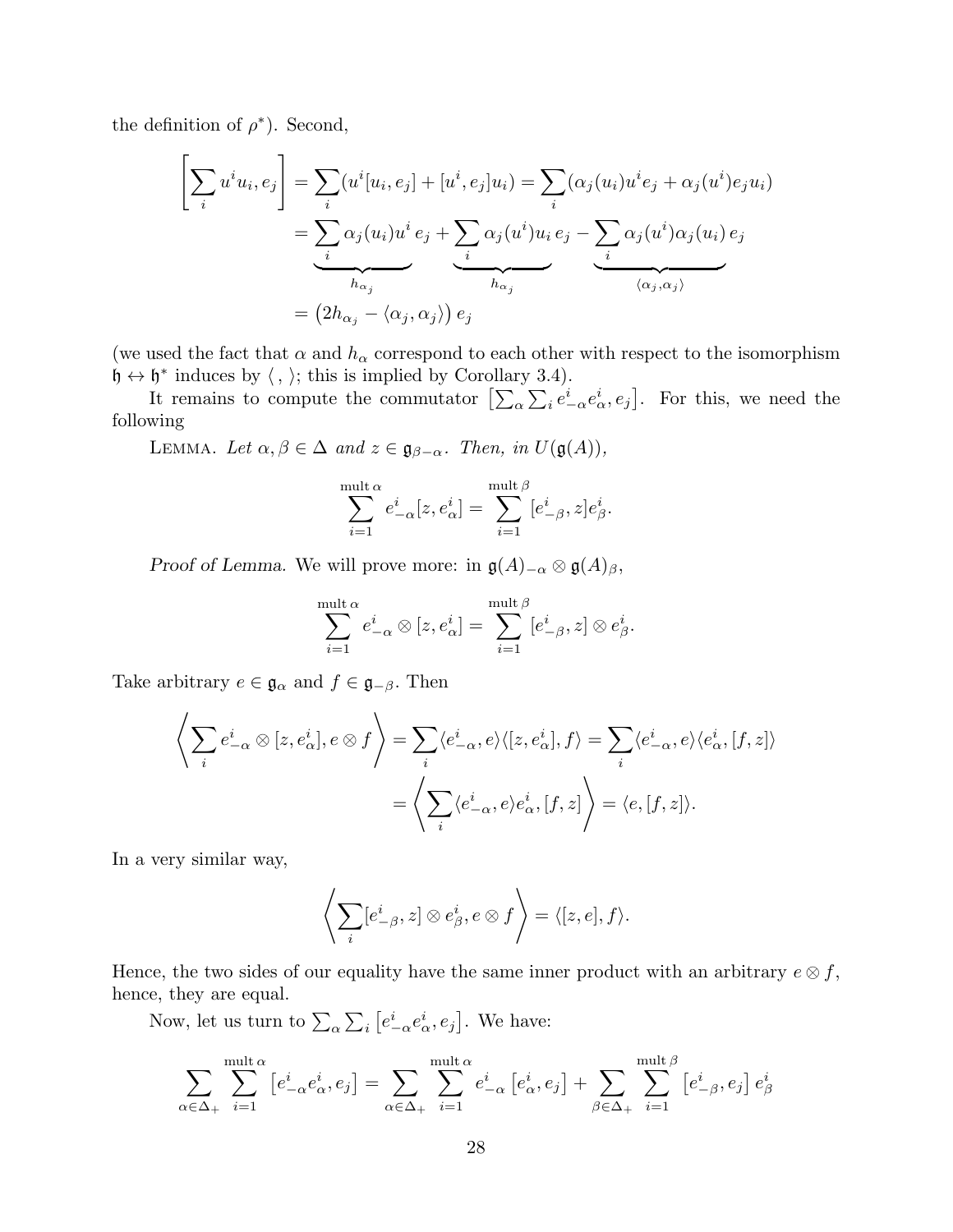But  $[e^i_\alpha, e_j] = 0$ , whenever  $\alpha + \alpha_j$  is not a root. So, for the first sum, we may assume that  $\alpha+\alpha_j$  is a root. But then our Lemma for  $z=e_j$  shows that the summand in the first sum, which corresponds to  $\alpha$  cancels with the summand in the second sum, which corresponds to  $\beta = \alpha + \alpha_i$ . This cancellations kills the first sum altogether; what remains in the second sum? Again,  $\left[e_{-\beta}^{i}, e_{j}\right] = 0$ , if  $-\beta + \alpha_{j}$  is not a root **or zero**; the latter happens if  $\beta = \alpha_j$ . And the summand corresponding to this  $\beta$  is all that survives the cancellation in the second sum. The space  $\mathfrak{g}_{\alpha_j}$  is one-dimensional, for it basis we can take  $e_{\alpha_j}^1 = e_j$ . What is the "dual basis" in  $\mathfrak{g}_{-\alpha_j}$ ? Since  $\langle f_j, e_j \rangle = d_j$ , we have to take  $e_{-\alpha_j}^1 =$ 1  $d_j$  $f_j$ . And this is our final result:

$$
\sum_{\alpha \in \Delta_+} \sum_{i=1}^{\text{mult }\alpha} \left[ e^i_{-\alpha}e^i_{\alpha}, e_j \right] = [e^1_{-\alpha_j}, e_j]e^1_{\alpha_j} = -\frac{1}{d_j}h_j e_j = -h_{\alpha_j}e_j.
$$

It remains to combine all the computations:

$$
[\Omega, e_j] = 2[\rho^*, e_j] + \sum_i [u^i u_i, e_j] + \sum_{\alpha} \sum_i [e^i_{-\alpha} e^i \alpha, e_j]
$$
  
=  $2\rho(h_{\alpha_j})e_j + (2h_{\alpha_j} - \langle \alpha_j, \alpha_j \rangle)e_j - 2h_{\alpha_j}e_j = 0,$ 

since  $\langle \alpha_j, \alpha_j \rangle = a_{ij}^{\text{sym}} =$ 2  $\frac{1}{d_j} = 2\rho(h_{\alpha_j}).$ 

This completes the proof of Proposition 3.6, and with that, constructing the Casimir operator.

#### 3.3.3. Casimir operator and singular vectors.

PROPOSITION 3.7. Let a virtually  $\mathfrak{n}_+$ -nilpotent module contain a singular vector w of the type  $\lambda \in \mathfrak{h}^*$ . Then  $\Omega w = \langle \lambda + 2\rho, \lambda \rangle w$ .

Proof. Since w is a singular vector of the type  $\lambda$ ,  $ew = 0$  for every  $e \in \mathfrak{n}_+$  and  $hw = \lambda(h)w$  fort every  $h \in \mathfrak{h}$ . Hence

$$
\Omega w = (2\rho^* + \sum u^i u_i) w = (2 \underbrace{\lambda(\rho^*)}_{\langle \rho, \lambda \rangle} + \underbrace{\sum \lambda(u^i) \lambda(u_i)}_{\langle \lambda, \lambda \rangle}) w = \langle \lambda + 2\rho, \lambda \rangle w.
$$

COROLLARY 3.8. In the Verma module  $M(\lambda)$ , the operator  $\Omega$  acts as the multiplication by  $\langle \lambda + 2\rho, \lambda \rangle$ .

Indeed,  $\Omega v_{\lambda} = \langle \lambda + 2\rho, \lambda \rangle v_{\lambda}$ , and  $v_{\lambda}$  generates the whole module.

Let us now return to det  $\lambda \circ F_{\eta}$ . This determinant equal to zero if and only if  $M(\lambda)$ has a proper submodule with a non-zero intersection with  $M(\lambda)_{\lambda-\eta}$ , which means, in turn, that  $M(\lambda)$  contains a singular vector w 0f the type  $\lambda - \beta$  where  $\beta \in \Lambda_+$  and  $\eta - \beta \in \Lambda_+ \cup 0$ . Thus, on one side  $\Omega w = \langle \lambda + 2\rho, \lambda \rangle w$  (since  $w \in M(\lambda)$ ) and, on the other side,  $\Omega W =$  $\langle \lambda - \beta + 2\rho, \lambda - \beta \rangle$  by Proposition 3.7. We arrive at the equality

$$
\langle \lambda + 2\rho, \lambda \rangle = \langle \lambda - \beta + 2\rho, \lambda - \beta \rangle,
$$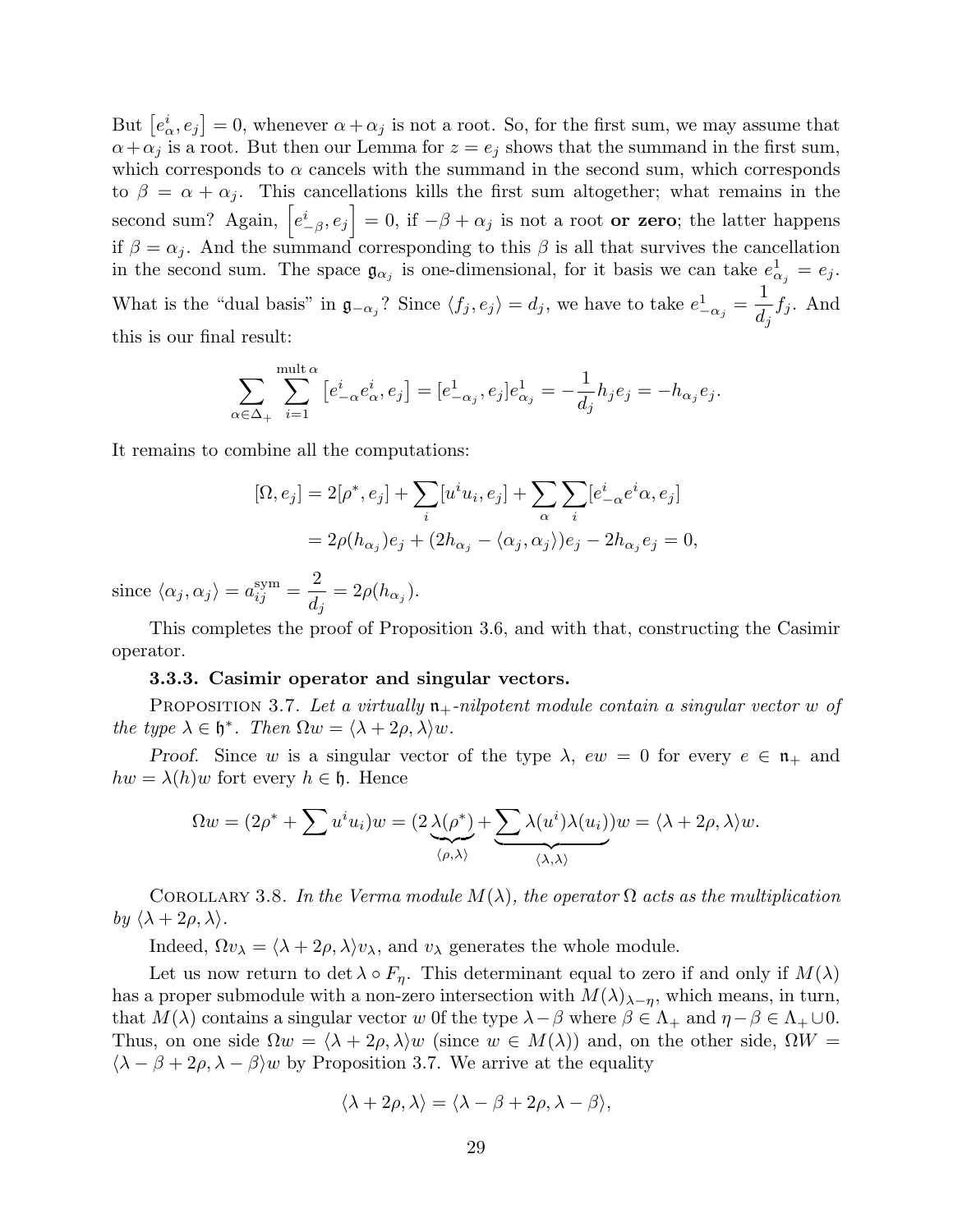which, after cancellations and division by 2, becomes

$$
\langle \lambda + \rho, \beta \rangle = \frac{1}{2} \langle \beta, \beta \rangle.
$$

In other words, this means that det  $\lambda \circ F_\eta = 0$  if and only if there exists a  $\beta \in \Lambda_+$  such that  $\eta - \beta \in \Lambda_+ \cup 0$  and  $\langle \lambda + \rho, \beta \rangle = \frac{1}{2}$ 2  $\langle \beta, \beta \rangle$ .

COROLLARY 3.9. det  $\lambda \circ F_n$  is the product of a certain amount of expressions  $\lambda +$  $\rho, \beta \rangle - \frac{1}{2}$ 2  $\langle \beta, \beta \rangle$  (some of them may be repeated several times).

It remains to specify those  $\beta$  (with their multipliciies), which actually appear in  $\lambda \circ$ det  $F_n$ . For this purpose, we compute the "leading term" of det  $F_n$ .

The theorem we are proving that the factors of det  $\lambda \circ F_\eta$  are precisely the products mα where m is a positive integers and  $\alpha \in \Delta_+$ . This is what we expect to obtain.

**3.3.4.** The leading term of the determinant. Since all the entries of the matrix of the Shapovalov form  $F_{\eta}$ , and hence det  $F_{\eta}$ , belong to  $\mathbb{C}[h_1,\ldots,h_n]$ , we can speak of the highest total degree ("leading") term of det  $F_n$ .

Proposition 3.10. (Shapovalov in the finite-dimensional case; but the proof in general case is the same.) Up to a constant non-zero factor, the leading term of det  $F_n$  is

$$
\prod_{\alpha \in \Delta_+} \prod_{m=1}^{\infty} h_{\alpha}^{\text{mult}(\alpha)P(\eta - m\alpha)}.
$$

Remark. This shows that every linear factor that occurs in det  $F_{\eta}$ , must be of the form  $h_{\alpha}$  + a constant for some positive root  $\alpha$ ; this shows, in turn, that for every factor of det  $F_n$  detected in Section 3.3.3,  $\beta$  must be proportional to some positive root  $\alpha$ .

Proof of Proposition 3.10. Order in some way the positive roots of  $g(A)$ :  $\Delta_+$  =  $\{\beta_1, \beta_2, \beta_3, \ldots\}$  and choose a basis  $b_i^1, \ldots, b_i^{d_i}$  in  $\mathfrak{g}_{\beta_i}$  (where  $d_i = \dim \mathfrak{g}_{\beta_i}$ ). This gives us a basis in  $U(\mathfrak{n}_+)_{\eta}$  in which every vector has a form  $b_{i_1}^{p_1}$  $\hat{b}_{i_1}^{p_1} \dots \hat{b}_{i_s}^{p_s}$  where  $\hat{\beta}_{i_1} + \dots + \hat{\beta}_s = \eta$ ,  $i_1 \leq \ldots \leq i_s, 1 \leq p_u \leq d_{i_u}$  and  $p_u \leq p_{u+1}$  if  $i_u = i_{u+1}$ . For the basis in  $(\mathfrak{g})_{-\beta_i}$  dual to our basis in  $\mathfrak{g}_{\beta_i}$  we use the notation  $c_i^1, \ldots, c_i^{d_i}$  (with the same  $d_i$  as before). Thus,  $[b_i^p]$  $_i^p, c_i^q$  $_{i}^{q}]=\delta _{pq}h_{\beta _{i}}.$ 

Let us now compute the matrix entry of the form  $F_{\eta}$  corresponding to the vectors  $b_{i_1}^{p_1}$  $\hat{b}_{i_1}^{p_1} \ldots \hat{b}_{i_s}^{p_s}, \hat{b}_{j_1}^{q_1} \ldots \hat{b}_{j_t}^{q_t}$ . For this purpose, we take  $b_{i_1}^{p_1}$  $\bar{b}^{p_1}_{i_1} \ldots \bar{b}^{p_s}_{i_s} c^{q_1}_{j_1}$  $\overline{e^{q_1}_{j_1}\ldots e^{q_t}_{j_t}}$  $\frac{q_t}{j_t} \in U(\mathfrak{g})$  and push  $b_{i_s}^{p_s}$  $i_s$ through  $c_{i_1}^{q_1}$  $\stackrel{q_1}{\stackrel{j_1}{\scriptstyle\cdot\cdot\cdot}}\ldots\stackrel{q_t}{\stackrel{j_t}{\scriptstyle\cdot\cdot\cdot}}$  $\frac{q_t}{j_t}$ . First,  $b_{i_s}^{p_s}$  $\frac{p_s}{i_s}$  either goes through  $c_{j_1}^{\overline{q}_1}$  $\hat{b}_{j_1}^{q_1}$ , or both  $b_{i_s}^{p_s}$  $\frac{p_s}{i_s}$  and  $c_{j_1}^{q_1}$  $_{j_1}^{q_1}$  are replaced by the commutator  $b_i^{p_s}$  $\frac{p_s}{i_s}, c_{j_1}^{q_1}$  $_{j_1}^{q_1}$ . The latter is either a root vector in  $\mathfrak{n}_-$ , or an element of  $\mathfrak{h}$ , or a root vector in  $\mathfrak{n}_+$ . In the first case we stop here, in the other cases we push  $b_i^{p_s}$ .  $\frac{p_s}{i_s}$  or what we got, through  $c_{i_2}^{q_2}$  $\frac{q_2}{j_2}$ ; and so on, to  $c_{j_t}^{q_t}$  $\frac{q_t}{j_t}$ . Possible results of the whole travel: (1) no h appears,  $\bar{b}^{p_s}_i$  $i_s^{p_s}$  disappears (so s decreases by one) and the number t of root vectors in n− stays the same or decreases;  $(2)$  one h appears (at the end of the word), s decreases by one, and t decreases by one or more. Then we push in the same way  $b^{p_{s-1}}_{i}$  $i_{s-1}^{p_{s-1}},$  and so on.

The final result will be the sum of an amount of terms, of which only those make contributions into the value of  $F_n$ , which are pure elements of  $U(\mathfrak{h})$  (do not contain anything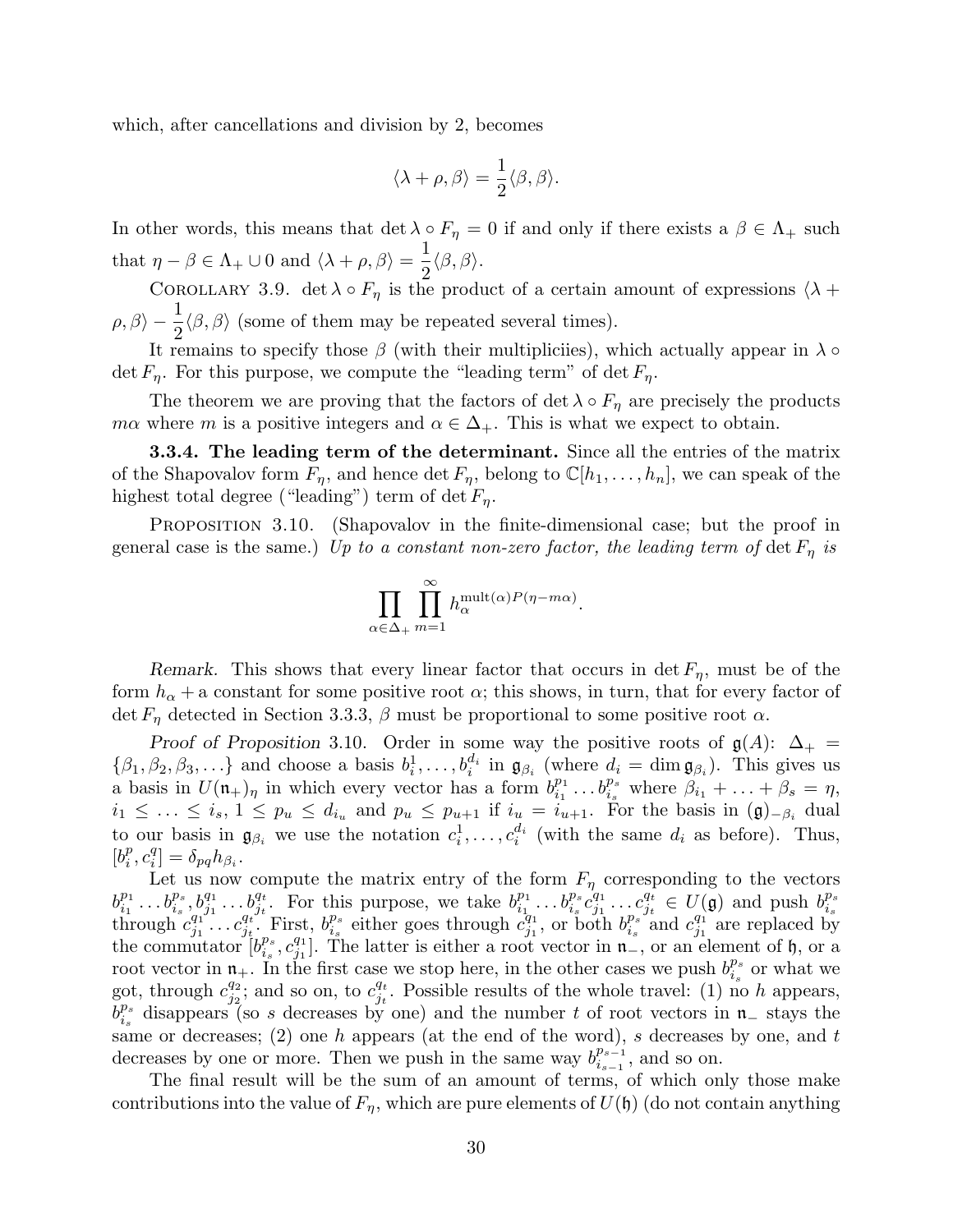from  $\mathfrak{n}_\pm$ ). Also, as we will see, we will be interested only in the cases with  $t \leq s$ . In these cases, the maximal number of h's is s, and it arises only if  $t = s$  and  $b_{j_1}^{q_1}$  $j_1^{q_1} \dots b_{j_t}^{q_t}$  is the same as  $b_{i_1}^{p_1}$  $i_1^{p_1} \ldots b_{i_s}^{p_s}$ . The "diagonal" matrix entry will be  $h_{\beta_{i_1}} \ldots h_{\beta_{i_s}}$ .

We refer to s as the length of the basis vector  $b_{i_1}^{p_1}$  $\hat{p}_i^{\bar{n}_1} \dots \hat{b}_{i_s}^{\bar{n}_s}$ . If  $\eta = k_1 \alpha_1 + \dots + k_n \alpha_n$ , then the lengths of the basis vectors vary form  $k = k_1 + \ldots + k_n$  to 1 (which occurs only if  $\eta$  itself is a root). We sort the basis vectors by their lengths (in the decreasing order). Then the matrix of  $F_{\eta}$  falls into blocks:

. ............................................................................................................................................................................ ............................................................................................................................................................................ ............................................................................................................................................................................ ............................................................................................................................................................................ . . . k k − 1 k − 2 k k − 1 k − 2 Fkk Fk,k−<sup>1</sup> Fk,k−<sup>2</sup> Fk−1,k Fk−1,k−<sup>1</sup> Fk−1,k−<sup>2</sup> Fk−2,k Fk−2,k−<sup>1</sup> Fk−2,k−<sup>2</sup> . . . . . . . . . . . . . . . . . .

We want to detect the highest degree term(s) of the determinant of this matrix. All the diagonal entries of the block  $F_{kk}$  have degree k, and all the other entries of the whole matrix have degrees  $\lt k$ . So, the diagonal entries of  $F_{kk}$  must be taken for the term of the highest degrees. Because of this, no entries from the blocks  $F_{ik}$ ,  $i < k$  can participate in our term of the determinant. Throughout the blocks  $F_{k-1,j}$  j  $\leq k-1$ , only the diagonal entries of  $F_{k-1,k-1}$  have degree  $k-1$ , all the other entries have degrees  $\lt k-1$ . Thus, we have to include these diagonal entries into the highest degree term of the determinant. Continuing in this way, we find that we have to include into the highest degree term the diagonal entries of  $F_{k-2,k-2}$ , of  $F_{k-3,k-3}$ , and so on.

We arrive at the following result. The highest degree term of det  $F_{\eta}$  is the product of the diagonal entries of the matrix of  $F_n$ . From this, we can derive the explicit form of this highest degree term:

$$
\prod_{s=1}^{k} \prod_{\substack{\beta_{i_1}^{p_1} \dots \beta_{i_s}^{p_s} \in \text{basis of } U(\mathfrak{m}_{+})_{\eta}}} (h_{\beta_{i_1}} \dots h_{\beta_{i_s}}).
$$
\n
$$
(4)
$$

To complete the proof of Proposition 3.10, we need to calculate the number of  $h_{\alpha}$ 's in the product (4). For  $m = 0, 1, 2, ...$  and  $u = 1, 2, ...$ , mult  $\alpha$ , denote by  $\mathcal{P}_m^u$  the set of the elements of our basis of  $U(\mathfrak{n}_+)_{\eta}$  which contain precisely m factors  $e^u_{\alpha}$  and set  $P^u_m = \text{card } \mathcal{P}^u_m$ . It is clear that  $P_m^u$  does not depend on u and that for any u there is a 1 – 1 correspondence between  $\mathcal{P}_m^u \cup \mathcal{P}_{m+1}^u \cup \mathcal{P}_{m+2}^u \cup \ldots$  and the standard basis of  $U(\mathfrak{n}_+)_{\eta-m\alpha}$  (just remove from every element of  $\mathcal{P}_m^u \cup \mathcal{P}_{m+1}^u \cup \mathcal{P}_{m+2}^u \cup \ldots$  *m* factors  $e_\alpha^u$ , and we will obtain the basis of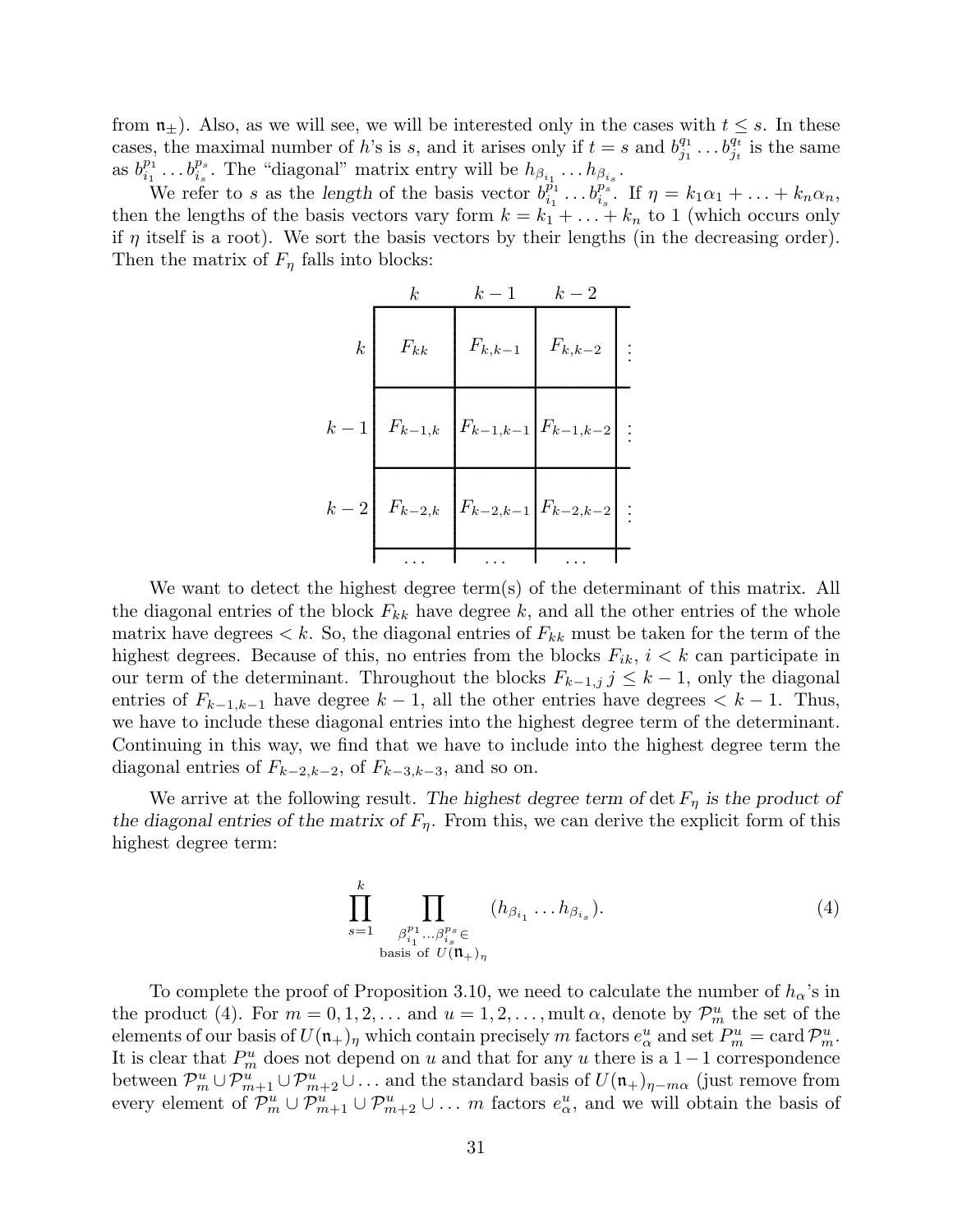$U(\mathfrak{n}_+)_{\eta-m\alpha}$ ). Thus,  $P(\eta-m\alpha) = \sum_{n=0}^{\infty}$  $j = m$  $P_j^u$ . It is clear also that the number of occurrences of  $e^u_\alpha$  throughout the whole basis of  $U(\mathfrak{n}_+)_\eta$  is

$$
\sum_{m=1}^{\infty} m P_m^u = \sum_{m=1}^{\infty} \sum_{j=m}^{\infty} P_j^u = \sum_{m=1}^{\infty} P(\eta - m\alpha).
$$

Since the result of this computation does not depend of  $u,$  the total amount of  $e_\alpha^1,\ldots,e_\alpha^{\mathrm{mult}\,\alpha}$ throughout the whole basis of  $U(\mathfrak{n}_+$ , which is the same as the amount of factors  $h_\alpha$  in the

product (2) is  $\sum$  $\alpha \in \Delta_+$  $\sum^{\infty}$  $m=1$ mult $(\alpha)P(\eta - m\alpha)$ .

This completes the proof of Proposition 3.10, and, hence, the proof of Theorem 3.1.

Now we pass to our last subject concerning the Kac-Moody algebras.

### 3.4. Structure of Verma modules over Kac-Moody algebras.

I will present here, without proof, one more result from the Kac-Kazhdan paper [3]. I concerns the structure of the Verma module  $M(\lambda)$  over the Kac-Moody algebra  $g(A)$ . Recall that  $M(\lambda)$  contains the maximal submodule  $I(\lambda) \not\ni v_\lambda$  (which is the sum of such submodules of  $M(\lambda)$ , and the quotient  $L(\lambda) = M(\lambda)/I(\lambda)$  is irreducible; moreover, this construction provides all irreducible virtually  $\mathfrak{n}_+$ -nilpotent  $\mathfrak{g}(A)$ -modules.

We use the term subquotient of a module A all modules of the form  $B/C$  where  $B\supset C$ are submodules of A.

THEOREM 3.11 [3]. The module  $L(\mu)$  is (isomorphic to) an irreducible subquotient of  $M(\lambda)$  if and only if there exists a sequence  $\beta_1, \ldots, \beta_k$  of positive roots of  $\mathfrak{g}(A)$  and a sequence of positive integers  $n_1, \ldots, n_k$  such that  $\lambda - \mu = n_1 \beta_1 + \ldots + n_k \beta_k$  and

$$
(\lambda + \rho - n_1 \beta_1 - \ldots - n_{i-1} \beta_{i-1})(h_{\beta_i}) = \frac{1}{2} n \langle \beta_i, \beta_i \rangle, \ i = 1, \ldots, k.
$$

A stronger version of this theorem is due to I. Bernstein, I. Gelfand, and S. Gelfand [4].

The proof requires an additional tool from the Lie theory, the so-called Jantzen filtration, and this is why I refrain from proving it here.

#### 3.5 Explicit formulas for singular vectors.

Suppose that a  $\lambda \in \mathfrak{h}^*$  satisfies the equation

$$
\left(\langle\lambda+\rho,\alpha\rangle+\frac{m\langle\alpha,\alpha\rangle}{2}\right)=0
$$

for just one pair  $\alpha, m$ . In this case, there exists a singular vector in  $M(\lambda)_{\lambda-m\alpha}$ , and it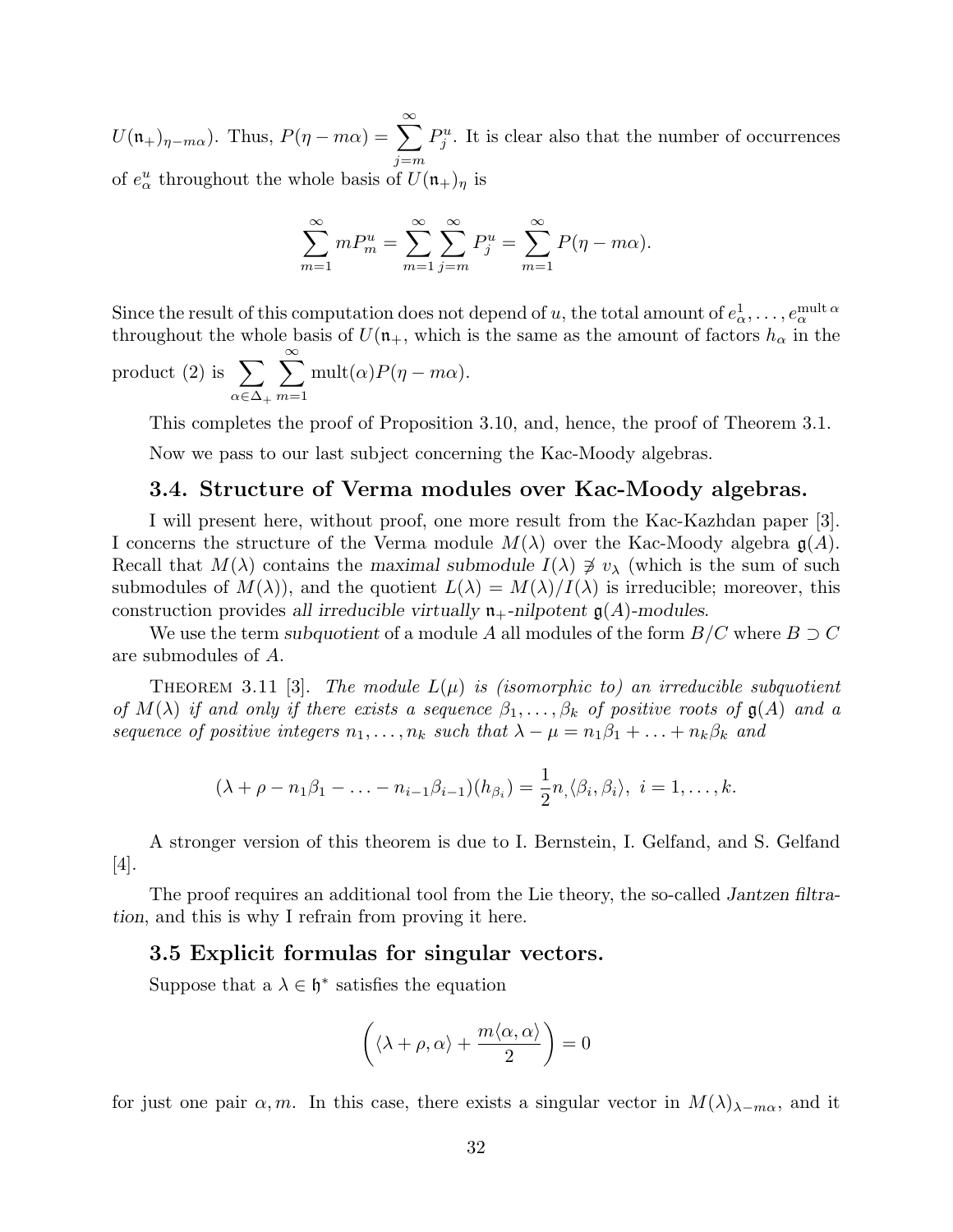is often useful to have a more or less explicit description of this vector\*. However, this description almost never exists. Below we discuss a rather enigmatic formula from the article of Malikov, Feigin, and myself [5].

**3.5.1.** An example: the case of  $A_1^1$ . (See Section 2.2.4.) Consider a Verma module  $M(\lambda_1, \lambda_2)$  where  $\lambda_1$  and  $\lambda_2$  satisfy the equation  $k\lambda_1 + (k-1)\lambda_2 + 2k - 1 - m = 0;$ a parametric equation of the line determined by this equation is

$$
\lambda_1 = m - 1 - (k - 1)t, \ \lambda_2 = -m - 1 + kt.
$$

PROPOSITION 3.12. For  $\lambda$  as above,

$$
f_1^{m+(k-1)t} f_2^{m+(k-2)t} f_1^{m+(k-3)t} \dots f_2^{m-(k-2)t} f_1^{m-(k-1)t} v_\lambda \tag{5}
$$

is annihilated by  $e_1$  and  $e_2$ .

Remark. Strictly speaking, this expression makes sense only if all the exponents  $m + jt$ ,  $|j| \leq k - 1$ , are non-negative integers. However, we will be able to extend the applicability of Proposition 3.12 to all positive integers  $m, k$  and all  $t \in \mathbb{C}$ .

LEMMA 1. For any  $q, h$  in any Lie algebra the following holds:

$$
gh^s = h^s g + \sum_{u \ge 1} {s \choose u} h^{s-u} \dots [[g, \underbrace{h], h], \dots h}_{u}].
$$

Proof of Lemma 1. Induction with respect to s:

$$
gh^{s+1} = gh^{s}h = h^{s}gh + \sum_{u \ge 1} {s \choose u} h^{s-u}[\dots[[g, \underbrace{h], h], \dots h}_{u}].
$$
  

$$
= h^{s+1}g + h^{s}[g, h] + \sum_{u \ge 1} {s \choose u} h^{s+1-u}[\dots[[g, \underbrace{h], h], \dots h}_{u}]
$$

$$
+ \sum_{u \ge 1} {s \choose u} h^{s-u}[\dots[[g, \underbrace{h], h], \dots h}_{u+1}]
$$

<sup>&</sup>lt;sup>\*</sup> Imagine, for example, that some g-module has a singular vector w of type  $\lambda$ . Then w is annihilated by any element of  $\mathfrak{n}_+$  and the action of h on w is determined by  $\lambda$ . But is it possible that  $gw = 0$  for some non-zero  $g \in \mathfrak{n}_-$ , or even  $\in U(\mathfrak{n}_-)$ ? We know that if  $M(\lambda)$ is irreducible then it is not possible at all, and if  $M(\lambda)$  is reducible, then it is possible only if gw is contained in the maximal proper submodule of  $M(\lambda)$ . Singular vector in  $M(\lambda)_{\lambda-\eta}, 0 \neq \eta \in \Lambda_+$  generates a submodule in  $M(\lambda)$  isomorphic to  $M(\lambda - \eta)$ . Thus, a knowledge of singular vectors in  $M(\lambda)$  is important for studying all representations of g, not necessarily Verma modules.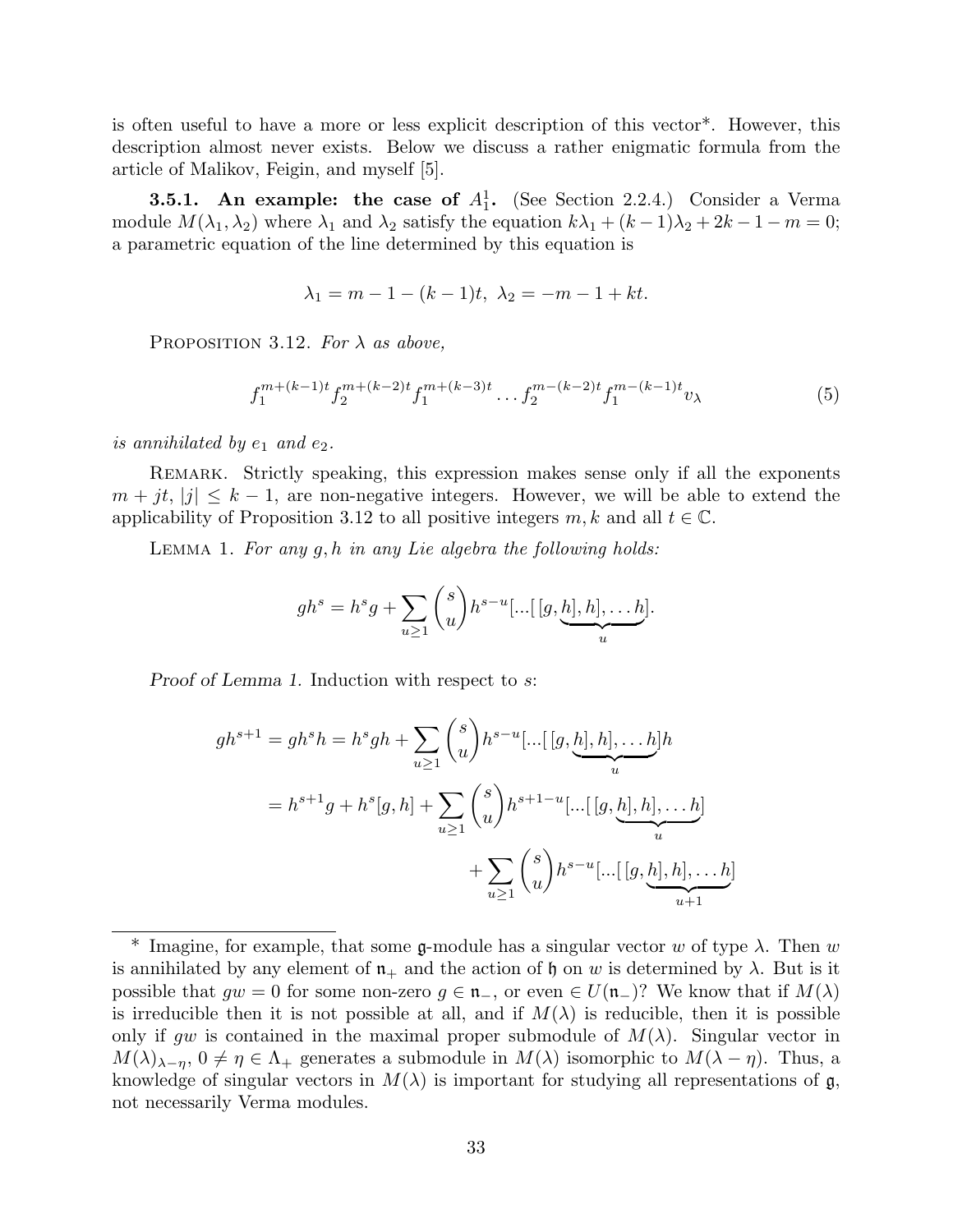$$
= h^{s+1}g + {s \choose 0}h^{s+1-1}[g,h] + \sum_{u \ge 1} {s \choose u}h^{s+1-u}[\dots[[g,\underbrace{h],h],\dots,h}_{u}]
$$
  
+ 
$$
\sum_{u \ge 1} {s \choose u}h^{s+1-(u+1)}[\dots[[g,\underbrace{h],h],\dots,h}_{u+1}]
$$
  
= 
$$
h^{s+1}g + \sum_{u \ge 1} \left[{s \choose u} + {s \choose u-1}\right]h^{s+1-u}[\dots[[g,\underbrace{h],h],\dots,h}_{u}]
$$
  
= 
$$
h^{s+1}g + \sum_{u \ge 1} {s+1 \choose u}h^{s+1-u}[\dots[[g,\underbrace{h],h],\dots,h}_{u}]
$$

A similar formula exists for switching  $g^s$  with  $h^v$ : Lemma 2.

$$
g^s h^t = \sum_{u,v \ge 0} \binom{s}{u} \binom{t}{v} h^{t-v} g^{s-u} Q_{uv}(g,h) \tag{6}
$$

where  $Q_{uv}(g,h)$  is a polynomial of commutators of g and h (not depending of s and t). These polynomials satisfy the conditions  $Q_{00}(g,h) = 1$ ,  $Q_{u0}(g,h) = 0$ , if  $u > 0$ ,  $Q_{0v}(g, h) = 0$ , if  $v > 0$ , and, for  $u, v > 0$ ,

$$
Q_{uv}(g,h) = [Q_{u,v-1}(g,h),h] + \sum_{w \ge 1} {u \choose w} [g \dots,[g,[g,h]]...] Q_{u-w,v-1}(g,h).
$$

These properties determine  $Q_{uv}(g,h)$  uniquely.

The proof is straightforward (although it requires a lengthy computation); we leave it to the reader. As well, we leave to the reader the proof of the following corollary of Lemma 2.

COROLLARY 3.13. If  $[g \dots, [g, [g$  $\overline{p+1}$  $[a, h]$ ...] = 0 and  $u > pv$ , then  $Q_{u,v}(g, h) = 0$ . Similarly, if  $[h \dots, [h, [h$  $q+1$  $[g, g]$ ...] = 0 and  $v > qu$ , then  $Q_{u,v}(g, h) = 0$ .

It is clear that the polynomial  $Q_{uv}(g, h)$  has the degree u in g and the degree v in h. A simple computation (based on Lemma 2) shows that

$$
Q_{u1}(g, h) = [\underbrace{g \dots, [g, [g, h]]...}_{u}], Q_{1v}(g, h) = [\underbrace{h \dots, [h, [h, g]]...}_{v}]
$$

$$
Q_{22}(g, h) = [[g, [g, h]], h] + 2[g, h]^2.
$$

A beginning of the formula (5) for  $u \leq 2, v \leq 2$  looks as follows

$$
g^{s}h^{t} = h^{t}g^{s} + sth^{t-1}g^{s-1}[g,h] + {s \choose 2}th^{t-1}g^{s-2}[g,[g,h]]
$$
  
+  $s {t \choose 2}h^{t-2}g^{s}[[g,h],h] + {s \choose 2}{t \choose 2}h^{t-2}g^{s-2}([[g,[g,h]],h] + 2[g,h]^{2}) + ...$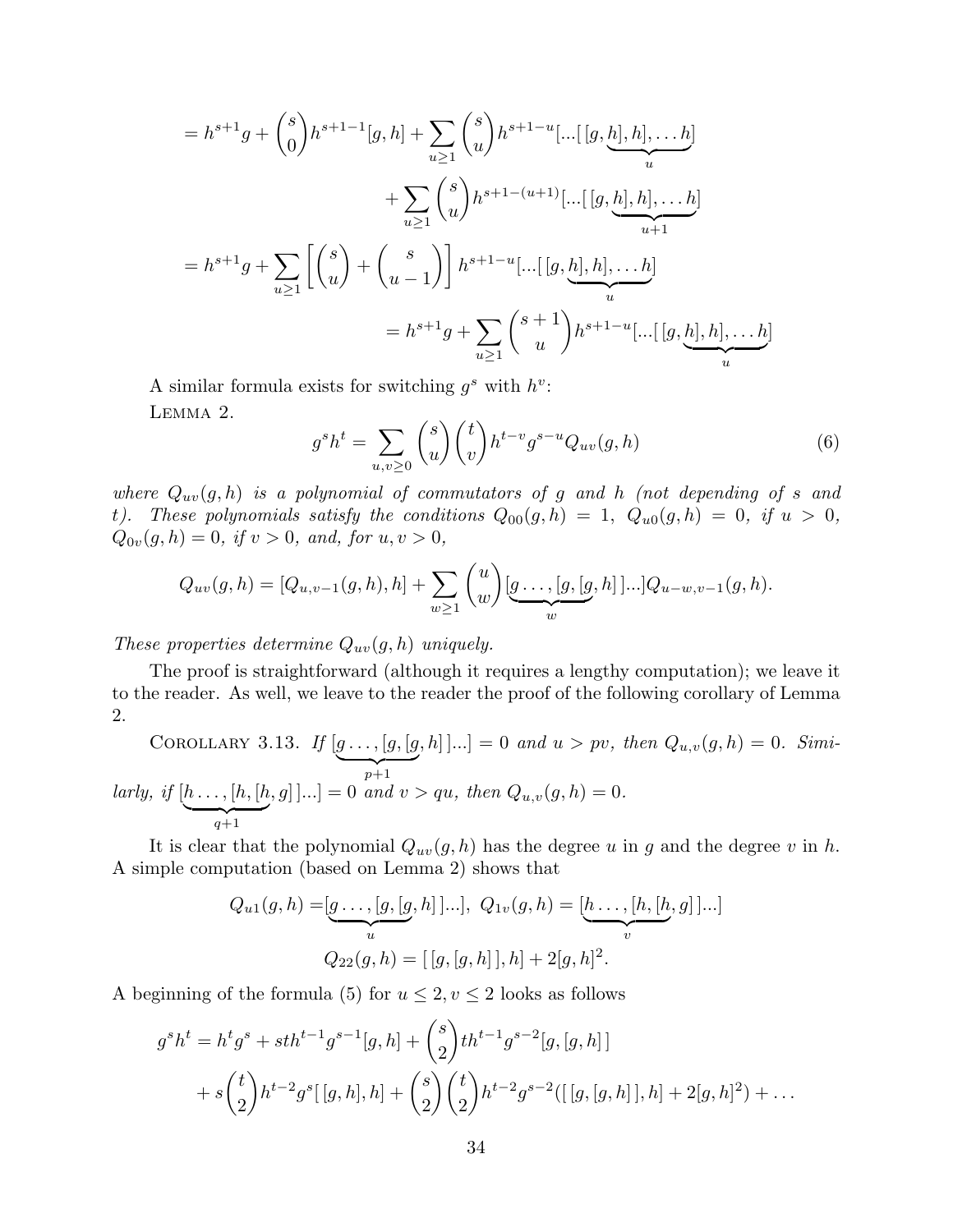Remark. It is obvious that the sum in the right hand side of the formula (6) is finite  $(u \leq s, v \leq t)$ , if s and t are positive integers. It may be less obvious, but is also true that the sum is finite If s is a positive integer and  $[g \dots, [g, [g, h] \dots] = 0$ : in this case, according  $\sum_{p+1}$ 

to Corollary 3.13,  $Q_{u,v}(g,h) = 0$  if  $v > pu$ ; hence, non-zero summands in (6) may appear only if  $u \leq s$  and  $v \leq 2u \leq 2s$ ). (Certainly, in this remark you cansimultaneously swap  $u \leftrightarrow v, g \leftrightarrow h.$ 

Our goal is to legalize considering monomials  $g_1^{\alpha_1} g_2^{\alpha_2} \dots g_s^{\alpha_s}$  where  $g_1, g_2, \dots, g_s$  are elements of some Lie algebra (some of which can be the same) and  $\alpha_1, \alpha_2, \ldots, \alpha_s$  are complex numbers. We will try to transform such an expression to an element of the universal enveloping algebra by means of formulas like (6). It may work, if the total degree of every  $g_i$  in this monomial is a positive integer. Then we can get an expression where all exponents are integers. However, even in this case, we can arrive at monomials with negative exponents; moreover, it may happen that the result will be rather an infinite series, like this:  $\sum$  $u_1, u_2,...,u_t \in \mathbb{Z}_{\geq 0}$  $g_1^{k_1-u_1} \dots g_t^{k_t-u_t} R_{u_1,\dots,u_t}(g_1,\dots,g_t)$  where  $R_{u_1,\dots,u_t}$  are commutator

polynomials. We hope that all undesirable terms will vanish (because, maybe, of relations in our Lie algebra), and if it happens, we say that our monomial  $g_1^{\alpha_1} g_2^{\alpha_2} \dots g_s^{\alpha_s}$  "makes sense". We will see that this is not impossible, and the monomial (5) is an important example of a monomial that does make sense.

Proof of Proposition 3.12. The computations below will be based on the following formulas (which are obvious, but also follow from Lemma 1):

$$
e_i f_j^{\alpha} = \begin{cases} f_i^{\alpha} e_i + \alpha f_i^{\alpha - 1} h_i - \alpha (\alpha - 1) f_i^{\alpha - 1}, & \text{if } j = i \\ f_j^{\alpha} e_i, & \text{if } j \neq i \end{cases}; h_i f_j^{\alpha} = \begin{cases} f_i^{\alpha} h_i - 2 \alpha f_i^{\alpha}, & \text{if } j = i, \\ f_j^{\alpha} h_i + 2 \alpha f_j^{\alpha}, & \text{if } j \neq i. \end{cases} (7)
$$

We want to prove that  $e_1 f_1^{m+(k-1)t}$  $m+(k-1)t$   $f_2^{m+(k-2)t}$  $\int_{2}^{m+(k-2)t} f_1^{m+(k-3)t}$  $t_1^{m+(k-3)t} \ldots t_2^{m-(k-2)t} t_1^{m-(k-1)t}$  $v_1^{m-(\kappa-1)t}v_\lambda=0.$ For this purpose we take the  $e_1$  through all the f's, using the formulas above. There are the following possibilities. First, our  $e_1$  can reach safely the right end; in this case we get an expression ending with  $e_1v_\lambda$  which is zero; done with this possibility. Second,  $e_1$ can interact interact with some  $f_1^{m+(k-s)t}$  $n^{m+(k-s)t}$ . Then  $e_1$  turns into  $h_1$ ,  $f_1^{m+(k-s)t}$  $\int_1^{m+(\kappa-s)t}$  turns into  $f_1^{m+(k-s)t-1}$  $\int_{1}^{m+(\kappa-s)t-1}$ , and there arises a coefficient  $(m+(k-s)t)$ . After that, the newborn  $h_1$ continues moving right, and the following things can happen. First, this  $h_1$  can interact once more with the same  $f_1^{m+(k-s)t-1}$  $\binom{m+\kappa-s}{1}$ ; then  $h_1$  disappears and there arises an additional factor  $-(m + (k - s)t - 1)$  (see formulas (7)). Second, ur  $h_1$  can interact with some  $f_{1 \text{ or } 2}^{m+(k-s')t}$ ; then again  $h_1$  disappears and there arises the additional factor  $\pm 2(m + (k$  $s(t)(m + (k - s')t)$ , where the sign is +, if s' is odd and -, if s' is even (see formulas (7) again). Third, our  $h_1$  can safely reach  $v_\lambda$  and interact with this  $v_\lambda$  and produces an additional factor  $\lambda_1$ .

Let us combine now all the above computations. What we obtain, is the monomial  $f_1^{m+(k-1)t}$  $f_1^{m+(k-1)t} f_2^{m-(k-2)t}$  $x_2^{m-(k-2)t} \ldots f_1^{m-(k-s)t-1} \ldots f_2^{m-(k-2)t} f_1^{m-(k-1)t}$  $\sum_{1}^{m-(\kappa-1)t}v_{\lambda}$  times  $m-(k-s)t$  and times the following sum: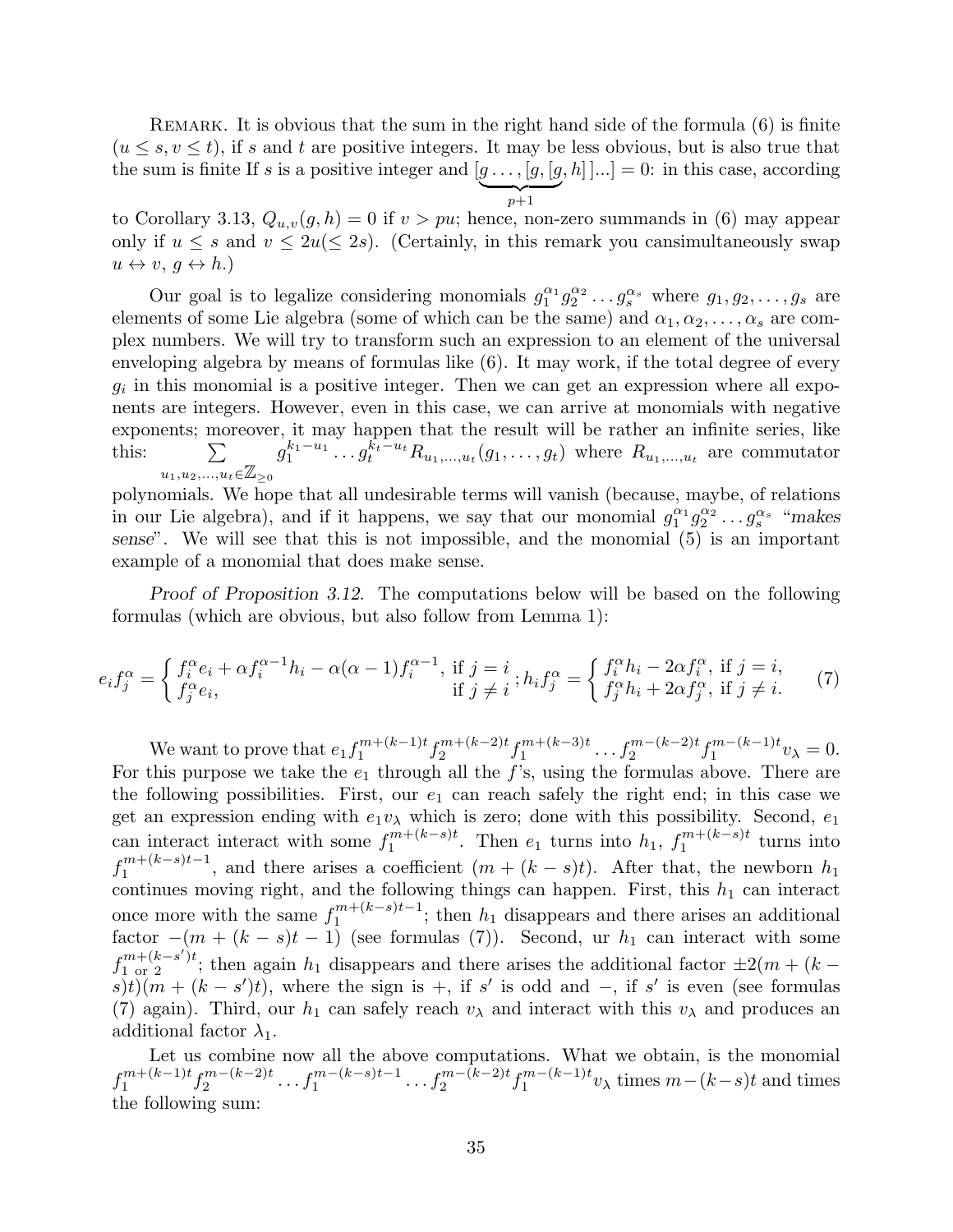$$
-(m + (k - s)t - 1)
$$
  
\n
$$
-2(m - (k - (s + 1)t) + 2(m - (k - (s + 2)t))
$$
  
\n
$$
-2(m - (k - (s + 3)t) + 2(m - (k - (s + 4)t))
$$
  
\n
$$
-2(m - (k - (s - (2k - 2)t))
$$
  
\n
$$
+2(m - (k - (s - 2k - 1))t)
$$
  
\n
$$
[-2t]
$$
  
\n
$$
2t \frac{(2k - 1) - (s + 1) + 1}{2}
$$
  
\n
$$
+ \lambda_1
$$

Thus, the coefficient at  $f_1^{m+(k-1)t}$  $\int_{1}^{m+(k-1)t} f_2^{n-(k-2)t}$  $x_2^{n-(k-2)t} \ldots f_1^{m-(k-s)t-1} \ldots f_2^{m-(k-2)t} f_1^{m-(k-1)t}$  $v_1^{m-(\kappa-1)t}v_\lambda$ in  $e_1 f_1^{m+(k-1)t}$  $f_1^{m+(k-1)t} f_2^{m+(k-2)t}$  $x_2^{m+(k-2)t} f_1^{m+(k-3)t}$  $t_1^{m+(k-3)t} \dots t_2^{m-(k-2)t} t_1^{m-(k-1)t}$  $\sum_{1}^{m-(k-1)t} v_{\lambda}$  is  $\lambda_1 - m + (k-1)t+1$  which is zero by our condition on  $\lambda$ 's.

Hence  $e_1 f_1^{m+(k-1)t}$  $f_1^{m+(k-1)t} f_2^{m+(k-2)t}$  $\int_{2}^{m+(k-2)t} f_1^{m+(k-3)t}$  $t_1^{m+(k-3)t} \ldots t_2^{m-(k-2)t} t_1^{m-(k-1)t}$  $v_1^{m-(\kappa-1)t}v_\lambda = 0$ . Similar facts for  $e_2$ , and  $f_1, f_2$  are proved similarly. This completes the proof of Proposition 3.12.

We can now formulate the first main result concerning  $A_1^1$ .

THEOREM 3.14 [5]. The expression

$$
F(m,k,t) = f_1^{m+(k-1)t} f_2^{m+(k-2)t} f_1^{m+(k-3)t} \dots f_2^{m-(k-2)t} f_1^{m-(k-1)t}
$$

makes sense for any  $m, k \in \mathbb{Z}_{>0}$  and any  $t \in \mathbb{C}$ . If  $\lambda_1 = m - 1 - (k-1)t$ ,  $\lambda_2 = -m - 1 + kt$ , then  $F(m, k, t)v_\lambda$  is a singular vector of  $M(\lambda)$  of weight  $\lambda - m(k\alpha_1 + (k-1)\alpha_2)$ . All these assertions remain true, if we do a swap  $\lambda_1 \leftrightarrow \lambda_2$ ,  $f_1 \leftrightarrow f_2$ ,  $\alpha_1 \leftrightarrow \alpha_2$ .

The part of this theorem, which remains to be proved, is the making sense assertion. In the article cited above, we deduce it from some known constructions in the representation theory that for given  $m, k$  the expression makes sense for infinitely many values of t, which, certainly, implies the result. Still, it is true that the fact can be proven by direct computations (making use of Remark after Corollary 3.13). To encourage the reader to make these direct computations, I show such a computation in the first non-trivial case, namely for  $k = 2$ :

$$
f_1^{m+t} f_2^m f_1^{m-t} = f_1^{m+t} f_1^{m-t} f_2^m + \sum_{u,v>0} \binom{m}{u} \binom{m+t}{v} f_1^{m+t} f_1^{m-t-v} f_2^{m-u} Q_{uv}(f_2, f_1)
$$
  
= 
$$
f_1^{2m} f_2^m + \sum_{u,v>0} \binom{m}{u} \binom{m+t}{v} f_1^{2m-v} f_2^{m-u} Q_{uv}(f_2, f_1).
$$

But  $\binom{m}{m}$  $\overline{u}$  $\setminus$  $= 0$ , if  $u > m$ , and  $Q_{uv}(f_2, f_1) = 0$ , if  $v > 2u$  (see Corollary 3.13), hence if  $u \leq m, v > 2m$ . Thus, our expression contains  $f_1$  and  $f_2$  only to non-negative integral powers.

For example,

$$
f_1^{1+t} f_2 f_1^{1-t} = f_1^2 f_2 + (1-t) f_1[f_2, f_1] - \frac{(1-t)t}{2} [[f_2, f_1], f_1].
$$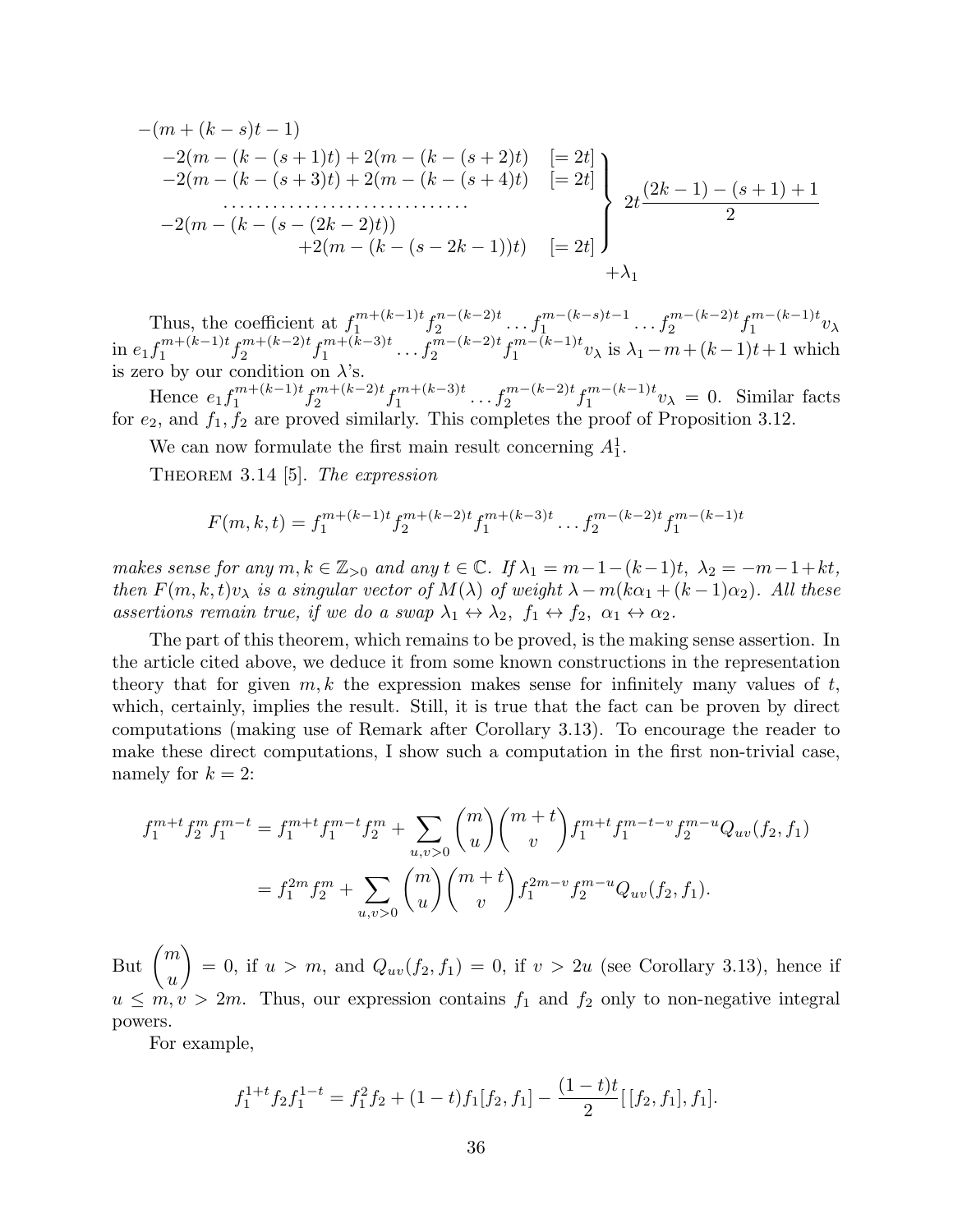Finally, consider the case of  $\lambda$  satisfying the equation  $\lambda_1 + \lambda_2 + 2 = 0$ . In this case, there should be a singular vector in  $M(\lambda)_{\lambda-(\alpha_1+\alpha_2)}$ , and this vector generates a submodule of  $M(\lambda)$  isomorphic to  $M(\lambda - (\alpha_1 + \alpha_2))$ . But  $(\lambda - (\alpha_1 + \alpha_2))(h_1) = \lambda_1 - (2 - 2) = \lambda_1$ , and, similarly,  $(\lambda - (\alpha_1 + \alpha_2))(h_2) = \lambda_2$ . We see that the submodule is isomorphic to the whole module  $M(\lambda)$ . Then it contains a singular vector of its own, the latter generates a submodule which is again isomorphic to  $M(\lambda)$ , and so on. Below, we give explicit formulas for many singular vectors, and, actually, as it was shown by Malikov [6], our construction gives all of them.

Let us introduce notations for some elements  $n_$  :

$$
b_1 = f_1, b_2 = f_2, b_3 = [f_1, b_2], b_4 = -[f_1, b_3], b_5 = [f_2, b_3],
$$

and, by induction,

$$
b_{3k} = [f_1, b_{3k-1}], b_{3k+1} = -[f_1, b_{3k}], b_{3k+2} = [f_2, b_{3k}].
$$

(Notice that the projection  $\mathfrak{g}(A) \to \mathfrak{sl}(2) \otimes \mathbb{C}[t, t^{-1}]$  takes  $b_{3k-1}, b_{3k}, b_{3k+1}$  into  $e \otimes t^{-k}, h \otimes$  $t^{-k}, f \otimes t^{-k}$ .)

These  $b_1, b_2, b_3, \ldots$  form a basis in  $\mathfrak{n}_-$ , and they satisfy the relations  $[b_i, b_j] = a_{ij}b_{i+j}$ where  $a_{ij} = 0$  or  $\pm 1$  and  $a_{ij} \equiv j - i \mod 3$ . (This is Exercise 6.12.)

LEMMA. (1) 
$$
[h_1, b_j] = \alpha_j b_j
$$
 where  $\alpha_j = \begin{cases} 0, & \text{if } j \equiv 0 \mod 3, \\ -2, & \text{if } j \equiv 1 \mod 3, \\ 2, & \text{if } j \equiv 2 \mod 3; \end{cases}$   
  $[h_2 b_j] = -[h_1, b_j]$  for

$$
all \; j.
$$

(2) 
$$
[e_1, b_1] = h_1
$$
; for  $j \neq 1$ ,  $[e_1, f_j] = \beta_j b_{j-1}$  where  $\beta_j = \begin{cases} 2, & \text{if } j \equiv 0 \text{ mod } 3, \\ -2, & \text{if } j \equiv 1 \text{ mod } 3, \\ 0, & \text{if } j \equiv 2 \text{ mod } 3. \end{cases}$   
\n(3)  $[e_2, b_2] = h_2$ ; for  $j \neq 2$ ,  $[e_2, b_j] = \gamma_j b_{j-2}$  where  $\gamma_j = \begin{cases} -2, & \text{if } j \equiv 0 \text{ mod } 3, \\ 0, & \text{if } j \equiv 1 \text{ mod } 3, \\ 2, & \text{if } j \equiv 2 \text{ mod } 3. \end{cases}$ 

Proof: a direct computation by induction.

THEOREM 3.15. [5]. Let  $\lambda_1 + \lambda_2 + 2 = 0$ , and let

$$
B_k = b_1b_{3k-1} + b_2b_{3k-2} + \ldots + b_{3k-1}b_1 - (\lambda_1 + 1)b_{3k}.
$$

Then, for any  $k_1, \ldots, k_q$ ,

$$
B_{k_q}B_{k_{q-1}}\ldots B_{k_1}v_\lambda
$$

is a singular vector in  $M(\lambda)_{\lambda-(k_1+\ldots+k_q)(\alpha_1+\alpha_2)}$ . Moreover, the operators  $B_k$  commute with each other, and the singular vectors shown above are linearly independent.

Proof. The relation  $B_k B_{k'} = B_{k'} B_k$  is checked directly, the linear independence of the singular vectors shown follows from PBW. For the main statement, it is sufficient to check that  $e_1B_kv_\lambda = e_2B_kv_\lambda = 0$ ; it is also checked directly, but let us do it.

$$
e_1b_1b_{3k-1} = h_1b_{3k-1} + b_1b_{3k-1}e_1 = b_{3k-1}(h_1 + 2) + b_1b_{3k-1}e_1,
$$
  
\n
$$
e_1b_{3k-1}b_1 = b_{3k-1}h_1 + b_{3k-1}b_1e_1,
$$
  
\n
$$
e_1b_{3k} = 2b_{3k-1} + b_{3k}e_1,
$$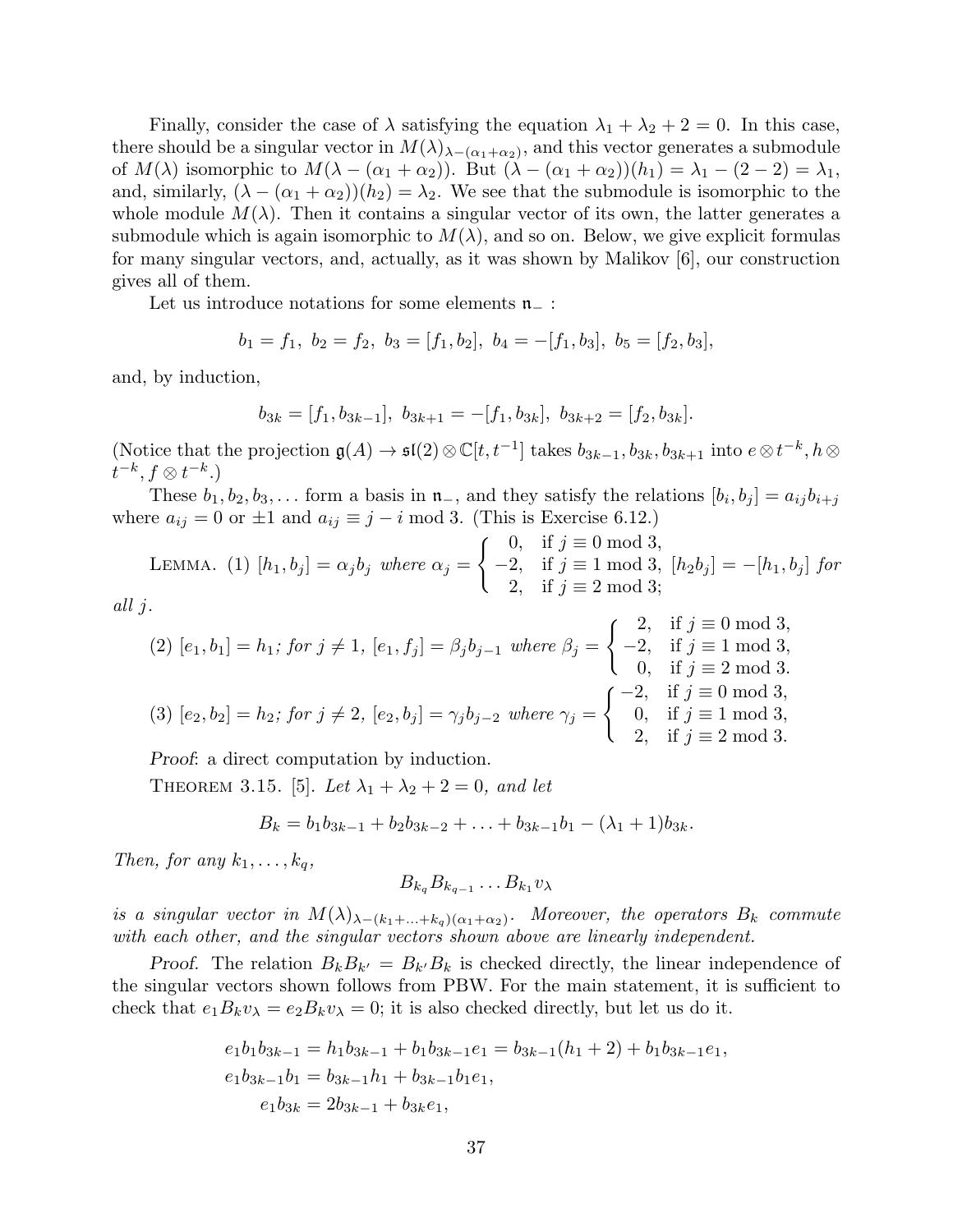and for  $j \neq 1, 3k - 1$ ,

$$
e_1 b_j b_{3k-j} = \begin{cases} 2b_{j-1}b_{3k-j}, & \text{if } j \equiv 1 \text{ mod } 3 \\ -2b_j b_{3k-j-1}, & \text{if } j \equiv 0 \text{ mod } 3 \\ 2b_{j-1}b_{3k-j} + 2b_j b_{3k-j-1}, & \text{if } j \equiv 2 \text{ mod } 3 \end{cases} + b_j b_{3k-j} e_1
$$

The summation shows that

$$
e_1 B_k v_\lambda = [b_{3k-1}(h_1 + 2) + b_{3k-1}h_1 - 2(\lambda_1 + 1))b_{3k-1} + B_k e_1]v_\lambda
$$
  
=  $(\lambda_1 + 2 + \lambda_1 - 2(\lambda_1 + 1))b_{3k-1}v_\lambda = 0.$ 

Similarly,  $e_2B_kv_\lambda = 0$ .

3.5.2. The general case. Now we will generalize the results of Section 3.4.1 to the case of arbitrary Kac-Moody algebras. The proofs are similar to proofs in Section 3.4.1, and we will not repeat them.

**3.5.2.1. The Weyl group.** The notion of the Weyl group is one of the main notions of the classical Like theory. It is important that it is naturally extended to the Kac-Moody theory, but we did not need it up to now. Now, it is time to introduce it.

Let  $\lambda, \mu \in \mathfrak{h}^*$  and  $\langle \mu, \mu \rangle \neq 0$ . Put

$$
s_{\mu}(\lambda) = \lambda - \frac{2\langle \mu, \lambda \rangle}{\langle \mu, \mu \rangle} \mu.
$$

We get a linear transformation  $s_{\mu} : \mathfrak{h}^* \to \mathfrak{h}^*$  with the following properties:  $s_{\mu}^2 = id$ ,  $s_{\mu}(\mu) =$  $-\mu$ ,  $s_{\mu}(\lambda) = \lambda$ , if  $\langle \mu, \lambda \rangle = 0$ ; in other words,  $s_{\mu}$  is a reflection of  $\mathfrak{h}^*$  in the orthogonal complement  $\{\lambda \mid \langle \mu, \lambda \rangle = 0\}$  of  $\mu$  in the direction of  $\mu$ . Put  $s_i = s_{\alpha_i}$  and let W be the group of transformations of  $\mathfrak{h}^*$  generated by  $s_1, \ldots, s_n$ . This group is called the Weyl group of  $g(A)$ .

Notice that  $s_i(\alpha_j) = \alpha_j - a_{ij}\alpha_i$ . In particular,  $\mathbf{A} = \text{span}(\alpha_1, \dots, \alpha_n)$  is W-invariant, and  $s_i$ 's are identities on the orthogonal complement of  $A$ ; thus, W may be regarded as the group of transformations of  $A$ . It is clear also that the action of W preserves the inner product  $\langle , \rangle$ .

It is true also that the action of W always take roots into roots; this is Exercise 6.13.

Examples. (1) The picture below shows the action of the Weyl groups in the sets of roots of the Lie algebras  $\mathfrak{sl}(3), \mathfrak{so}(5)$ , and  $G_2$ ; solid arrows show the action of  $s_1$ , and dashed arrows show the action of  $s_2$ .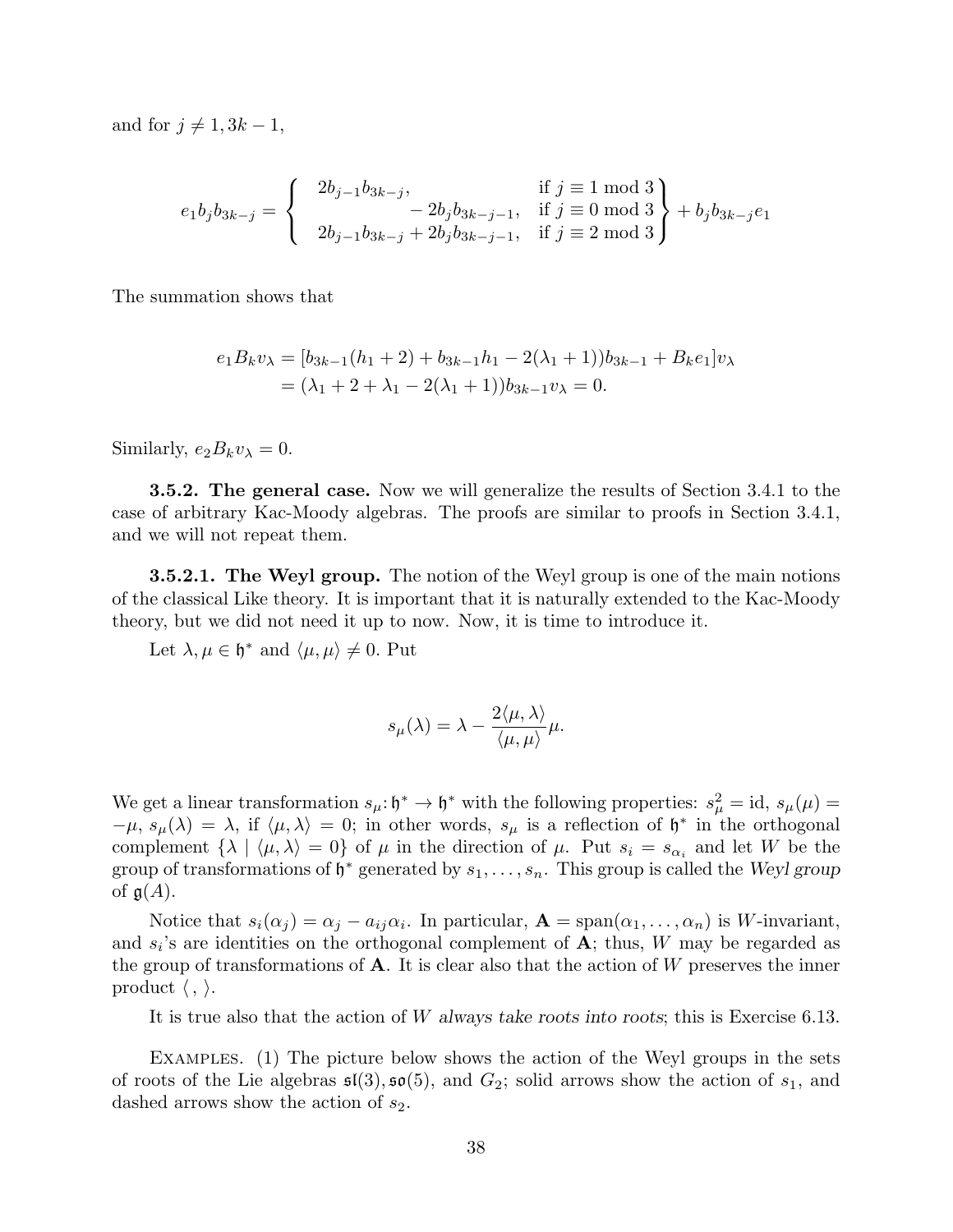

Our next example contains a description of the Weyl group for  $\mathfrak{sl}(n+1)$ , which, certainly may be applied to  $\mathfrak{sl}(3)$ . As to the two other example above, the description of the Weyl groups and their orbits in the sets of roots is left to the reader.

(2) Let  $\mathfrak{g}(A) = \mathfrak{sl}(n+1)$ . In this case  $\alpha_1, \ldots, \alpha_n$  is a basis of  $\mathfrak{h}^*$ , and the action of reflections  $s_i$  is the following:

$$
s_i(\alpha_j) = \begin{cases} -\alpha_j, & \text{if } j = i, \\ \alpha_j + \alpha_i, & \text{if } j = i \pm 1, \\ \alpha_j & \text{otherwise.} \end{cases}
$$

Expand  $\mathfrak{h}^*$  by adding one more basis vector,  $\alpha_{n+1}$ , put  $s_i(\alpha_{n+1}) = \alpha_{n+1}$  for all *i*; then make a basis change  $\alpha_1 = \beta_1 - \beta_2, \ldots, \alpha_n = \beta_n - \beta_{n+1}, \alpha_{n+1} = \beta_1 + \ldots + \beta_{n+1}$ . The transformation  $s_i$  becomes a transposition  $\beta_i \leftrightarrow \beta_{i+1}$ . Thus, W is the symmetric group  $S(n+1)$ .

(3) Let  $\mathfrak{g}(A) = A_1^1$ . Then the action of the Weyl group is

$$
s_1(\alpha_1) = -\alpha_1,
$$
  $s_1(\alpha_2) = 2\alpha_1 + \alpha_2,$   
\n $s_2(\alpha_1) = \alpha_1 + 2\alpha_2,$   $s_2(\alpha_2) = -\alpha_2.$ 

Return to the diagram  $(A_1^1)$  in Section 2.3.3; we see that  $s_1$  and  $s_2$  are reflections in the flashed line, in the horizontal and vertical direction respectively. (Similar holds for  $\mathfrak{g}(A) = A_2^2$ : see diagram  $(A_2^2)$ .) As a group, W (for  $A_1^1$  and  $A_2^2$ , as well, actually, as for all infinite-dimensional Kac-Moody algebras of rank 2) is a free product of two copies of  $\mathbb{Z}/2\mathbb{Z}$ ; its elements are

$$
s_{1 \text{ or } 2} \ldots s_1 s_2 s_1 s_2 s_1 s_2 \ldots s_{1 \text{ or } 2}.
$$

Returning to the case of  $A_1^1$ , put  $S_k = s_1 s_2 s_1 \dots s_1$  $\overline{\smash{2k-1}}$ ; it is easy to check that

$$
S_k(\alpha_1) = -(2k-1)\alpha_1 - (2k-2)\alpha_2, \ S_k(\alpha_2) = 2k\alpha_1 + (2k-1)\alpha_2
$$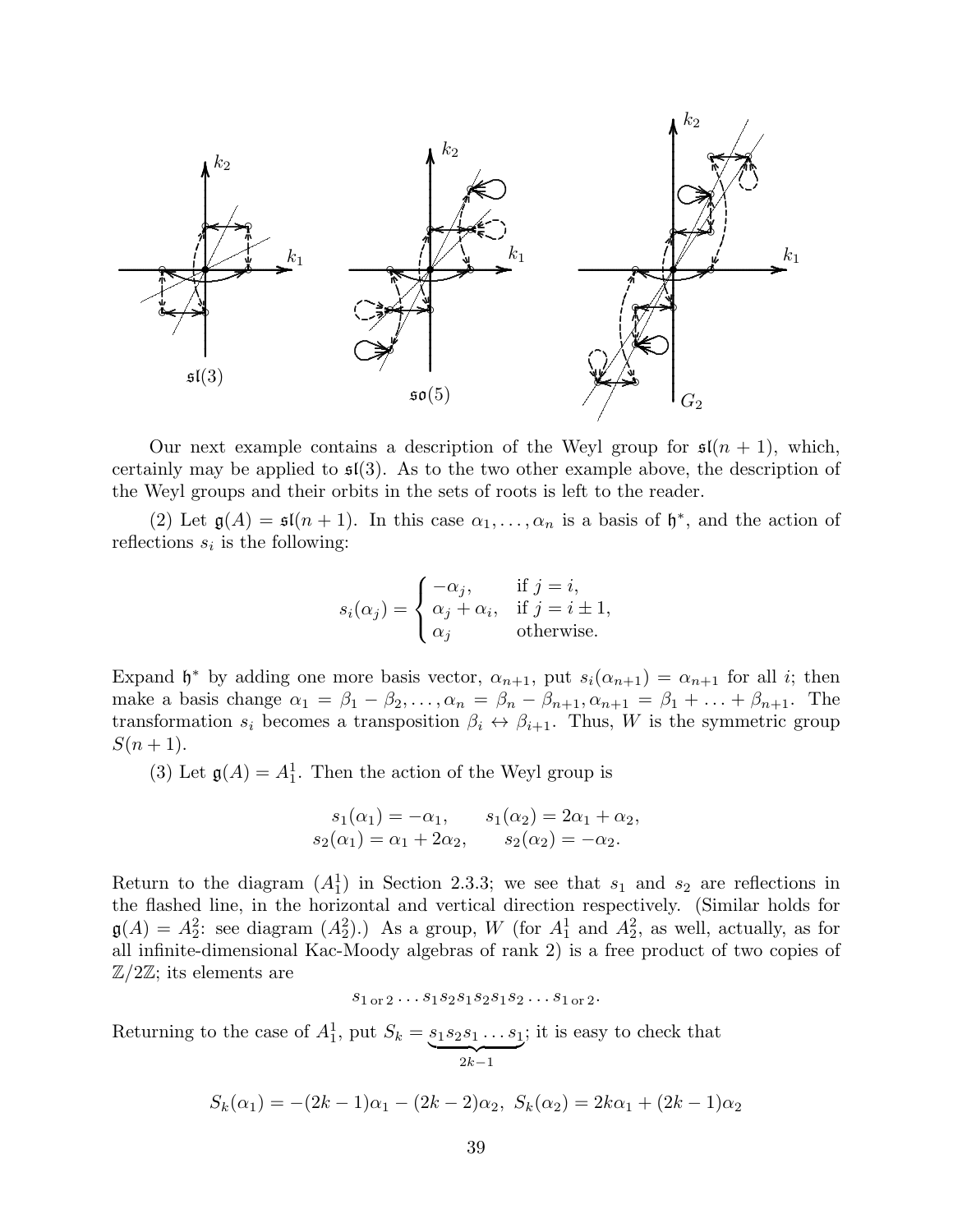and to deduce from that that  $S = s_{\alpha}$  where  $\alpha = k\alpha_1 + (k-1)\alpha_2$ . You may wish to repeat all this with the interchange  $1 \leftrightarrow 2$ .

Similar statements hold for  $A_2^2$ : see Exercise 6.14.

We will need also transformations  $s_\mu^{\rho} : \mathfrak{h}^* \to \mathfrak{h}^*$  given by  $s_\mu^{\rho}(\lambda) = s_\mu(\lambda + \rho) - \rho$  (we assume, as before, that a  $\rho \in \mathfrak{h}^*$  with  $\rho(h_i) = 1$  for all i is fixed). It is the reflection in the direction of  $\mu$  in the (affine) hyperplane parallel to the orthogonal complement to  $\mu$  and passing through  $-\rho$ . In general, this is not a linear transformation:  $s^{\rho}_{\mu}(0)$  does not need to be zero (but  $s^{\rho}_{\mu}(-\rho) = -\rho$ ).

Below, we will use the notation  $\varphi^{\rho}$  for all tranformations  $\varphi: \mathfrak{h} \to \mathfrak{h}$ . Namely,  $\varphi^{\rho}(\lambda) =$  $\varphi(\rho+\lambda)-\rho$ .

**3.5.2.2.** Real and imaginary roots. The statements made in connection with Example (2) have, actually, far-reaching generalizations. Call a root  $\alpha$  of  $\mathfrak{g}(A)$  real, if the only root proportional to  $\alpha$  is  $-\alpha$ . Roots, which are not real, are called *imaginary*. It is a common knowledge that all roots of finite-dimensional simple (and semisimple) Lie algebras are real (so the notions of real and imaginary roots do not belong to the classical Lie theory). But for the Kac-Moody algebras these notions are important. From the root diagrams for  $A_1^1$  and  $A_2^2$ , we see that roots on the flashed lines are imaginary and all the other roots are real. Similar situation occurs for all affine algebras (Section 2.3.3). As to more general case, I have neither desire nor opportunity to discuss the details (I can recommend the book "Infinite-dimensional Lie algebras" by Victor Kac [7], especially the last, 3-rd, edition.) But I provide some important properties of real and imaginary roots in a proposition below.

PROPOSITION 3.16. (1) If  $\alpha$  is an imaginary root of  $\mathfrak{g}(A)$ , then  $m\alpha$  is also a root for all non-zero integers m.

(2) Real roots are precisely those from the Weyl group orbits of the simple roots  $\alpha_1, \ldots, \alpha_n$ ; in particular, all real roots have positive inner squares.

(3) Imaginary roots have non-positive inner squares.

(4) The set of elements of W which are reflections in hyperplanes coincides with the set of reflections  $s_{\alpha}$  for all real roots of  $\alpha$  of  $\mathfrak{g}(A)$ .

For affine algebras, it is true that every imaginary root has zero inner square, and they all belong to the hyperplane  $d_1\alpha_1 + \ldots + d_n\alpha_n$ . For  $A_1^1$  and  $A_2^2$  it is visible from our diagrams, and, frankly, the proof for all affine algebras is not too hard. As to the other Kac-Moody algebras, I will illustrate the proposition for the case of g  $\begin{pmatrix} 2 & -1 \\ -5 & 2 \end{pmatrix}$ (see the diagram on the next page). The diagram repeats that on Page 20, but I drop the dimensions of the root spaces. Also on the diagram below I restrict myself to the  $n_{+}$ -domain (the  $n_{-}$ -domain is symmetric).

The roots on the axes are  $\alpha_1$  and  $\alpha_2$ . Their Weyl group orbits of these roots marked with the letters A and B (the two generators of the Weyl group are the reflection of all rows and the reflection of all columns). We see that there are only 11 real roots within the picture:  $\alpha_1$ ,  $\alpha_2$ ,  $\alpha_1 + \alpha_2$ ,  $\alpha_1 + 4\alpha_2$ ,  $\alpha_1 + 5\alpha_2$ ,  $3\alpha_1 + 4\alpha_2$ ,  $3\alpha_1 + 11\alpha_2$ ,  $4\alpha_1 +$  $5\alpha_2$ ,  $4\alpha_1+15\alpha_2$ ,  $8\alpha_1+11\alpha_2$ ,  $11\alpha_1+15\alpha_2$ . The inner products  $\langle \alpha_1, \alpha_j \rangle$  are entries  $a_{ij}^{\text{sym}}$  of the symmetrized Cartan matrix. Thus, for the example above,  $\langle \alpha_1, \alpha_1 \rangle = 2, \langle \alpha_1, \alpha_2 \rangle = -1$ ,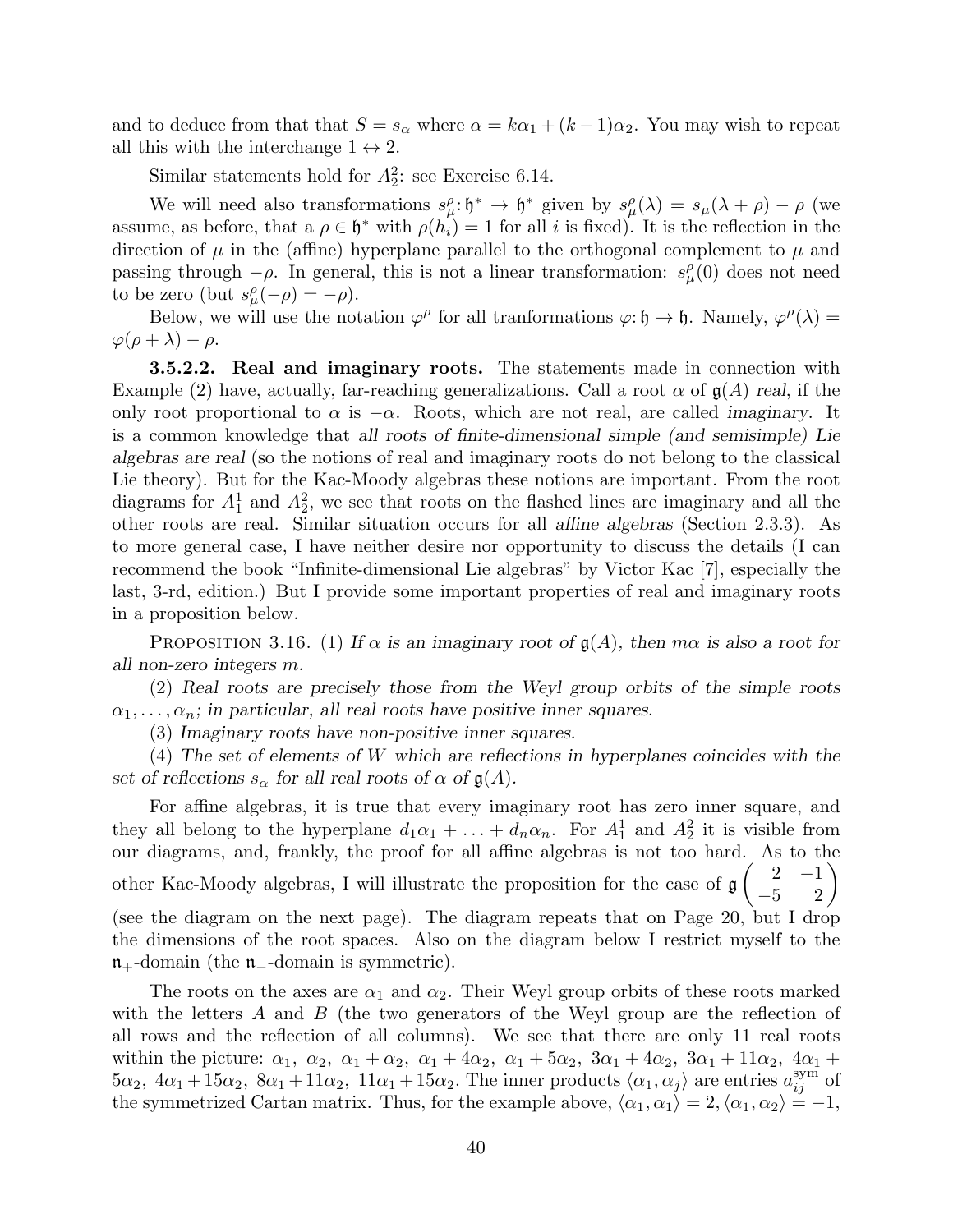and  $\langle \alpha_2, \alpha_2 \rangle = \frac{2}{5}$ 2. From this,  $\langle k_1 \alpha_1 + k_2 \alpha_2, k_1 \alpha_1 + k_2 \alpha_2 \rangle = 2k_1^2 - 2k_1k_2 + \frac{2}{5}$ 5  $k_2^2$ , and the root  $k_1\alpha_1 + k_2\alpha_2$  is imaginary, if  $0.2764 \approx$  $5-\sqrt{5}$ √ 5  $\frac{k_1}{k_1}$  $k_2$  $\lt$  $5 + \sqrt{5}$ 5  $\approx 0.7236$ . The main impression is that for the "hyperbolic" Kac-Moody algebras real roots are rather rare. All the roots between the two slight lines are imaginary.

**3.5.2.3. Formulas for singular vectors.** Take some  $\lambda \in \mathfrak{h}^*$  and some sequence  $i_1, i_2, \ldots, i_N$  of integers between 1 and n. Put  $\lambda^0 = \lambda, \, \lambda^1 = s_i^{\rho}$  $\chi_{i_1}^{\rho}(\lambda^0), \ldots, \lambda^N = s_i^{\rho}$  $^{\rho}_{i_N}(\lambda^{N-1}).$ The vector  $\frac{6}{\sqrt{m-1}\cdot m}$  $\overrightarrow{\lambda^{m-1}\lambda^{m}}$  is collinear with  $\alpha_{i_m}$ ; define  $\gamma_m \in \mathbb{C}$  by the condition  $\overrightarrow{\lambda^{m-1}\lambda^{m}}$  $\lambda^{m-1}\lambda^m =$  $\gamma_m \alpha_{i_m}$ .

PROPOSITION 3.17.

$$
f_{i_N}^{-\gamma_N} \dots f_{i_1}^{-\gamma_1} v_\lambda \tag{8}
$$

is a singular vector in  $M(\lambda)$ . (We do not state here that the expression above "makes" sense"; we assert only that it is annihilated by each  $e_i$ .)

Proof is similar to the proof of Proposition 3.12 in the previous section.



The expression (8) can make sense only it has an integral positive degree, that is, if  $-\gamma_1\alpha_1 - \ldots - \gamma_N\alpha_N \in \Lambda_+$ . This degree is equal to  $\frac{1000}{N_1}$  $\lambda^N \lambda^0$ , that is,  $w^{\rho}(\lambda) - \lambda$  where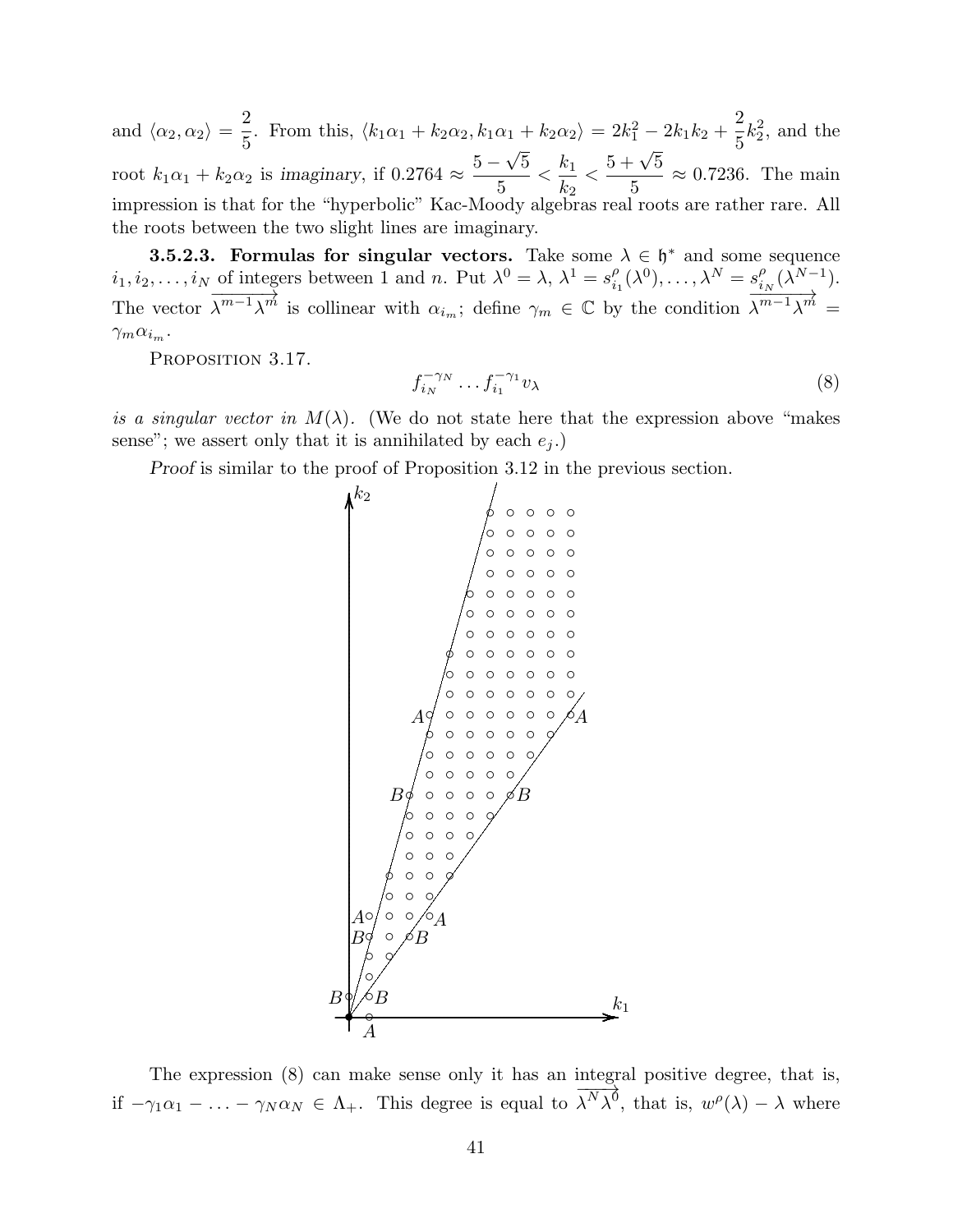$w = s_{i_N} \dots s_{i_1}$ . For an  $\eta \in \Lambda_+$ , the equation  $w^{\rho}(\lambda) - \lambda = \eta$  determines in  $\mathfrak{h}^*$  an empty set, or an affine plane parallel to the plane of fixed points of  $w$ . The most essential case is when this plane has maximal possible dimension, that is if it is a hyperplane, that is, if w is a reflection, that is, if  $w = s_\alpha$  for some real root  $\alpha$ . But in this case  $w^{\rho}(\lambda) - \lambda$  is proportional to  $\alpha$ . We arrive at the conslusion that in this case we must have  $s^{\rho}_{\alpha}(\lambda) - \lambda = m\alpha$  with a positive integral m, which is the same as the Kac-Kazhdan equation  $\lambda(h_{\alpha}) + \rho(h_{\alpha}) = \frac{m \langle \alpha, \alpha \rangle}{2}$ .

THEOREM 3.18 [5]. Let  $\alpha$  be a positive real root of  $\mathfrak{g}(A)$ , let  $s_{\alpha} = s_{i_{N}} \dots s_{i_{1}}$  be a shortest possible presentation of  $s_{\alpha}$  as a product of  $s_i$ 's, let  $\lambda \in \mathfrak{h}^*$  satisfy the Kac-Kazhdan equation  $s^{\rho}_{\alpha}(\lambda) - \lambda = m\alpha$  where m is a positive integer. Let  $\gamma_1, \ldots, \gamma_N \in \mathbb{C}$  be defined as above. Then

$$
f_{i_N}^{-\gamma_N}\ldots f_{i_1}^{-\gamma_1}v_\lambda
$$

makes sense and is a singular vector in  $M(\lambda)_{\lambda-m\alpha}$ .

For imaginary roots  $\alpha$  with negative  $\langle \alpha, \alpha \rangle$  the method of [5] gives the following result. Let  $\alpha$  and  $\beta$  are two such roots, and let  $w\alpha = \beta$  for some  $w = s_{i_N} \dots s_{j_1} \in W$ . For a  $\lambda \in \mathfrak{n}_-$ , we put  $\mu = \lambda - n\alpha$  and define sequences  $\gamma_1, \ldots, \gamma_N; \delta_1, \ldots, \delta_N$  by the formulas:

$$
\lambda^{0} = \lambda, \ \lambda^{j} = s_{i_j}^{\rho}(\lambda^{j-1}), \ \overline{\lambda^{j-1}\lambda^{j}} = \gamma_{j}\alpha_{i_j};
$$
  

$$
\mu^{0} = \mu, \ \mu^{j} = s_{i_j}^{\rho}(\mu^{j-1}), \ \overline{\mu^{j-1}\mu^{j}} = \delta_{j}\alpha_{i_j}.
$$

Suppose that we know a polynomial function  $F_{m\alpha}$  on  $\{\lambda \in \mathfrak{h}^* \mid s_\alpha^{\rho}(\lambda) - \lambda = m\alpha\}$  such that  $F_{m\alpha}(\lambda)v_{\lambda}$  is a singular vector in  $M(\lambda)_{\lambda-m\alpha}$ . Then the following holds:

THEOREM 3.19 [5].

$$
f_{i_1}^{\delta_1} \dots f_{i_N}^{\delta_N} F_{m\alpha}(\lambda) f_{i_N}^{-\gamma_N} f_{i_1}^{-\gamma_1} v_\mu
$$

makes sense and is a singular vector in  $M(w(\lambda + \rho) - \rho)_{w(\lambda + \rho) - \rho - m\beta}$ .

In other words, if we already have some formula for singular vectors for some imaginary root  $\alpha$  with negative  $\langle \alpha, \alpha \rangle$ , then we can derive from it formulas for all roots from the Worbit of  $\alpha$ .

Notice, in conclusion, that Theorem 3.15 also can be generalized at least to Kac-Moody algebras  $g(A)$  from the Subclass 2.1 in Section 2.4, that is, to central extensions of the algebra  $\mathfrak{g}_0 \otimes \mathbb{C}[t, t^{-1}]$ , where  $\mathfrak{g}_0$  is a simple finite-dimensional Lie algebra. It is true (we know it for  $A_1^1$ ) that all imaginary roots of the algebra  $\mathfrak{g}(A)$  have zero inner squares.

Let  $\{u_i\}$  be a basis in  $\mathfrak{g}_0$  and  $\{u^i\}$  be the dual (with respect to the Killing form) basis. For a positive integer  $n$ , set

$$
T_n = \sum_{0 < s < n} \sum_i (u_i \otimes t^{-s})(u^j \otimes t^{s-n}).
$$

This is an element of  $U(\mathfrak{n}-(A))$ .

Let now  $\lambda \in \mathfrak{h}(A)^*$  satisfies the equation  $(\lambda + \rho)(h_\alpha) = 0$  (this is a generalization of the equation  $\lambda_1 + \lambda_2 = -2$  for  $A_1^1$ .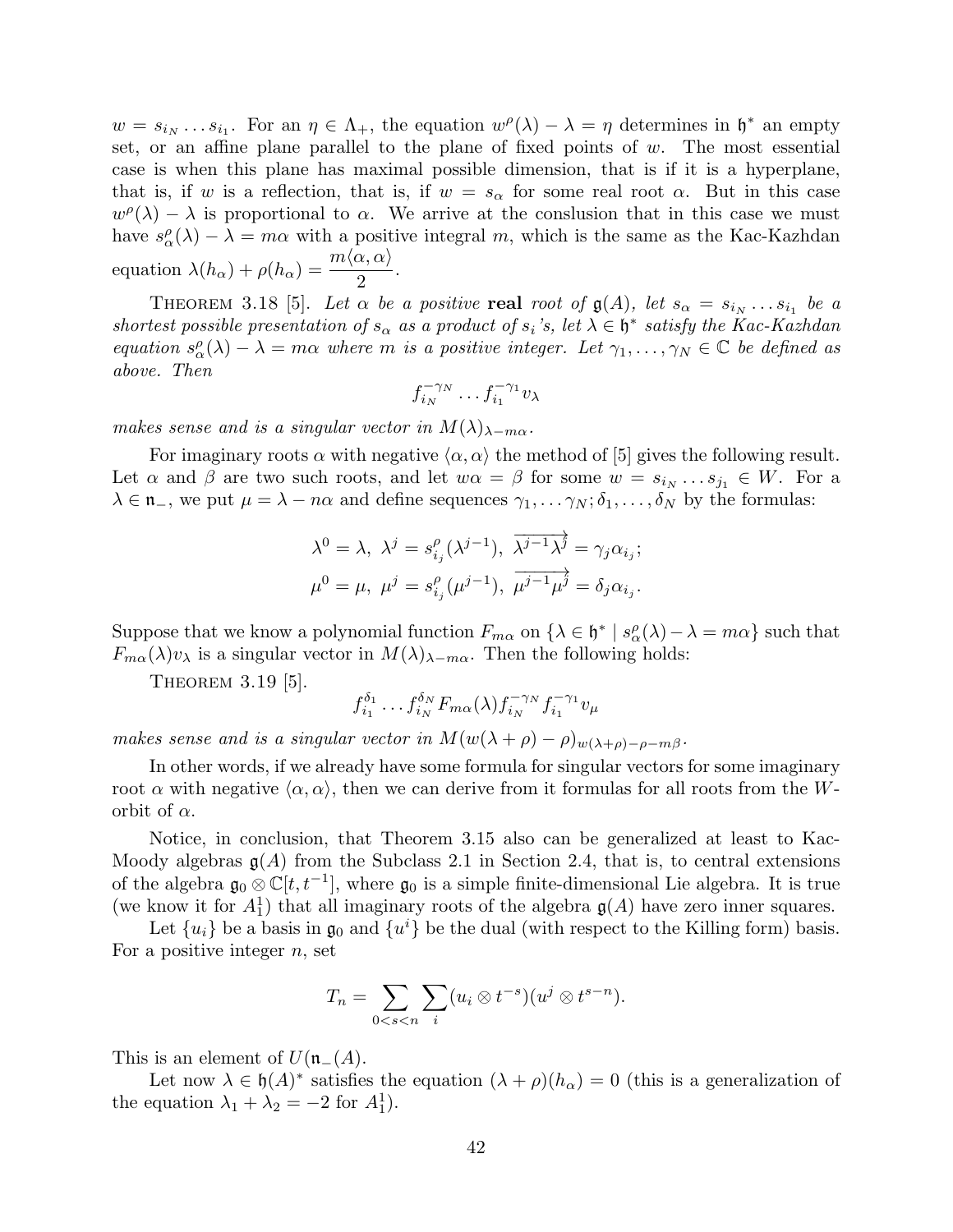THEOREM 3.20 [5] For any positive  $k_1, \ldots, k_N$ ,

$$
T_{k_N}\ldots T_{k_1}v_\lambda
$$

is a singular vector in  $M_{(\lambda)}$ ; it does not depend on the order of  $k_1, \ldots, k_N$ .

Notice that we do not state that this formula gives all singular vectors of  $M(\lambda)$ .

For finite-dimensional Kac-Moody algebras the formulas above may be transformed to a traditional form without negative and non-real exponent. The results do not look attractive. Still for sl(3) there are rather compact formulas for singular vectors (see Exercise 6.15).

With this results, we finish studying representations of Kac-Moody algebras and pass to the Virasoro algebra.

# 4. Virasoro algebra and its representations.

Although there is no commonly recognized classification of infinite-dimensional Lie algebras, there are several important classes of them: limits of classical Lie algebras (several versions of  $\mathfrak{gl}(\infty)$ ,  $\mathfrak{o}(\infty)$ , and so on); Cartan algebras of formal (or polynomial) vector fields; Kac-Moody algebras; current algebras; algebras of vector fields on manifolds; and some others. The Virasoro algebra does not belong to any of these classes, and constitutes a kind os separate class, consisting only of it (although, sometimes there appear some "higher Virasoro algebras," but they exist in a kind of shadow of the Virasoro algebra. This makes the Virasoro algebra an extremely interesting mathematical object, but still more it is known by its famous applications in Physics (the string theory, the conformal fields theory, etc.) It should be mentioned that the Virasoro algebra is named after the outstanding Argentine physicist Miguel Virasoro (1940-2021).

The Virasoro algebra is a central extension of the Witt algebra. So we begin with a description of the latter.

#### 4.1. The Witt algebra.

**4.1.1. Definition.** The Witt algebra is a Lie algebra with the basis  $\{e_i \mid i \in \mathbb{Z}\}\$  and the commutator  $[e_i, e_j] = (j-1)e_{i+j}$ . (Compare with the descriptions of  $A_1^1$ /c and  $A_2^2$ /c in terms of  $b_i$ 's in Section 3.1.5 and Exercise 6.12.) It may be considered as the Lie algebra of polynomial vector fields in  $\mathbb{C}^*$ :  $e_i = x^{i+1} \frac{d}{dt}$  $\frac{d}{dx}$ . Notation: 200 itt.

PROPOSITION 4.1. The Lie algebra  $\mathfrak M$ itt is simple.

 $\sum$ Proof. Let  $I \subset \mathfrak{W}$ itt be an ideal, and let a non-trivial linear combination  $g = N \choose j=1} m_j e_{k_j}$  belongs to I. The successive commutators  $[e_0, g]$ ,  $[e_0, [e_0, e_0, g]$ ,... are  $\sum k_j^n e_{k_j}$ ,  $n = 1, 2, \ldots$ , and the all belong to I. This shows that all  $e_{k_j}$  belong to I, and hence I is spanned by  $e_i \mid i \in A$  for some  $A \subset \mathbb{Z}$ ; but since  $[e_i, e_j] = (j - i)e_{i+j}, \ j \in A$  implies  $i + j \in A$  for all  $i \neq j$  which shows that  $A = \mathbb{Z}$  or 0).

Corollary 4.2. Witt has no non-trivial finite-dimensional representations.

Indeed, the kernel of a non-zero homomorphism  $\mathfrak{W}(\mathfrak{t}\to \mathfrak{gl}(n))$  would have been a proper ideal of Witt..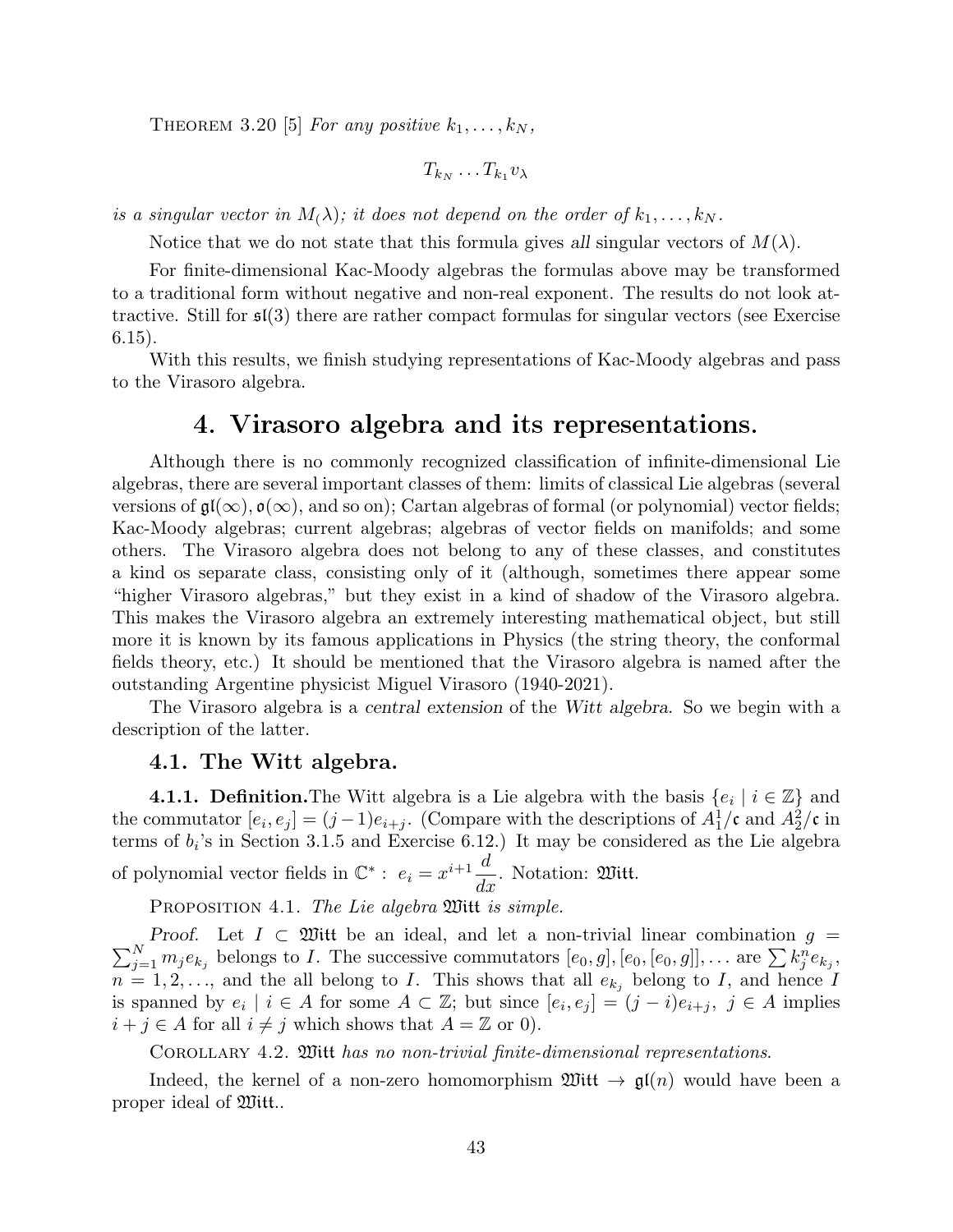**4.1.2.** Witt-modules  $\mathcal{F}_{\lambda,\mu}$ . The identification of  $e_i$  with  $x^{i+1} \frac{d}{dx}$  makes  $\mathbb{C}[x, x^{-1}]$ a Witt-module. If we denote  $x^j \in \mathbb{C}[x, x^{-1}]$  by  $f_j$ , then  $e_i f_j = j f_{i+j}$ . The other major example of a representation of  $\mathfrak{W}$  it is the adjoint representation. If we denote  $e_i$  considered as a vector in the Witt-module Witt by  $f_i$ , then the module structure will be described by the formula  $e_i f_j = (j - i) f_{i+j}$ . We obtain a generalization of both these representations, if we fix two complex numbers,  $\lambda$  and  $\mu$ , and define  $\mathcal{F}_{\lambda\mu}$  as a space with the basis  $f_j, j \in \mathbb{Z}$ and the module structure  $e_i f_j = (j + \mu - \lambda(i + 1)) f_{i+j}$  (an easy computation shows that  $(e_i e_j - e_j e_i) f_k = (j - i) e_{i+j} f_k = [e_i, e_j] f_k.$ 

An analytic description of  $\mathcal{F}_{\lambda\mu}$  is as follows: the space is the space of "forms"  $x^{\mu}p(x)(dx)^{-\lambda}, p \in \mathbb{C}[x, x^{-1}],$   $f_j = x^{\mu+j}(dx)^{-\lambda}, e_i = x^{i+1}\frac{d}{dx}$  $\frac{d}{dx}$  (as above). In particular,  $\mathbb{C}[x, x^{-1}] = \mathcal{F}_{00}, \mathfrak{W}$ itt $= \mathcal{F}_{1,1}.$ 

REMARKS. (1) The Witt algebra has a natural Z-grading, deg  $e_i = i$ . The module  $\mathcal{F}_{\lambda\mu}$  is also graded: deg  $f_j = j$ .

(2) There is a Witt-module isomorphism  $\mathcal{F}_{\lambda,\mu+1} \to \mathcal{F}_{\lambda\mu}$  of degree 1:  $f_j \mapsto f_{j+1}$ See also Exercises 6.16 and 6.17.

4.1.3. Dual, contragredient, and reverse modules. Let  $M = \bigoplus_{k \in \mathbb{Z}} M_k$  be a graded Witt-module  $(e_i(M_k) \subset M_{k+1})$  with all  $M_k$  finite-dimensional. We associate with M three graded modules: the dual module  $M^* = \bigoplus_{k \in \mathbb{Z}} (M^*)_k$ , the contragredient module  $\overline{M} = \bigoplus_{k \in \mathbb{Z}} \overline{M}_k$ , and the reverse module  $M^{\circ} = \bigoplus_{k \in \mathbb{Z}} M_k^{\circ}$  in the following way:

$$
(M^*)_k = (M_{-k})^*, [(M^*)_k \xrightarrow{e_i} (M^*)_k_{k+i}] = [(M_{-k-i} \xrightarrow{-e_i} M_{-k}]^*;
$$
  

$$
\overline{M}_k = (M_k)^*, [\overline{M}_k \xrightarrow{e_i} \overline{M}_{k+i}] = [M_{k+i} \xrightarrow{e_{-i}} M_k]^*;
$$
  

$$
M_k^\circ = M_{-k}, [M_k^\circ \xrightarrow{e_i} M_{k+i}^\circ] = [M_{-k} \xrightarrow{-e_{-i}} M_{-k-i}].
$$

It is clear that each of these operation repeated twice is the identity, and the composition of any two of these operations is the third one (dual to contragredient is reverse, etc.).

Let us apply these operations to the modules  $\mathcal{F}_{\lambda\mu}$  of Section 4.1.2.

PROPOSITION 4.3.  $\mathcal{F}_{\lambda\mu}^* = \mathcal{F}_{-1-\lambda,-1-\mu}, \overline{\mathcal{F}}_{\lambda\mu} = \mathcal{F}_{-1-\lambda,\mu-2\lambda-1}, \mathcal{F}_{\lambda\mu}^{\circ} = \mathcal{F}_{\lambda,-\mu+2\lambda}.$ Proof. Let  $\{f_j^*\}\$ be dual to  $\{f_j\}$ :  $f_j^*(f_k) = \delta_{jk}$ . Then in  $\mathcal{F}_{\lambda\mu}^*, \overline{\mathcal{F}}_{\lambda\mu}, \mathcal{F}_{\lambda\mu}^{\circ}$  respectively

$$
[e_i(f_{-k}^*)](f_{-k-i}) = (f_{-k}^*)(-e_if_{-k-i}) = -(\mu - k - i - \lambda(i+1)) = ((-1 - \mu) + k - (-1 - \lambda)(i+1));
$$

$$
[e_i f_k^*](f_{k+i}) = f_k^*(e_{-i} f_{k+i}) = \mu + k + i - \lambda(-i - 1) = (\mu - 2\lambda - 1) + k - (-1 - \lambda)(i + 1);
$$
  

$$
e_i(f_{-k}) = -e_{-i} f_{-k} = -(\mu - k - \lambda(-i + 1)) f_{-k-i} = ((-\mu + 2\lambda) + k - \lambda(i + 1)) f_{-k-i}.
$$

## 4.2. Costruction of the Virasoro algebra.

The Virasoro algebra is a central extension of the Witt algebra. We have encountered central extensions before: for example, the Kac-Moody algdebra  $A_1^1$  is a central extension of the Lie algebra  $\mathfrak{sl}(2) \otimes \mathbb{C}[t, t^{-1}]$ . But we avoided considering the general operation of central extension of Lie algebras. But we cannot avoid it anymore.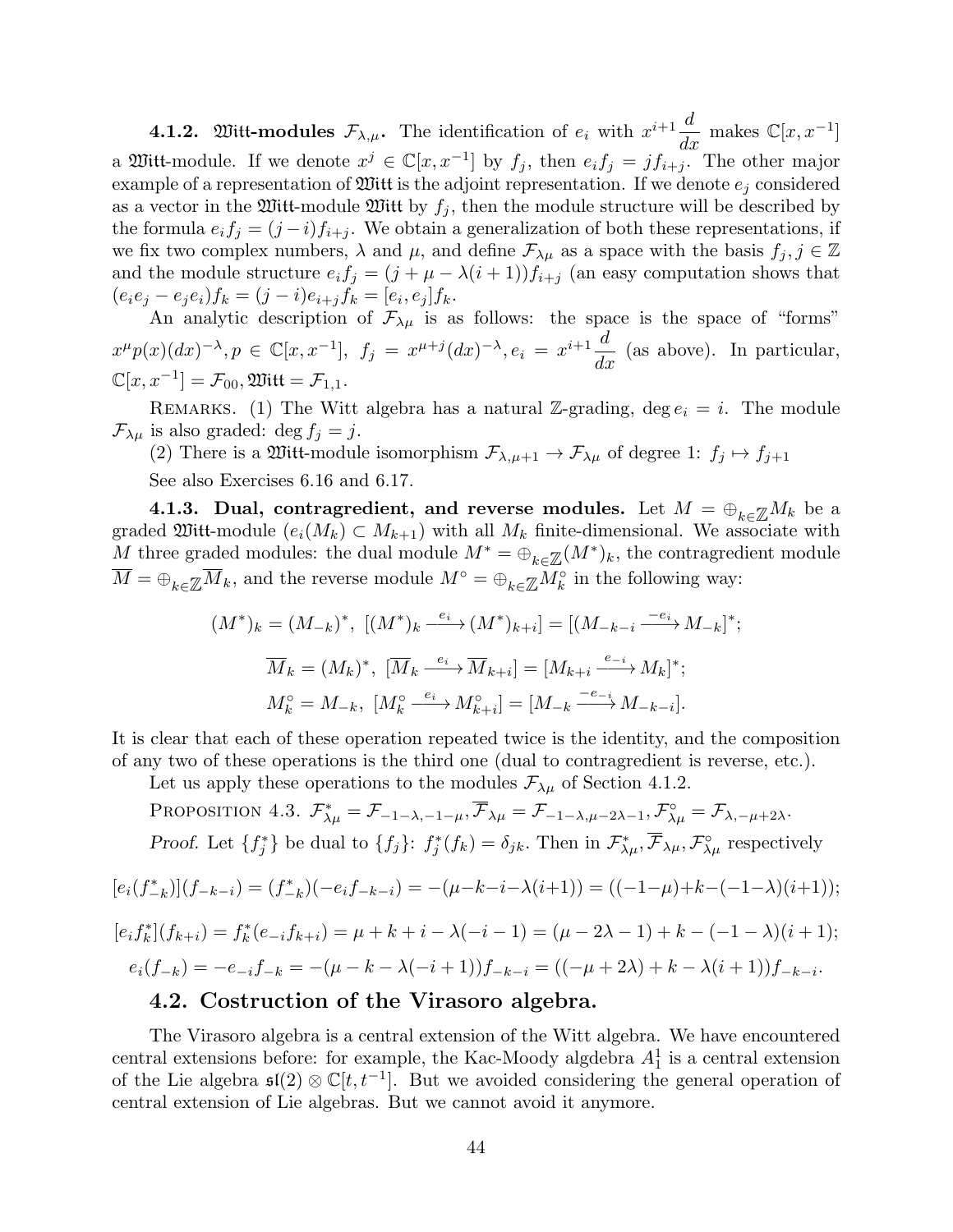4.2.1. Central extensions. A (one-dimensional) central extension of a Lie algebra  $\mathfrak g$  is a Lie algebra  $\widetilde{\mathfrak g}$  given with Lie algebra homomorphisms

$$
\mathbb{C} \xrightarrow{i} \widetilde{\mathbf{g}} \xrightarrow{p} \mathbf{g} \tag{9}
$$

(C is regarded as a commutative Lie algebra) such that i is one-to-one, p is onto, ker(p) =  $i(\mathbb{C})$  and  $i(\mathbb{C})$  is contained in the center of  $\tilde{\mathfrak{g}}$ . There exists a convenient classification of central extensions of a given Lie algebra. Since  $p$  is onto, there exists a linear map (not necessarily a Lie algebra homomorphism)  $q: \mathfrak{g} \to \tilde{\mathfrak{g}}$  such that  $p \circ q = id$ . For  $q, h \in \mathfrak{g}$ ,  $[q(g), q(h)]$  does not need to be equal to  $q[g, h]$ ; but  $p([q(g), q(h)] - q[g, h]) = [p \circ q(g), p \circ$  $q(h) - p \circ q[g, h] = [g, h] - [g, h] = 0.$  Hence,  $[q(g), q(h)] - q[g, h] = i(c(g, h))$  for a unique  $c(g, h)$ . This function  $c: \mathfrak{g} \times \mathfrak{g} \to \mathbb{C}$  (together with q and the Lie algebra structure of  $\mathfrak{g}$ ) fully determines the central extension (9): for  $\tilde{g}, h \in \tilde{\mathfrak{g}},$ 

$$
[\widetilde{g}, \widetilde{h}] = q[p(\widetilde{g}), p(\widetilde{h})] - i(c(p(\widetilde{g}), p(\widetilde{h}))). \tag{10}
$$

 $(Proof: q[p(\widetilde{g}), p(h)] = [q \circ p(\widetilde{g}), q \circ p(h)] + i(c(p(\widetilde{g}), p(h)))$ ; furthermore, since  $p(q \circ p(\widetilde{g}) - \widetilde{g}) =$  $0, x = q \circ p(\widetilde{g}) - \widetilde{g} \in i(\mathbb{C}) \subset \text{center}(\widetilde{\mathfrak{g}})$  and, similarly,  $y = q \circ p(\widetilde{h}) - \widetilde{h} \in \text{center}(\widetilde{\mathfrak{g}})$ ; hence,  $[q \circ p(\tilde{g}), q \circ p(h)] = [\tilde{g} + x, h + y] = [\tilde{g}, h].$ <br>We can take formula (10) (for linear

We can take formula (10) (for linear maps  $i, p, q, c$  with properties listed above) for the definition of a Lie algebra  $\tilde{g}$ , but we need to be sure that the axioms from the definition of a Lie algebra (anti-commutativity and the Jacobi identity) hold. Translated into the language of c, these mean that

$$
c(g, h) = -c(h, g), c([g, h], k) + c([h, k], g) + c([k, g], h) = 0;
$$

a bilinear function  $c: \mathfrak{g} \times \mathfrak{g} \to \mathbb{C}$  with these properties is called a cocycle (or a 2-cocycle) of g.

Thus, a cocycle determines a central extension, and every central extension is determined by a cocycle. We need only to find out how much a central extension determined a cocycle. The transition from (7) to c involves a choice of q. For a different choice of  $q$ , some q' with  $p \circ q' = id$ , we have  $p \circ (q' - q) = 0$ , that is,  $q' - q = i \circ b$  for a  $b: \mathfrak{g} \to \mathbb{C}$ . For the corresponding cocycle  $c'$ ,

$$
i \circ c'(p,q) = [q'(g), q'(p)] - q'[g,h] = [q(g) + i \circ (b), q(h) + i \circ (h)] - (q + i \circ b)[g,h]
$$
  
= [q(g), q(h)] - (q + i \circ b)[g,h] = i \circ (c(g,h) - b[g,h]),

that is,  $c'(g, h) = c(g, h) - b[g, h]$ . Cocycles c', c with this property are called cohomologous,  $c' \sim c$ . The vector space cocycles $(g) / \sim$  is called the (2-dimensional) cohomology of g and is denoted as  $H^2(\mathfrak{g})$ . The main result of the construction above is a one-to-one correspondence between the equivalence classes of central extensions of  $\mathfrak g$  and  $H^2(\mathfrak g)$ .

REMARKS. (1) The zero cocycle corresponds to the trivial extension  $\tilde{\mathfrak{g}} = \mathfrak{g} \oplus \mathbb{C}$  (a Lie algebra isomorphism).

(2) The multiplication of a cocycle by a non-zero constant corresponds to the multiplication of i by the same constant, that is, essentially, does not change the central extension.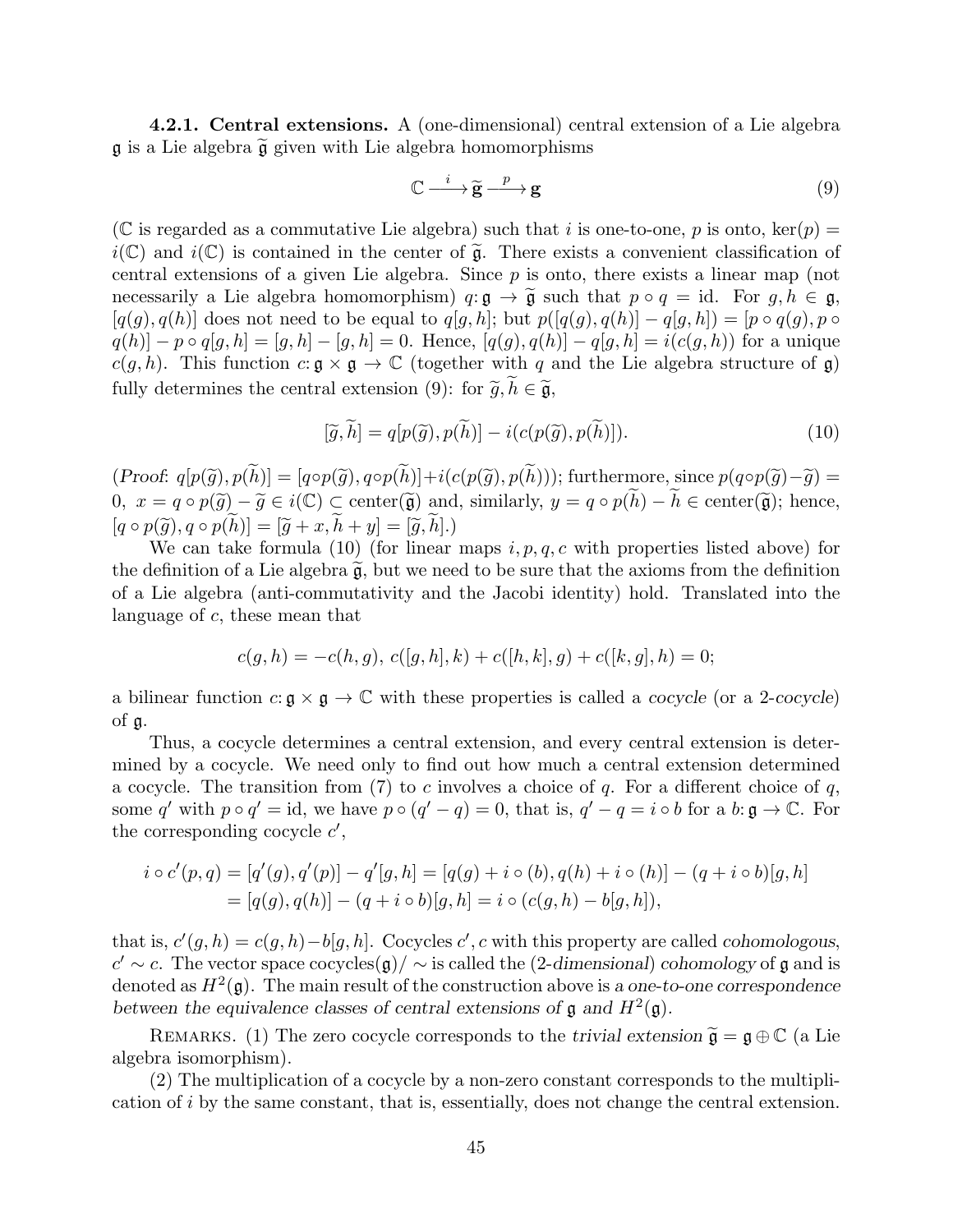In conclusion, we will explain that the notion of a central extension arises naturally in the representation theory. A projective representation of a Lie algebra g in a vector space V is a linear map  $\rho: \mathfrak{g} \to \text{End}(V)$  such that for any  $g, h \in \mathfrak{g}, \rho[g, h] - (\rho(g) \circ \rho(h) \rho(h) \circ \rho(g) = c(g, h) \cdot id$  for some  $c(g, h) \in \mathbb{C}$ . It is easy to check that this c must be a cocycle. Moreover, cohomologous cocycles  $c', c, c'(g, h) = c(g, h) - b[g, h]$  correspond to "equivalent" projective representations  $\rho'$ ,  $\rho$ ,  $\rho'(g) = \rho + b(g)$ . Thus, (equivalence classes of) projective representations of g is the same as representations of central extensions of g with  $\rho(i(a)) = a \cdot \text{id}$ .

#### 4.2.2. A deviation: back to the affine algebras.

4.2.2.1. The cocycle. We noticed in Section 3.4 that the simplest infinite-dimensional Kac-Moody algebras, like  $A_1^1$ , are central extensions of "current algebras"  $\mathfrak{g}_0 \otimes \mathbb{C}[t, t^{-1}]$ , which may be regarded as polynomials on  $\mathbb{C}^*$  with value in (a finite-dimensional simple) complex Lie algebra  $\mathfrak{g}_0$ . The cocycle which gives rise to this central extension is  $c(g \otimes t^m, h \otimes t^n) = \delta_{m+n,0} \langle g, h \rangle$ , where  $\langle , \rangle$  is the Killing form on  $\mathfrak{g}_0$ . A real (and more analytic) version of this central extension is the following. The current algebra is the Lie algebra of, say,  $\mathcal{C}^{\infty}$ , functions on the circle  $S^1$  with values in a real simple Lie algebra  $\mathfrak{g}_0$  with the commutator  $[\varphi, \psi](\theta) = [\varphi(\theta), \psi(\theta)]$ , and the cocycle, which determines the central extension, is  $c(\varphi, \psi) = \psi$  $S^1$  $\langle \varphi(\theta), \psi(\theta) \rangle d\theta.$ 

4.2.2.2. From central extension of Lie algebras to central extensions of Lie groups. The construction of central extensions (and the language of cocycles) exisits in many different contexts. In algebra, the central extension of a group  $G$  by an Abelian group A is defined as a group G given with an embedding of A into G as a central subgroup and with an isomorphism  $G/A \cong G$ .

There exists the following classification of such central extensions. They correspond to cocycles  $c: G \times G \to A$  satisfying the rule  $c(q, hk) = c(qh, k)$ . Two cocycles are called cohomologous, if their difference has the form  $c(g, h) = d(gh)$  for some function  $d: G \to A$ . Central extensions, which correspond to cohomologous cocycles are isomorphic.

In the Lie theory, the commonly considered situation is the following.  $G$  and  $\tilde{G}$ are Lie groupos, A is  $\mathbb R$  (or  $S^1$ ) and all homomorphisms are Lie homomorphisms. It is known that finite-dimensional simple Lie groups, as well as Lie algebras, do not have non-trivial central extensions; still, there are important examples. The simplest example is the so called Heisenberg algebra: it is the central extension of the two-dimensional commutative algebra with basis  $a, b$ . It is extended by one more basis element c with  $[a, b] = c, [c, a] = 0, [c, b] = 0.$ 

The correspondence between Lie algebras and Lie groups, which exists in the classical finite-dimensional theory, exists also for central extensions. In particular, the Lie group, which corresponds to the Heisenberg algebra, is the group of real unipotent  $3 \times 3$  matrices  $\begin{bmatrix} 1 & a & c \end{bmatrix}$ 

 $\overline{1}$ 0 1 b ; its center is  $\{a = b = 0\} \cong \mathbb{R}$ ; the quotient over the center is the Abelian 0 0 1 group  $\mathbb{R}^2$ .

4.2.2.3. The case of the current algebras. The "Lie group," which corresponds to the Lie algebra  $\mathcal{C}^{\infty}(S^1, \mathfrak{g}_0)$  is the "current group"  $\mathcal{C}^{\infty}(S^1, G_0)$ , where  $G_0$  is the Lie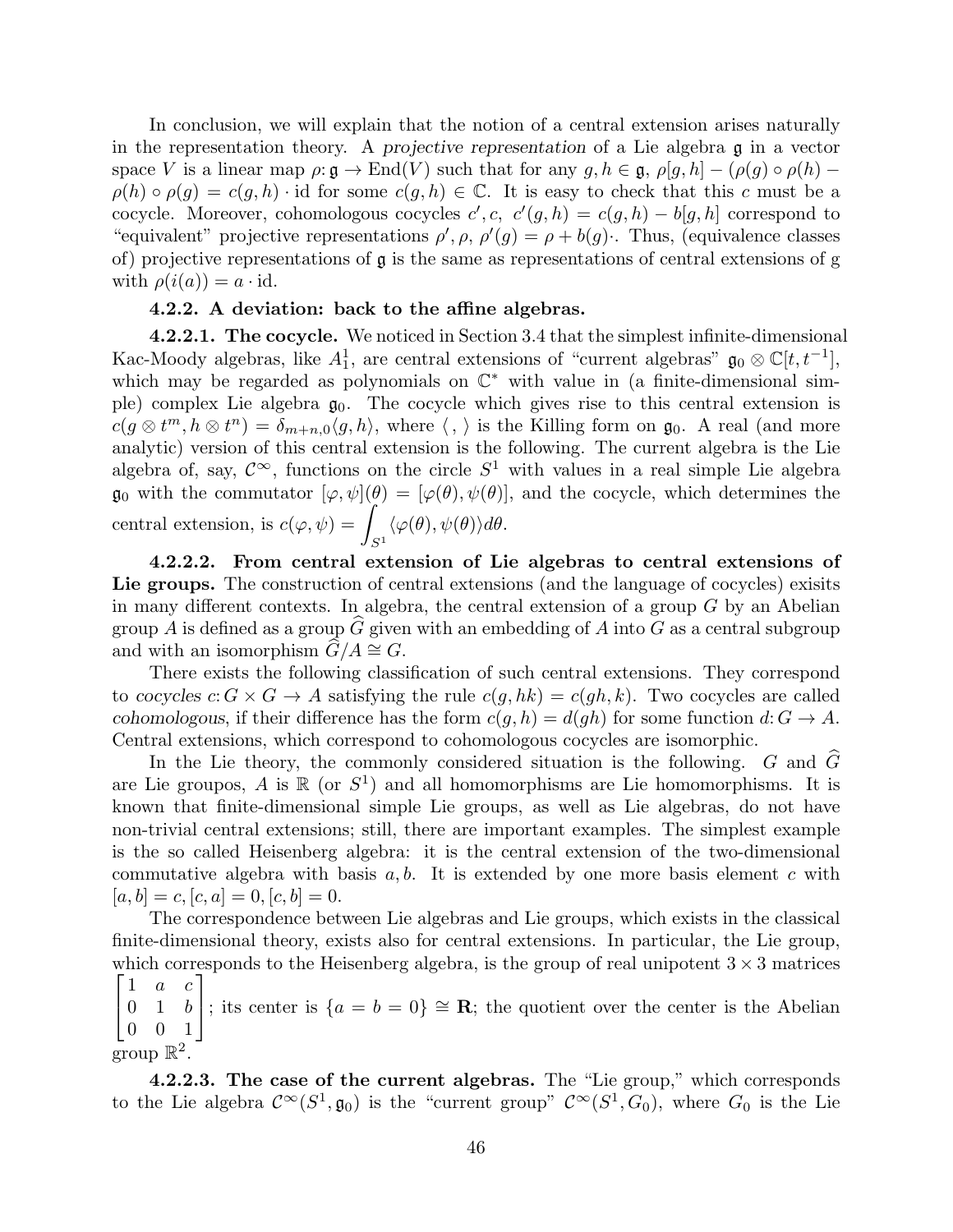group, which corresponds to the Lie algebra  $g_0$ . So, what we are looking for, must be a central extension of the current group. But here we arrive at a huge disappointment: there exists a theorem that states that current groups have no central extension, either by R, or by  $S^1$ .

But there exists a way out of this hopeless situation. The central extension (by  $S^1$ ) of the current group  $\mathcal{C}^{\infty}(S^1, G_0)$  is a group structure not on  $\mathcal{C}^{\infty}(S^1, G_0) \times S^1$ , but rather on the (infinite-dimensional) manifold, whose projection onto  $\mathcal{C}^{\infty}(S^1, G_0)$  is a non-trivial fibration. Just for fun, I will describe this "manifold" in the case when  $G_0$  is  $SU(2)$ , which topologically is the sphere  $S^3$ . The current group, topologically, is  $\mathcal{C}^{\infty}(S^1, S^3)$ . Consider the set of pairs  $(f, F)$ , where  $F: D^2 \to S^3$  and  $f = F|_{S^1}$ . We say that  $(f, F_1) \sim (f, F_2)$ , if  $F_1$  and  $F_2$  "cobound" zero volume (certainly, this volume is defined modulo the volume of  $S^3$ ). Thus, the "manifold" of equivalence classes is fibered over  $\mathcal{C}^{\infty}(S^1, S^3)$ , and the fiber is  $S<sup>1</sup>$ . The group structure in out extended "manifold" is induced by the group structure in  $S^3 = SU(2)$ .

#### 4.2.3. Definition of the Virasoro algebra.

PROPOSITION 4.4. (1) The formula

$$
c(e_i, e_j) = \frac{1}{12} \delta_{-i,j} (j^3 - j)
$$

determines a cocycle of the Witt algebra.

(2) This cocycle is not cohomologous to zero.

Proof. (1) We need to check that  $c([e_i, e_j], e_k) + c([e_j, e_k], e_i) + c([e_k, e_i], e_j) = 0$ , and we can assume that  $i+j+k = 0$  (otherwise the expression in the left hand side is  $0+0+0$ ). In this case

$$
12(c([e_i, e_j], e_k) + c([e_j, e_k], e_i) + c([e_k, e_i], e_j))
$$
  
=  $(j - i)(k^3 - k) + (k - j)(i^3 - i) + (i - k)(j^3 - j)$   
=  $[(j - i)k^3 + (k - j)i^3 + (i - k)j^3] - [(j - i)k + (k - j)i + (i - k)j]$   
=  $(i + j + k)[(j - i)k^2 + (k - j)i^2 + (i - k)j^2] - 0 = 0.$ 

(2) If  $c(e_i, e_j) = b([e_i, e_j])$ , then  $c(e_{-1}, e_1) = 2b(e_0)$  and  $c(e_{-2}, e_2) = 4b(e_0)$  which is impossible since  $c(e_{-1}, e_1) = 0$  and  $c(e_{-2}, e_2) = \frac{1}{2}$ .

The central extension of the Witt algebra determined by the cocycle  $c$  is called the Virasoro algebra and is denoted as  $\mathfrak{Vir}$ . Thus,  $\mathfrak{Vir}$  has the basis  $\ldots, e_{-2}, e_{-1}, e_0, e_1, e_2, \ldots; z$ and the commutator relations

$$
[z, e_i] = 0, [e_i, e_j] = (j - i)e_{i+j} + \frac{1}{12}\delta_{-i,j}(j^3 - j)z.
$$

Actually, the cocycle c represents the unique, up to a constant factor, 2-dimensional cohomology class of Witt (this is Exercise 6.19).

HISTORICAL NOTES. The cocycle (proportional to)  $c$  first appeared (in the context of the Lie theory over fields of finite characteristic) in mid-60's (Block [6]). It was rediscovered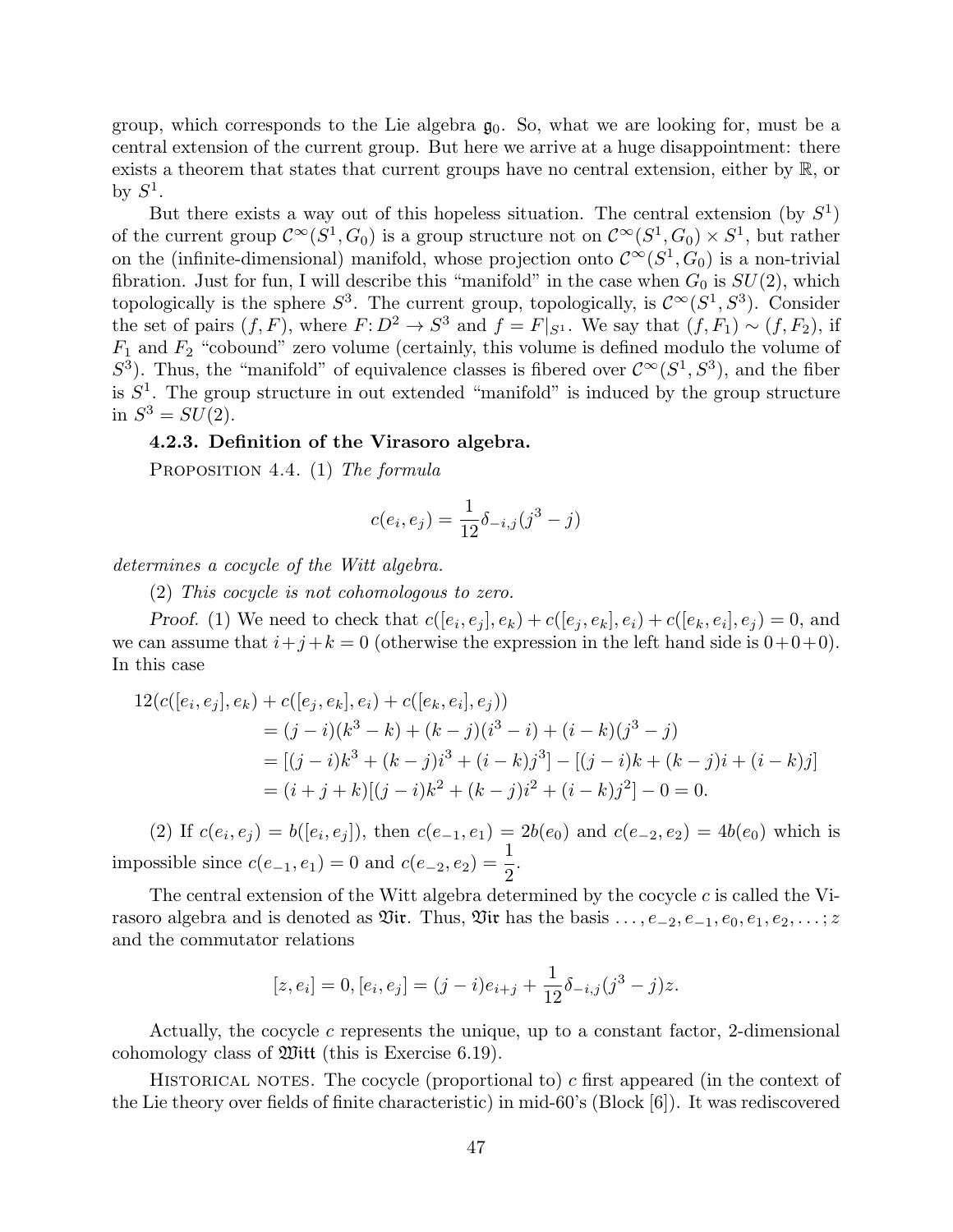in 1968 by Israel Gelfand and myself [7]; we, actually computed not just  $H^2$ , but the full cohomology  $H^*$  of  $\mathfrak M$ itt (not defined in this lectures). Then the Virasoro algebra was rediscovered in the early 70's by physicists, for whom it was the algebra of infinitesimal symmetries in some important quantum field theories, in particular, in the string theory. The factor  $\frac{1}{16}$ 12 (which, actually, makes many formulas better looking) and, which is much more important, some basic constructions considered below (Fock spaces, vertex operators, etc.) are contributions of physicists.

## 4.3. Verma modules over the Virasoro algebra.

**4.3.1. Generators and grading.** The Virasoro algebra has a natural  $\mathbb{Z}$ -grading: deg  $e_i = i$ , deg  $z = 0$ . We split it in our usual way:  $\mathfrak{Vir} = \mathfrak{n}_-\oplus \mathfrak{h}\oplus \mathfrak{n}_+$  where  $\mathfrak{n}_-$  is spanned by  $e_i$  with  $i > 0$  and  $\mathfrak{n}_+$  is spanned by  $e_i$  with  $i < 0$  (we accept this strange agreement to make our notations compatible with those of some key works on representations of the Virasoro algebra), h is spanned by  $e_0$  and  $z$ , and  $\mathfrak{n}_+$  is spanned by  $e_i$  with  $i < 0$ . There arise Verma modules  $M(\lambda)$  labeled by  $\lambda \in \mathfrak{h}^*$ ; we will use for  $M(\lambda)$  the notation  $M(h, c)$ where  $h = \lambda(e_0)$  and  $c = \lambda(z)$ . The module  $M(h, c)$  has a basis  $e_{i_1} \ldots e_{i_q} v, i_1 \leq \ldots \leq i_q$ arranged into "levels"  $M(h, c)_k, k \geq 0$ :



It is clear from this diagram that dim  $M(h, c)_k = \mathbf{p}(k)$ , the number of partitions of k. By the construction of the Verma modules,  $e_{-i}(v) = 0$  for all  $i > 0$  and  $e_0(v) = hv, z(v) = cv$ . The relations  $[z, e_k] = 0$ ,  $[e_0, e_k] = ke_k$  imply that z acts as the multiplication by c on the whole module  $M(h, c)$  (the physicists would have said, the central charge is c) and  $e_0$  acts on  $M(h, c)_k$  as the multiplication by  $h + k$ .

4.3.2. Examples of reducible Verma modules. As before, it is important to find out, for which h, c the Verma module  $M(h, c)$  is reducible, that is, contains singular vectors in some  $M(h, c)_k$  with  $k > 0$ . A vector  $w \in M(h, c)_k$ ,  $k > 0$  is singular (and then it is of type  $(h + k, c)$ , if and only if  $e_{-1}v = 0$ ,  $e_{-2}v = 0$   $(e_{-1}$  and  $e_{-2}$  generate  $\mathfrak{n}_+$ ). For relatively small values of k, it is not hard to determine all  $h, c$  for which  $M(h, c)_k$  contains a singular vector; for brevity's sake, we do it here assuming that  $c = 0$ .

For  $k = 1$ , we observe that  $e_{-1}e_1v = 2hv$ ,  $e_{-2}e_1v = 0$ ; hence,  $M(h, c)_1$  contains a singular vector if and only if  $h = 0$ .

For  $k = 2$ , we observe that

$$
e_{-1}e_1^2v = 2(2h+1)e_1v, \quad e_{-2}e_1^2v = 6hv,
$$
  

$$
e_{-1}e_2v = 3e_1v, \qquad e_{-2}e_2v = 4hv;
$$

thus, a singular vector in  $M(h, c)_2$  exists if and only if

$$
\det \begin{bmatrix} 2(2h+1) & 6h \\ 3 & 4h \end{bmatrix} = 16h^2 - 10h = 0,
$$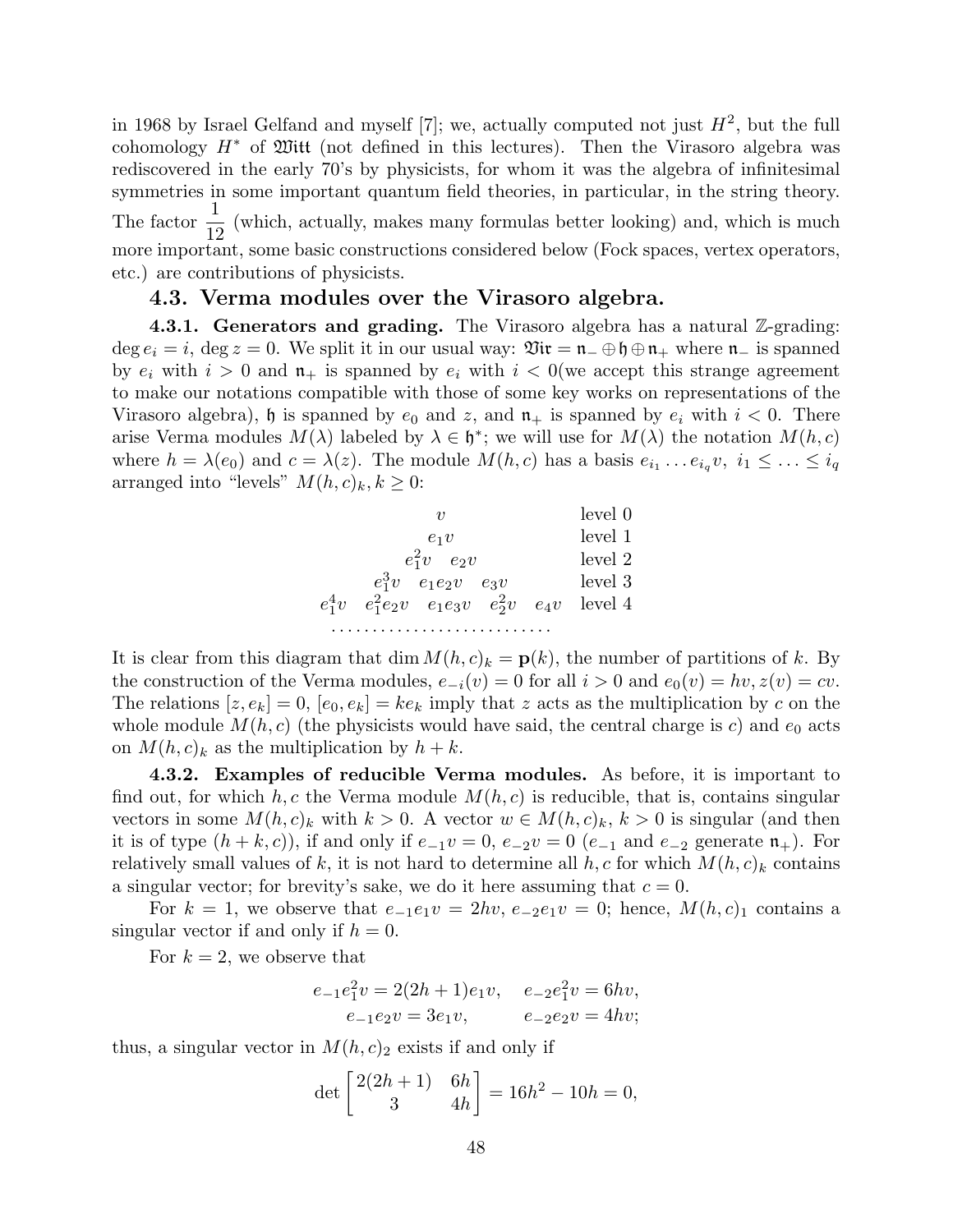that is, if and only if  $h = 0$  or 5 8 .

For  $k = 3$ , we find that

$$
e_{-1}e_1^3v = 6(h+1)e_1^2v, \t e_{-2}e_1^3v = 6(3h+1)e_1v,
$$
  
\n
$$
e_{-1}e_1e_2v = 3e_1^2v + 2(h+2)e_2v, \t e_{-2}e_1e_2v = (4h+9)e_1v,
$$
  
\n
$$
e_{-1}e_3v = 4e_2v, \t e_{-2}e_3v = 5e_1v;
$$

thus,  $M(h, c)$ <sub>3</sub> contains a singular vector if and only if

$$
\det\begin{bmatrix} 6(h+1) & 0 & 6(3h+1) \\ 3 & 2(h+2) & 4h+9 \\ 0 & 4 & 5 \end{bmatrix} = -12(3h^2 - 7h + 2) = 0,
$$

that is, if and only if  $h = 2$  or 1 3 .

Further computations (which become more and more involved when  $k$  grows) show that  $M(h, 0)_4$  contains singular vectors (only) for  $h = 1$ , 1 8 , 33  $\frac{36}{8}$ ;  $M(h, 0)_5$  contains singular vectors for  $h = 0, 2, 7$ ; and  $M(h, 0)_6$  contains singular vector for  $h = -\frac{1}{2}$ 24 , 1, 10 3 , 85 8 .

REMARK. An attentive reader could notices that all the values of  $h$ , for which the module  $M(h, 0)$  has a singular vector have the form  $\frac{m^2 - 1}{2}$ 24 . Actually, this is true and will be proved below; see Section 4.7.1.

4.3.3. Criterion of reducibility: statement. Below (in Section 4.5), we will prove the following criterion of reducibility of Verma modules over the Virasoro algebra.

For  $p, q \in \mathbb{Z}_{\geq 0}$ , let  $\Phi_{pq}$  be a curve in the plane  $\mathbb{C}^2(h,c)$  with parametric equations

$$
h = \frac{1 - p^2}{4}t + \frac{1 - pq}{2} + \frac{1 - q^2}{4}t^{-1},
$$
  

$$
c = 6t + 13 + 6t^{-1}.
$$

Obviously,  $\Phi_{pq} = \Phi_{qp}$ ; if  $p = q$  then it is the straight line  $24h = (1 - p^2)(c - 1)$ ; if  $p \neq q$ , then  $\Phi_{pq}$  is a conic, in  $\mathbb{R}^2(h,c)$  a hyperbola.

The curves  $\Phi_{p,q}$  are presented on a diagram on the next page.

The lower branches of hyperbolas  $\Phi_{pq}$  fill densely the domain  $c \leq 0, h \geq \frac{1}{2}$ 24 c, the upper branches are contained in the domain  $c \geq 25$ ,  $h \leq 0$  but their union is nowhere dense.

THEOREM 4.5. (1) If  $(h, c)$  is not contained in any of  $\Phi_{pq}$  then the Verma module  $M(h, c)$  is irreducible.

(2) If  $(h, c) \in \Phi_{pq}$  but is not contained in any  $\Phi_{p'q'}$  with  $p'q' < pq$ , then there is a singular vector in  $M(h, c)_{pq}$  and no singular vectors in  $M(h, c)_k$  with  $1 \leq k < pq$ .

We will give a proof and a more detailed statement in Section 4.5 below.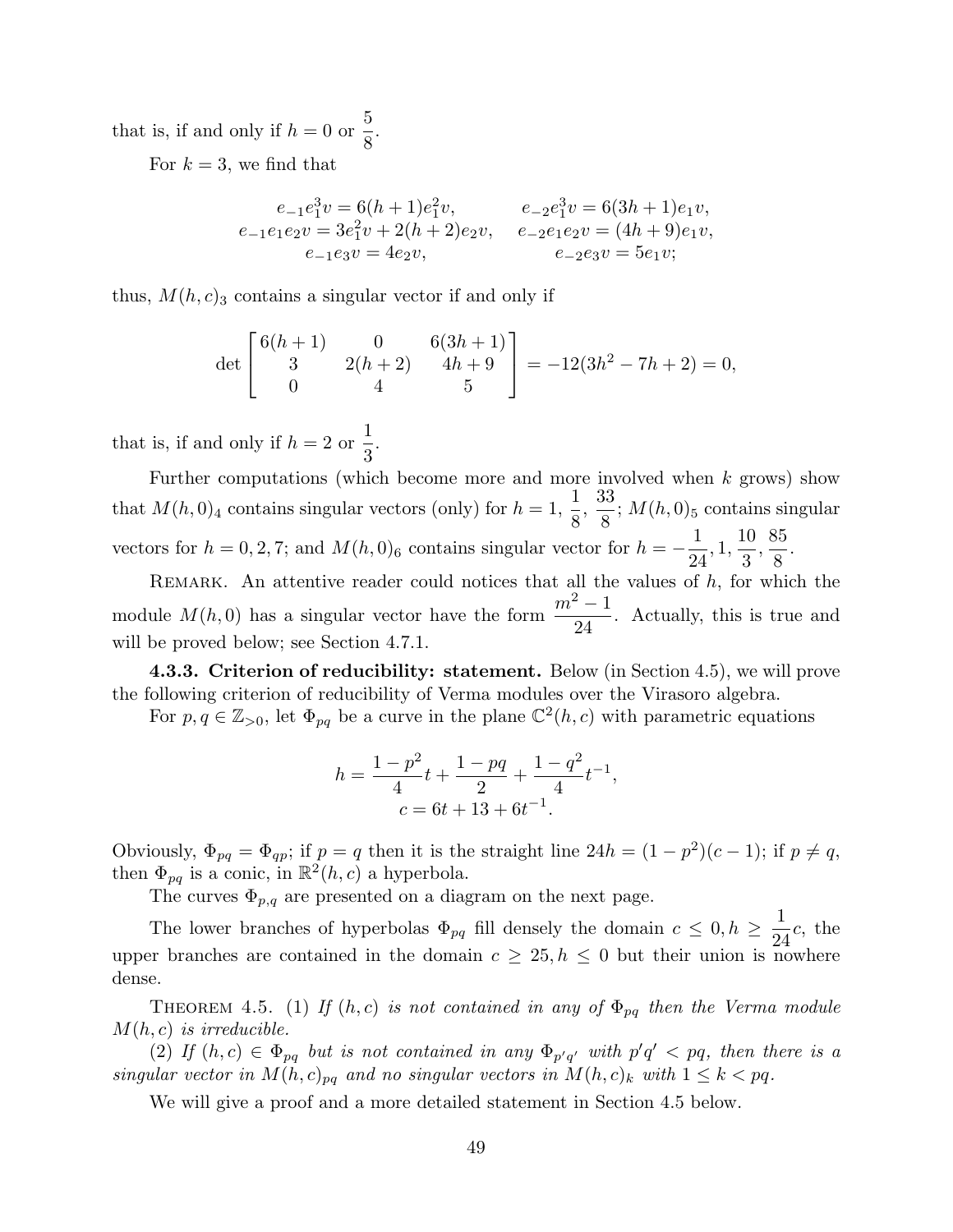If  $(h, c) \in \Phi_{pq}$  and  $c = 0$ , then  $t = -\frac{2}{3}$  or  $t = -\frac{3}{2}$  and  $h = \frac{(2p - 3q)^2 - 1}{24}$  or  $\frac{(3p-2q)^2-1}{24}$ . This gives, at least partially, an explanation to the computations above in this section.



4.3.4. Modules contragredient to Verma modules. There are several important two-parameter families of Viv-modules. One is the family of Verma modules. Another family will be constructed and studied in Section 4.4. One more will appear in Section 5.XX. But now we will consider an immediate example:  $\mathfrak{Vir}\text{-modules}$  contragredient to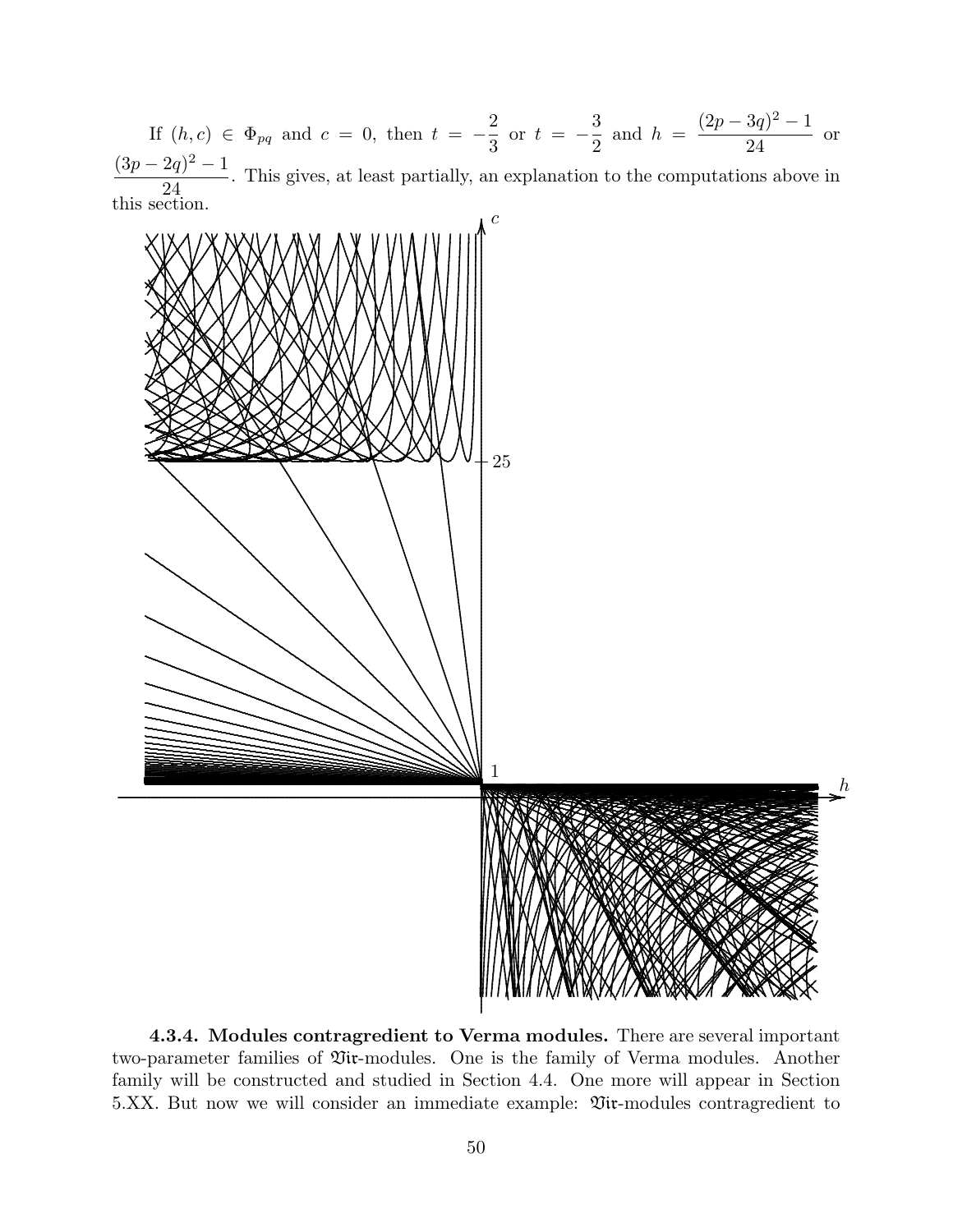Verma modules.

The module  $M(h, c)$  has a significant resemblance to the module  $M(h, c)$ . First,  $\dim \overline{M(h,c)}_k = \dim \overline{M(h,c)}_k$ . Second,  $\overline{M(h,c)}_0 = \mathbb{C}\overline{v}$ , where  $\overline{v}(v) = 1$ , and  $\overline{v}$  is a singular vector of the type  $(h, c)$ . Third, if  $M(h, c)$  is irreducible, then  $M(h, c) \cong M(h, c)$ , and if  $M(h, c)$  is reducible, then  $M(h, c)$  is also reducible. But in this last case, the modules  $M(h, c)$  and  $M(h, c)$  are sharply different.

PROPOSITION 4.6. (1) The module  $\overline{M(h,c)}$  has no singular vectors not proportional to  $\overline{v}$ .

(2) The submodule B of  $M(h, c)$  generated by  $\overline{v}$  is isomorphic to the (irreducible) quotient of the module  $M(h, c)$  over its maximal submodule  $L(h, c) \not\ni v$ .

(3)  $M(h, c)/B \cong L(h, c)$ .

Proof. (1) Let  $f \in M(h, c)_k$ ,  $k > 0$  be a singular vector. Then, for any  $x \in M(h, c)_{k-i}$ ,  $f(e_ix) = e_{-i}f(x) = 0$ . But  $M(h, c)_k$  is spanned by the sets  $e_i(M(h, c)_{k-i})$ , which provides a contradiction.

(2) There exists a Vix-epimorphism  $M(h, c) \to B$ . Thus B is a quotient of  $M(h, c)$ . If B were reducible, it would have contained a singular vector not in  $\mathbb{C}\bar{v}$ , which is impossible by  $(1)$ .

(3) follows from (2).

#### 4.4. The Vir-module of semi-infinite forms.

For us, these modules (as well as the whole notion of semi-infinite forms) will serve as a tool for proving our main result (Theorem 4.5). To establish reducibility or irreducibility of Verma modules, we need the information about singular vectors in this modules. But constructing of these vectors turns out to be a very difficult problem (we will discuss some results in this direction in Section 4.6). Our main idea is find sufficiently many singular vectors in some other modules, and with their help to approach the problem of reducibility of Verma modules. These "other modules" will be the modules of semi-infinite forms.

**4.4.1. Definition.** Let  $\lambda, \mu \in \mathbb{C}$ . In Section 4.1.2, we considered Witt- (and Vir-) modules  $\mathcal{F}_{\lambda\mu}$  with a basis  $\{f_j\}$ . Now we consider infinite monomials

... 
$$
\wedge f_{j_3} \wedge f_{j_2} \wedge f_{j_1}, \ldots < j_3 < j_2 < j_1, j_k = -k
$$
 for almost all  $k$ .

For a monomial F as above, we set  $\deg F = \sum_{k} (j_k + k)$ . Then the number of monomials of a given degree k is  $p(k)$ , the number of partitions  $k = k_1 + \ldots + k_s$ ,  $k_1 \geq \ldots \geq k_s$ : for a partition  $\tau = \{k_1, \ldots, k_s\}$ , we set

$$
F_{\tau} = \ldots \wedge f_{-s-1} \wedge f_{-s+k_s} \wedge \ldots \wedge f_{-2+k_2} \wedge f_{-1+k_1}.
$$
 (11)

Finite linear combinations of monomial (of degree  $k$ ) are called semi-infinite forms (of degree k), and the (graded) space of semi-infinite forms is denoted as  $\mathcal{H}(\lambda,\mu)$ . (The physicists call it the fermionic Fock space). We will define on this space a structure of a graded Vix-module; this structure (unlike the space  $\mathcal{H}(\lambda,\mu)$  itself) will depend on  $\lambda$  and  $\mu$ .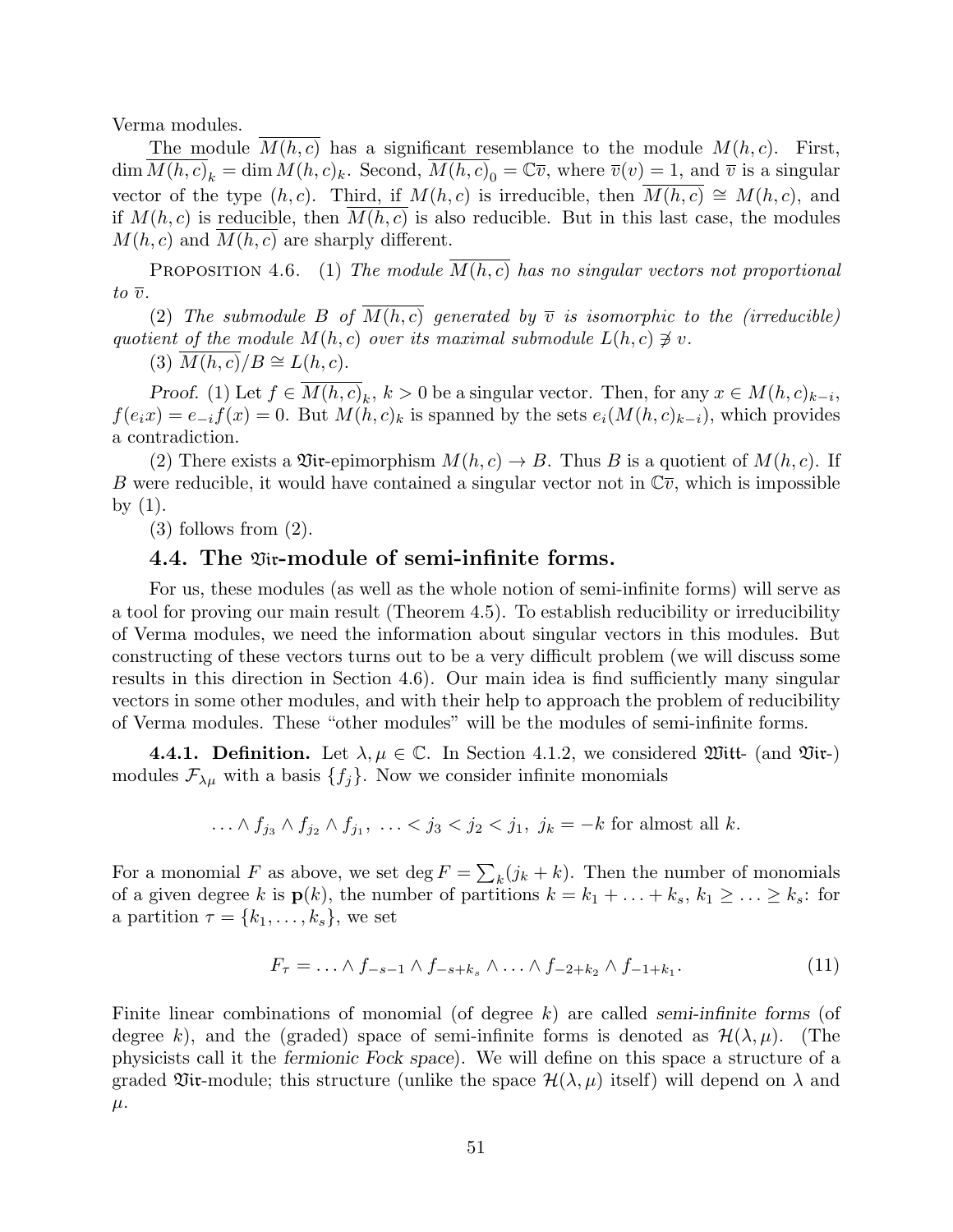For  $i \neq 0$ , we define the action of  $e_i$  on  $\mathcal{H}(\lambda, \mu)$  by the formula

$$
e_i(\ldots \wedge f_{j_3} \wedge f_{j_2} \wedge f_{j_1}) = \sum_{k=1}^{\infty} (\ldots \wedge e_i f_{j_k} \wedge \ldots \wedge f_{j_2} \wedge f_{j_1})
$$
(12)

(We may need to rearrange the factors to make the sequence of subscripts monotonic; this may result in a sign change). This works, since  $e_i f_{j_k}$  is proportional to  $f_{j_k+i}$ , and for almost all k,  $j_k + i$  is contained among  $j_{\ell}$ 's. (For  $i = 0$ , this formula does not work.) Notice that  $e_i: \mathcal{H}(\lambda, \mu)_k \to \mathcal{H}(\lambda, \mu)_{k+i}.$ 

For  $i = 0$  this definition does not work. We take for the definition of the action of  $e_0$  the equality  $e_0 =$  $\tilde{1}$  $\frac{1}{2}[e_{-1}, e_1]$ . Finally, the action of z is defined by the equality  $[e_{-2}, e_2] = 4e_0 +$ 1  $\frac{1}{2}z$ . The following proposition shows that these operators  $e_i$  and z satisfy the relations in the Virasoro algebra and provide an additional information on the action of  $e_0$  and z.

PROPOSITION 4.7. (1) If neither of 
$$
i, j, i + j
$$
 is zero, then  $[e_i, e_j] = (j - i)e_{i+j}$ .

- (2)  $[e_0, e_i] = ie_i.$
- (3)  $[e_i, z] = 0.$
- $(4)$   $[e_{-i}, e_i] = 2ie_0 +$ 1 12  $(i^3 - i)z$ .
- (5)  $e_0$  acts in  $\mathcal{H}(\lambda,\mu)_k$  as multiplication by  $\frac{1}{2}$  $\mu(\mu - 2\lambda - 1) + k.$
- (6) z acts in  $\mathcal{H}(\lambda,\mu)$  as multiplication by  $-2(6\lambda^2+6\lambda+1)$ .

*Proof.* (1) If we apply  $e_i$  and then  $e_j$  to  $\ldots \wedge f_{k_3} \wedge f_{k_2} \wedge f_{k_1}$ , then we apply first  $e_i$  to one of the factors (since  $i \neq 0$ ) and then  $e_j$  to one of the factors (since  $j \neq 0$ ). If these factors are different, then the ordering  $e_i, e_j$  is irrelevant. Hence, the application of  $e_i e_j - e_j - e_i$  consists in successive application of  $e_i e_j - e_j e_i = (j - i)e_{i+j}$  to  $f_{k_1}, f_{k_2}, \ldots$ Thus,  $(e_i e_j - e_j e_i)(... \wedge f_{k_3} \wedge f_{k_2} \wedge f_{k_1} ... \wedge f_{k_3} \wedge f_{k_2} \wedge f_{k_1}) = (j - i)e_{i+j}(... \wedge f_{k_3} \wedge f_{k_2} \wedge f_{k_3} \wedge f_{k_3} \wedge f_{k_4})$  $f_{k_1} \ldots \wedge f_{k_3} \wedge f_{k_2} \wedge f_{k_1}$  (since  $i + j \neq 0$ ).

(2) If  $i \neq 0$ , then  $[[e_{-1}, e_1], e_i] = [e_{-1}, [e_1, e_i]] - [e_1, [e_{-1}, e_i]] = (i - 1)[e_{-1}, e_{i+1}]$  $(i+1)[e_1, e_{i-1}] = [(i-1)(i+2) - (i+1)(i-2)]e_i = 2ie_i$ ; thus the equality  $[e_0, e_i] = ie_i$ also holds.

 $(3) [e_i, [e_{-2}, e_2]] = [[e_i, e_{-2}], e_2] + [e_{-2}, [e_i, e_2]] = (-2 - i)[e_{i-2}, e_2] + (2 - i)[e_{-2}, e_{i+2}] =$  $[(-2-i)(4-i)-(2-i)(i+4)]e_i = -4ie_e = 4[ei, e_0]$ . Hence,  $[e_1, z] = \frac{1}{2}[e_i, [e_{-2}, e_2] - 4e_0] = 0$ . (4) For  $i = 1$  and 2, it is the definition. For  $i > 2$  we use induction:

$$
[e_{-i}, e_i] = \frac{1}{i-2} [e_{-i}, [e_1, e_{i-1}]]
$$
  
=  $\frac{1}{i-2} ([[e_{-i}, e_1], e_{i-1}] + [e_1, [e_{-i}, e_{i-1}]]) = \frac{i+1}{i-2} [e_{-i+1}, e_{i-1}] + \frac{2j-1}{i-2} [e_1, e_{-1}]$   
=  $\left(\frac{2(i-1)(i+1)}{i-2} - \frac{2(2i-1)}{i-2}\right) e_0 + \frac{i+1}{12(i-2)} ((i-1)^3 - (i-1)) z$   
=  $2ie_0 + \frac{1}{12} (i^3 - i) z$ .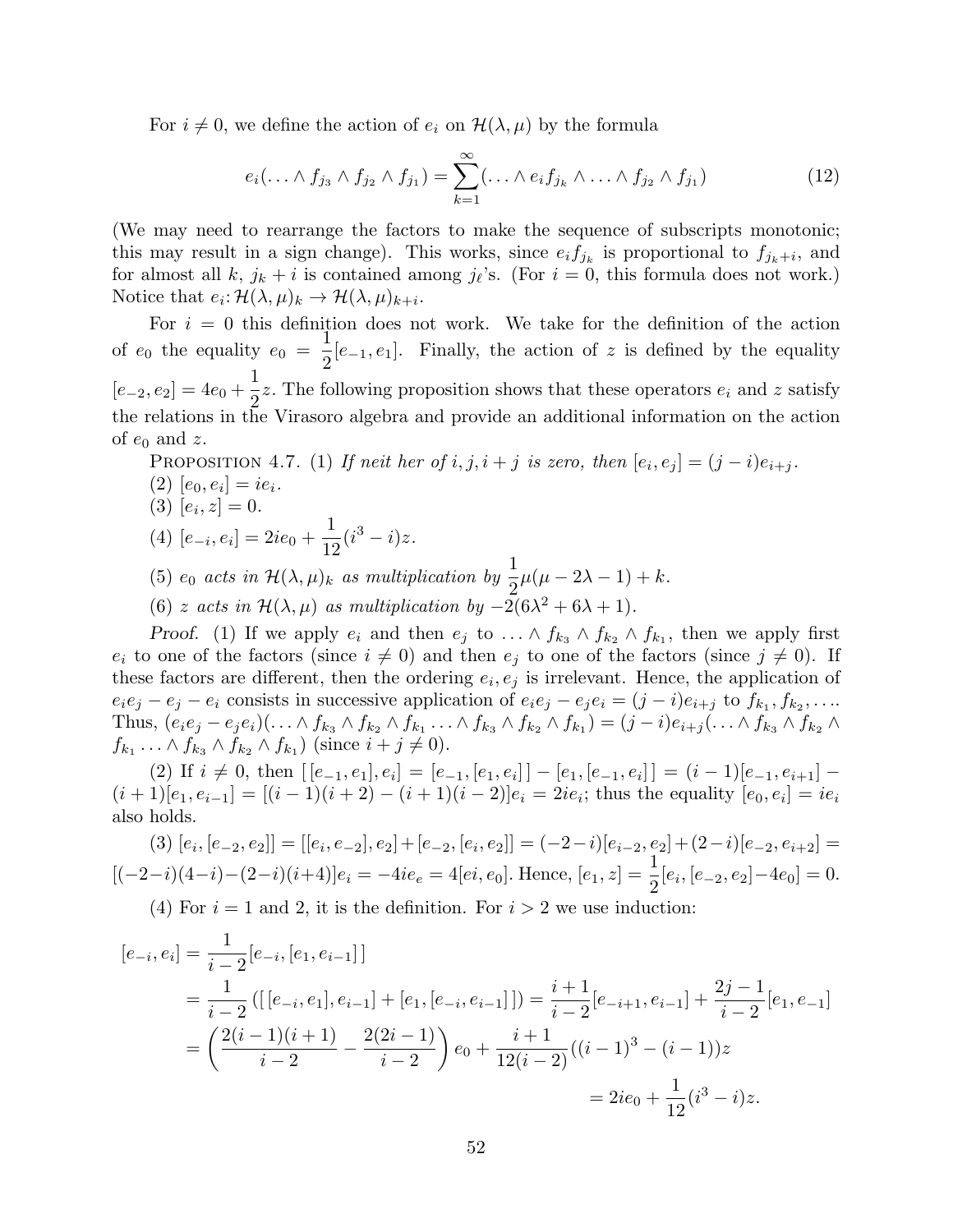(5) We need to compute

$$
\frac{1}{2}[e_{-1},e_1](\ldots \wedge f_{-(s+2)} \wedge f_{-(s+1)} \wedge f_{-s+k_s} \wedge f_{-(s-1)+k_{s-1}} \wedge \ldots \wedge f_{-1+k_1})
$$

where  $1 \leq k_s \leq \ldots \leq k_1$  and  $k_s + \ldots + k_i = k$ . For this, we need to apply to one factor  $e_1$ , then apply to one factor (the same or other)  $e_1$ , take the sum of all the forms obtained; then do the same in the other order (first  $e_{-1}$  and then  $e_1$ ) and to subtract the second result from the first. As we noted in Proof of  $(1)$ , if we apply  $e_{-1}$  and  $e_1$  to different factors, then the order does not matter, so we cancel these terms. Furthermore, the application of  $e_{\pm 1}$  to  $f_{-(s+2)}, f_{-(s+3)}, \ldots$  turns the whole product to zero, as well as the application of  $e_{-1}$  to  $f_{-(s+1)}$ . What remains, we need to apply successively  $e_{-1}e_1$  to  $f_{-(s+1)}$  and  $e_{-1}e_1 - e_1e_{-1} = 2e_0$  to  $f_{-s+k_s}, f_{-(s-1)+k_{s-1}}, \ldots, f_{-1+k_1}$ . Since  $e_{-1}e_1f_{-(s+1)} =$  $(-(s+1)+\mu-2\lambda)(-s+\mu)f_{-(s+1)}$  and  $e_0f_j=(j+\mu-\lambda)e_j$ , the whole operation consists in multiplication by one half of the sum of these coefficients:

$$
(-(s+1)+\mu-2\lambda)(-s+\mu)/2+(-s+k_s+\mu-\lambda)+\ldots+(-1+k_1+\mu-\lambda).
$$

The first of the summands is  $\frac{1}{2}$ 2  $(-(s+1)+\mu-2\lambda)(-s+\mu) = \frac{1}{2}$ 2  $(\mu^2 - 2\lambda\mu - \mu(2s-1) + 2\lambda s +$  $s(s+1)$ ; the sum of the other summands is  $(-s+k_s-(s-1)+k_{s-1}+\ldots-1+k_1+s\mu-s\lambda$  $-\frac{s(s+1)}{s}$ 2  $+ k + s\mu - s\lambda$ . The total sum is  $\frac{1}{2}$ 2  $(\mu^2 - 2\lambda\mu - \mu) + k$ , as was stated.

(6) The proof is similar to that of (5), but shorter. We need to apply to the same product as in (5)  $[e_{-2}, e_2] + 4e_0 = [e_{-2}, e_2] + 2[e_{-1}, e_1]$  and then to multiply the result by 2. But since in  $\mathcal{F}_{\lambda,\mu}$  [e<sub>-2</sub>, e<sub>2</sub>] + 4e<sub>0</sub> = 0, almost everything cancels, and all we need is to calculate  $e_{-2}e_2f_{-(s+2)}$ ,  $e_{-2}e_2f_{-(s+1)}$ ,  $-2e_{-1}e_1f_{-(s+1)}$ , the add up the coefficients arising, and the multiply the result by 2. These three coefficients are

$$
(-(s+2)+\mu-3\lambda)(-s+\mu+\lambda), (-(s+1)+\mu-3\lambda)(-(s-1)+\mu+\lambda),-2(-(s+1)+\mu-2\lambda)(-s+\mu),
$$

and their sum is  $-6\lambda^2 - 6\lambda - 1$ . This completes the proof.

Proposition 4.6 establish a structure of a  $\mathfrak{Vir}$ -module on  $\mathcal{H}(\lambda,\mu)$ . Notice that the modules  $\mathcal{H}(\lambda,\mu)$  and  $\mathcal{H}(-1-\lambda,\mu-2\lambda-1)$  are contragredient (because the corresponding modules F are contragredient) and the modules  $\mathcal{H}(\lambda, \mu)$  and  $\mathcal{H}(\lambda, -\mu + 2\lambda + 1)$  are isomorphic. The isomorphism is established by the formula

$$
\ldots \wedge f_{-3-k_3} \wedge f_{-2-k_2} \wedge f_{-1-k_1} \leftrightarrow \ldots \wedge f_{-3-\overline{k}_3} \wedge f_{-2-\overline{k}_2} \wedge f_{-1-\overline{k}_1}
$$

where  $(k_1, k_2, k_3, \ldots)$  and  $(\overline{k}_1, \overline{k}_2, \overline{k}_3, \ldots)$  are dual partitions,  $\overline{k}_i = \#\{j \mid k_j \geq i\}.$ 

The fact that this is a module isomorphism, is Exercise 6.19.

4.4.2. Modules of semi-infinite forms and Verma modules. Throughout this section, we put

$$
h = \frac{1}{2}\mu(\mu - 2\lambda - 1), c = -2(6\lambda^2 + 6\lambda + 1).
$$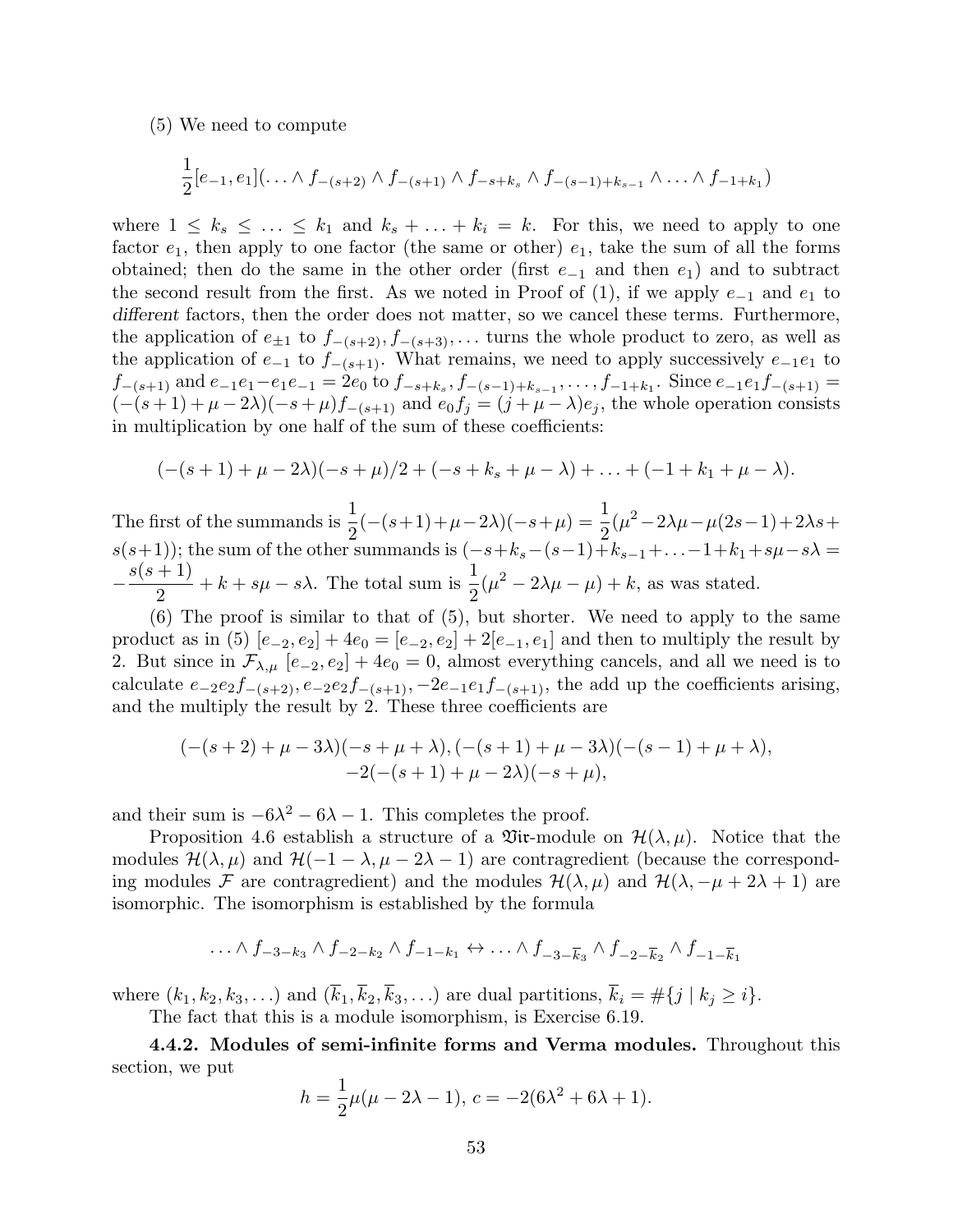Modules  $\mathcal{H}(\lambda,\mu)$  and  $M(h,c)$  have a lot in common: dim  $M(h,c)_k = \dim \mathcal{H}(\lambda,\mu)_k$ , and the action of  $e_0$  and z on  $M(h, c)$  and  $\mathcal{H}(\lambda, \mu)$  is the same: multiplication by  $h + k$  and c. Let us call a graded module  $M = \bigoplus_{k>0} M_k$  irreducible in degrees  $\leq m$ , if for any submodule L of M, the intersection  $L \cap \bigoplus_{k=0}^m M_k$  is either  $\bigoplus_{k=0}^m M_k$  or 0.

PROPOSITION 4.8. The module  $M(h, c)$  is irreducible if and only if so is  $\mathcal{H}(\lambda, \mu)$ . Moreover, the module  $M(h, c)$  is irreducible in degrees  $\leq m$  if and only if so is  $\mathcal{H}(\lambda, \mu)$ .

Proof. Since  $F = \ldots \wedge f_{-3} \wedge f_{-2} \wedge f_{-1} \in \mathcal{H}(\lambda, \mu)$  is a singular vector of type  $(h, c)$ , there is a canonical homomorphism  $\varphi: M(h, c) \to \mathcal{H}(\lambda, \mu), \varphi(v) = F$ . If  $\varphi$  is an isomorphism in degrees  $\leq m$ , then the modules  $M(h, c)$  and  $\mathcal{H}(\lambda, \mu)$  are isomorphic in degrees  $\leq m$ and hence these modules are irreducible in degrees  $\leq m$  simultaneously. If  $\varphi$  is not an isomorphism in degrees  $\leq m$ , then  $0 \neq \text{Ker }\varphi \cap \bigoplus_{k=0}^{m} M(h,c)_k \neq \bigoplus_{k=0}^{m} M(h,c)_k$  and  $0 \neq$  $\text{Im}\,\varphi\cap\oplus_{k=0}^m\mathcal{H}(\lambda,\mu)_k\,\neq\,\oplus_{k=0}^m\mathcal{H}(\lambda,\mu)_k$ , so neither of the two modules is irreducible in degrees  $\leq m$ .

With this proposition in mind, to study the reducibility of Verma modules, we will consider modules of semi-infinite forms. In the next section, we will demonstrate an explicit construction of singular vectors in many such modules.

4.4.3. Singular vectors in modules of semi-infinite forms. Let  $s \in \mathbb{Z}$ ,  $n \in \mathbb{Z}_{>0}$ . Consider the "expression"

$$
\varphi_{s,n} = \sum_{\substack{j_1+\ldots+j_n=s+\binom{n}{2} \\ j_1 < \ldots < j_n}} \frac{\prod\limits_{1 \le u < v \le n} (j_v - j_u)}{\prod\limits_{1 \le u < v \le n} (v - u)} f_{j_1} \wedge \ldots \wedge f_{j_n}
$$

.

We could have regarded this expression as an element of  $\Lambda^n(\mathcal{F}_{\lambda}\mu)$  but the sum is infinite. For example,  $\varphi_{2t,2} = f_t \wedge f_{t+1} + 3f_{t-1} \wedge f_{t+2} + 5f_{t-2} \wedge f_{t+3} + \dots$  Still, it makes sense to apply  $e_i$  to this expression.

PROPOSITION 4.9.

$$
e_i \varphi_{s,n} = n(\mu^* - \lambda^*(i+1))\varphi_{s+i,n}
$$

where

$$
\lambda^* = \lambda + \frac{(n-1)(n+2)}{2n}, \, \mu^* = \mu + n + \frac{s-1}{n}.
$$

In particular, if  $\lambda = (n-1)(n+2)$  $2n$ and  $\mu = -n$  $s-1$  $\frac{1}{n}$ , then  $e_i\varphi_{s,n}=0$ .

It is not hard to prove this by a direct computation, but we will postpone the proof, since we will prove a more general statement below (Section 5.2.3).

Let us assume now that  $\lambda = (n-1)(n+2)$  $2n$ and  $\mu = -n$  $s-1$ n . For a simi-infinite form  $\Phi$  consider the expression  $\Psi = \text{Shift}_{-nk} (\Phi \wedge (\varphi_{s,n})^k)$ . In other words, we multiply  $\Phi$  k times by  $\varphi_{s,n}$  and then subtract nk from every subscript at every f in the result. We again obtain a semi-infinite form. (The shift of the indices is necessary to keep the condition  $j_k = -k$  for k large.)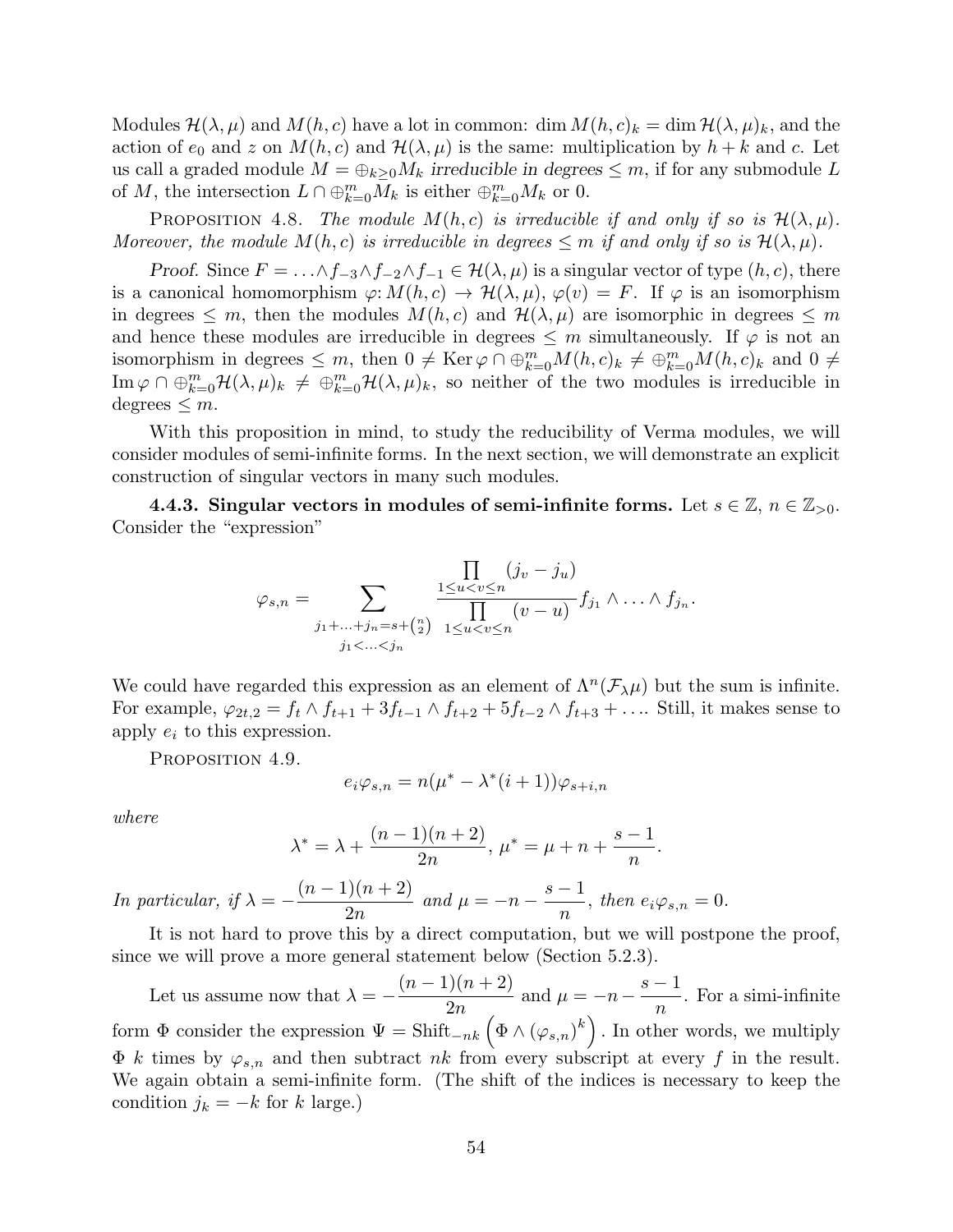From now on we assume that  $n$  is even.

PROPOSITION 4.10. For our choice of  $\lambda$  and  $\mu$ , the map  $\Phi \mapsto \Psi$  is a Vix-homomorphism  $\mathcal{H}(\lambda,\mu) \to \mathcal{H}(\lambda,\mu+nk)$  of degree k  $\sqrt{ }$  $s - \frac{n^2(k-1)}{2}$ 2  $\setminus$ .

Proof. It follows from Proposition 4.9, that  $e_i\left(\Phi \wedge (\varphi_{s,n})^k\right) = \left(e_i\Phi \wedge (\varphi_{s,n})^k\right);$  as to the shift by  $-nk$ , it commutes with  $e_1$ , if we shift  $\mu$  accordingly. Commuting with z is obvious: z is a multiplication by  $c = -2(6\lambda^2 + 6\lambda + 1)$  both before and after the homomorphism. It remains to determine the degree. The contribution of Shift<sub> $-nk$   $\Phi$  into</sub> deg  $\Psi$  is deg  $\Phi$  (in each summand  $j_{\ell} + \ell$ ,  $j_{\ell}$  loses nk and  $\ell$  gains nk). The sum of the subscripts in  $\varphi_{s,n}^k$  is  $k$  $\sqrt{ }$  $s +$  $\sqrt{n}$ 2 ); the shift by nk results in a subtracting  $(nk)^2$ , and adding the numbers ( $\ell$  to  $j_{\ell}$ ) contributes  $\frac{nk(nk + 1)}{2}$ . The final result for the degree is

$$
k\left(s + \binom{n}{2}\right) - (nk)^2 + \frac{nk(nk+1)}{2} = k\left(s + \frac{n^2 - n - 2n^2k + n^2k + n}{2}\right)
$$

$$
= k\left(s - \frac{n^2(k-1)}{2}\right).
$$

PROPOSITION 4.11. If  $s > \frac{n^2(k-1)}{2}$ 2 , then the  $\mathfrak{Vir}\textrm{-}homomorphism \hspace{0.1 cm} \mathcal{H}(\lambda,\mu) \rightarrow$  $\mathcal{H}(\lambda, \mu + nk)$  is not trivial.

The proof of this we also postpone to Section 5.2.5. Corollary 4.12. If

$$
\lambda = -\frac{(n-1)(n+2)}{2n}
$$
 and  $\mu = -n - \frac{s-1}{n}$ ,

then the module  $\mathcal{H}(\lambda, \mu + nk)$  has a singular vector of degree k  $\sqrt{ }$  $s - \frac{n^2(k-1)}{2}$ 2  $\setminus$ .

## 4.5. Proof of reducibility criterion of Verma modules over  $\mathfrak{Vir}.$

Using the above results on the module of semi-infinite forms, we can prove the Theorem 4.5. We use the parametric equations

$$
h_{pq}(t) = \frac{1 - p^2}{4}t + \frac{1 - pq}{2} + \frac{1 - q^2}{4}t^{-1},
$$
  

$$
c_{pq}(t) = c(t) = 6t + 13 + 6t^{-1}.
$$

of the curve  $\Phi_{pq}$  given in Section 4.4.3.

LEMMA. If

$$
\lambda = -\frac{(n-1)(n+2)}{2n}, \ \mu = (k-1)n - \frac{s-1}{n}, \ p = k, \ q = s - \frac{n^2(k-1)}{2}, \ t = -\frac{n^2}{2},
$$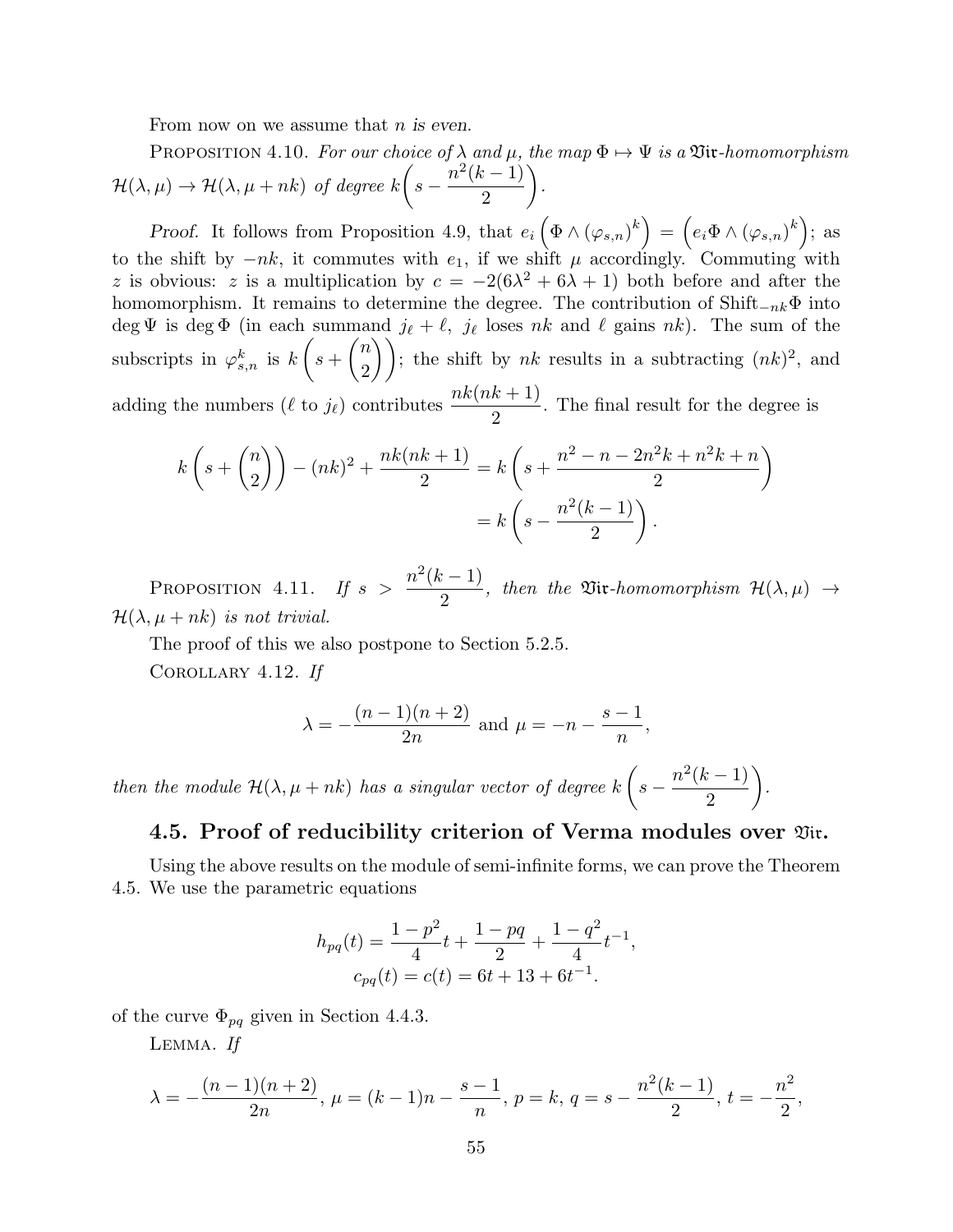then

$$
h_{pq}(t) = \frac{1}{2}\mu(\mu - 2\lambda - 1), \ c(t) = -2(6\lambda^2 + 6\lambda + 1).
$$

Proof is a direct computation, but we will do it. First,

$$
\lambda = -\frac{n}{2} - \frac{1}{2} + \frac{1}{n}, \ \lambda + 1 = -\frac{n}{2} + \frac{1}{2} + \frac{1}{n}, \ \lambda(\lambda + 1) = \left(-\frac{n}{2} + \frac{1}{n}\right)^2 - \left(\frac{1}{2}\right)^2 = \frac{n^2}{4} - \frac{5}{4} + \frac{1}{n^2},
$$
  
\n
$$
-2(6\lambda(\lambda + 1) + 1) = -3n^2 + 13 - \frac{12}{n^2} = 6t + 13 + 6t^{-1} = c(t)
$$
  
\nwith  $t = -\frac{n^2}{2}$ . Next,  
\n
$$
\mu - 2\lambda - 1 = (k - 1)n - \frac{s - 1}{n} + n + 1 - \frac{2}{n} - 1 = kn - \frac{s + 1}{n},
$$
  
\n
$$
\frac{1}{2}\mu(\mu - 2\lambda - 1) = \frac{k(k - 1)}{2}n^2 - \frac{2ks - s - 1}{2} + \frac{s^2 - 1}{2n^2}.
$$

On the other hand,

$$
\frac{1-p^2}{4} \cdot t + \frac{1-pq}{2} + \frac{1-q^2}{4} \cdot t^{-1} = \frac{(k^2-1)n^2}{8} + \frac{1-ks}{2} + \frac{n^2k(k-1)}{4} + \frac{s^2-1}{2n^2} - \frac{s(k-1)}{2} + \frac{n^2(k-1)^2}{8} = \frac{k(k-1)}{2}n^2 - \frac{2ks-s-1}{2} + \frac{s^2-1}{2n^2}.
$$

Thus,  $\frac{1}{2}$  $\frac{1}{2}\mu(\mu - 2\lambda - 1) = h_{pq}(t).$ 

PROPOSITION 4.13. For any positive integers  $p$  and  $q$ , and any positive even  $n$ , the module  $M(h_{pq}(t), c(t))$ , where  $t = -\frac{n^2}{2}$ 2 , has a singular vector of positive degree  $\leq$  pq. Proof. Put  $k = p$ ,  $s = q +$  $n^2(k-1)$ 2  $, \lambda = (n-1)(n+2)$  $2n$  $, \mu = (k-1)n$  $s-1$ n , and, as above,  $t=-\frac{n^2}{2}$ 2 . Then  $\mu - kn = -n$  $s-1$  $\overline{n}$ , and, by Corollary 4.12, the module  $\mathcal{H}(\lambda,\mu)$ has a singular vector of degree  $k$  $\sqrt{ }$  $s - \frac{n^2(k-1)}{2}$ 2  $\setminus$  $=$  pq. In virtue of Proposition 4.8 and the last lemma, this shows that the module

$$
M\left(\frac{1}{2}\mu(\mu-2\lambda-1), -2(6\lambda^2+6\lambda=1)\right) = M\left(h_{pq}\left(-\frac{n^2}{2}\right), c\left(-\frac{n^2}{2}\right)\right)
$$

has a singular vector of degree  $\leq$  pq.

Now, let us make use of the Shapovalov form. Similar to the Kac-Moody case, we define  $F_{h,c;k}(x,y) \in \mathbb{C}$  for  $x, y \in U(\mathfrak{n}_{-})_k$ , by the formula  $\sigma(x) yv = F_{h,c;k}(x,y)v$ , where v is the vacuum vector in  $M(h, c)$ . This is a symmetric bilinear form on the space  $U(\mathfrak{n}_{-})_k =$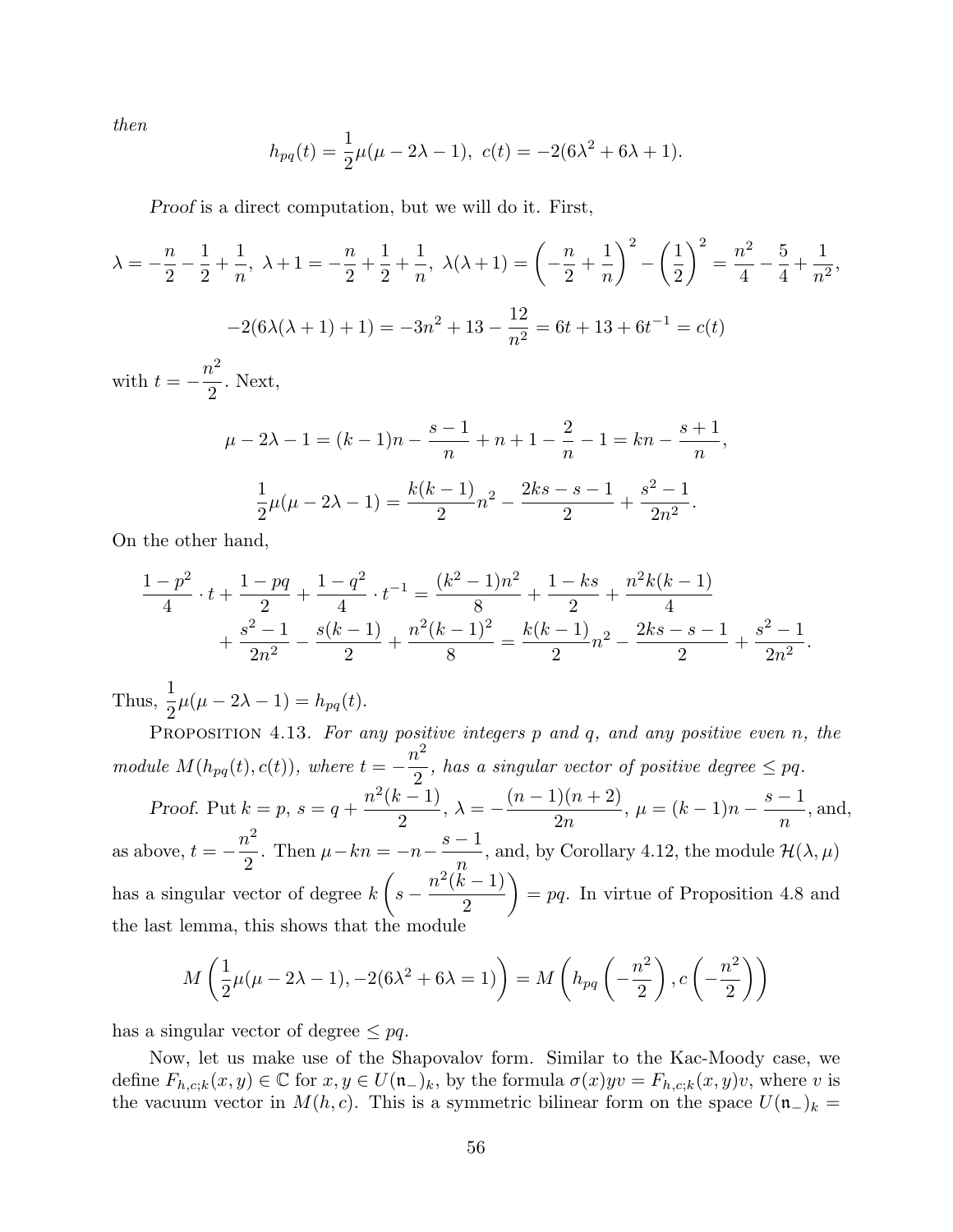$M(h, c)_k$  of dimension  $p(k)$ , and the kernel of this form is precisely the intersection of the maximal submodule of  $M(h, c)$  and  $M(h, c)_k$ . The determinant of the form  $F_{h_{p,q}(t),c_{p,q}(t);pq}$ in  $M(h_{p,q}(t), c_{p,q}(t))_{pq}$  is a polynomial of t; but Proposition 4.13 shows that it is zero for  $t=-\frac{n}{s}$ 2 2 for all even n. Hence, this determinant is zero for all  $t \in \mathbb{C}$ . Now we can formulate our main technical result.

For  $q \ge p \ge 1$ , let  $G_{p,q}$  be a polynomial in h and c, of degree 2, if  $p < q$ , and of degree 1, if  $p = q$ , such that  $G_{p,q}(h, c) = 0$  is the equation of the curve  $\Phi_{pq}$ .

THEOREM 4.14. (conjectured by Kac [8], proved by Feigin and me [9]).

$$
\det F_{h,c;k} = C \prod_{\substack{q \ge p \ge 1 \\ pq \le k}} [G_{p,q}(h,c)]^{\mathbf{p}(k-pq)} \tag{13}
$$

where C is a non-zero constant.

Obviously, this result implies Theorem 4.5 from Section 4.3.3.

Proof of Theorem consists of two parts: (1) the two sides of (13) have the same degree; (2) det  $F_{h,c;k}$  is divisible by the product in the right hand side.

Proof of (1). The matrix of the Shapovalov form has rows and columns labeled by partitions of k: the entry  $a_{\tau\rho}$  corresponding to partitions  $\tau = \{k_1, \ldots, k_s\}, \ \rho = \{\ell_1, \ldots, \ell_t\}$ is determined by the formula  $e_{-\ell_1} \ldots e_{-\ell_t} e_{k_1} \ldots e_{k_s} v = a_{\tau \rho} v$ . The degree of the polynomial  $a_{\tau\rho}$  does not exceed min $(s, t)$ , and, precisely as in Section 3.3.4, we find that in the determinant, the only monomial of the highest degree is the product of the diagonal entries. The degree of  $a_{\tau\tau}$  is  $s = \ell(\tau)$ , the number of parts in the partition  $\tau$ . Thus, deg det  $F_{h,c;k}$ (with respect to h and c) is  $\sum$  $\tau \in \mathcal{P}(k)$  $\ell(\tau)$  where P is the set of partitions of k. On the other

hand,

$$
\deg \prod_{\substack{q \geq p \geq 1 \\ pq \leq k}} [G_{p,q}(h,c)]^{\mathbf{p}(k-pq)} = \sum_{\substack{q > p \geq 1 \\ pq \leq k}} 2\mathbf{p}(k-pq) + \sum_{\substack{q = p \geq 1 \\ pq \leq k}} \mathbf{p}(k-pq) = \sum_{\substack{q \geq 1, p \geq 1 \\ pq \leq k}} \mathbf{p}(k-pq).
$$

Thus, we need to prove a simple combinatorial fact:

$$
\sum_{\tau \in \mathcal{P}(k)} \ell(\tau) = \sum_{\substack{q \geq 1, p \geq 1 \\ pq \leq k}} \mathbf{p}(k - pq).
$$

Probably, it is well known, but I will provide a proof. Let  $\mathcal{Q}(k)$  be the set of pairs  $(\tau,(p,q))$ where  $\tau$  is a partition of k which contains p at least  $q(> 0)$  times. For a given partition  $\tau$ there are precisely  $\ell(\tau)$  of different  $(p, q)$  satisfying the condition. (Indeed, let the partition  $\tau$  contains  $\alpha_m$  parts equal to m. Then the pairs  $(p, q)$ , such that  $(\tau, (p, q)) \in \mathcal{Q}(k)$  are  $(1, 1), \ldots, (1, \alpha_1); (2, 1), \ldots, (2, \alpha_2); \ldots$ , and the number of such pairs  $(p, q)$  is  $\alpha_1 + \alpha_2 + \ldots =$  $\ell(\tau)$ ). On the other hand, for a given  $(p, q)$  there are  $p(k - pq)$  partitions containing p at least q times. Thus, the two sides of our projected equality are equal to the number of elements in  $\mathcal{Q}(k)$ .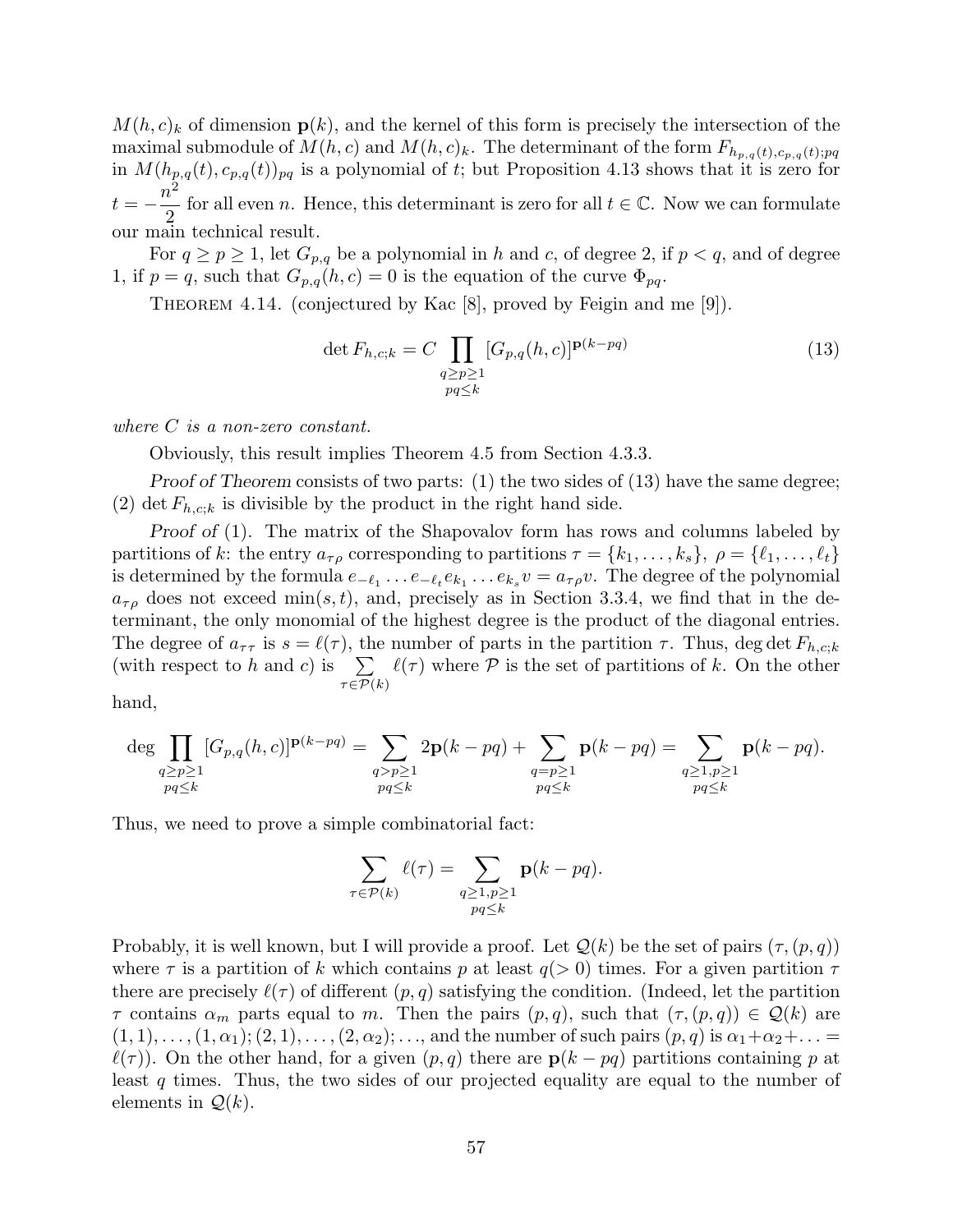Proof of (2) is based on a lemma:

LEMMA. Let  $A(t)$  be an  $N \times N$  matrix whose entries  $a_{ij}$  are infinitely differentiable functions of t, and let  $D(t) = \det A(t)$ . In, for some  $t_0$ , rank  $A(t_0) \leq N - r$ , then  $D^{(s)}(t_0) = 0$  for  $s < r$ .

Proof of Lemma. For an entry  $a_{ij}$  of A, denote as  $A_{ij}$  the matrix obtained from A by removing  $i$ -th row and  $j$ -th column. Assume (by induction) that for matrices of order  $N-1$  the Lemma has been already proved. Obviously,

$$
D'(t) = \sum_{i,j} (-1)^{i+j} a'_{ij}(t) \det A_{ij}(t),
$$

and the s-th derivative  $D^{(s)}(t)$  involves, at most  $(s-1)$ -st derivatives of det  $A_{ij}(t)$ , and these derivatives are all zeroes at  $t_0$ , since rank  $A_{ij}(t_0) \leq$  rank  $A(t_0) \leq N-r = (N-1)-(r-1)$ .

Back to (2). Let  $(h, c) \in \Phi_{p,q}, pq \leq k$ . Then  $M(h, c)$  contains a Verma submodule generated by a singular vector of degree pq (or less) and hence the Shapovalov form  $F_{h,c;k}$ has a kernel of dimension at least  $p(k - pq)$ . Consider a curve  $\gamma = {\gamma(t)}$  in the plane  $\mathbb{C}^2(h,c)$  transverse to  $\Phi_{p,q}$  and such that  $\gamma(0) = (h,c)$ ; for the parameter t, we can take  $G_{p,q}$ . By Lemma, det  $F_{\gamma(t);k}$  is divisible by  $t^{p(k-pq)}$ , which certainly means that det  $F_{h,c;k}$ is divisible by  $G_{p,q}(h,c)^{\mathbf{p}(k-pq)}$ , as stated.

### 4.6. Explicit formula for singular vectors.

4.6.1. Examples and existing results. It follows from the results of previous section that for  $h = h_{p,q}(t)$ ,  $c = c_{p,q}(t)$ , there exists a unique, up to a non-zero constant factor, singular vector in  $M(h, c)_{pq}$ . As a function of t, it is a polynomial in  $t, t^{-1}$ , and to make it unique, we normalize it as  $\sigma_{p,q}(t)v$ , where

$$
U(\mathfrak{n}_{-}) \ni \sigma_{p,q}(t) = \sum_{\substack{j_1 \geq \dots \geq j_s > 1 \\ j_1 + \dots + j_s = pq}} P_{p,q}^{j_1, \dots, j_s}(t) e_{j_1} \dots e_{j_s}, \ P_{p,q}^{1, \dots, 1} = 1.
$$

For relatively small values of p and q, this  $\sigma_{p,q}(t)$  may be explicitly found:

$$
\sigma_{1,1}(t) = e_1;
$$
  
\n
$$
\sigma_{2,1}(t) = e_1^2 + te_2;
$$
  
\n
$$
\sigma_{3,1}(t) = e_1^3 + 4te_1e_2 + (4t^2 - 2t)e_3;
$$
  
\n
$$
e_{2,2}(t) = e_1^4 + 2ue_1^2e_2 + (u^2 - 4)e_2^2 + (6 - 2u)e_1e_3 + (3u - 6)e_4
$$
  
\nwhere  $u = t + t^{-1};$   
\n
$$
e_{4,1}(t) = e_1^4 + 10te_1^2e_2 + (24t^2 - 10t)e_1e_3 + 9t^2e_2^2 + (36t^3 - 24t + 6t)e_4.
$$

However, no general formula of this kind for  $\sigma_{p,q}(t)$  exists. I am aware of several attempts of writing such a formula. First, I will mention a work of a group of physicists [17], who found a recursive procedure for finding a formula; but I doubt that it may give even the results listed above. Second, A. Kent [16] extended to the Virasoro case the formula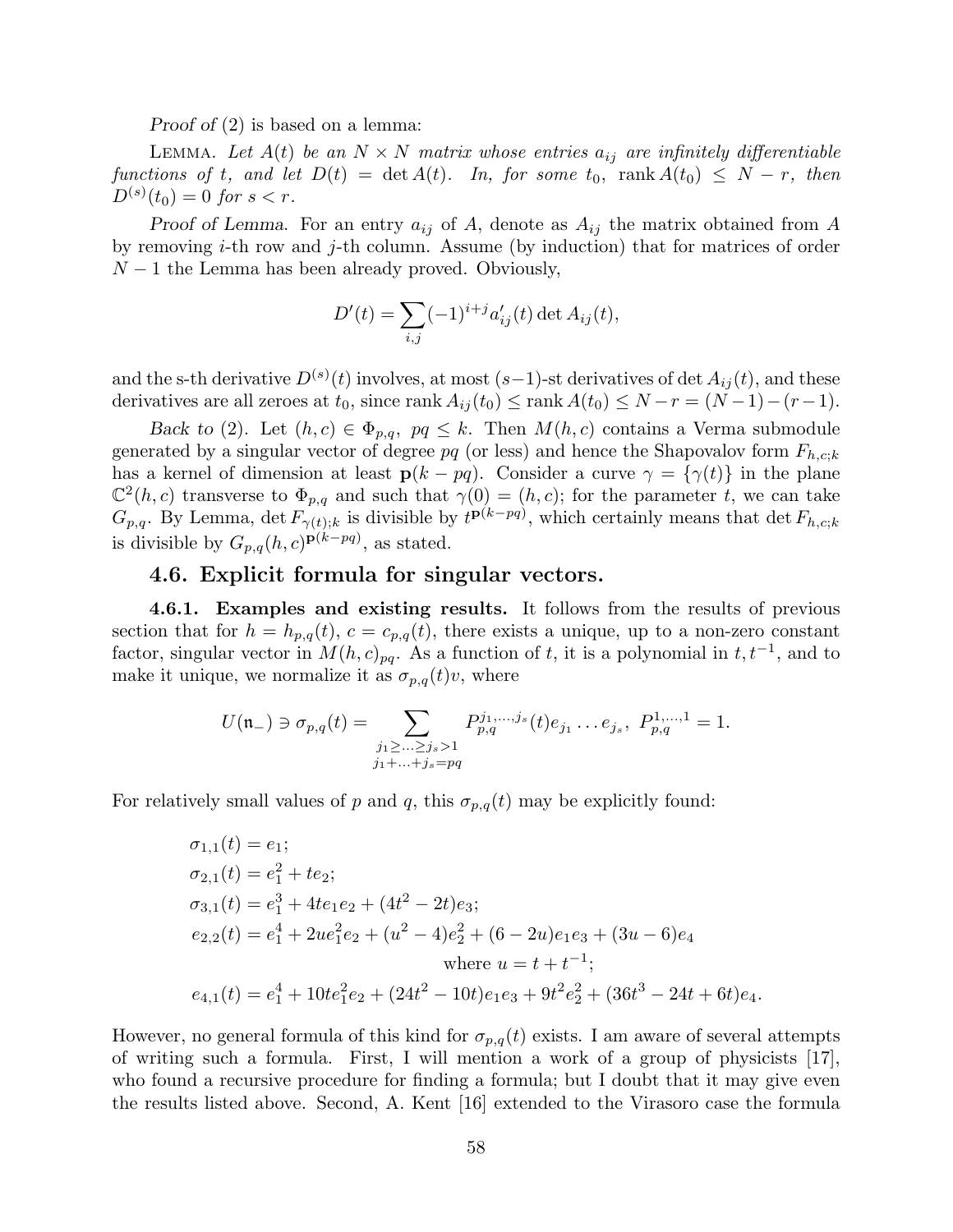of Feigin-Fuchs-Malikov discussed above (see Sections 3.4). One should also mention a beautiful work of Benoit and Sent-Aubin [15], a formula for  $\sigma_{1,q}(t)$ .

**4.6.2. The calculation mod e<sub>3</sub>.** Here I present a partial result obtained in mid-80's by Feigin and me [12]. Let  $\pi: U(\mathfrak{n}_-) \to \mathbb{C}[e_1, e_2]$  be the projection of  $U(\mathfrak{n}_-)$  onto the quotient over the ideal generated by  $e_3$ . There is a very explicit formula for  $\pi \sigma_{p,q}(t)$ ; it looks especially attractive when  $q = 1$ :

$$
\pi \sigma_{2r,1}(t) = (e_1^2 + te_2)(e_1^2 + 9te_2)(e_1^2 + 25te_2) \dots (e_1^2 + (2r - 1)^2 te_2),
$$
  

$$
\pi \sigma_{2r+1,1}(t) = e_1(e_1^2 + 4te_2)(e_1^2 + 16te_2)(e_1^2 + 36te_2) \dots (e_1^2 + (2r)^2 te_2).
$$

(compare with the example above). The general formula is this:

$$
[\pi \sigma_{p,q}(t)]^2 = \prod_{\substack{-p < r < p, \ -q < s < q \\ r \not\equiv p \bmod 2, \ s \not\equiv q \bmod 2}} \left( e_1^2 + (r\theta + s\theta^{-1})^2 e_2 \right) \tag{14}
$$

where  $\theta =$ √ t. Notice that every factor in this product appears twice, with a possible exception of  $e_1^2$  which corresponds to  $r = s = 0$ , so extracting the square root of this product cause no difficulties. For example,

$$
\pi\sigma_{3,2}(t) = (e_1^2 + (4t + 4 + t^{-1})e_2)(e_1^2 + t^{-1}e_2)(e_1^2 + (4t - 4 + t^{-1})e_2),
$$
  

$$
\pi\sigma_{3,3}(t) = e_1(e_1^2 + 4te_2)(e_1^2 + 4t^{-1}e_2)(e_1^2 + 4(t + 2 + t^{-1})e_2)(e_1^2 + 4(t - 2 + t^{-1})e_2).
$$

The idea of the proof will be explained in Section 4.6.4.

**4.6.3. The action in**  $\mathcal{F}_{\lambda\mu}$ . The article [12] contains another partial formula for the singular vectors. It describes the action of  $\sigma_{p,q}$  in the module  $\mathcal{F}_{\lambda\mu}$ . Namely, let  $\sigma_{p,q}(t)$ f =  $P_{p,q}$ f<sub>pq</sub>. Then

$$
P_{p+1,q+1}(\lambda,\mu,t)^2 = \prod_{i=0}^p \prod_{j=0}^q \left\{ (\mu - 2\lambda)^2 - [(p-2i)\theta^{-1} + (q-2j)\theta]^2 \lambda \right.+ \left[ (2i(p-i) + p)t^{-1} + p(1-2j) + q(1-2i) - 4ij + (2j(q-j) + q)t \right] (\mu - 2\lambda)+ \left( (i\theta^{-1} + j\theta)((i+1)\theta^{-1} + (j+1)\theta) \times \times \left( (p-i)\theta^{-1} + (q-j)\theta \right) (p-i+1)\theta^{-1} + (q-j+1)\theta \right\} (15)
$$

This formula may look less attractive than (14), but it is of the same nature: the polynomial  $P_{p,q}(\lambda, \mu, t)$  is expressed as of a product of polynomial of degree 2. Again the idea of the proof is presented in a section below.

4.6.4. The proof of formulas in Sections 4.6.2 and 4.6.3. For some values of t, the singular vector in  $M(h(t), c(t))_{pq}$  is contained in intermediate Verma modules  $M(h(t) + p'q', c(t))$ ; this corresponds to intersections of the curve  $\Phi_{p,q}$  with curves  $\Phi_{p',q'}$ with  $p'q' < pq$ . For these  $t, \sigma_{p,q}(t) \in U(\mathfrak{n}_-)$  becomes the product of several factors  $\sigma_{p',q'}(t)$ , and we can assume by induction that corresponding  $\pi \sigma_{p',q'}(t)$  and  $P_{p',q'}(t)$  are known. This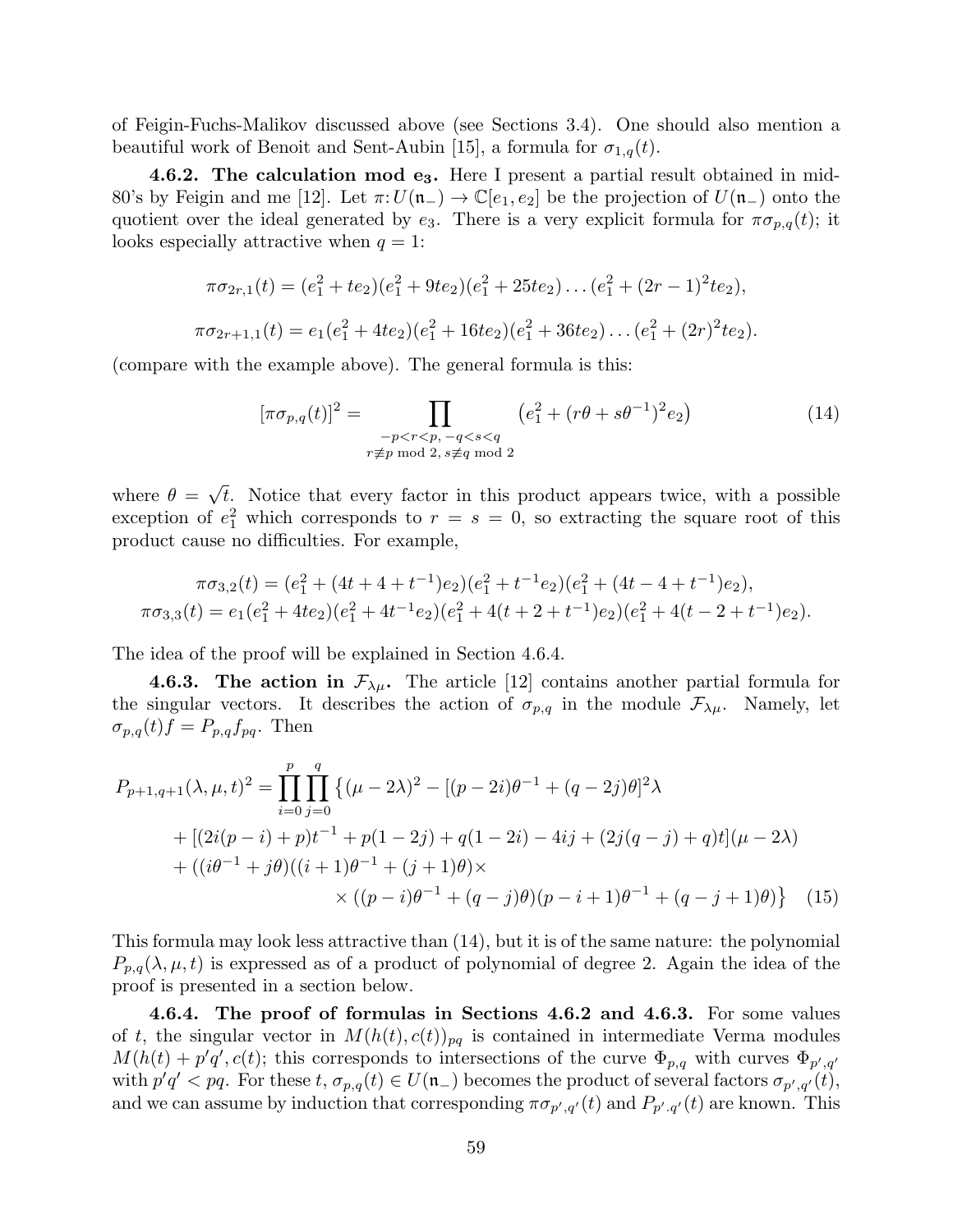gives a certain amount of values for  $\pi \sigma_{p,q}$  and  $P_{p,q}$ , and it is obvious that this amount is sufficient to fully determine these polynomials. Thus, all we need to do to prove formulas (14) and (15) is to check that they do not contradict to these product rules which is easy to do (especially for intersections  $\Phi_{p,q} \cap \Phi_{p',q'}$  with  $p' \leq p, q' \leq q, p'q' < pq$ ).

4.6.5. The upper and lower degrees of  $\sigma_{p,q}(t)$ . The following statement was proved by A. Astashkevich and me [18]. I omit here some details of computations, they all can be found in the article cited.

PROPOSITION 4.15.

$$
\sigma_{p,q}(t) = (q-1)!^{2p} e_q^{p} t^{-(q-1)p} + \ldots + (p-1)!^{2q} e_p^{q} t^{(p-1)q},
$$

where " $\ldots$ " denotes the terms of intermediate degrees in t. Thus, the upper and lower degrees of  $\sigma_{p,q}(t)$  in t are  $q(p-1)$  and  $-p(q-1)$ 

*Proof.* It follows from the formula (15) that in  $\mathcal{F}_{\lambda,\mu}$ ,

$$
\sigma_{p,q}(t)f_0 = \left[ (p-1)!^{2q} t^{(p-1)q} \prod_{v=0}^{q-1} (\mu - (p+1)\lambda + pv) + \dots + (q-1)! \prod_{u=0}^{p-1} (\mu - (q-1)\lambda + qu)^{2p} t^{-(q-1)p} \right] f_{pq},
$$

or, in other words,

$$
\sigma_{p,q}(t)f_0 = \left[ (p-1)!^{2q} t^{(p-1)q} e_p^q + \ldots + (q-1)!^{2p} t^{-(q-1)p} e_q^p \right] f_{pq}.
$$

Let us denote upper and lower degrees of a polynomial P in  $t, t^{-1}$  as  $d_{+}(P)$  and  $d_{-}(P)$ . The last formula shows that

$$
\max_{j_1 + \dots + j_s = pq} d_+ \left( P_{p,q}^{j_1, \dots, j_s} \right) \ge (q - 1)p,
$$
  

$$
\min_{j_1 + \dots + j_s = pq} d_- \left( P_{p,q}^{j_1, \dots, j_s} \right) \le -(p - 1)q.
$$

For a positive integer  $j$ , put

$$
\varphi(j) = j - 1 - \left\lfloor \frac{j-1}{p} \right\rfloor.
$$

MAIN LEMMA.  $d_{+}\left(P_{p,q}^{j_1,\ldots,j_s}\right) \leq \sum$ r≤s  $\varphi(j_r).$ 

This lemma is proved by induction by the lexicographical ordering  $(j'_1, \ldots, j'_{s'}) \prec$  $(j_1, \ldots, j_s)$ . We assume that  $j_u > j_{u+1} = 1$  and deduce the desired inequality from  $e_{-\ell}v = 0$  for  $\ell =$  $\int j_u - 1$ , if  $j_u \not\equiv 1 \mod p$ ,  $p,$  if  $j_u \neq 1 \mod p$ , using the induction hypothesis and some if  $j_u \equiv 1 \mod p$ , obvious properties of the function  $\varphi$ .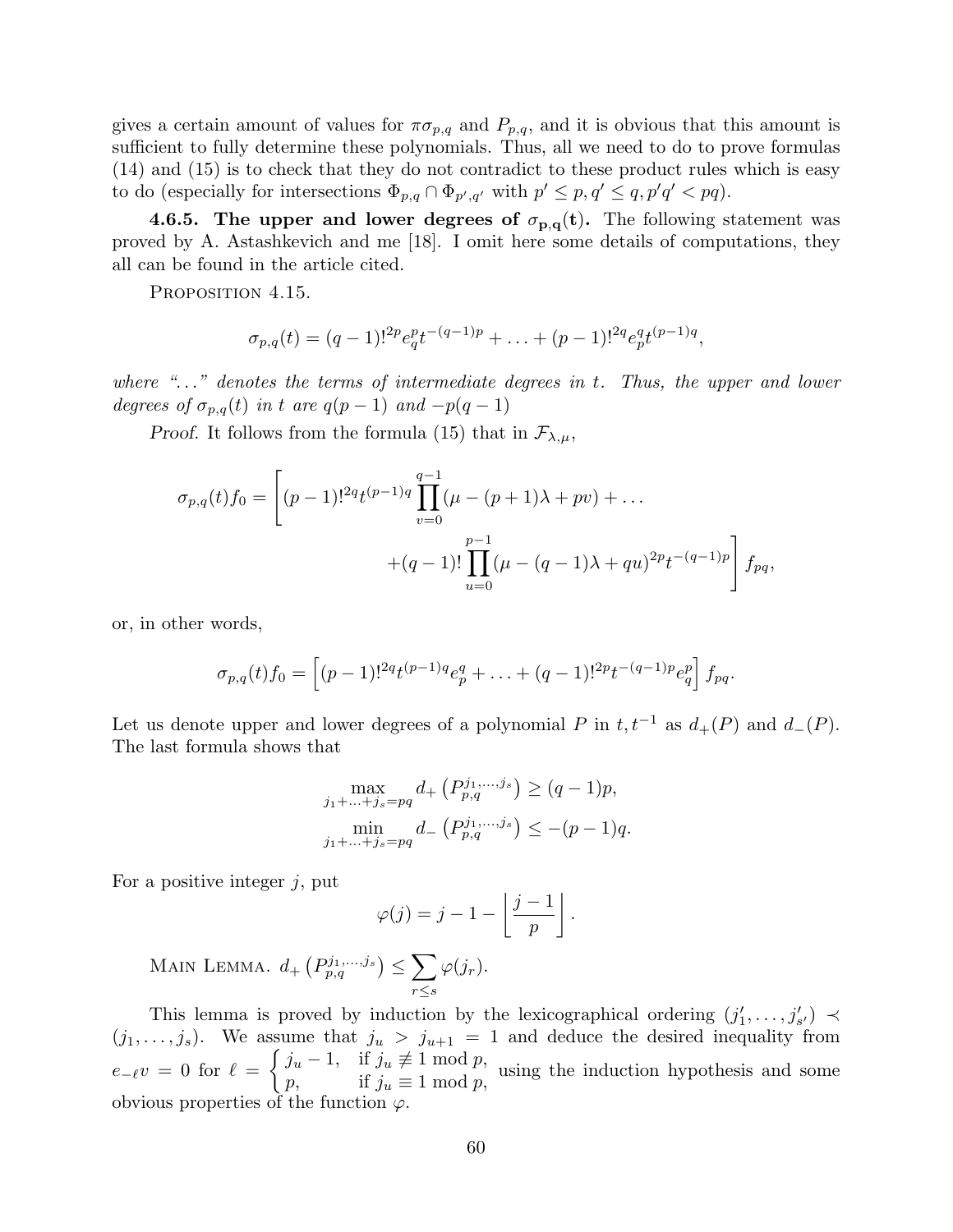Main Lemma immediately implies the statement concerning the upper and lower degrees of  $\sigma_{p,q}(t)$ . The computation of the coefficients  $(p-1)!^{2q}$  and  $(q-1)!^{2p}$  is straightforward (and, actually, we will never need it).

#### 4.7. Casimir operators in modules over the Virasoro algebra.

This section contains a short presentation of a note [19] of Feigin and me, where we tried to describe"Casimir operators" in the case of Virasoro algebra. Our goal was to pave a way to description of the structure of reducible Verma modules  $M(h, c)$ . We managed to describe these structure later (I will present our results about them in Section 4.8 below, but we did not use any seriously the Casimir operators. Our Casimir operator work remained unfinished and mostly forgotten. Still it had at least one reader, and this reader was Victor Kac. He used not our results, but our approach to get a more or less full description of all Casimir operators (not just one as in the Kac-Kazhdan article) over Kac-Moody algebras [20]. I want to refresh my memories about this work to demonstrate, how much the Virasoro algebra is different from the Kac-Moody algebras.

4.7.1. Central series. Consider a series

$$
\sum_{|I|=|J|} e_{i_q} \dots e_{i_1} \lambda_J^I(e_0, z) e_{-j_1} \dots e_{-j_r}
$$
\n(16)

where  $I = \{i_1, \ldots, i_q\}, J = \{j_1, \ldots, j_r\}, i_1 \leq \ldots \leq i_q, j_1 \leq \ldots \leq j_r|I| = i_1 + \ldots + i_q, |J| = i_1 + \ldots + i_q$  $j_1 + \ldots + j_r$ , and  $\lambda^I_J$  are entire function of two complex variables.

This series is not element of the universal enveloping algebra  $U(\mathfrak{Vir})$ , but it has the ability to act in  $(e_0, z)$ -diagonalizable (that is spanned by common eigenvectors of  $e_0$ and z) virtually  $n_+$ -nilpotent  $\mathfrak{Vir}$ -modules. Such modules are usually (and justly) called Bernstein-Gelfand-Gelfand modules.

REMARK. If v is a singular vector of the type  $(h, c)$ , then the operator (16) takes it into  $\lambda_{\emptyset}^{\emptyset}$  $\frac{\varnothing}{\varnothing}(h,c)v.$ 

The series (16) is called *central*, if its action commutes with the action of all  $e_i$  and z.

THEOREM 4.16. (1) If the series (16) is central, then all the functions  $\lambda_J^I$  can be reconstructed from  $\lambda_{\phi}^{\emptyset}$ ∅

(2) A function  $\lambda(h, c)$  can be  $\lambda_{\emptyset}^{\emptyset}$  $\frac{\emptyset}{\emptyset}$  for some central series if and only if it satisfies the following condition:

(\*) If  $(h, c) \in \Phi_{pq}$  for some  $p, q \in \mathbb{Z}_{\geq 0}$ , then  $F \lambda(h + pq, c) = \lambda(h, c)$ .

REMARK. For example, any function  $\lambda(h, c)$  periodic in h with period 1 satisfies the condition (∗). But this example is not interesting for us: we are studying central series because if the Verma module  $M(h, c)$  contains a singular vector of the type  $(h', c)$ , then  $\lambda(h', c) = \lambda(h, c)$ ; but it is certainly true that h' is  $h + a$  positive integer.

Proof of Theorem 4.16. Let us try to construct, for a given function  $\lambda(h, c)$  a central series with  $\lambda_{\emptyset}^{\emptyset}$  $\phi_{\emptyset}(e_0, z) = \lambda(e_0, z)$ . We already know that the action of the series (16) on the whole module  $M(h, c)$  is the multiplication by  $\lambda(h, c)$ .

Suppose that we already know the functions  $\lambda_J^I$  with  $|I| = |J| < s$ . Present the series (16) as the sum of three sums,

$$
\sum_{|I|=|J|s},
$$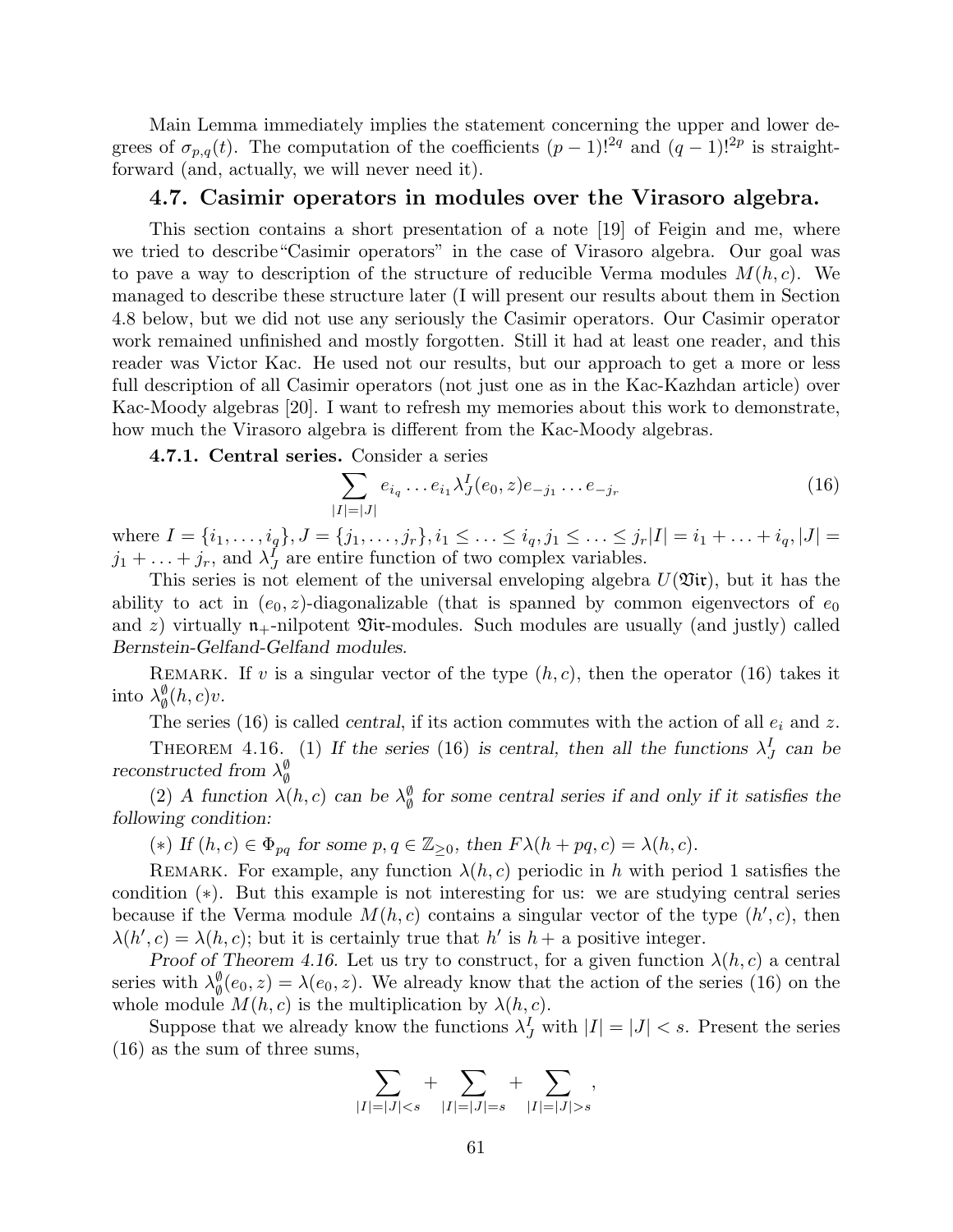and consider the action of these three sums on the space  $M(h, c)$ , with the basis  $e_I v$ ,  $|I|$  = s. The action of the first sum is known to us; let  $A = ||A_J<sup>I</sup>(h, c)||$  be its matrix. The action of the third sum is zero. The second sum takes  $e_I v \in M(h, c)_s$  into

$$
\sum_{|K|=|J|=s} e_J(\lambda_K^J(h,c)e_{-K}e_I)v = \sum_J \Lambda_s(h,c)Sh(h,c;s)J_J(e_Jv),
$$

where  $\Lambda_s(h, c)$  is the matrix  $\|\lambda_J^I(h, c)\|$  and  $Sh(h, c; s)$  is the matrix of the Shapovalov form  $F_{h,c;s}$ . We obtain the equation for  $\Lambda_s(h,c)$ :

$$
(A(h, c) + \Lambda_s(h, c)) Sh(h, c; s) = \lambda(h, c)E \quad (E \text{ is the identity matrix}). \tag{16}
$$

Thus, if the Shapovalov form is non-degenerate (that is if  $(h, c) \notin \Phi_{pq}$  with  $pq \leq s$ ), then

$$
\Lambda_s(h,c) = (\lambda(h,c)E - A(h,c))Sh(h,c;s)^{-1}.
$$

This completes the proof of part (1): the functions  $\lambda_J^I$ , if they exist, are determined by  $\lambda_{\emptyset}^{\emptyset}$  $\frac{\emptyset}{\emptyset}$  in the complement to the curves  $\Phi_{pq}$ , and hence in the whole plane  $\mathbb{C}^2(h,c)$ . It remains to prove that Condition (∗) is sufficient (its necessity is obvious) for removing singularities on these curves. Suppose that  $(h, c)$  belongs to only one curve  $\Phi_{pq}$  with  $pq \leq s$ . Then  $M(h, c)$  has a unique proper submodule  $L \cong M(h + pq, c)$  with a non-zero intersection  $L \cap M(h, c)$ . The operator (16) on this intersection with the multiplication by  $\lambda(h + pq, c)$ , and if  $\lambda(h + pq, c) = \lambda(h, c)$ , then the operator  $\lambda(h, c)E - A(h, c)$  is zero on  $L \cap M(h, c)_s = \text{Ker}(F_{h, q;s})$ , and the equation (17) is solvable on this intersection. This shows that the function  $\Lambda_s(h, c)$  can have singularities only in the isolated points of intersections of curves  $\Phi_{p,q}$ , and hence it has no singularities at all. This completes the proof of Theorem 3.15.

4.7.2. The relations between  $(h, c)$  and  $(p, q)$ . These relations are two-sided, and, accordingly, this section will consists of two (closely related) parts. The first part will be needed in Section 4.8, while the second part will be needed in Sections 4.7.3 and 4.7.4.

First. let us locate, for given h, c, let us first locate all pairs  $p, q \in \mathbb{C}$  such that  $(h, c) \in$  $\Phi_{pq}$ . (It is important to notice that now we consider curves  $\Phi_{pq}$  with p, q being not positive integers, rather arbitrary complex numbers. The result is: excluding the exceptional cases  $c = 1, 25$ , the set of these p, q is a union of four lines invariant with respect to the transformations  $(p, q) \mapsto (-p, -q), (q, p)$  (no wonder:  $\Phi_{pq} = \Phi_{qp} = \Phi_{-p,-q} = \Phi_{-p,-q}$ ); in other words, the four lines form a rhombus invariant with respect to the "diagonals"  $p = \pm q$ . Calculations:

• for a given c, the equation (with respect to t) of the equation  $c = 6t + 13 + 6t^{-1}$  has two solutions (with the product 1),  $t =$  $c - 13 \pm \sqrt{(c - 1)(c - 25)}$ 12 . Put  $\theta =$ √  $t$ ; obviously,  $\theta$  has 4 values: if  $\theta$  is one of them, then the other 3 are  $-\theta, \theta^{-1}, -\theta^{-1}$ ;

• the formula for  $h$  gives

$$
h = \frac{1}{4}[(t + t^{-1}) - (p\theta + q\theta^{-1})^2] = \frac{c - 1}{24} - \frac{(p\theta + q\theta^{-1})^2}{4},
$$
  

$$
p + t^{-1}q = \pm \sqrt{\frac{c - 1 - 24h}{6t}}.
$$
 (18)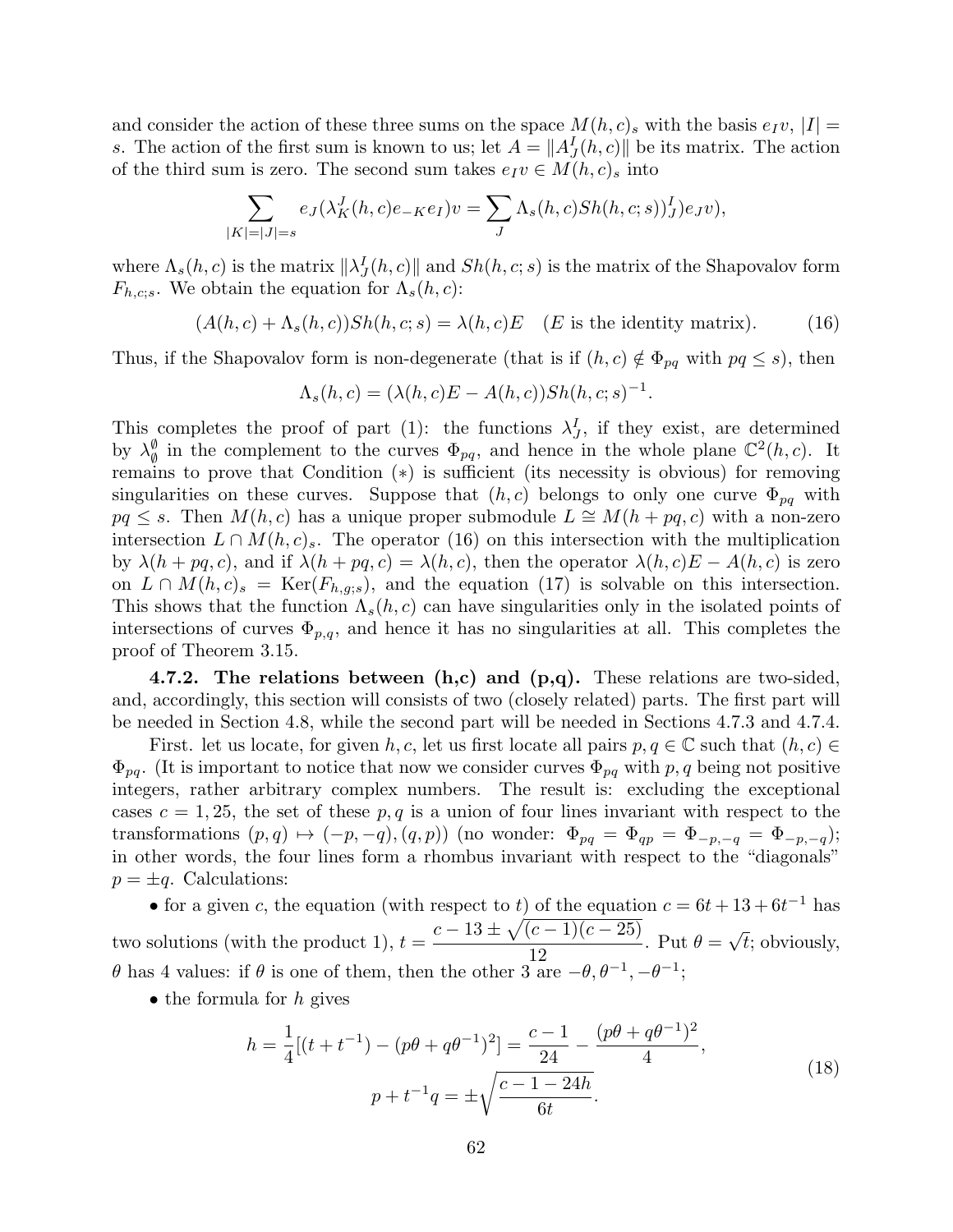The latter is an equation of a line, actually, of four lines (generically, they all are different, but they may become a pair of parallel or crossing lines, or even one line), since there are two possible values for t (that is, t may be replaced by  $t^{-1}$ ) and two values of the square root. The slopes of these lines are  $-t$  and  $-t^{-1}$ . These lines are real, if c is real and either  $\leq$  1, or  $\geq$  25. In the first case the slope is positive, in the second case it is negative. In the boundary cases  $c = 1$  and  $c = 25$  the four lines become a pair of parallel lines. See the picture below.



Let us now consider the relation between  $(h, c)$  and  $(p, q)$  in the "opposite" direction. Let  $\ell$  be a line in the plane  $\mathbb{C}^2(p,q)$ , not parallel to the p- and q-axes; let  $\alpha p + \beta q = \gamma$  be its equation (so,  $\alpha \neq 0$  and  $\beta \neq 0$ ). Then, as we have just seen, all the curves  $\Phi_{pq}$  with  $(p, q) \in \ell$  have a common point  $(h, c)$ , and we can find these h and c, since we know, from  $(17)$ , the equation(s) of the line(s), which contain  $(h, c)$ , and these equations have the form  $p + t^{-1}q =$  $\sqrt{c-1-24h}$  $6<sub>t</sub>$ . From this,

$$
t = \frac{\alpha}{\beta}
$$
, so  $c = 6t + 13 + 6t^{-1} = 6\frac{\alpha}{\beta} + 13 + 6\frac{\beta}{\alpha} = \frac{6\alpha^2 + 13\alpha\beta + 6\beta^2}{\alpha\beta} = \frac{(3\alpha + 2\beta)(2\alpha + 3\beta)}{\alpha\beta}$ 

and

$$
c - 1 - 24h = \frac{\gamma^2}{\alpha^2} \cdot 6t = \frac{6\gamma^2}{\alpha\beta}, \text{ so } h = \frac{c - 1 - 6\gamma^2}{24\alpha\beta} = \frac{6(\alpha + \beta)^2 - 6\gamma^2}{24\alpha\beta} = \frac{(\alpha + \beta)^2 - \gamma^2}{4\alpha\beta}.
$$

With these formulas in mind, let us return to central series.

4.7.3. The case of multivalued functions  $\lambda_{J}^{I}$ . The construction and results of the previous section can be applied to the case, when functions  $\lambda_J^I$  are multivalued, more precisely, are defined on the same finite branched cover of the plane  $\mathbb{C}^2(h,c)$ .

For this branched cover, we take the manifold L of lines in the plane  $\mathbb{C}^2(p,q)$  not parallel to the axes. The "projection"  $\pi: L \to \mathbb{C}^2(h, c)$  takes the line  $\ell = {\alpha p + \beta q = \gamma}$ into the point  $(h, c) = \left(\frac{(\alpha^2 + \beta^2) - \gamma^2}{4\alpha^2}\right)$  $\frac{\beta}{4\alpha\beta}$ ,  $\left(\frac{(3\alpha+2\beta)(2\alpha+3\beta)}{\alpha\beta}\right)$ , which is a 4-fold covering branched over the lines  $c = 1$  and  $c = 25$ . (Indeed, a generic  $(h, c)$  has 4 inverse images,  $\alpha p \pm \beta q = \pm \gamma$ ; if  $c = 1$  or 25, then  $\alpha = \beta$  or, accordingly,  $\alpha = -\beta$ , and the 4 lines become 2 lines.) Let us assume now that the functions  $\lambda_I^J$  are functions on L, which we can consider as multivalued functions of h and c. For a line  $\ell \in L$  and a point  $A \in \mathbb{C}^2(p,q)$ , we denote as A $\ell$  the line, which passes through A and is parallel to  $\ell$ . The following statement is proved by a direct computation.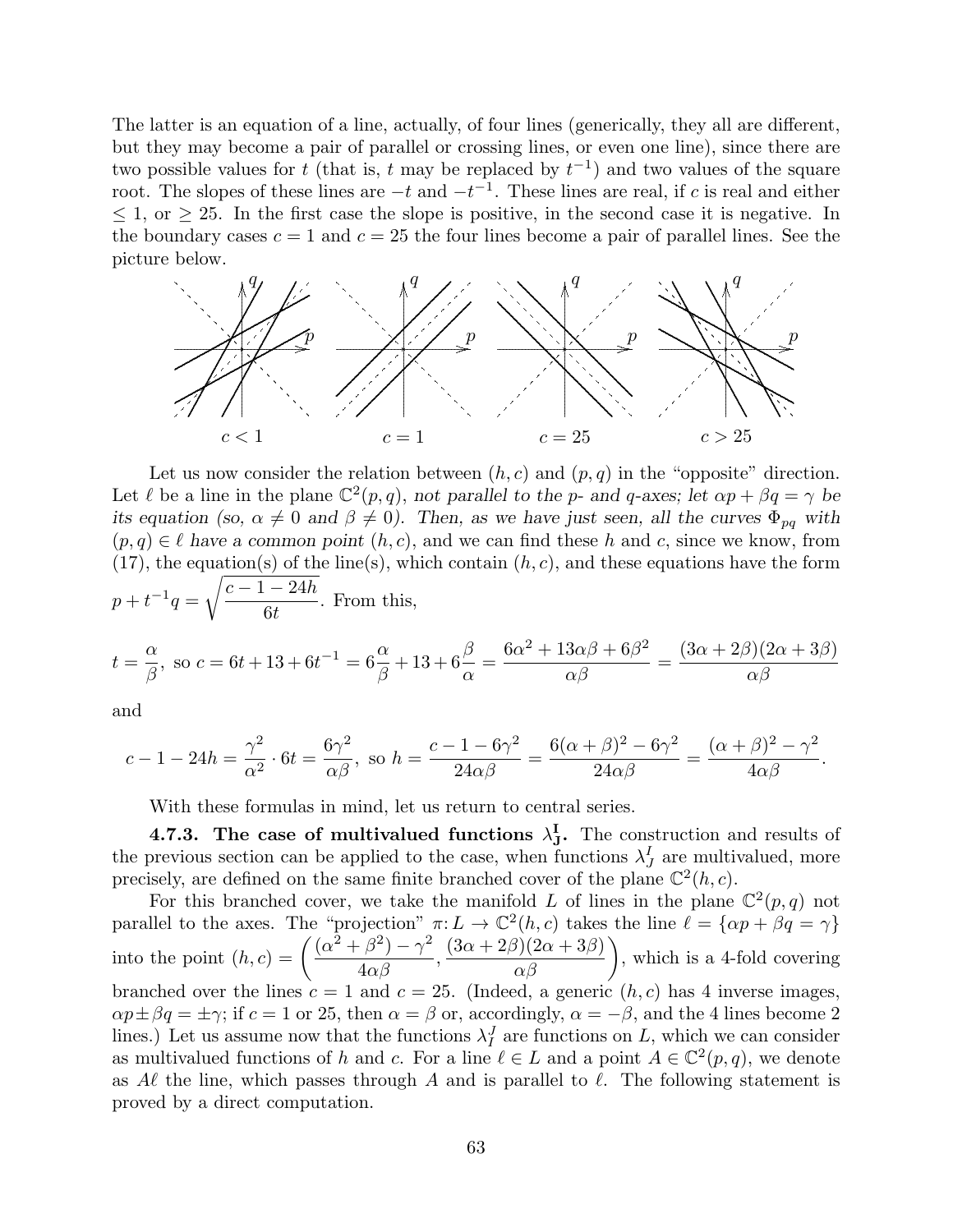LEMMA. A function  $\lambda$  (considered as a function os h and c) satisfies the condition  $(*)$ from Theorem 3.15 if and only if it satisfies the following condition

(\*\*) if the line  $\ell$  passes through a point  $(p, q)$  with integral coordinates, then

$$
\lambda(\ell) = \lambda((p, -q)\ell).
$$

Assymetry of this statement with respect to  $p$  and  $q$  is illusory.

It is not hard to construct a function  $\lambda$ , which satisfies this condition: we can take any function invariant with respect to the transformation of  $\tau: L \to L$  induced by the transformation  $(p, q) \mapsto (p, q + 2)$  of  $\mathbb{C}^2(p, q)$ . For example, we can take the function  $\lambda({p + \beta q = \gamma}) = \exp(\pi i \gamma)$ . As a function of h and c, this function is determined by the formula

$$
\lambda(h,c) = \exp \pi i \sqrt{\frac{13 - c + \sqrt{(c-1)(c-25)}}{12} \cdot \frac{24h + 1 - c}{6}}.
$$
 (19)

The transformation  $\tau$  plays for the Virasoro algebra the role of a Weyl group transformation. Probably, a reasonable analogy of the Weyl group for the Virasoro algebra is the group of transformations of L in "horizontal" lines  $q = k$  with integral k. The previous construction involves only the transformations, which preserve c; the other transformations acs on c as  $c \mapsto 26 - c$ .

4.7.4. Application: the composition factors of indecomposable Bernstein-Gelfand-Gelfand modules. Irreducible sub-quotient-modules of a Bernstein-Gelfand-Gelfand module M are called *composition factors* of this module. They all have the form  $M(h, c)/L(h, c)$ , where  $L(h, c)$  is the maximal submodule of the Verma module  $M(h, c)$ ;  $(h, c)$  is the weight of this composition factor. The invariance property of Casimir operators shows that the function  $\lambda$  of the formula (19) takes equal values on the weights of all composition factors of an indecomposable Bernstein-Gelfand-Gelfand module.

Consider, for example, the case  $c = 0$ . The previous argument show that if one of the weights of an indecomposable Bernstein-Gelfand-Gelfand module has the form  $(h, 0)$ , then all of these weights are  $(h_i, 0)$  and the functions

$$
\exp 2\pi i \frac{\sqrt{24+1}}{2}
$$
 and  $\exp 2\pi i \frac{\sqrt{24+1}}{3}$  (20)

take equal values for all  $h = h_i$ . This statement shows that if one of the composition factors has the weight (0,0), then all the other have weights  $\left(\frac{3m^2 \pm m}{2}\right)$ 2 , 0  $\setminus$ , and if one of the weights is  $\left(\frac{1}{2}\right)$ 8 , 0 ), then all the rest have the form  $\left(\frac{(2m-2)(6m-1)}{2}\right)$ 2 , 0  $\setminus$ . And it is true that the singular vectors in the Verma modules  $M(0,0)$  and M  $\sqrt{1}$ 8 , 0  $\setminus$ have precisely these weights (see the next section). However it does not seem likely that the Casimir operators provide a complete answer to the question whether two particular weights may be weights of the composition factors of an indecomposable Bernstein-Gelfand-Gelfand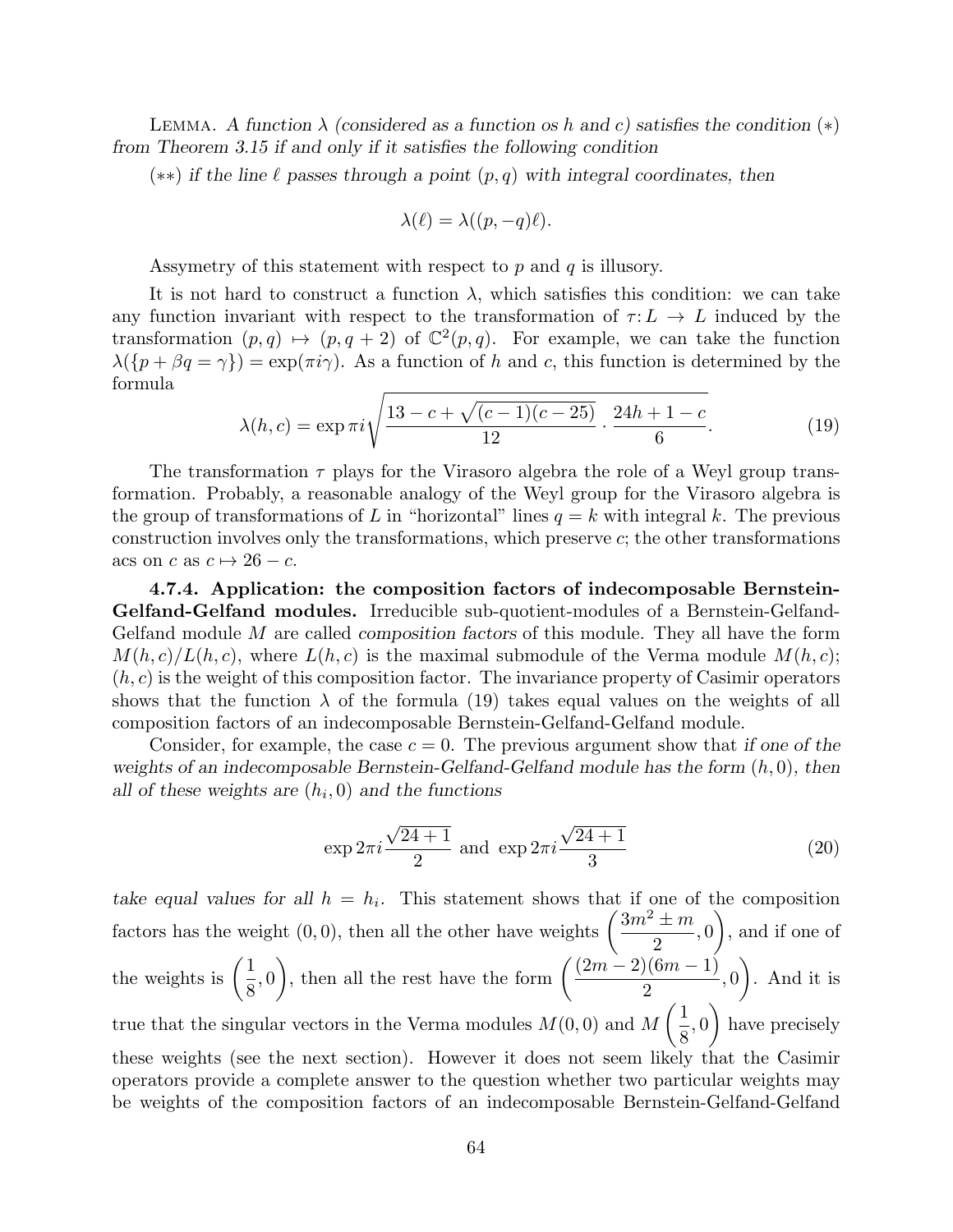module (precisely as in the Kac-Moody case, see Section 3.3.3). For example, the values of functions (19) are the same for  $h =$ 175 32 and  $\frac{207}{90}$ 32 , but it does not seem plausible that  $\left(\frac{175}{20}\right)$ 32 , 0 ) and  $\left(\frac{207}{20}\right)$ 32 , 0  $\setminus$ are weights of composition factors of the same irreducible Bernstein-Gelfand-Gelfand module.

## 4.8. Structure of reducible Verma modules and modules of semiinfinite forms.

In this Section, I have to restrict myself to a sketchy presentation. Most of the results were proven by Feigin and myself in [13], and then Astashkevich [14] found a shorter proof (which covers also the case of Neveau-Schwarz superalgebra.).

4.8.1. Preliminary computations and examples. Consider a pair  $(h, c)$ . According to Section 7.3, pairs  $(p, q)$ , for which  $\Phi_{pq} \ni (h, c)$  form 4 lines in the plane  $\mathbb{C}^2(p, q)$ . Take any of these four lines, and denote it as  $\ell_{h,c}$ . Roughly, there are three possibilities. First:  $\ell_{h,c}$  contains no integral points, or just one integral point, but the product of its coordinates is not positive. In this case the module  $M(h, c)$  is irreducible. Second:  $\ell_{h,c}$ contains only one integral point,  $(p, q)$ , with  $pq > 0$ . Then  $M(h, c)$  contains only one proper submodule, this submodule is generated by a singular vector of degree  $pq$ , is isomorphic to  $M(h + pq, c)$ , and is irreducible. (By the way, the fact that the module  $M(h + pq, c)$ is irreducible requires a separate proof. The proof is based on the following obvious fact which will be also useful in the future:

$$
\text{if } (h,c) \in \Phi_{p,q}, \text{ then } (h+pq,c) \in \Phi_{-p,q}; \tag{21}
$$

this implies that the line  $\ell_{h+pq,c}$  contains an integral point with a negative product of coordinates, and it cannot contain any other integral points, since it is parallel to  $\ell_{h,c}$ .) Third case:  $\ell_{h,c}$  contains infinitely many integral points; this case deserves a separate consideration.

To contain infinitely many integral points, a line must have rational slope. Thus, let slope be  $t = -\frac{r}{x}$ s , an irreducible fraction. Then the line has the equation  $rp + sq = m$ . According ton the computations in the end of Section 4.7.2,

$$
h = \frac{(r+s)^2 - m^2}{4rs}, \ c = \frac{(3r+2s)(2r+3s)}{rs} = \left(3 + \frac{2s}{r}\right)\left(3 + \frac{2r}{s}\right).
$$

Now, let us consider examples.

4.8.1.1. First example:  $h = 0$ ,  $c = 0$ . Seemingly the simplest, this one, actually, is one of the most complicated. For  $c = 0$ , we can take in the formulas above  $r = 3, s = -2.$  Then  $h =$  $m^2-1$  $\frac{1}{24}$  \*, and the line  $\ell_{h,c}$  has the equation  $3p - 2q =$ m; for  $h = 0$ , we should take  $\overline{m} = 1$ . The line  $3p - 2q = 1$  has integral points  $\ldots, (-5, -8), (-3, -5), (-1, -2), (1, 1), (3, 4), (5, 7), \ldots$  with the products of coordinates

<sup>\*</sup> By the way, this explains the observation made in Section 4.3.2 (see Remark there)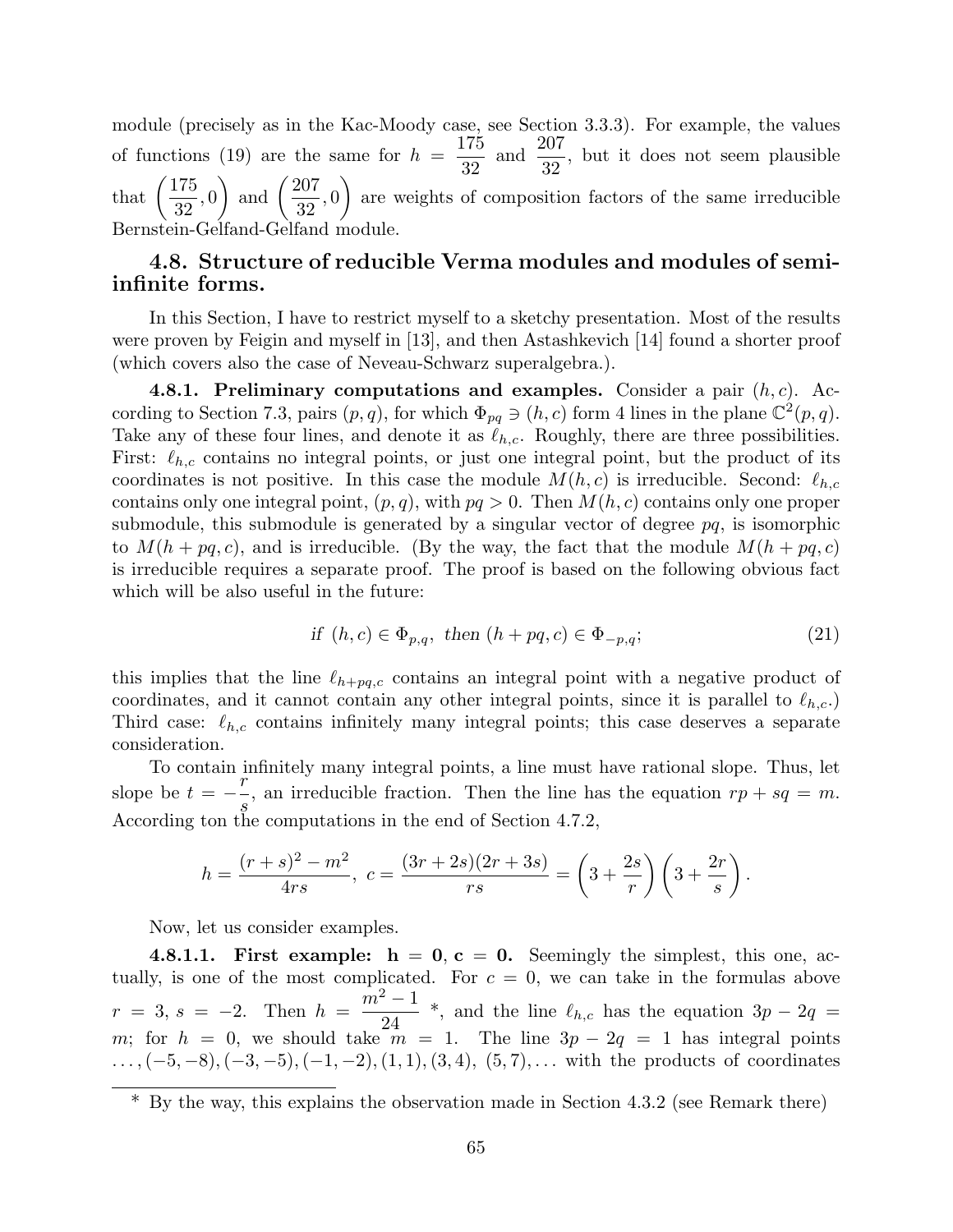1, 2; 12, 15; 35, 40; .... Thus the module  $M(0,0)$  has singular vectors of each of these degrees; does it have more? The singular vector of degree 1 generates a submodule of  $M(0, 0)$  isomorphic to  $M(1, 0)$ . The line  $\ell_{1,0}$  has the equation  $3\alpha - 2\beta = 5$ ; the integral points are  $\dots(-3,-7),(-1,-4),(1,-1),(3,2),(5,5),\dots$ , the products of coordinates are  $\dots$ , 21, 4,  $-1$ , 6, 25,  $\dots$ . The negative product  $-1$  is not a degree of a singular vector; its meaning is that  $M(1,0)$  is generated by a singular vector of degree 1 in another Verma module (which we already know: it is  $M(0,0)$ <sup>\*</sup>. But singular vectors of degrees 4, 6; 21, 25;... have degrees 5, 7; 22, 26;... in  $M(0,0)$  which are not among the degrees listed above. Go further:  $\ell_{2,0}$  has the equation  $3\alpha - 2\beta = 7$ , the products of coordinates of the integral points on this line are  $-2$ ; 3, 5; 20, 24; ..., which show that  $M(2,0)$  is generated by a singular vector of degree 2 in another Verma module (it really is!) and has singular vectors which in  $M(0,0)$  have degrees  $5,7; 22,26; \ldots$  – the same as before. Next: the line  $\ell_{5,0}$  has the equation  $3\alpha - 2\beta = 11$ , the integral points are  $\ldots, (-3,-10), (-1,-7), (1,-4), (3,-1), (5,2), (7,5), \ldots$  with the product of coordinates  $-4, -3; 7, 10; 30, 35; \ldots$ , that is,  $M(5, 0)$  brings to  $M(0, 0)$  singular vectors of degrees 12, 15; 35, 40;..., but we already had these degree. Thus  $M(0,0)$  has singular vectors of degrees 1, 2, 5, 7, 12, 15, 22, 26, 35, 40, ...; "half" of them (boldface in the sequence above) come to  $M(0,0)$  along the hyperbolas  $\Phi_{p,q}$ . But some of them do not appear as a result of a deformation. I mean that, for instance,  $M(0,0)$  has a singular vector of degree 5, but no other module  $M(h, c)$  with  $(h, c)$  in some neighborhood of  $(0, 0)$  has a singular vector of this degree.

The reader may recognize in numbers  $1, 2$ ;  $5, 7$ ;  $12, 15$ ;  $22, 26$ ;  $35, 40$  the Euler's "pentagonal numbers",  $\frac{3n^2 \pm n}{2}$ 2 . Let us provide the explanation of this in general form. Let  $(h, c) = \left(\frac{3n^2 + n}{2}\right)$ 2 , 0 ). The corresponding line in the plane  $\mathbb{C}(p,q)$  is  $3p - 2q = 6n + 1$ . This line contains an integral point  $(2n+1, 1)$  and all the point, which are obtained from it by adding a multiple of the vector  $(3, 2)$ . The corresponding integral points with positive product of coordinates are  $(2n + 1 + 2k, 1 + 3k)$  and  $\overline{(-1 - 2k, -2 - 3n - 3k)}$ , where k is a non-negative integer. The degrees of singular vectors in the module M  $\sqrt{3n^2 + n}$ 2 , 0  $\setminus$ are product of their coordinates; the types of these singular vectors are

$$
\left(\frac{3n^2+n}{2} + (2n+1+2k)(1+3k), 0\right) = \left(\frac{3(n+2k+1)^2 - (n+2k+1)}{2}, 0\right),\newline
$$

$$
\left(\frac{3n^2+n}{2} + (1+2k)(2+3n+3k), 0\right) = \left(\frac{3(n+2k+1)^2 + (n+2k+1)}{2}, 0\right).
$$

A similar computation shows that the module M  $\sqrt{3n^2n}$ 2 , 0  $\setminus$ contain singular vectors of

<sup>&</sup>lt;sup>\*</sup> I have in mind the following fact. If  $(p, -q) \in \ell_{h,c}$  for some positive integers p, q, then, according to (21),  $(h - pq, c) \in \Phi_{pq}$ . So  $M(h - pq, c)$  contains a singular vector of the type  $(h - pq + pq, c) = (h, c)$ , and hence  $M(h, c) \subset M(h - pq, c)$ .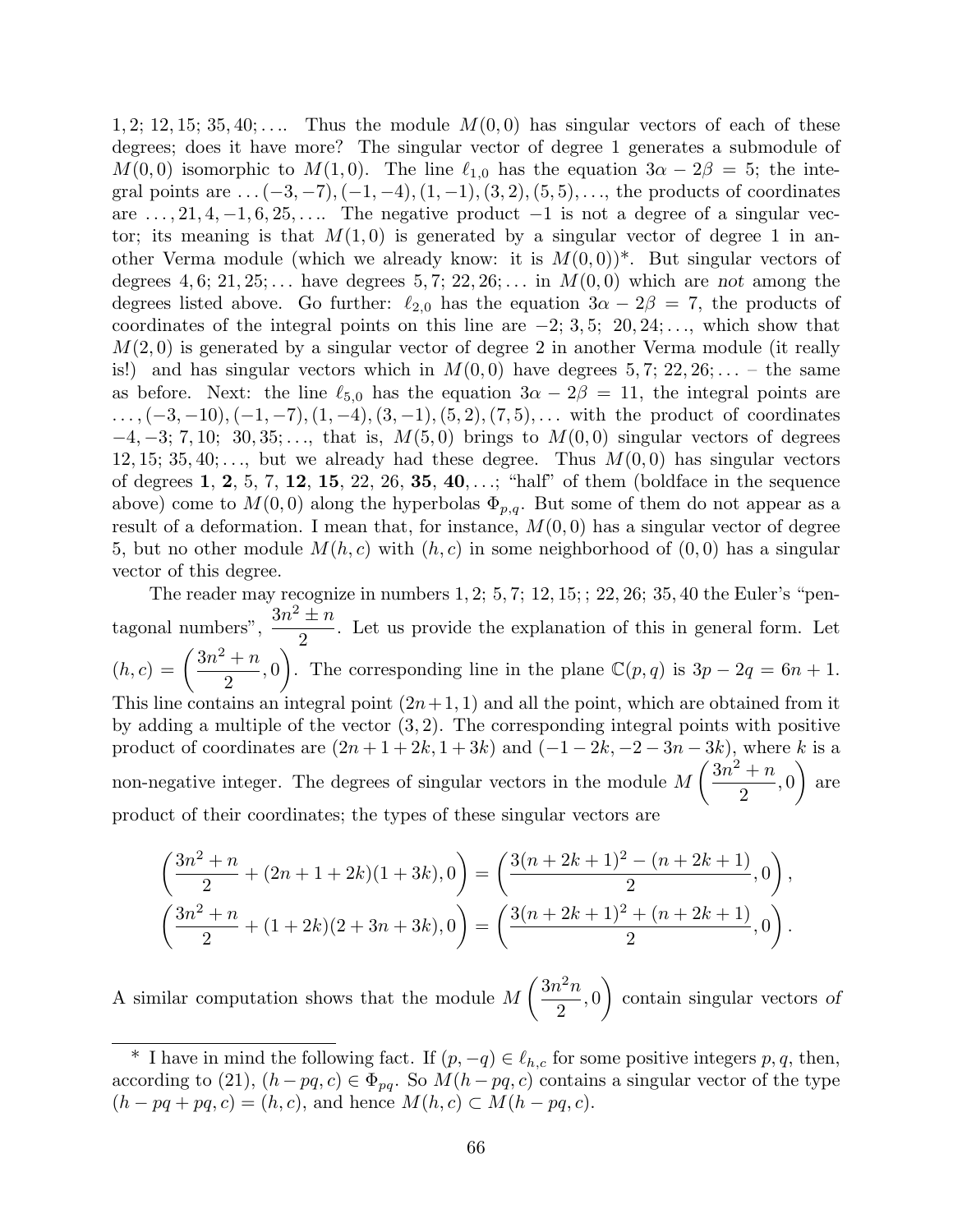the same type. The scheme of relations between the modules M  $\sqrt{3n^2} \pm n$ 2 , 0  $\setminus$ and degrees of their singular vectors is shown below.



Below, we show a scheme of the singular vectors of the module  $M(0,0)$  with their inter-relations and degrees.



**4.8.1.2. Second example:**  $h = 0$ ,  $c = 1$ . The line  $\ell_{0,1}$  has an equation  $\alpha - \beta =$ 0, the integral points are  $\dots,(-2,-2),(-1,-1),(0,0),(1,1),(2,2),\dots$ , the products of coordinates are the squares:  $1, 4, 9, 16, 25, \ldots$  These are the degrees of singular vectors.

The submodules  $M(k^2, 1)$  of  $M(0, 0)$  do not add any new singular vectors. indeed, an easy computation shows that the line  $\ell_{k^2,1}$  has the equation  $p - q = 2k$ . Thus, the module  $M(k^2, 1)$  has singular vectors of degrees  $p(p + 2k)$ . The degrees of these vectors in the module  $M(0, 1)$  are  $k^2 + p(p + 2k) = (p + k)^2$ , and singular vectors of these degrees have been already constructed before. Thus, the structure of the module  $M(0, 1)$  looks as shown below:

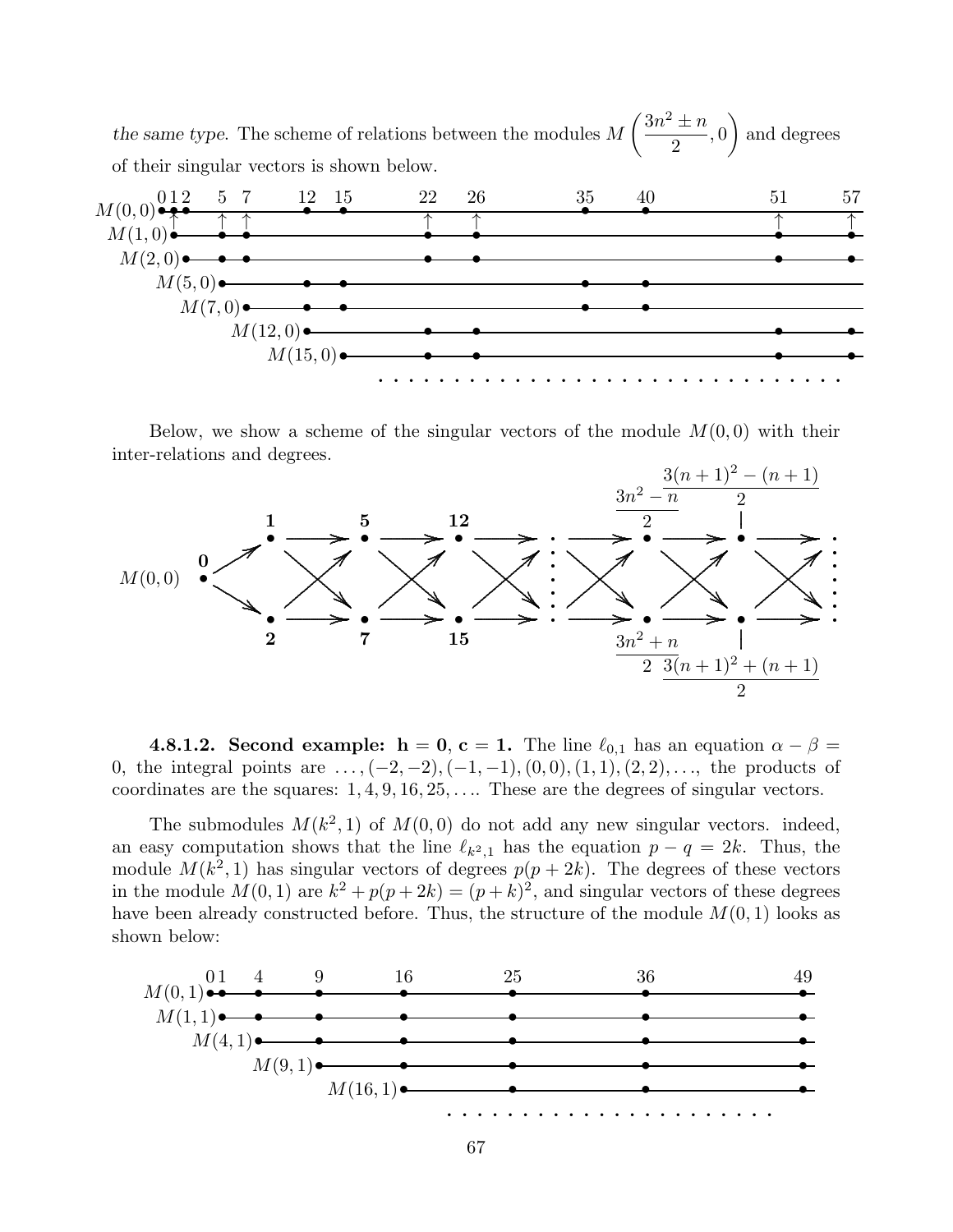4.8.2. Structure of reducible Verma modules: theorems and comments. The main results of this Section (Theorems  $4.18 - 4.21$ ) provide a full classification and a description of interdependence of singular vectors in all reducible Verma modules over the Virasoro algebra. All these results can be proved by computations similar to those in the examples in Section 4.8.1, and I do not return to them here. The reader can find the details in the article [13] of Feigin and me. A clarification of our proofs and a partial "superization" of them are contained in the article [14] of A. Astashkevich.

Theorem 4.17. All submodules of Verma modules over the Virasoro algebra are generated by singualr vectors.

(To show that this theorem is non-trivial we mention the fact that Verma modules over affine algebras (of sufficiently big range) are not always generated by singular vectors. For semi-infinite forms this will be explained in Section 4.8.4. A more radical example: modules  $M(h, c)$  contragredient to the Verma modules over the Virasoro algebra never contain singular vectors of positive degrees – see Section 4.3.4.)

A sketch of proof of Theorem 4.17 will be given in Section 4.8.3. (A more detailed versioin is contained in [13].)

**4.8.2.1.** Introduction. Let  $h, c \in \mathbb{C}$ , and let  $\ell_{h,c} \subset \mathbb{C}^2(p,q)$  be the line defined in Section 4.8.1. The following result has been already discussed above, but we repeat it here for the completeness sake.

THEOREM 4.18. (1) If the line  $\ell_{h,c}$  contains no integral points with positive product of coordinates, then the module  $M(h, c)$  is trreducible. (2) If the line  $\ell_{h,c}$  contains precisely one integral point with the positive product of coordinates, and this product is m, then  $M(h, c)$  has precisely one proper submodule, this submodule is isomorphic to  $M(h + m, c)$ and is irreducible.

The remaining case is when  $\ell_{h,c}$  contains infinitely many integral points. As we already know, in this case

$$
h = \frac{m^2 - (r+s)^2}{4rs}, \ c = \frac{(3r+2s)(2r+3s)}{rs} \ (r, s \in \mathbb{Z}_{\neq 0}, \ m \in \mathbb{Z});
$$

the line  $\ell_{h,c}$  has the equation  $rp + sq = m$ . We need to distinguish 6 cases. First, either  $c \le 1$  (equivalently, the line  $\ell_{h,c}$  has a positive slope), or  $c \ge 25$  ( $\ell_{h,c}$  has a negative slope. Second, the line  $\ell_{h,c}$  may intersect in integral points no coordinate axes (we refer to this case as to Case 1), one axis (Case 2), or both of them (Case 3). We describe the structure of the module  $M(h, c)$  below in each of these cases.

4.8.2.2.  $c \le 1$ , Case 1. THEOREM 4.19. Let  $(p_1, q_1), (p_2, q_2), (p_3, q_3), \ldots$  are integral points of the line  $\ell_{h,c}$  with positive products of coordinates ordered in such a way that  $p_1q_1 < p_2q_2 < p_3q_3 < \ldots$  (If  $p_iq_i = p_jq_j$  for some  $i \neq j$ , then  $\ell_{h,c}$  intersects both axes in integral points). Let then  $\ell'_{h,c}$  be the line parallel to  $\ell_{h,c}$  and passing through the point  $(p_1, -q_1)$ , and  $(p'_1, q'_1), (p'_2, q'_2), (p'_3, q'_3), \ldots$  are integral points of the line  $\ell'_{h,c}$  with positive products of coordinates ordered in a similar way. Then the module  $M(h, c)$  has one (up to a non-zero factor) singular vector of each of the degrees  $p_k q_k$ ,  $p_1 q_1 + p'_k q'_k$  and no other singular vectors; the interdependence of the singular vectors is shown on the diagram below on the previous page.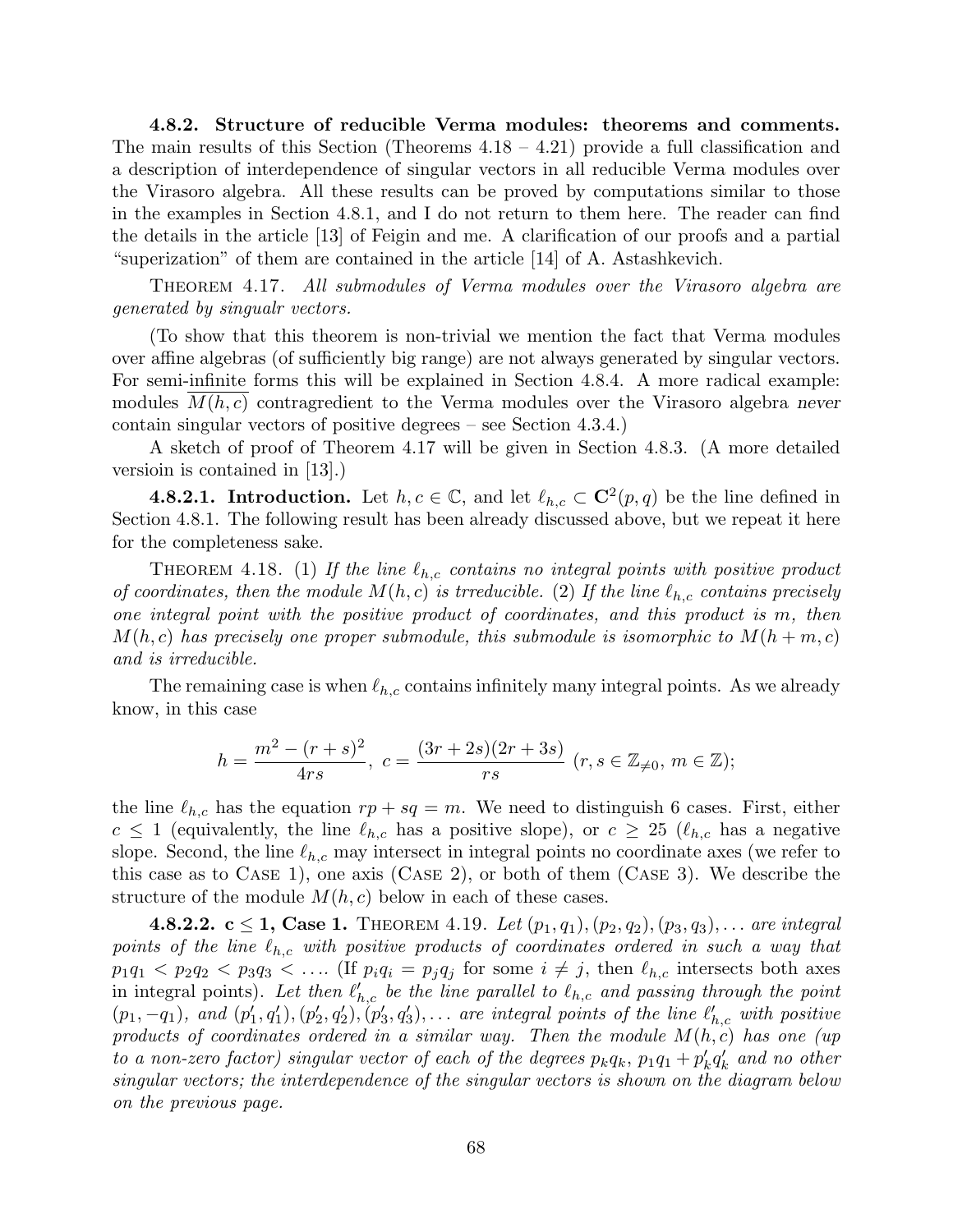

Thus, the module  $M(h, c)$  contains singular vectors of degrees  $p_kq_k$ ,  $k = 1, 2, \ldots$  and of degrees  $p_1q_1 + p'_kq'_k$ ,  $k = 1, 2, \ldots$  Similarly to the situation described in Section 4.8.1.1, singular vectors of degrees  $P_k q_k$  "arrive" at  $M(h, c)$  along the curves  $\Phi_{p_k,q_k}$ , while Verma modules  $M(h', c')$  with  $(h', c')$  close, but not equal to  $(h, c)$  do not contain singular vectors of degrees  $p_1q_1 + p'_kq'_k$ .

4.8.2.3. c  $\leq$  1, Case 2 and 3. THEOREM 4.20. Let  $\ell_{h,c}$  intersect one axis in an integral point, and let  $(p_1, q_1), (p_2, q_2), (p_3, q_3), \ldots$  be integral points of the line  $\ell_{h,c}$  with positive products of coordinates ordered as above. Then the module  $M(h, c)$  has one singular vector of each of the degrees  $p_kq_k$ , and no other singular vectors.

If  $\ell_{h,c}$  intersect both axes in integral points, then all the same, but we consider only integral points with both coordinates positive.

The interdependence of singular vectors is shown on the diagrams below.

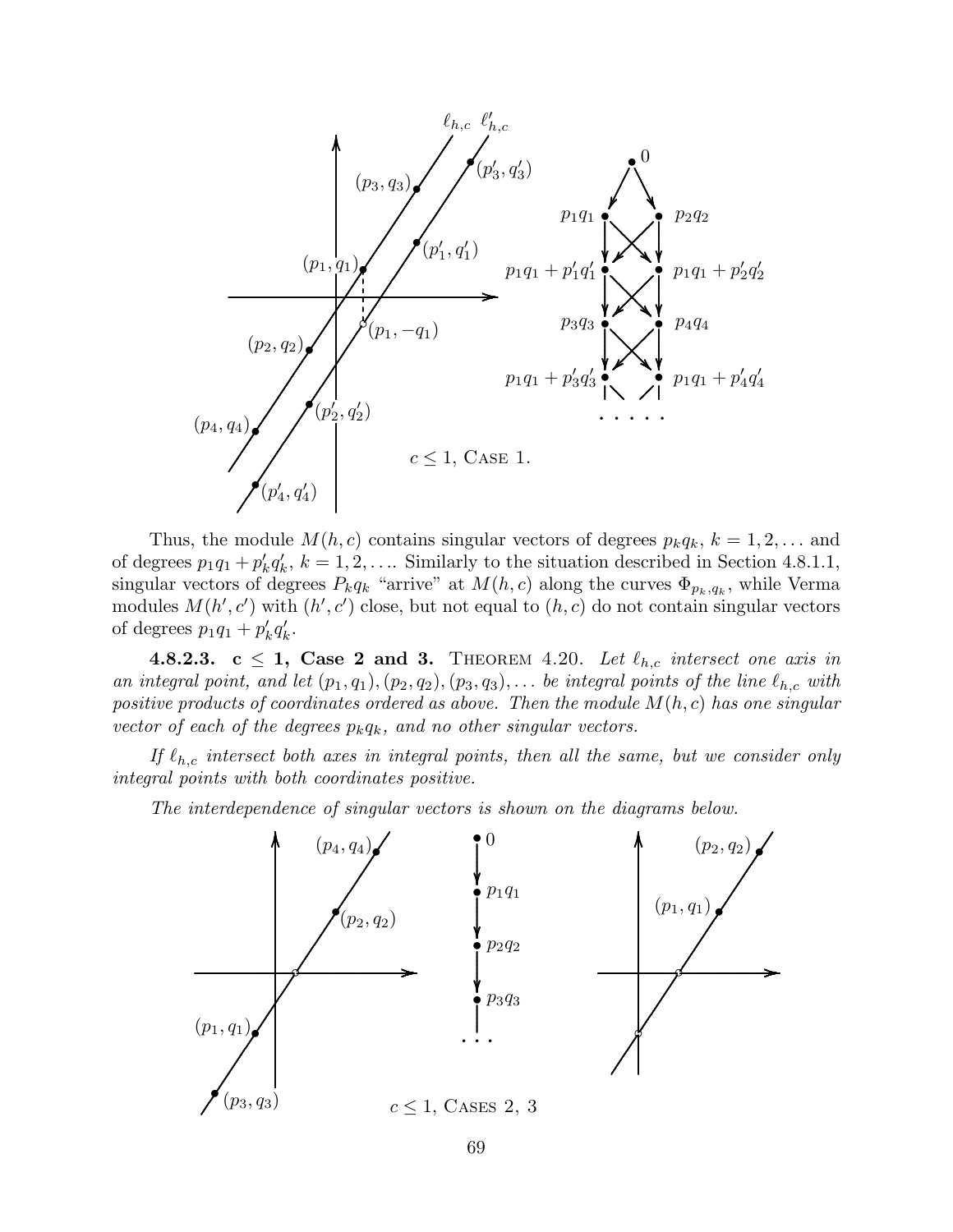4.8.2.4.  $c \geq 25$ , Cases 1-3. THEOREM 4.21. See the diagrams below.

In Case 1, the total amount of singular vectors is odd, but it may be 1 or 4 modulo 4, whence two options for the lower end.

In Case 3, we apply the notation  $(p_i, q_i)$  only to the point below the midpoint of the interval between the two intersections with the axes (including the midpoint itself, if it has integral coordinates). . .



**4.8.2.5. Final remarks.** Notice that the cases  $c \leq 1$  and  $c \geq 25$  are symmetric to each other: there is a 1–1 correspondence between embeddings

 $M(h, c) \to M(h', c)$  and  $M(1-h', 26-c) \to M(1-h, 26-c)$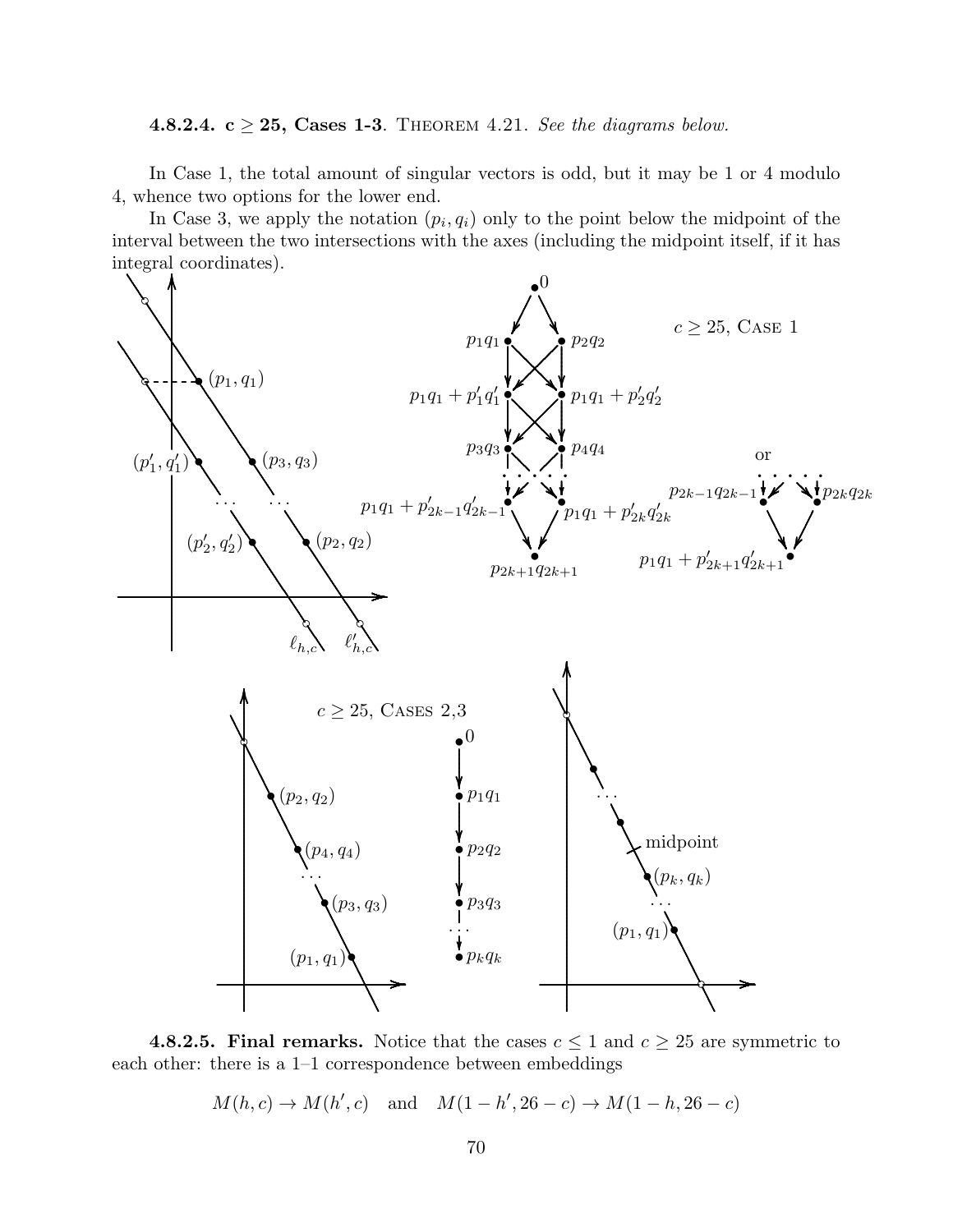In all cases, the module  $M(h, c)$  is contained in other Verma module(s) if and only if the line  $\ell_{h,c}$  contains integral point(s) with negative product(s) of coordinates. In Cases 1 and 2, these "bigger" Verma modules correspond to these points, in Case 3 they correspond to pairs of these points with equal products of coordinates. Therefore, in the case  $c \leq 1$ the module  $M(h, c)$  can be contained in finitely many different Verma modules, while in the case  $c \geq 25$  this set of "bigger" Verma modules is either empty, or infinite. These embracing Verma modules are related by diagrams similar to those in Sections 4.8.2.2 – 4.8.2.4.

4.8.3. Submodules of Verma modules. This Section contains a proof of Theorem 4.17: all submodules of Verma modules over the Virasoro algebra are generated by singular vectors. We will assume in this proof that the Statements of Theorems 4.18 – 4.20 are true (see comments in Section 4.8.2).

4.8.3.1. The Shapovalov form of a quotient of a Verma module. Consider the curve  $\Phi_{p,q} = \{h = h(t) = h_{p,q}(t), c = c(t)\} \subset \mathbb{C}^2(h,c)$ . For every t, the module  $M(h(t), c(t))$  contains a singular vector  $\eta_{p,q}(t) = \sigma_{p,q}(t)v \in M(h(t), c(t))_{pq}$  (we use the notations of Section 4.6). This  $\sigma_{p,q}(t)$  is a polynomal in  $t, t^{-1}$  with values in  $U(\mathfrak{n}_-)$ , which has no zeroes and its upper and lower degree are, correspondingly,  $(p-1)q$  and  $q(p-1)$ (see Proposition 4.15 in Section 4.6.5).

Let  $M(t) \cong M(h(t) + pq, c(t))$  be the submodule of  $M(h(t), c(t))$  generated by  $\eta_{p,q}(t)$ , and let  $L(t) = M(h(t), c(t))/M(t)$ . The Shapovalov form

$$
F(h(t), c(t)) : M(h(t), c(t)) \rightarrow M(h(t), c(t))^*
$$

is homogeneous of degree zero and is zero on  $M(t)$  and takes values in  $L(t)^* \subset M(h(t), c(t))^*$ . Thus, it induces a non-degenerate symmetric bilinear form

$$
S_k^{p,q}(t) = S_k(t) : L(t)_k \to (L(t)_k)^*.
$$

The determinant of this form is defined up to a non-zero factor, but we can speak of its zeroes and their multiplicities. Let  $d_k$  be the sum of these multiplicities for all  $t \in \mathbb{C}$ . In Sections 4.8.3.2 snd 4.8.3.3 below, we provide two computations ohat f  $d_k$ . The first computation is based on the degrees of polynomials  $\sigma_{p,q}(t)$  (see above). The second computation is done under the assumption that all submodules of the Verma modules  $M(h, c)$ are generated by singular vectors (Theorem 4.17). The results of these two computations will agree, and we will deduce from this that the statement of Theorem 4.17 is true.

**4.8.3.2.** The first computation of  $d_k$ . We augment the curve  $\Phi_{p,q}$  by  $t=0$  and  $\infty$ . We obtain a rational curve  $\widehat{\Phi}_{p,q} \subset \mathbb{C}P^2$ . The spaces  $M(h(t), c(t))_k$  form a trivial  $\mathbf{p}(k)$ dimensional bundle  $\mathcal{M}(h(t), c(t))_k$  over  $\widehat{\Phi}_{p,q}$  (we denote as **p** the "partition function":  $\mathbf{p}(k)$  is the number of partitions of k). The subspaces  $M(h(t) + pq, c(t))_{k-pq} = M(t)_k$ of  $M(h(t), c(t))_k$  form a  $p(k - pq)$ -dimensional subbundle  $\mathcal{M}(t)_k$  of  $\mathcal{M}(h(t), c(t))_k$ . The fibers of the quotient  $\mathcal{M}(h(t), c(t))_k / \mathcal{M}(t)_k$  are spaces  $L(t)_k$ , and we denote this quotient as  $\mathcal{L}(t)_k$ .

Further, we denote the line bundle  $\mathcal{M}(t)_{pq}$  as  $\eta_{p,q}$ . This line bundle has a section  $\eta_{p,q}(t)$  without zeroes and with two poles of degrees  $(p-1)q$  and  $(q-1)p$  (at  $t=0$  and  $\infty$ ). Hence,

$$
\operatorname{Eu}\eta_{p,q} = -(p-1)q - (q-1)p = p + q - pq.
$$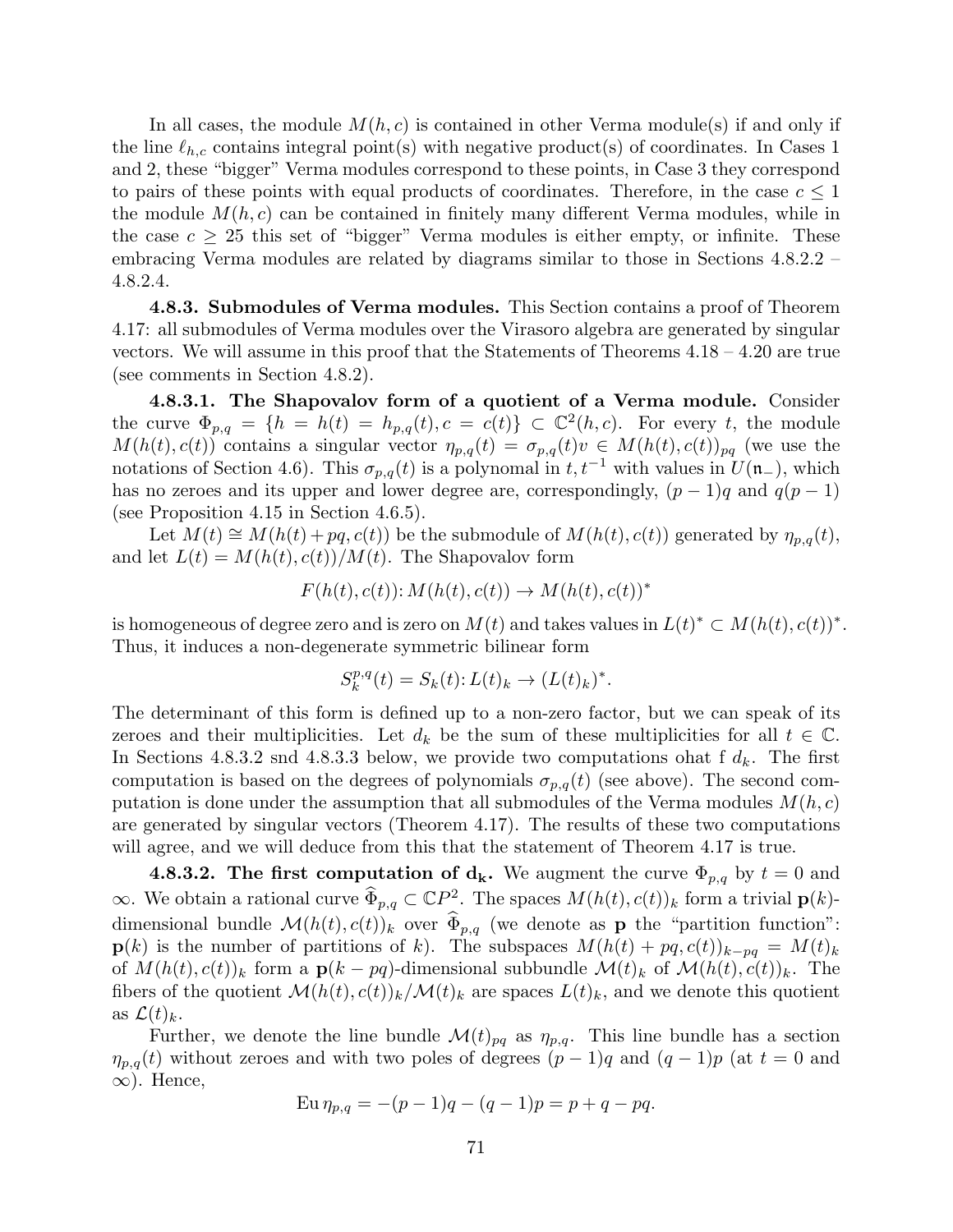It is also obvious that  $\mathcal{M}(t)_k \cong \mathbf{p}(k - pq)\eta_{p,q}$ .

The determinant det  $S_k^{p,q}$  $k^{p,q}$  form a section of the line bundle

$$
\omega_{p,q}^k = (S^2 \Lambda^{\dim \mathcal{L}_k} \mathcal{L}_k)^*,
$$

isomorphic to  $\bigotimes^{\mathbf{2p}(k-pq)} \eta_{p,q}$  (since  $\mathcal{L}(t)_k$  is isomorphic to [trivial bundle  $-\mathbf{p}(k-pq)\eta_{p,q}$ ]). Hence,  $Eu(\omega_{p,q}^k) = 2p(k - pq) Eu \eta_{p,q}$ . Let  $P_k(0)$  and  $P_k(\infty)$  be the multiplicities of poles of the section det  $S_k^{p,q}$  $k^{p,q}$  at  $t = 0$  and  $\infty$ . Then for the total multiplicity  $d_k$  of zeroes of  $\det S^{p,q}_k$  $k^{p,q}$  we have the formula

$$
d_k = P_k(0) + P_{\infty}(0) + 2\mathbf{p}(k - pq) \operatorname{Eu} \eta_{p,q}.
$$

It remains to calculate  $P_k(0)$  and  $P_k(\infty)$ . It is not hard.

Near  $\infty$ , the determinant of the form  $S^{p,q}$  may be calculated as the determinant of the principal minor of the corresponding Shapovalov matrix of the whole  $M(h(t), c(t))$ , which correspond to the part of the base  $\{e_{j_1} \ldots e_{j_s} v\}$ , in which  $e_q$  is present less than p times (recall that the fiber of  $\eta_{p,q}$  over  $\infty$  is spanned by  $e_q^p v$ ). For  $t \to \infty$ ,  $h \sim$  $(1-p^2)t$ 4  $, c \sim 6t.$ The degree of the minor considered is the sum of degrees of diagonal entries, and this sum is easy to compute, since

$$
e_{-i}e_iv = \left[2ih + \frac{1}{12}(i^3 - i)c\right]v \sim \frac{(i - p)(1 - p^2)}{2}tv.
$$

which has degree 1, if  $i \neq p$ , and degree 0, if  $i = p$ . Thus  $P_k(\infty)$  is equal to the total amount of elements not equal to p in all partitions of k, which contain q less than p times.  $P_k(0)$  is described in the same way with  $p \leftrightarrow q$ . The results of the computations may be described by the formulas

$$
\sum P_k(\infty) t^k = \mathbf{p}(t)(1 - t^{pq}) \left( s(t) - \frac{t^p}{1 - t^p} \right), \sum P_k(0) t^k = \mathbf{p}(t)(1 - t^{pq}) \left( s(t) - \frac{t^q}{1 - t^q} \right),
$$
  
where  $\mathbf{p}(t) = \sum_{k=0}^{\infty} \mathbf{p}(k) t^k$ ,  $s(t) = \sum_{u=1}^{\infty} \sum_{v=1}^{\infty} t^{uv}$ .

**4.8.3.3.** The second computation of  $d_k$ . Let  $w_i \in M(h_{p,q}(t_i), c(t_i)), i = 1, ..., N$ be all singular vectors of positive degrees  $\leq k$ . For each i we denote by  $b_i$  the dimension of the intersection of  $L(t_i)_k$  with the submodule of  $L(t_i)$  generated by the projection of  $w_i$ . Then we put  $r_i = 2$ , if the pair  $h_{p,q}(t_i)$ ,  $c(t_i)$  belongs to the Case 3, and  $r_i = 1$  otherwise and define  $\mathbf{v}$ 

$$
c_k = \sum_{i=1}^N r_i b_i.
$$

Our aim is to calculate  $c_k$  bon the base of Theorems 4.18 – 4.20 and them to check that  $c_k$  coincides with  $d_k$ .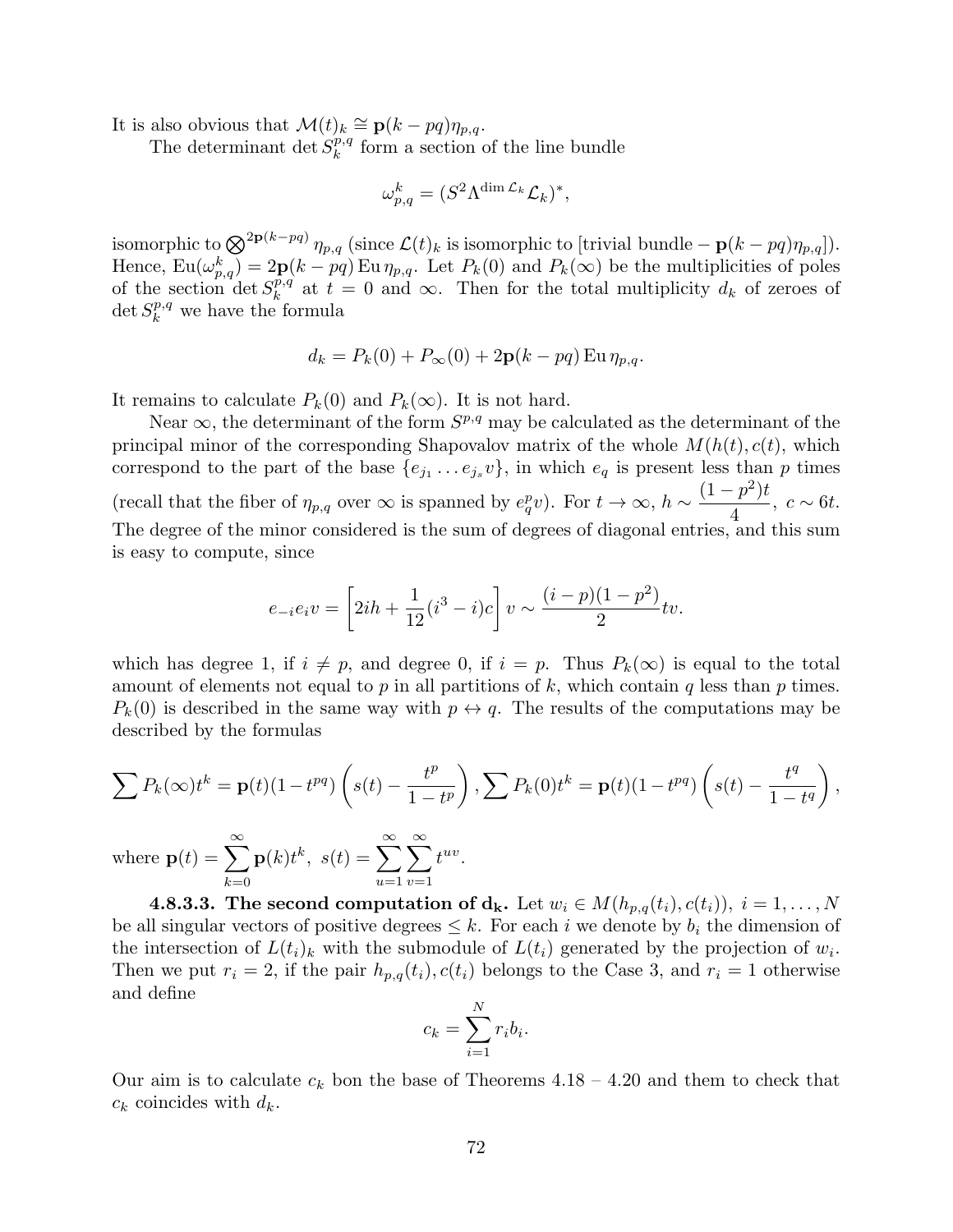Denote by  $W_i$  the submodule of  $M(h(t_i), c(t_i))$  generated by  $w_i$ . According to Theorems 4.18 – 4.20, there are two possibilities of mutual disposition of the modules  $W_i$  and  $M(t_i)$  (see Figure below).



In both cases, we must take the dimensions of the submodules of  $M(h(t_i), c(t_i))$  generated by singular vectors with the signs indicated (in the case (b) the singular vectors inside  $M(t_i)$  make no contribution, but it is convenient for us succesively with the signs  $+$  and −). We observe that all the singular vectors, which come to the module  $M(h_{p,q}(t), c(t))$ along the curves  $\Phi_{p',q'}$  with  $p'q' \leq pq$  are taken with the sign +, and all the singular vectors which come in the similar way in modules  $M(t) = M(h_{p,q}(t) + pq, c(t))$  are taken with the sign  $-$ . Furthermore, the coefficient  $r_i$  is equal to 2 (which may happen only in the case (b)) if and only if either the singular vector comes at once along two different curves Φ, ot it comes along a curve tangent to the curve  $(h_{p,q}(t), c(t))$  or  $(h_{p,q}(t)+pq, c(t))$ . In addition to that, we must take with the sign – and some coefficient  $N(p, q)$  (not depending on k) the dimension of  $M(t_i)_k$ . The final result is

$$
c_k = \sum_{\substack{p' \ge q', \, p'q' \le k \\ \{p', q'\} \ne \{p, q\}}} \alpha_{p', q'} \mathbf{p}(k - p'q') - \sum_{\substack{p'' \ge q'' \\ k''l'' \le k - pq}} \beta_{p'', q''} \mathbf{p}(k - pq - p''q'') - N(p, q)\mathbf{p}(k - pq), \tag{22}
$$

where  $\alpha_{p'q'}$  is the number of intersection points of the curves  $\Phi_{p',q'}$  and  $\Phi_{p,q}$ , and  $\beta_{p'',q''}$  is the number of intersection points of the curves  $\Phi_{p'',q''}$  and  $(h_{p,q}(t)+pq, c(t))$  (the tangency points are regarded as double intersection points). These numbers generically are equal to 4, but they can be 3, 2, or even 1, if one or both "curves" are straight lines, or if the sets  $\{p,q\}, \{p',q'\}$  (or  $\{p'',q''\}\$ ) have non-empty intersection. The result of these computations is:

$$
\sum_{k} \sum_{p',q'} \alpha_{p',q'} \mathbf{p}(k - p'q')t^{k} = \mathbf{p}(t) \left[ 2s(t) - \frac{t^{p}}{1 - t^{p}} - \frac{t^{q}}{1 - t^{q}} - 2t^{pq} \right],
$$
  

$$
\sum_{k} \sum_{p'',q''} \beta_{p'',q''} \mathbf{p}(k - pq - p''q'')t^{k} = \mathbf{p}(t) \left[ 2s(t) - \frac{t^{p}}{1 - t^{p}} - \frac{t^{q}}{1 - t^{q}} \right] t^{pq}.
$$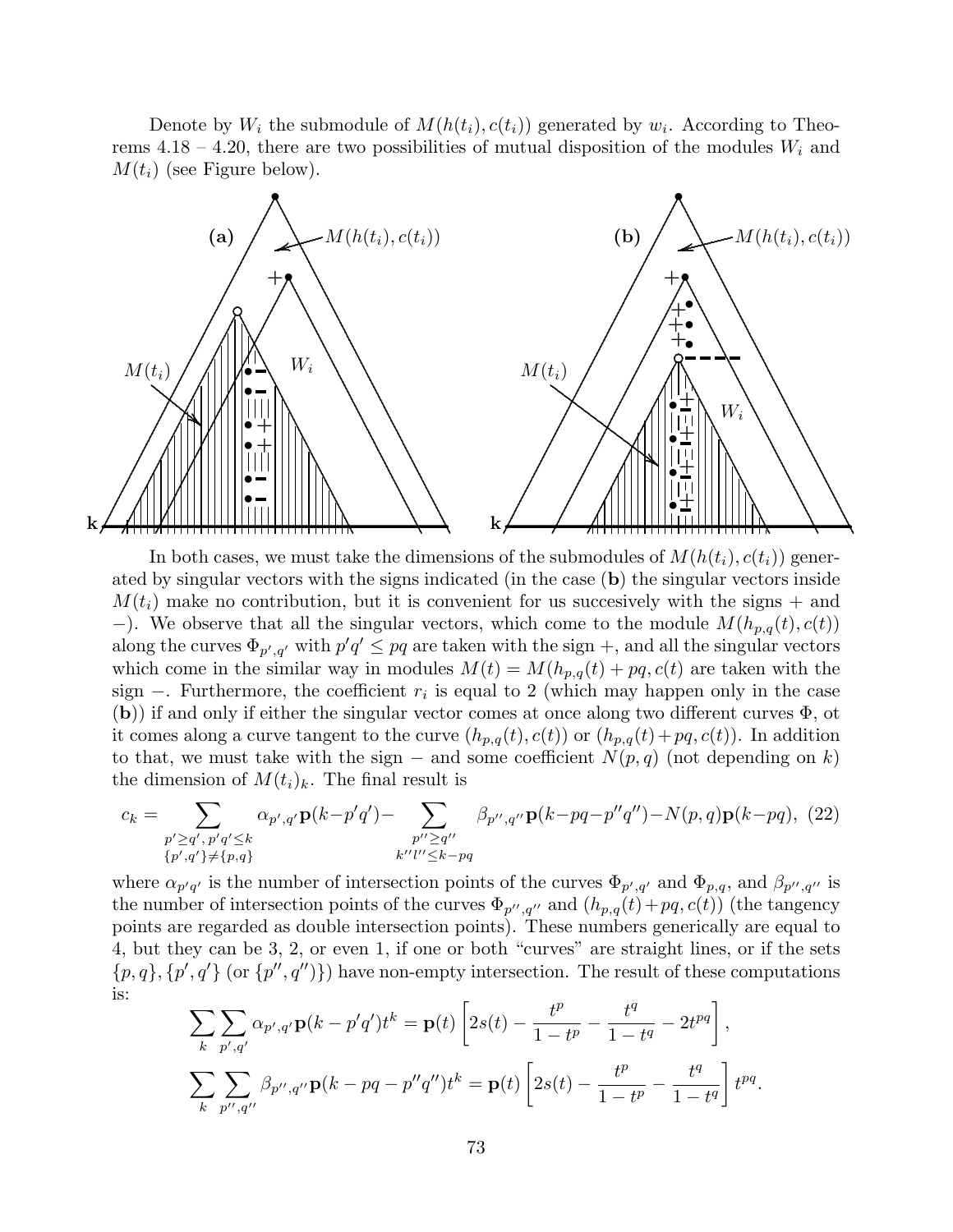Hence,

$$
\sum_{k} c_{k} t^{k} = \mathbf{p}(t)(1-t^{pq}) \left[ 2s(t) - \frac{t^{p}}{1-t^{p}} - \frac{t^{q}}{1-t^{q}} - 2t^{pq} \right] - (N(p,q) + 2)\mathbf{p}(t)t^{pq}.
$$

It remains to prove:

Lemma.

$$
N(p, q) = 2(2pq - p - q - 1).
$$

Proof.  $N(p,q)$  is composed of  $\sum r_i$ , where the summation is taken over those i, for which  $W_i \supset M(t_i)$  (case (b)), and the doubled number of pairs  $(p', q') \neq (p, q)$ ,  $(q, p)$  with  $p'q'-pq$  (these pairs were not excluded from the first sum in formula (22), but the singular vectors, which come along the corresponding curves  $\Phi_{p',q'}$  are contained in  $M(t_i)_{pq}$  and thus do not contribute in  $c_k$ ). That is, we must draw all the lines through the point  $(p, q)$ not oparallel to the axes, and then mark on them all integral points  $(p', q') \neq (\pm p, \pm q)$ with  $0 < p'q' \le pq$  if the intersection point with the set  $\{xy = 0, x \ge 0, y \ge 0\}$  is integral, and all such points but one otherwise. Then  $N(p,q)$  will be the full number of marked points. We observe that (i) the lines symmetric in the line  $x = p$  bear the equal numbers of marked points; (ii) the number of marked oints on a line  $\ell$  of positive slope is equal to  $2a + b - c$ , where a, b, c are the number of integral points in the intersections of  $\ell$  with the sets  $\{0 < x < p, 0 < y < 1\}, \{xy = 0, x \ge 0, y \ge 0\}, \{(-p, -q), (-q, -p)\}\)$  (so b and c are equal to either 0 or 1). Hence

$$
N(p,q) = 2[2(p-1)(q-1) + (p+q-1) - 2] = 2(2pq - p - q - 1).
$$

We see that  $d_k = c_k$ . It follows from this that all submodules of  $M(h(t), c(t))$  are generated by singular vectors, since a submodule not generated by singular vectors, would have increased some  $c_k$ , and the above equation would have been impossible.

4.8.4. Final remark: unitary representations. In conclusion, we mention a description of all values of h and c, for which the irreducible representation  $L(h, c)$  of the Virasoro algebra possesses the structure of a unitary representation. This result belongs to D. Friedan, Z. Qiu, S. Shenker, P. Goddard, A. Kent, and D. Olive; the relevant reference is [21].

PROPOSITION 4.22. The irreducible representation of  $\mathfrak{Vir}$  with the highest weight h, c possesses a structure of a unitary representation if and only if

$$
c = 1 - \frac{6}{m(m+1)}, \quad h = \frac{((m+1)^2k - m\ell^2 - 1)}{4m(m+1)}
$$

for some  $k, \ell, m$  satisfying the conditions  $m \geq 2, 1 \leq \ell \leq k < m$ .

For the proof see the article cited above.

Examples:  $c = 0, h = -\frac{1}{2}$ 24  $;c =$ 1 2  $, h = 0,$ 1 16 , 1 2 .

Notice that  $(h, c)$  given by the formula in Proposition 4.22 belongs to the curve  $\Phi_{m,m+1}$ and the Verma nodule  $M(h, c)$  has infinitely many singular vectors.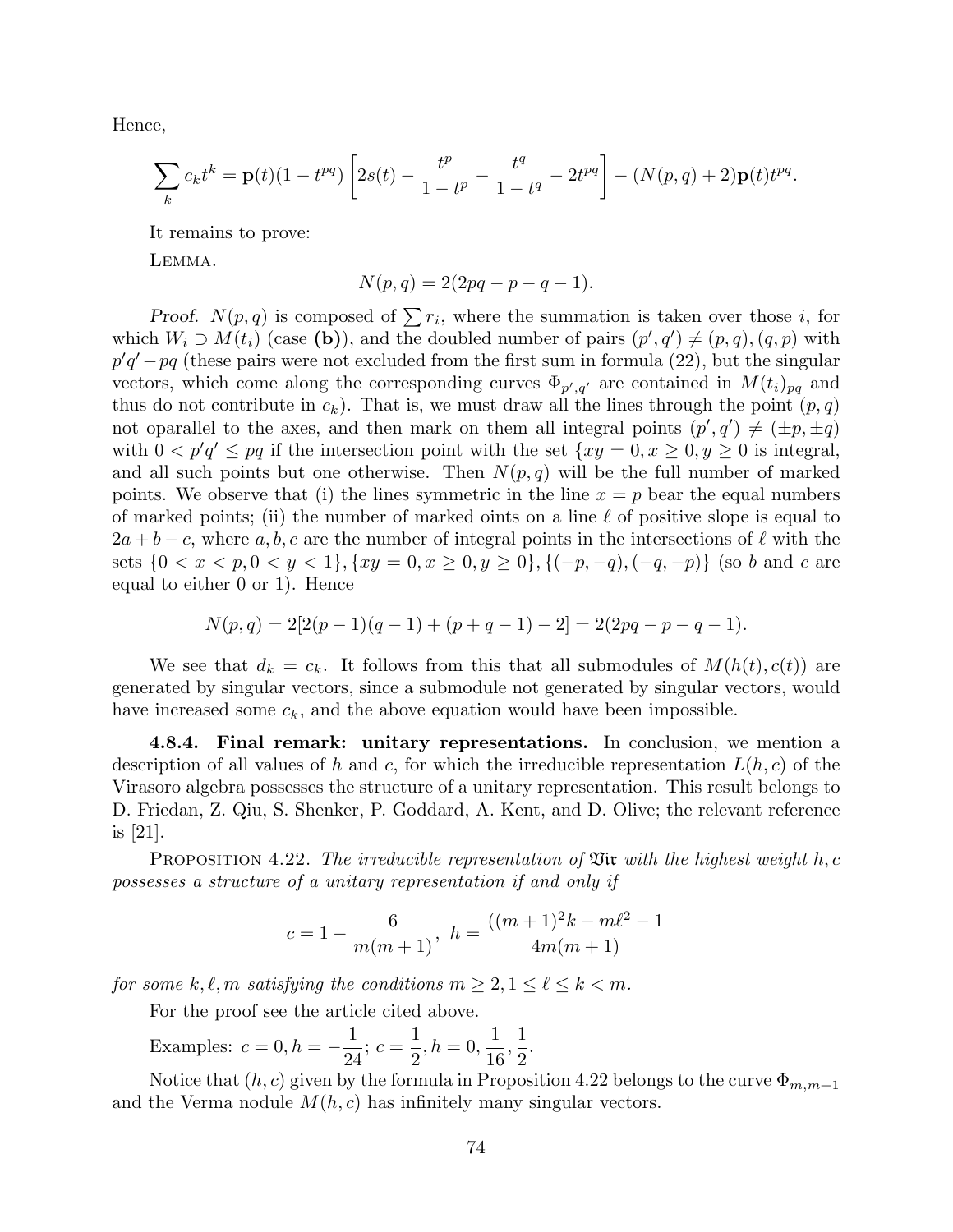4.8.5. Structure of modules of semi-infinite forms. The main goal of this section (which contains no proofs, proofs cmn be found in [13]) is to demonstrate that the highly reducible modules of semi-infinite forms are considerably different from the corresponding Verma modules. We will use the following notation:  $L(h, c)$  is the irreducible quotient of the Verma module  $M(h, c)$ .

Let  $\Psi_{pq}$  a curve in the plane  $\mathbb{C}^2(\lambda,\mu)$  given by the parametric equations

$$
\lambda = \lambda(\theta) = \frac{\theta - \theta^{-1}}{\sqrt{2}} - \frac{1}{2}, \ \mu = \mu_{pq}(\theta) = \frac{(p+1)\theta - (q+1)\theta^{-1}}{\sqrt{2}}.
$$

A direct computation shows that

$$
-1 - \lambda(\theta) = \lambda(\theta^{-1}), \ \mu_{pq}(\theta) = -\mu_{qp}(\theta^{-1}), \ \mu_{pq}(\theta) - 2\lambda(\theta) - 1 = \mu_{-p,-q}(\theta^{-1}),
$$

that is, the transformations  $(\lambda, \mu) \mapsto -(1 - \lambda, \mu - 2\lambda - 1), (\lambda, \mu) \mapsto (-1 - \lambda, -\mu)$  which take the modules of semi-infinite forms into contragredient or isomorphic modules, map the curve  $\Psi_{pq}$  onto  $\Psi_{qp}$  or  $\Psi_{-p,-q}$ . Also

$$
-2(6\lambda(\theta)^{2} + 6\lambda(\theta) + 1) = c(t), \ \frac{1}{2}\mu_{pq}(\theta)(\mu_{pq}(\theta) - 2\lambda(\theta) - 1) = h_{pq}(t)
$$

where  $t = -\theta^2$ , so the image of the curve  $\Psi_{pq}$  with respect to the map  $\mathbb{C}^2(\lambda,\mu) \to$  $\mathbb{C}^2(h,c), \; (\lambda,\mu) \mapsto$  $\sqrt{1}$ 2  $\mu(\mu-2\lambda-1), -2(6\lambda^2+6\lambda+1)$  is  $\Phi_{pq}$ . Differently: the inverse image of  $\Phi_{pq} = \Phi_{qp}$  consists of the curves  $\Psi_{pq}, \Psi_{qp}, \Psi_{-p,-q}, \Psi_{-q,-p}.$ 

Let us fix  $\lambda, \mu \in \mathbb{C}$  and corresponding  $h = \frac{1}{2}$ 2  $\mu(\mu - 2\lambda - 1), c = -2(6\lambda^2 + 6\lambda + 1).$ The set  $\{(\alpha,\beta) | (\lambda,\mu) \in \Psi_{\alpha\beta}\}\)$  consists of two lines symmetric to each other with respect to the diagonal  $\alpha = \beta$  (two of the four similar lines for  $(h, c)$ , see Section 4.8.2). Choose one of these lines and denote it as  $\ell_{\lambda\mu}$ . The structure of the module  $\mathcal{H}(\lambda, \mu)$  depends on the set of integral points on this line.

If the line  $\ell_{\lambda\mu}$  contains no integral points, or only one integral point with a nonpositive product of coordinates, then the module  $\mathcal{H}(\lambda,\mu)$  is irreducible and is isomorphic to  $M(h, c)$ . If the line  $\ell_{\lambda\mu}$  contains only one integral point,  $(p, q)$ , and  $p > 0, q > 0$ , then  $\mathcal{H}(\lambda,\mu)$  is again isomorphic to  $M(h,c)$ , the latter contains a proper irreducible submodule isomorphic to  $M(h+pq, c)$  with the quotient  $L(h, c)$ . In the similar case with  $p < 0, q < 0$ , the module  $\mathcal{H}(\lambda,\mu)$  is isomorphic to the module  $M(h,c)$  contragredient to  $M(h,c)$ . In this case, the highest weight vector of  $\mathcal{H}(\lambda,\mu)$  generates a proper irreducible submodule isomorphic to  $L(h, c)$ , and the quotient, also irreducible, is isomorphic to  $M(h + pq, c)$ .

If the line  $\ell_{\lambda\mu}$  contains infinitely many integral points and crosses the both axes in integral points, then

$$
\mathcal{H}(\lambda,\mu) \cong L(h,c) \oplus L(h+p_1q_1,c) \oplus L(h+p_2q_2,c) \oplus \dots
$$

where the notations come from the diagrams in Theorem 4.20 of Section 4.8.2 corresponding to Case 3. The sum above is infinite, if the slope of  $\ell_{\lambda,\mu}$  is positive, and finite, if the slope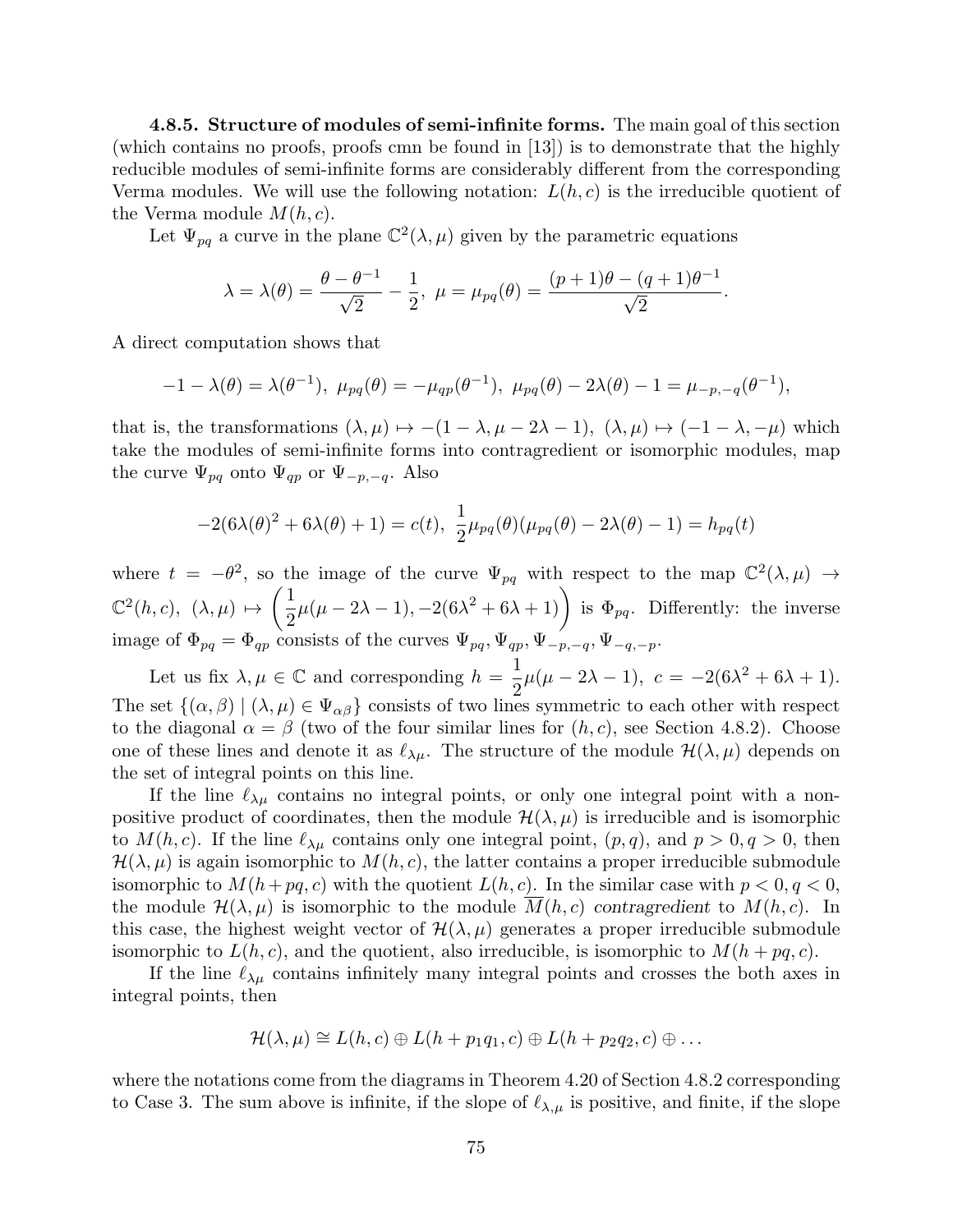is negative. If the line  $\ell_{\lambda\mu}$  contains infinitely many integral points, has a positive slope and crosses at most one of the axes in an integral point, then the possible structure of the module  $\mathcal{H}(\lambda,\mu)$  is presented on the diagrams below.



The black dots, white dots, and squares on these diagrams mean generators of modules; two symbols are connected with an oriented sequence of arrows if and only if the second one is contained in a submodule generated by the first one; the arrows directed upward (downward) correspond to polynomials in  $e_i$  with negative (positive) i. Black dots denote singular vectors; white dots become singular vectors after factorizing over the submodule generated by singular vectors, square become singular vectors after second such operation. The two left diagrams (straight) correspond to the case when the line  $\ell_{\lambda\mu}$  intersect one of the axes in an integral point; the first of them corresponds to the case  $p_1 < 0, p_2 < 0$  (in the notation of the diagram in Theorem 4.19 of Section 4.8.2), the second one corresponds to the case  $p_1 > 0, p_2 > 0$ . The right diagram reflects the case when the line  $\ell_{\lambda\mu}$  (of positive slope) does not cross any axis in integral points. Notice that in all the three cases the submodule generated by singular vectors is an infinite direct sum of modules which are irreducible, with one possible exception of an extension of one irreducible module with another one (corresponds to the picture  $\downarrow$ ). After the factorization over this submodule, • the singular vectors again generate a direct sum of irreducible modules, and the same after the second factorization.

If the slope of  $\ell_{\lambda\mu}$  is negative, the structure of the module is similar; the main difference is that all the diagrams are finite.

# 5. The overview from the point of view of Heisenberg algebra.

The main goal of this part is to show that the whole theory of representations of the Virasoro algebra (and, actually, the affine algebras) may be understood as a projection of (much simpler) theory of representations of the (infinite-dimensional) Heisenberg algebra. As a by-product of this understanding, we will obtain a more "industrial" way of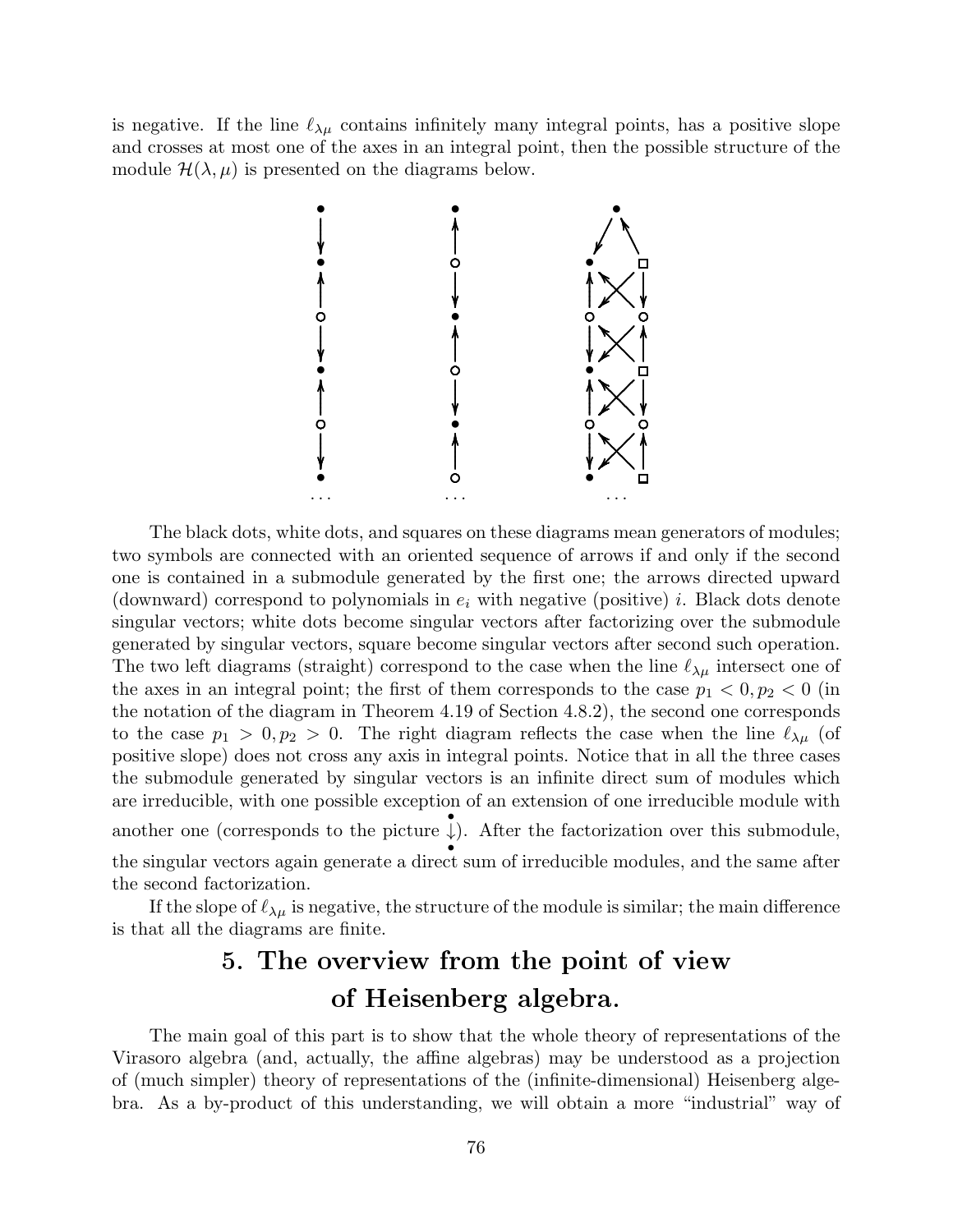constructing singular vectors in the modules of semi-infinite forms, developed in Section 4.4.3. While the construction in Section 4.4.3 provides some sporadic examples (which was sufficient for the purposes there), our new way will give explicit formulas for all singular vectors in these modules.

### 5.1. The Heisenberg algebra and its canonical representation.

**5.1.1. Definitions.** Let  $\mathfrak{H}$  be a Lie algebra with the basis consisting of  $F_j$ ,  $i \in \mathbb{Z}_{\neq 0}$ and  $\mathbb I$  and the commutator relations

$$
[F_i, F_j] = j\delta_{-i,j}\mathbb{I}, [F_j, \mathbb{I}] = 0.
$$

There exists a "canonical"  $\mathfrak{H}\text{-module } \mathcal{D}$  which is the space  $\mathbb{C}[x_1, x_2, \ldots]$  of polynomials of infinitely many variables with the action of  $H$  described by the formulas

$$
F_j = x_j \text{ for } j > 0, F_{-j} = j \frac{\partial}{\partial x_j} \text{ for } j > 0, \mathbb{1} = \text{id} \, .
$$

With respect to the decomposition  $\mathfrak{H} = \mathfrak{n}_- \oplus \mathfrak{h} \oplus \mathfrak{n}_+$ ,  $\mathfrak{n}_- = \text{span}(F_i, j > 0), \mathfrak{n}_+ =$  $\text{span}(F_j, j < 0), \mathfrak{h} = \mathbb{C}\mathbb{I}, \mathcal{D}$  may be described either as the Verma module  $M(\lambda)$  with  $\lambda(\mathbb{I}) = 1$  (and  $v_{\lambda} = 1$ ) or as a unique irreducible 5-module with  $\mathbb{I}$  acting as id and a virtually nilpotent action of n−.

5.1.2. The  $\mathfrak{H}\text{-module } \mathcal{D}$  as a  $\mathfrak{Vir}\text{-module. Put}$ 

$$
e_i = \sum_{\substack{r>s \ r+s=i}} F_r F_s \left( + \frac{1}{2} F_{\frac{i}{2}}^2, \text{ if } i \text{ is even and } \neq 0 \right), \ z = \mathbb{I}.
$$

Although the sum in the definition of  $e_i$  is infinite, it may be regarded as a valid operation in D: for any  $p \in \mathcal{D}$ , there exists a  $C \in \mathbb{Z}$  such that  $F_j p = 0$  for any  $j < C$ .

PROPOSITION 5.1. The operators  $e_i, z: \mathcal{D} \to \mathcal{D}$  equip  $\mathcal D$  with a  $\mathfrak{Vir}\text{-}module$  structure. Proof. Let  $i + j \neq 0$ .

$$
[e_i, e_j] = \left[ \sum_{r+s=i} F_r F_s \left( + \frac{1}{2} F_{\frac{i}{2}}^2 \right), \sum_{u+v=j} F_u F_v \left( + \frac{1}{2} F_{\frac{j}{2}}^2 \right) \right]
$$

(we abbreviate the notations). The term  $F_wF_{i+j-w}$  appears in the last commutator twice:

$$
[F_w F_{i-w}, F_{i+j-w} F_{w-i}] = (w-i) F_w F_{i+j-w}, [F_{i+j-w} F_{w-j}, F_w F_{j-w}] = (j-w) F_w F_{i+j-w};
$$

the total is  $(j-i)F_wF_{i+j-w}$  (the formulas will look slightly differently, if w is  $\frac{i}{2}$ 2 , j 2 , or  $i + j$ 2 ; we leave the details to the reader). The case of  $i + j = 0$  is substantially different. Notice that

$$
[F_a F_{-b}, F_b F_{-a}] = b F_a F_{-a} - a F_b F_{-b}.
$$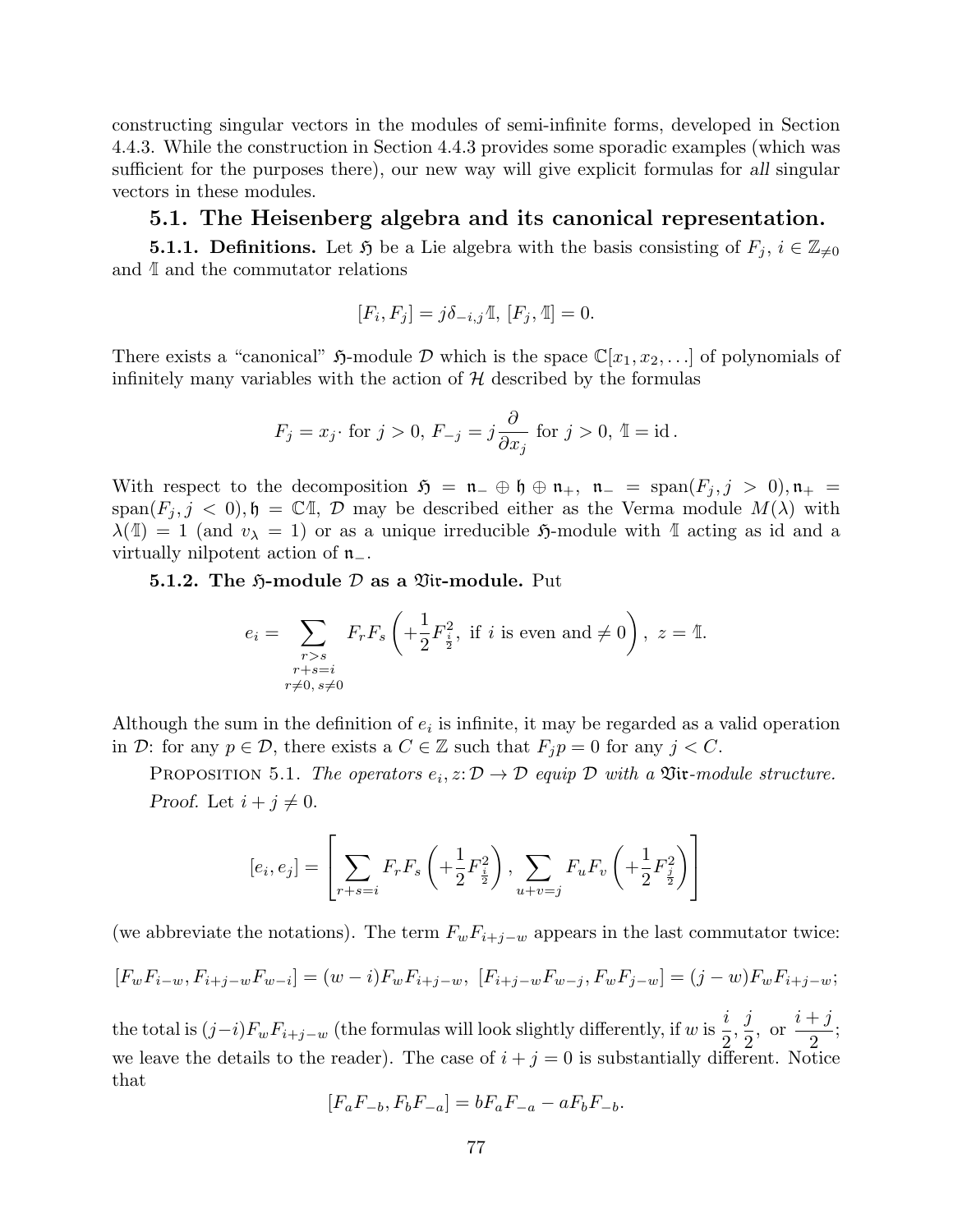Hence (we write the formula for odd  $j = 2k + 1$ , for even j a small modification is needed)

$$
[e_{-j}, e_j] = \left[\sum_{r=1}^k F_{-r} F_{r-2k-1} + \sum_{s=1}^\infty F_s F_{-2k-s-1}, \sum_{r=1}^k F_{2k+1-r} F_r + \sum_{s=1}^\infty F_{2k+s+1} F_{-s}, \right]
$$
  
= 
$$
\sum_{r=1}^k [F_{-r} F_{r-2k-1}, F_{2k+1-r} F_r] + \sum_{s=1}^\infty [F_s F_{-2k-s-1}, F_{2k+s+1} F_{-s}]
$$
  
= 
$$
\sum_{r=1}^k ((2k+1-r)F_{-r} F_r + r F_{2k+1-r} F_{r-2k-1})
$$
  
+ 
$$
\sum_{s=1}^\infty ((2k+s+1)F_s F_{-s} - sF_{2k+s+1} F_{-2k-s-1}).
$$

In the first of the two sums in the last expression, we replace  $F_{-r}F_r$  by  $F_rF_{-r} + r$ <sup> $\perp$ </sup>. We get

$$
[e_{-j}, e_j] = \sum_{u=1}^k (2k+1-u) F_u F_{-u} + \sum_{u=k+1}^{2k+1} (2k+1-u) F_u F_{-u} + \sum_{u=1}^\infty (2k+1+u) F_u F_{-u}
$$
  
+ 
$$
\sum_{u=2k+2}^\infty (2k+1-u) F_u F_{-u} + \sum_{u=1}^k (2k+1-u) u \mathbb{I}
$$
  
= 
$$
\sum_{u=1}^\infty 2(2k+1) F_u F_{-u} + \frac{(2k+1)^3 - (2k+1)}{12} \mathbb{I} = 2je_0 + \frac{j^3 - j}{12} \mathbb{I},
$$

as required. The case of  $j = 2k$  is similar.

As a Vix-module, we will denote D as K. If we put  $\deg x_j = j$  (so  $\deg F_j = j$ ), then K becomes a graded  $\mathfrak{Vir}$ -module:  $\mathcal{K}_0 = \text{span}(1)$ ,  $\mathcal{K}_1 = \text{span}(x_1)$ ,  $\mathcal{K}_2 = \text{span}(x_1^2, x_2)$ ,  $\mathcal{K}_3 =$ span( $x_1^3, x_1x_2, x_3$ ), and so on; in particular, dim  $\mathcal{K}_n = \mathbf{P}(n)$ . This makes  $\mathcal K$  analogous to  $M(h, c)$  and  $\mathcal{H}(\lambda, \mu)$ ; but unlike K, each of these two depends on two complex parameters. We want now to extend the definition of  $K$  to a two-parameter family.

PROPOSITION 5.2. For any  $\alpha, \beta \in \mathbb{C}$ , the operators

$$
\widetilde{e}_i = \begin{cases} e_i + (\alpha i + \beta) F_i & \text{for } i \neq 0, \\ e_0 + \frac{\beta^2 - \alpha^2}{2} \mathbb{I} & \text{for } i = 0, \end{cases} \qquad z = (1 - 12\alpha^2) \mathbb{I}
$$

satisfy the Virasoro commutator relations.

LEMMA: 
$$
[e_i, F_j] = \begin{cases} jF_{i+j}, & \text{if } i + j \neq 0, \\ 0, & \text{if } i + j = 0. \end{cases}
$$

Proof of Lemma:

$$
[e_i, F_j] = \sum_{r+s=i} ([F_r, F_j]F_s + F_r[F_s, F_j])
$$
  

$$
\left( + \frac{1}{2} ([F_{\frac{i}{2}}, F_j]F_{\frac{i}{2}} + F_{\frac{i}{2}}[F_{\frac{i}{2}}, F_j]), \text{ if } i \text{ is even and } \neq 0 \right).
$$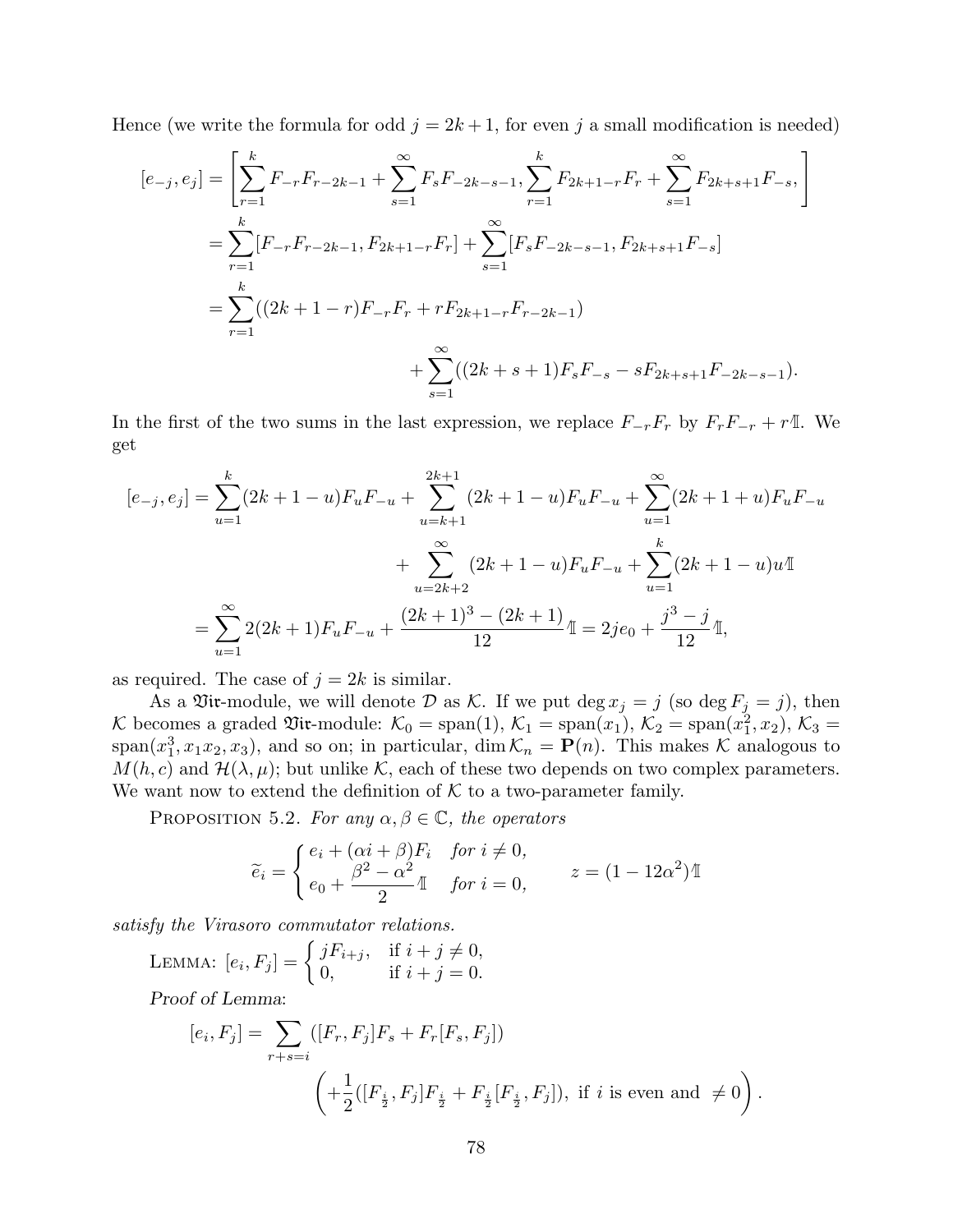If  $i + j = 0$ , then everything in this sum is 0; if  $i + j \neq 0$ , then one term survives, and it is  $jF_{i+j}$ .

Proof of Proposition 5.2. If  $i \neq 0, j \neq 0, i + j \neq 0$ , then  $[\tilde{e}_i, \tilde{e}_j] =$ 

$$
[e_i + (\alpha i + \beta)F_i, e_j + (\alpha j + \beta)F_j] = [e_i, e_j] + (\alpha j + \beta)[e_i, F_j] - (\alpha i + \beta)[e_j, F_i]
$$
  
=  $(j - i)e_{i+j} + [j(\alpha j + \beta) - i(\alpha i + \beta)]F_{i+j}$   
=  $(j - i)e_{i+j} + (j - i)(\alpha(i + j) + \beta)F_{i+j} = (j - i)\tilde{e}_{i+j}.$ 

If  $i = j \neq 0$ , then  $[\widetilde{e}_0, \widetilde{e}_j] =$ 

$$
\left[e_0 + \frac{\beta^2 - \alpha^2}{2}\mathbb{I}, e_j + (\alpha j + \beta)F_j\right] = [e_0, e_j] + [e_0, (\alpha j + \beta)F_j] = je_j + j(\alpha j + \beta)F_j = j\tilde{e}_j.
$$

The case of  $[\tilde{e}_i, \tilde{e}_0]$  is similar. And the last case: if  $j \neq 0$ , then  $[\tilde{e}_{-j}, \tilde{e}_j] =$ 

$$
[e_{-j} + (-\alpha j + \beta)F_{-j}, e_j + (\alpha j + \beta)F_j] = [e_{-j}, e_j] + (-\alpha j + \beta)(\alpha j + \beta)[F_{-j}, F_j]
$$
  
= 2je\_0 +  $\frac{j^3 - j}{12}$   $\mathbb{I}$  +  $j(\beta^2 - j^2\alpha^2)\mathbb{I}$  =  $2j(e_0 + \frac{\beta^2 - \alpha^2}{2}\mathbb{I}) + \frac{j^3 - j}{12}(1 - 12\alpha^2)\mathbb{I}$   
=  $2j\tilde{e}_0 + \frac{j^3 - j}{12}z$ .

This completes the proof.

Proposition 5.2 establishes a two parameter family  $\mathcal{K}(\alpha, \beta)$  of  $\mathfrak{Vir}\text{-modules.}$  From now on, we will use the notation  $e_i$  instead of  $\tilde{e}_i$ ; what used to be  $e_i$ , corresponds to the case of  $\alpha = \beta = 0$ .

Our next goal is to compare it with the family  $\mathcal{H}(\lambda,\mu)$  of semi-infinite forms modules.

5.1.3. Bosonic-fermionic correspondence. We will use this term, borrowed from physics, for the following result.

THEOREM 5.3. There exists a (unique up to a non-zero constant factor)  $\mathfrak{Vir}\text{-}isomorphism$  $\mathcal{K}(\alpha, \beta) \cong \mathcal{H}(\lambda, \mu)$  where  $\lambda = -\alpha - \frac{1}{2}$ 2 ,  $\mu = \beta - \alpha$ .

Proof: the whole Section.

To begin, we will construct an action of the Heisenberg algebra in  $\mathcal{H} = \mathcal{H}(\lambda, \mu)$  (it will not depend on  $\lambda$  and  $\mu$ ). The construction is simple:

$$
F_i(\ldots \wedge f_{j_3} \wedge f_{j_2} \wedge f_{j_1}) = \sum_{r=1}^{\infty} (\ldots \wedge f_{j_{r+1}} \wedge f_{j_r+i} \wedge f_{j_{r-1}} \wedge \ldots \wedge f_{j_1}).
$$

We are going to prove that  $[F_i, F_j] = 0$ , if  $i+j \neq 0$  and  $[F_{-j}, F_j] = j$  id. Here and below, we will use the following graphic presentation of semi-infinite monomials: for  $\ldots \wedge f_{j_3} \wedge f_{j_2} \wedge f_{j_1}$ , we will place, on a number line, black dots at  $..., j_3, j_2, j_1$  and white dots at all other integers. For example,  $\ldots \wedge f_{-8} \wedge f_{-7} \wedge f_{-6} \wedge f_{-4} \wedge f_{-1} \wedge f_0 \wedge f_1 \wedge f_4$  will be presented as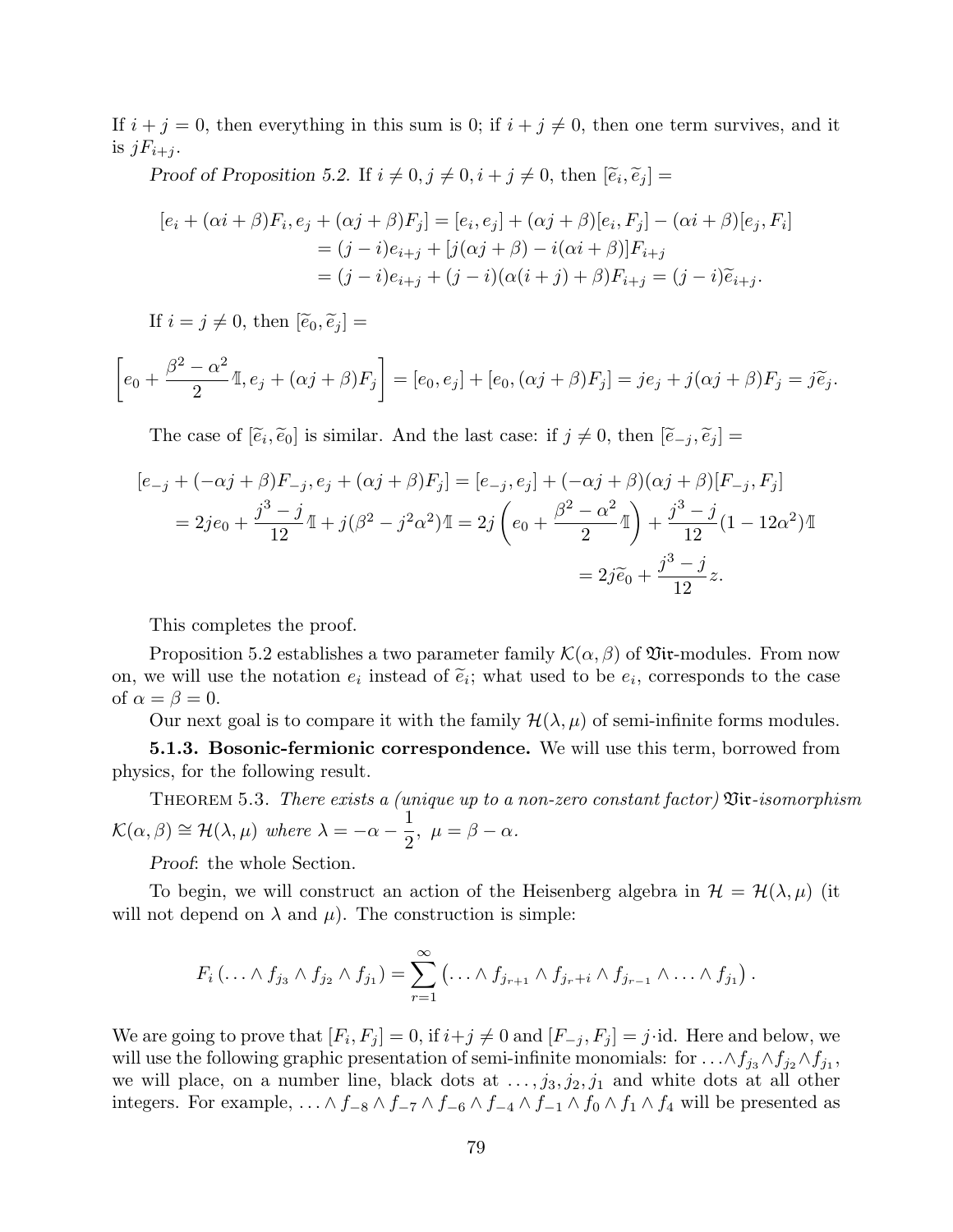. . . . . . • • • ◦ • ◦ ◦ • • • ◦ ◦ • ◦ ◦ ◦ −8 −7 −6 −4 −1 0 1 4

The action of  $F_i$  is presented by the diagram  $\stackrel{k}{\bullet} \longrightarrow \stackrel{k}{\circ} \stackrel{i}{\circ}$ . Each of the compositions  $F_i F_j$  and  $F_j F_i$   $(i + j \neq 0)$  may transform  $\bullet k + i \bullet \bullet$  $\ell + j$  into  $k + i$   $\ell$  $\ell + j$  $\bullet'$  (the order may be different) or  $\mathbf{k}$  $k + i + j$  into  $k$  $k + i + j$ • The equality  $F_iF_j = F_jF_i$ is obvious in the first case and also in the second case, if the dots  $k + i$  and  $k + j$  are both black or both white. If, say  $k + i$  is black and  $k + j$  is white, then  $F_jF_i$  cannot transform  $\boldsymbol{k}$  $k + i + j$  into  $k$  $k+i+j$  $\circ$  at all, and  $F_iF_j$  can do it in two different ways:

$$
\begin{array}{ccccccccc}\nk & k+i & k+j & k+i+j & \underline{F_j} & k & k+i & k+j & k+i+j & \underline{F_i} & k & k+i & k+j & k+i+j \\
\hline\n\text{or} & k & k+i & k+j & k+i+j & \underline{F_j} & k & k+i & k+j & k+i+j & \underline{F_i} & k & k+i & k+j & k+i+j \\
\end{array}
$$

and the results cancel, since the first composition reverses the order of k and  $k + i$ , and the second one preserves this order.

Now consider the commutator  $[F_{-i}, F_i]$ . Let, for the beginning,  $j = 1$ . The compositions  $F_{-1}F_1$  and  $F_1F_{-1}$  are presented on the diagram below.

$$
F_{-1}F_1 \qquad \cdots \qquad \bullet \qquad \bullet \xrightarrow{\rightarrow} \circ \qquad \bullet \xrightarrow{\rightarrow} \circ \qquad \bullet \qquad \bullet \qquad \bullet \xrightarrow{\rightarrow} \circ \qquad \circ \qquad \bullet \xrightarrow{\rightarrow} \circ \qquad \circ \qquad \circ \qquad \cdots
$$

$$
F_1F_{-1} \qquad \cdots \qquad \bullet \qquad \bullet \qquad \circ \xrightarrow{\leftarrow} \bullet \qquad \circ \qquad \circ \xrightarrow{\leftarrow} \bullet \qquad \bullet \qquad \bullet \qquad \circ \qquad \circ \xrightarrow{\leftarrow} \bullet \qquad \circ \qquad \circ \qquad \circ \qquad \cdots
$$

(top arrows show the transformation performed first, bottom arrows indicate the second transformation). We see that  $F_{-1}F_1$  multiplies the monomial by the number of adjacent pairs ( $\bullet \circ$ ) and  $F_1F_{-1}$  multiplies the monomial by the number of adjacent pairs ( $\circ \bullet$ ), or, differently, the first number is the number of transitions (black  $\rightarrow$  white) we make moving from far left to far right, and the second one is the number of transitions (white  $\rightarrow$ black). Since we begin with • and end with ◦, the first number is one more then the second one, and the difference is 1. Thus,  $[F_{-1}, F_1] = 1 \cdot id$  (we do not count the possibilities of applying  $\rightarrow$  and  $\leftarrow$  to different dots; they are the same for  $F_{-1}F_1$  and  $F_1F_{-1}$ , and cancel in the difference  $F_{-1}F_1 - F_1F_{-1}$ . At last, for  $j > 1$  we split our sequence of black and white dots into j sequences according to the residue modulo j, like this (for  $j = 3$ ):



Each of the j sparse sequences contributes 1 to  $[F_{-j}, F_j]$  as above, so  $[F_{-j}, F_j] = j \cdot id$ .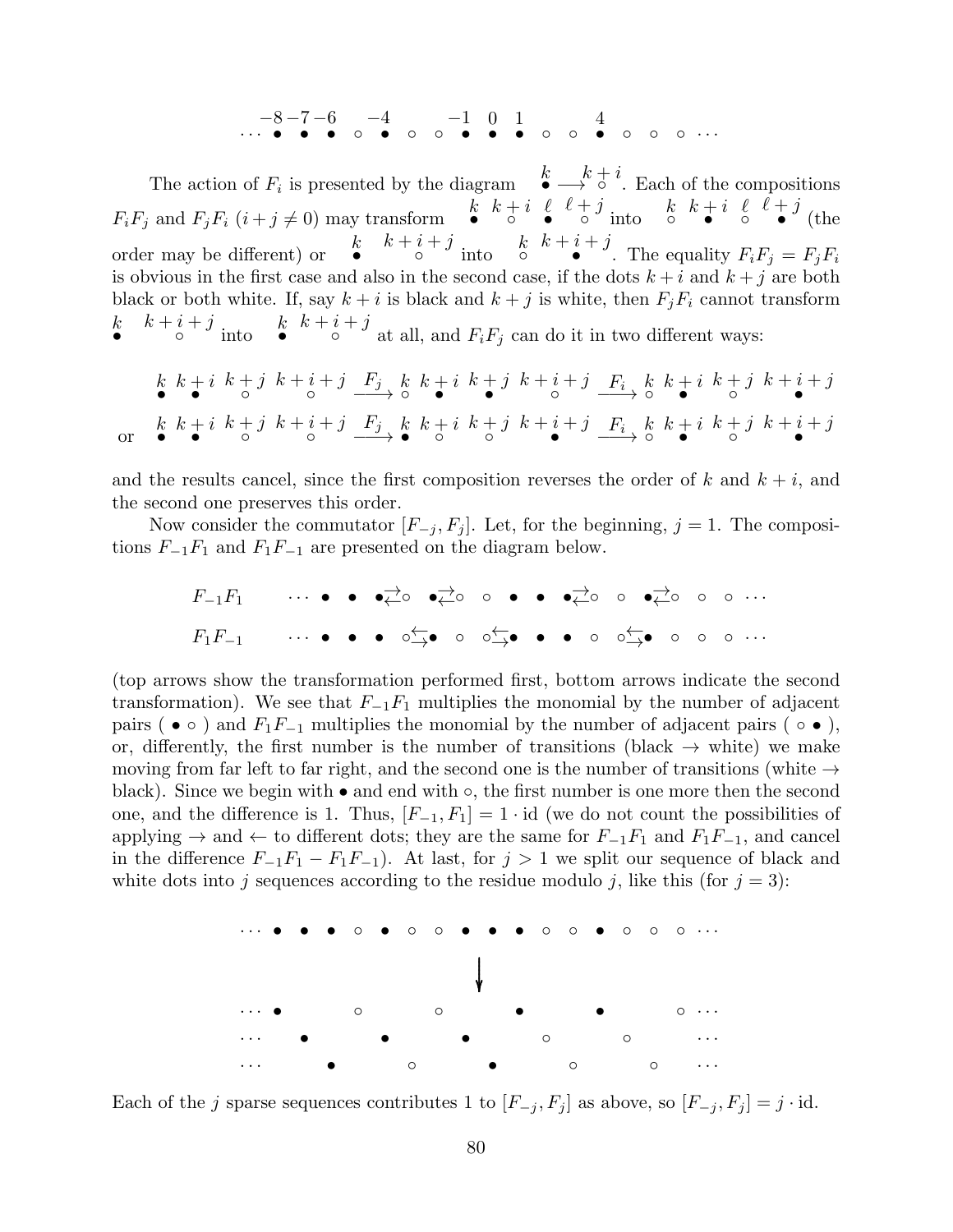Thus,  $H$  becomes an  $\mathfrak{H}\text{-module}$ , and

 $x_i^{k_1}$  $x_{i_1}^{k_1} \dots x_{i_s}^{k_s}$  $s_{i_s}^{k_s}=F_{i_1}^{k_1}$  $r_{i_1}^{k_1} \ldots F_{i_s}^{k_s} 1 \mapsto F_{i_1}^{k_1}$  $i_1^{k_1} \dots F_{i_s}^{k_s} (\dots \wedge f_{-3} \wedge f_{-2} \wedge f_{-1})$ 

is an  $\mathfrak{H}\text{-isomorphism } \mathcal{K} \to \mathcal{H}.$ 

Let us return to the proof. If we fix  $\alpha$  and  $\beta$ , then K acquires a structure of a  $\mathfrak{Vir}$ module, and our isomorphism carries this structure into  $H$ . It remains to check that the last structure is the same as that of  $\mathcal{H}(\lambda,\mu)$  with  $\lambda=-\alpha-\frac{1}{2}$ 2 ,  $\mu = \beta - \alpha$ .

First, the action of  $z$  with respect to the two structures is the same:

$$
-12\lambda^2 - 12\lambda - 2 = -12\lambda(\lambda + 1) - 2 = -12\left(-\alpha - \frac{1}{2}\right)\left(-\alpha + \frac{1}{2}\right) - 2
$$

$$
= -12\alpha^2 + 3 - 2 = 1 - 12\alpha^2.
$$

Next, we compare the actions of  $e_i$  for the two structures. It would be sufficient to do it, say, for  $e_3$  and  $e_{-1}$ , since these two generate  $\mathfrak{Vir}$ , but we will do it for an arbitrary odd i (the case of an even i is not much different, but we prefer to avoid the coefficients  $\frac{1}{2}$ 2 and the squares of F's). For the beginning, assume that  $\alpha = \beta = 0$ . Then, with respect to the structure coming from K,  $e_i = \sum F_r F_s$   $(r + s = i, r > s, r \neq 0, s \neq 0)$ . This  $e_i$  can transform  $\bullet \bullet \bullet \bullet \bullet \bullet^*$  into  $\circ \circ \bullet \bullet \bullet \bullet^*$  in two different ways:

$$
\begin{array}{ccccccccccccc}\nk & \ell & \ell+s & k+r & F_s & k & \ell & \ell+s & k+r & F_r & k & \ell & \ell+s & k+r \\
\end{array}
$$
 and 
$$
\begin{array}{ccccccccccccc}\nk & \ell & \ell+s & k+r & F_{\ell+s-k} & k & \ell & \ell+s & k+r & F_{k+r-\ell} & k & \ell & \ell+s & k+r \\
\end{array}
$$

(the order of operators in the second line may be different), and the results cancel because of different signs.

It remains to evaluate the amount of transformations <sup>k</sup>  $\stackrel{k}{\longrightarrow} \stackrel{k+i}{\circ}$  arising in the action of  $e_i$ . We will need the following simple combinatorial observation. Consider the diagram of a monomial as above, .

$$
\begin{array}{c|cccc}\n-8 & -7 & -6 & -5 & -4 & -3 & -2 & -1 & 0 & 1 & 2 & 3 & 4 & 5 & 6 & 7 \\
\hline\n\end{array}
$$

(we mark black and white dots as well) and draw a vertical line between the dots marked as  $j-1$  and j. Let w be the number of white dots to the left of the vertical line and b be the number of black dots to the right of vertical line. Then  $j = w - b$  (on the picture,  $1 = 3 - 2$ ). The fact is obvious (the proof is left to the reader). Now take the diagram of our monomial and draw a vertical line through the midpoint of the interval between • and  $k+i$ . The combination  $F_rF_s$  with  $s < r, r + s = i, r \neq 0, s \neq 0$  which take • into  $k + i$  correspond to white dots to the left of the vertical line (then this white point has the label  $k + s$ ) and to black dots to the right of the vertical line (then the black dot has the label  $k + i - s$ ; see the diagram below.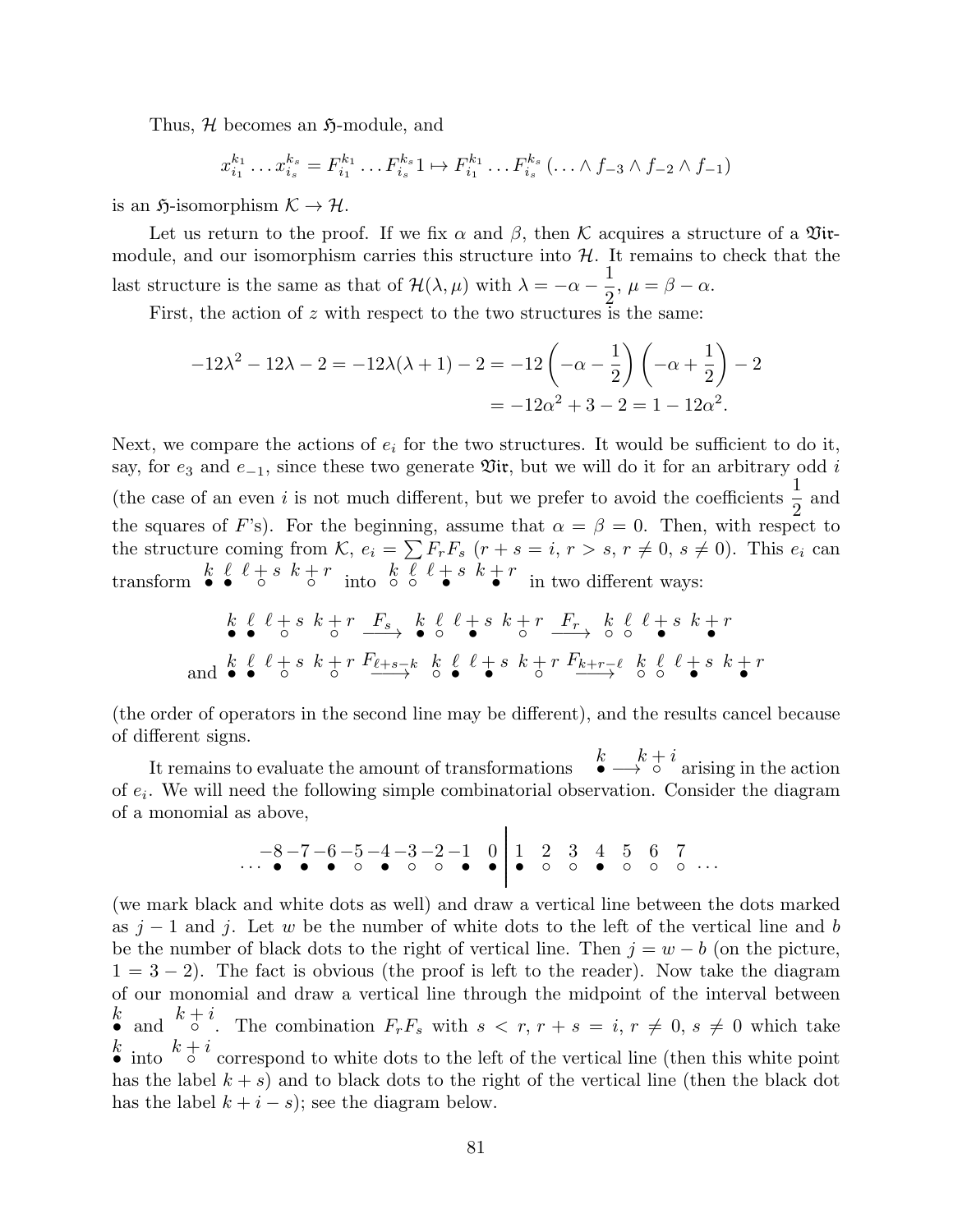

Let  $w$  be the number of white points to the left of vertical line (in the initial diagram),  $b$  be the number of black points to the right of vertical line, and  $q$  be the number of black points between  $\stackrel{k}{\bullet}$  and  $\stackrel{k}{\circ}^i$  (all in the initial diagram). The transformation on the left of the diagram above produce the sign  $(-1)^q$ , the transformation on the right produce the sign  $(-1)^{q-1}$ . Thus, the total coefficient at  $\stackrel{k}{\bullet} \rightarrow \stackrel{k+i}{\circ}$  in  $e_i$  is  $(-1)^q(w-b) = (-1)^q$  $k +$  $i+1$ 2  $\setminus$  $= (-1)^{q}(\mu + k - \lambda(i+1))$  with  $\mu = 0, \lambda = -\frac{1}{2}$ , as it should be for  $\alpha = \beta = 0$ .

2 For arbitrary  $\alpha$  and  $\beta$ ,  $e_i$  acquires the summand  $(\alpha i + \beta)F_i$  which leads to the addition of  $\alpha i + \beta$  to  $k +$  $i+1$ 2 . But

$$
k + \frac{i+1}{2} + \alpha i + \beta = \beta - \alpha + k + \left(\alpha + \frac{1}{2}\right)(i+1) = \mu + k - \lambda(i+1)
$$

where  $\lambda = -\alpha - \frac{1}{2}$ 2 ,  $\mu = \beta - \alpha$ , as it should be.

This completes the proof of Theorem.

### 5.2. Vertex operators.

**5.2.1. The definition.** Vertex operators  $B_k(\alpha): \mathcal{H} \to \mathcal{H}$ ,  $\alpha \in \mathbb{C}$ ,  $k \in \mathbb{Z}$  are defined by the formula

$$
\sum_{k=-\infty}^{\infty} B_k(\alpha) t^k = \exp\left(\sum_{i>0} \frac{\alpha F_i t^i}{i}\right) \cdot \exp\left(\sum_{i<0} \frac{\alpha F_i t^i}{i}\right).
$$

In other words,

$$
\sum_{k=-\infty}^{\infty} B_k(\alpha) t^k = \left(1 + \alpha F_1 t + \frac{1}{2} \alpha (F_2 + \alpha F_1^2) t^2 + \frac{1}{6} \alpha (2F_3 + 3\alpha F_1 F_2 + \alpha^2 F_1^3) t^3 + \ldots\right) \cdot \left(1 - \alpha F_{-1} t^{-1} + \frac{1}{2} \alpha (-F_{-2} + \alpha F_{-1}^2) t^{-2} + \frac{1}{6} \alpha (-2F_{-3} + 3\alpha F_{-1} F_{-2} - \alpha^2 F_{-1}^3) t^{-3} + \ldots\right)
$$

So, for example,

$$
B_0(\alpha) = 1 + \alpha^2 F_1 F_{-1} + \frac{1}{4} \alpha^2 (F_2 + \alpha F_1^2)(-F_{-2} + \alpha F_{-1}^2)
$$
  
+ 
$$
\frac{1}{36} \alpha^2 (2F_3 + 3\alpha F_1 F_2 + \alpha^2 F_1^3)(-2F_{-3} + 3\alpha F_{-1} F_{-2} - \alpha^2 F_{-1}^3) + ...,
$$
  

$$
B_1(\alpha) = \alpha F_1 - \frac{1}{2} \alpha^2 (F_2 + \alpha F_1^2) F_{-1} + \frac{1}{12} \alpha^2 (2F_3 + 3\alpha F_1 F_2 + \alpha^2 F_1^3)(-F_{-2} + \alpha F_{-1}^2) + ...
$$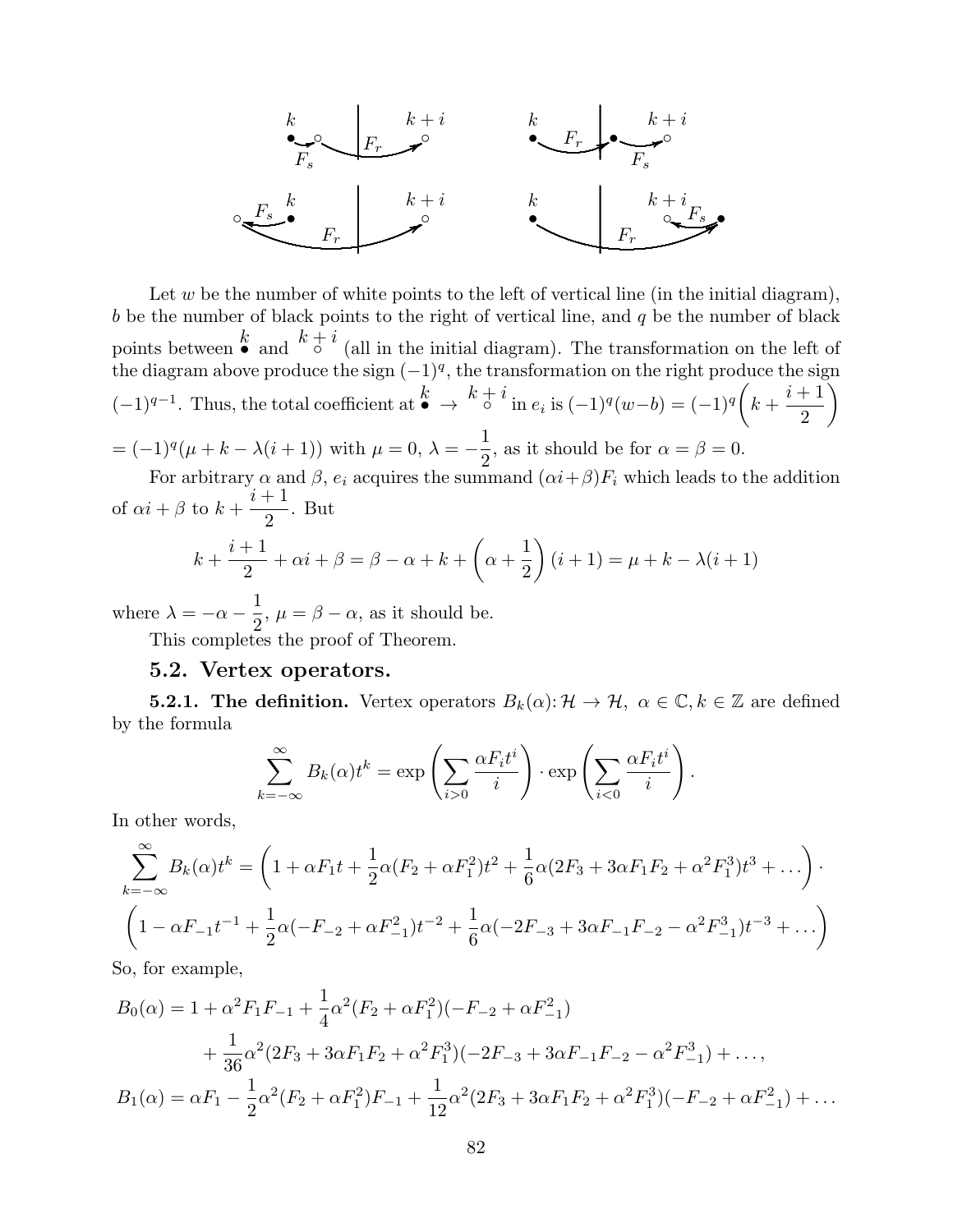The following properties of vertex operators are obvious:

PROPOSITION 5.4. (1)  $B_k(0) = \begin{cases} \text{id}, & \text{if } k = 0, \\ 0 & \text{if } k \neq 0. \end{cases}$ 0, if  $k \neq 0$ . (2) For any  $\alpha \in \mathbb{C}$ ,  $B_0(\alpha)v = v$  where  $v \in \mathcal{H}$  denotes the vacuum vector. (3) The operators  $B_k(\alpha)$ ,  $B_{-k}(\alpha)$  are taken into each other by the anti-isomorphism  $F_i \leftrightarrow -F_{-i}.$ 

Now we prove the key property of the vertex operators.

PROPOSITION 5.5:  $[F_i, B_k(\alpha)] = \alpha B_{k+i}(\alpha)$ .

*Proof.* Obviously,  $\left[F_i, \exp \frac{\alpha F_j t^j}{r}\right]$ j 1  $= 0$ , if  $j \neq -i$ . Also,  $[F_i, F_{-i}^k] = -ikF_{-i}^{k-1}(-i\mathbb{I}, \text{ if }$  $k = 1$ . Hence,

$$
\[F_i, \exp \frac{\alpha F_{-i}t^{-i}}{-i}\] = \sum_{k=1}^{\infty} \frac{\alpha^k [F_i, F_{-i}^k] t^{ki}}{k!(-i)^k} = \sum_{k=1}^{\infty} \frac{\alpha^k (-i) k F_{-i}^{k-1} t^{-ki}}{k!(-i)^k}
$$

$$
= \alpha t^{-i} \sum_{k=1}^{\infty} \frac{\alpha^{k-1} F_{-i}^{k-1} t^{-(k-1)i}}{(k-1)!(-i)^{k-1}} = \alpha t^{-i} \exp \frac{\alpha F_{-i} t^{-i}}{-i}.
$$

Therefore,

$$
\sum_{k=-\infty}^{\infty} [F_i, B_k(\alpha)]t^k = \left[F_i, \sum_{k=-\infty}^{\infty} B_k(\alpha)t^k\right] = \left[F_i, \exp\left(\sum_{j>0} \frac{\alpha F_j t^i}{j}\right) \cdot \exp\left(\sum_{j<0} \frac{\alpha F_j t^j}{j}\right)\right]
$$

$$
= \alpha t^{-i} \exp\left(\sum_{j>0} \frac{\alpha F_j t^i}{j}\right) \cdot \exp\left(\sum_{j<0} \frac{\alpha F_j t^j}{j}\right)
$$

$$
= \alpha \sum_{k=-\infty}^{\infty} B_k(\alpha)t^{k-i} = \sum_{k=-\infty}^{\infty} \alpha B_{k+i}(\alpha)t^k.
$$

Using this proposition, we can give an axiomatic description of vertex operators.

PROPOSITION 5.6. Let  $\alpha \in \mathbb{C}$ . Assume that for each  $k \in \mathbb{Z}$  a  $\mathbb{C}$ -linear operator  $C_k: \mathcal{H} \to \mathcal{H}$  of degree k is given such that  $C_0(v) = v$  and  $[F_i, C_k] = \alpha C_{k+i}$ . Then  $C_k =$  $B_k(\alpha)$ .

Proof. Let  $D_k = C_k - B_k(\alpha)$ . We need to prove that  $D_k = 0$ . It follows from our assumptions and Proposition 5.11 that  $D_0(v) = 0$  and  $[F_i, D_k] = \alpha D_{k+i}$ .

If  $\alpha = 0$ , then the last equality takes the form  $[F_i, D_k] = 0$ , and  $F_i D_k v = D_k F_i v = 0$ for  $i < 0$  (since  $F_i v = 0$  for  $i < 0$ ). Hence,  $D_k(v) = 0$  for all  $k \neq 0$ ; for  $k = 0$  this is also true by assumption. Therefore,  $D_k F_{i_1} \dots F_{i_s} v = F_{i_1} \dots F_{i_s} D_k v = 0$  for all  $k, i_1, \dots, i_s$ , that is,  $D_k = 0$ .

If  $\alpha \neq 0$ , then  $D_k = \frac{1}{2}$  $\frac{1}{\alpha}[F_k, D_0],$  so it is sufficient to prove that  $D_0 = 0$ . Let  $D_0(x) = 0$ for deg  $x < j$  and  $D_0(F_{j_1}F_{j_2}\dots F_{j_r}v) \neq 0$  for some positive  $j_1, \dots, j_r$  with  $j_1 + \dots + j_r = j$  $(j > 0$  since  $F_0(v) \neq 0$ . Then  $F_{-i}D_0(F_{j_1} \dots F_{j_r} v) \neq 0$  for some  $i > 0$ .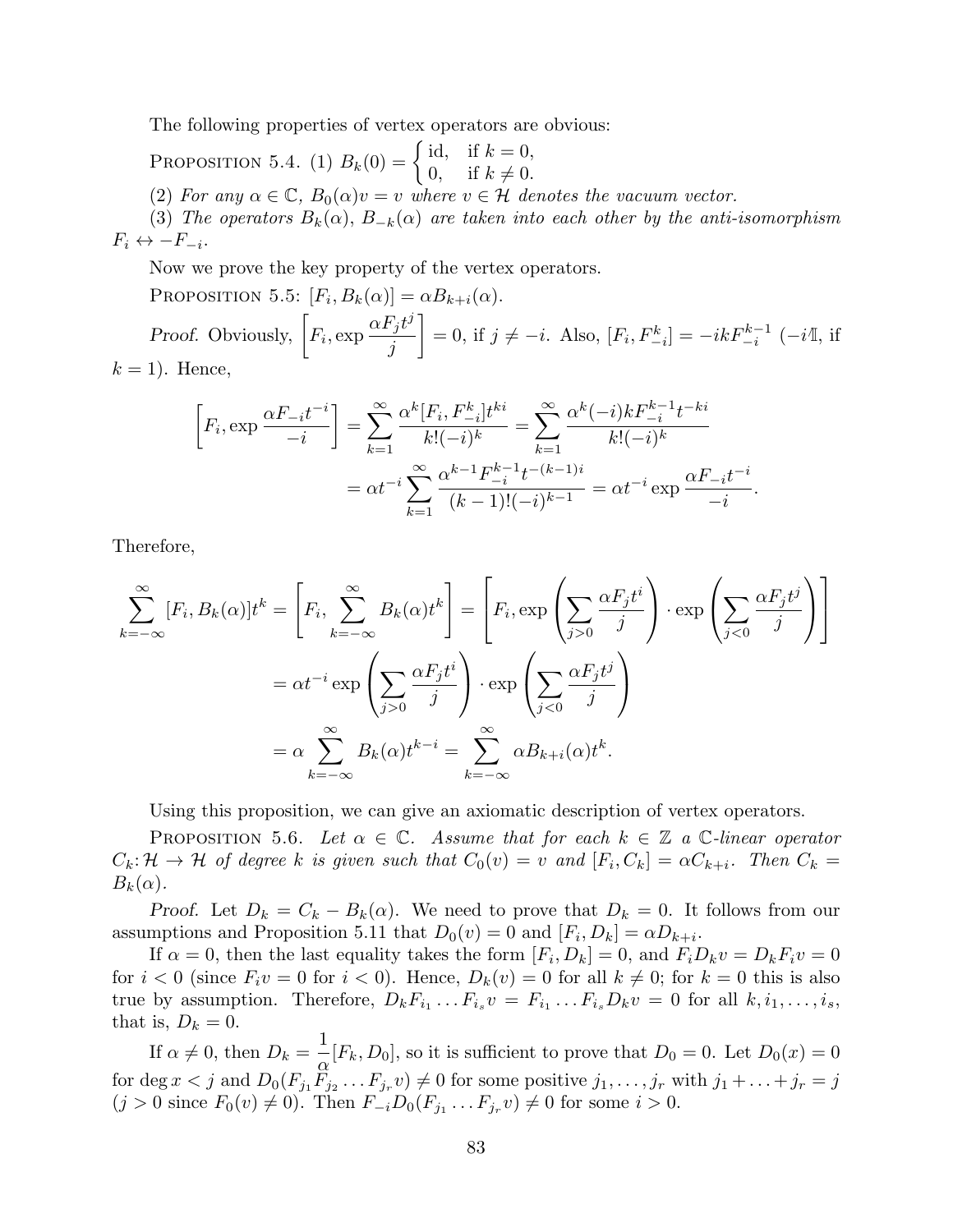We will use the following computation:

$$
F_u D_0 F_v = F_u F_v D_0 - \alpha F_u D_v
$$
  
=  $F_u F_v D_0 - \alpha D_v F_u - \alpha^2 D_{u+v}$   
=  $F_u F_v D_0 - F_s D_0 F_u + D_0 F_v$   
 $- \alpha F_{u+v} D_0 + \alpha D_0 F_{u+v}.$ 

If we put  $u = -i$ ,  $v = j_1$  and apply the both sides of the last equality to  $F_{j_2} \dots F_{j_r} v$ , then on the left hand side we will get  $F_{-i}D_0(F_{j_1}\dots F_{j_r}v) \neq 0$ , and on the right hand side we will apply  $D_0$  to vectors of degrees, respectively,  $j - j_1, j - i, j - j_1 - i, j - j_1, j - i$ , all less than  $j$ ; so, on the right hand side we will get 0. This completes the proof.

**5.2.2.** The vertex operators and the forms  $\varphi_{k,n}$ . In Section 4.4.3, we considered the forms

$$
\varphi_{k,n} = \sum_{\substack{j_1+\ldots+j_n=k+\binom{n}{2} \\ j_1<\ldots
$$

and also a linear map

$$
\text{Shift}_{-n} \circ (\wedge \varphi_{k,n}) : \mathcal{H} \to \mathcal{H}.
$$
\n
$$
(23)
$$

Now we are going to prove

PROPOSITION 5.7. For every  $k \in \mathbb{Z}$ ,  $n \in \mathbb{Z}_{>0}$ , the mapping (23) coincides with  $B_k(n)$ .

Proof. In view of Proposition 5.6, we need to check two things: (a) the mapping (23) with  $k = 0$  takes v into v, and (b)  $F_i \varphi_{k,n} = n \varphi_{k+i,n}$ . The assertion (a) is obvious:  $\varphi_{0,n} = f_0 \wedge f_1 \wedge \ldots \wedge f_{n-1} + \text{terms containing } f_j \text{ with negative } j, \text{ and }$ 

$$
\text{Shift}_{-n}((\ldots \wedge f_{-2} \wedge f_{-1}) \wedge (f_0 \wedge f_1 \wedge \ldots \wedge f_{n-1})) = \ldots \wedge f_{-2} \wedge f_{-1}.
$$

As to  $(2)$ ,

$$
F_i \varphi_{k,n} = \sum_{\substack{j_1 + \ldots + j_n = k + {n \choose 2} \\ j_1 < \ldots < j_n}} \frac{\mathcal{V}(j_1, \ldots, j_n)}{\mathcal{V}(1, \ldots, n)} \sum_{s=1}^n f_{j_1} \wedge \ldots \wedge f_{j_s+i} \wedge \ldots \wedge f_{j_n}
$$
\n
$$
= \sum_{\substack{j_1 + \ldots + j_n = k + i + {n \choose 2} \\ j_1 < \ldots < j_n}} \frac{\sum_{s=1}^n \mathcal{V}(j_1, \ldots, j_s - i, \ldots, j_n)}{\mathcal{V}(1, \ldots, n)} f_{j_1} \wedge \ldots \wedge f_{j_n},
$$

and all we need to check is  $\sum_{n=1}^{\infty}$  $s=1$  $\mathcal{V}(j_1,\ldots,j_s-i,\ldots,j_n)=n\mathcal{V}(j_1,\ldots,j_n).$  Let  $\sum_{n=1}^n$  $s=1$  $\mathcal{V}(j_1, \ldots,$  $j_s - i, \ldots, j_n) = P(i)$ . Then  $P(i) = P(0) + iP'(0) + \frac{i^2}{2}$ 2  $P''(0) + ...;$  but  $P(0) = nV(j_1, ..., j_n)$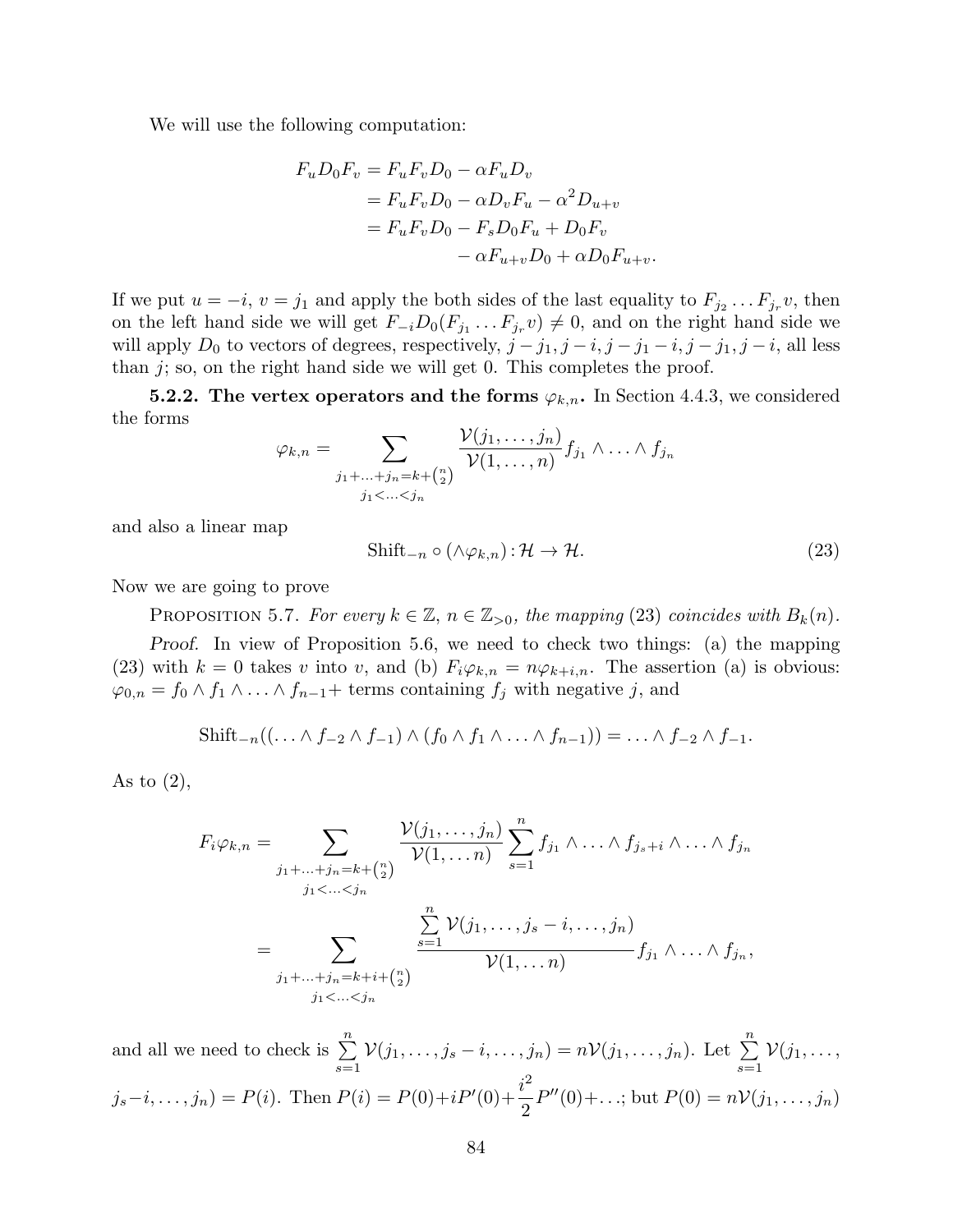and all the derivatives  $P'(0), P''(0), \ldots$  are skew-symmetric polynomials of  $j_1, \ldots, j_n$  of  $degree < deg V =$  $\sqrt{n}$ 2  $\setminus$ , hence they all are zero.

**5.2.3.** Explicit formula for vertex operators. For a partition  $\sigma = \{s_1, \ldots, s_u\}, s_1 \geq$  $\ldots \geq s_u > 0$ , we put

$$
f_{\sigma} = \ldots f_{-u-1} \wedge f_{-u+s_u} \wedge \ldots \wedge f_{-1+s_1}, \; J_{\sigma} = \{\ldots, -u-1, -u+s_u, \ldots, -1+s_1\}.
$$

and

$$
h(\sigma) = \prod_{j' \in J_{\sigma}, j'' \notin J_{\sigma}, j' > j''} (j' - j'')
$$

(the last quantity is known as the dimension of the irreducible representation of  $S(u)$ ) corresponding to the partition  $\sigma$ ).

PROPOSITION 5.8.

$$
B_k(\alpha) f_{\sigma} = \sum_{|\tau|=|\sigma|+k} b_{\alpha}(\sigma, \tau) f_{\tau}
$$

where

$$
b_{\alpha}(\sigma,\tau) = (-1)^{|\sigma|} \frac{\prod\limits_{j' \in J_{\sigma}, j'' \notin J_{\tau}, j' > j''} (\alpha - (j' - j''))}{h(\sigma)} \cdot \frac{\prod\limits_{j' \in J_{\tau}, j'' \notin J_{\sigma}, j' > j''} (\alpha + (j' - j''))}{h(\tau)}
$$
(24)

Proof. It is seen from the original definition of  $B_k(\alpha)$  that for fixed  $\sigma$  and  $\tau$ , the function  $b_{\alpha}(\sigma, \tau)$  is a polynomial in  $\alpha$ . Therefore, it is sufficient to prove the formula for sufficiently large integral  $\alpha$ . By Proposition 5.7, the coefficient  $b_{\alpha}(\sigma, \tau)$  for large integral  $\alpha$  can be found in the following way. We shift the set  $J_{\tau}$  by  $\alpha$  to the right (that is, add  $\alpha$  to each element of  $J_{\tau}$ ), then remove  $J_{\sigma}$  from the resulting set (if  $\alpha$  is large enough, the shifted set contains  $J_{\sigma}$ ) and get a final set  $J = \{j_1, \ldots, j_r\}$ . The coefficient in question is equal to

$$
(-1)^N \frac{\mathcal{V}(j_1,\ldots,j_r)}{\mathcal{V}(1,\ldots,r)},
$$

where N is the niumber of pairs  $j', j''$  such that  $j' \in J, j'' \in J_{\sigma}, j' < j''$ . It is easy to see that  $N = |\sigma|, r = |\alpha|$ . Hence

$$
b_{\alpha}(\sigma,\tau) = (-1)^{\sigma} \frac{\displaystyle\prod_{j',j''\notin J_{\sigma};\,j'-\alpha,j''-\alpha\in J_{\tau};j'>j''}}{\mathcal{V}(1,\ldots,\alpha)}(j'-j'').
$$

After cancellations, this formula becomes formula (24).

**5.2.4.** Commutators with  $\mathbf{e_i}$ . Let  $\lambda, \mu \in \mathbb{C}$ .

PROPOSITION 5.9. The operators

$$
B_k(\alpha) : \mathcal{H}(\lambda, \mu) \to \mathcal{H}(\lambda, \mu + \alpha)
$$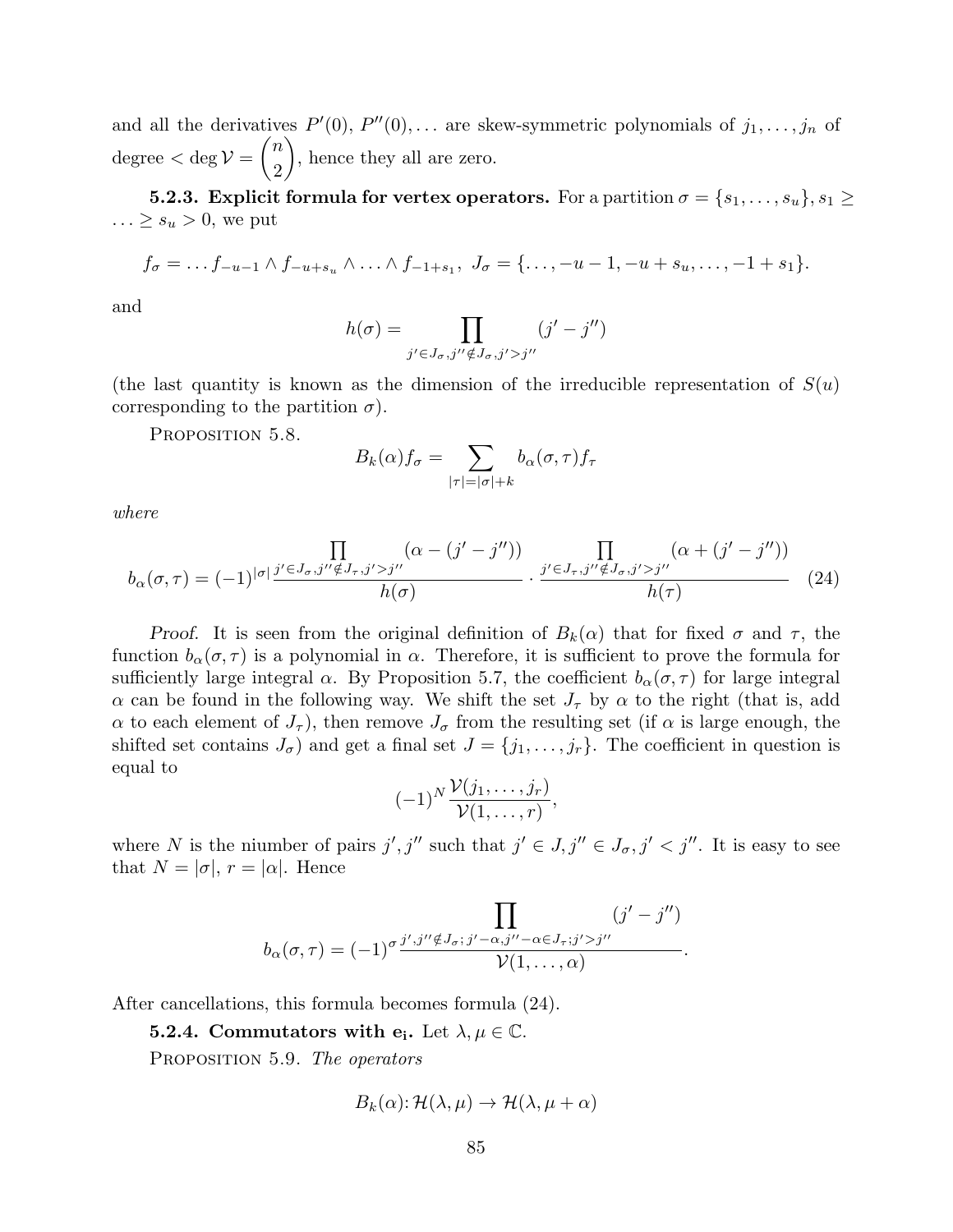commute with  $e_i$  according to the following rule:

$$
[e_i, B_k(\alpha)] = \left[\alpha\mu + k + \frac{\alpha(\alpha - 1)}{2} - \frac{(\alpha - 1)(\alpha + 2)}{2}i - \alpha(i + 1)\lambda\right]B_{k+i}(\alpha)
$$

*Proof.* If  $\alpha$  is a positive integer n, then this proposition is the same as Proposition 4.8 in Section 4.4.3 (the proof of which was postponed there). On the other hand, since the difference between the left hand side and the right hand side of the equality is on operator with coefficients polynomial in  $\alpha$ , it is sufficient to prove it for positive integral  $\alpha$ . Thus, what we need to prove is  $e_i\varphi_{k,n} = B\varphi_{k+i,n}$  where

$$
B = n\mu + k + \frac{n(n-1)}{2} - \frac{(n-1)(n+2)}{2}i - n(i+1)\lambda,
$$

and we can restrict ourselves to the case  $i \neq 0$ . In turn, the equality we are proving means precisely that

$$
\sum_{s=1}^n \mathcal{V}(j_1,\ldots,j_s-i,\ldots,j_n)(\mu+j_s-i-\lambda(i+1))=B\cdot\mathcal{V}(j_1,\ldots,j_n)
$$

provided that  $j_1 + \ldots + j_n = k + i +$  $\sqrt{n}$ 2  $\setminus$ .

We already know that  $\sum_{n=1}^{\infty}$  $s=1$  $V(j_1, ..., j_s - i, ..., j_n) = nV(j_1, ..., j_n)$  (see Section 5.3.2). Now we will need one more relation of this kind.

Lemma.

.

$$
\sum_{s=1}^n j_s \mathcal{V}(j_1,\ldots,j_s-i,\ldots,j_n) = \left[ \left( \sum_{s=1}^n j_s \right) - i \binom{n}{2} \right] \mathcal{V}(j_1,\ldots,j_n).
$$

Proof of Lemma. Let  $Q(i)$  be the left hand side of the equality in Lemma. Then

$$
Q(i) = Q(0) + iQ'(0) + \frac{i^2}{2}Q''(0) + \dots
$$

But all the derivatives of  $Q$  starting from  $Q''(0)$  are skew-symmetric polynomials in  $j_1, \ldots, j_n$  of degree less than  $\binom{n}{2}$ 2  $\setminus$ , so they equal 0. Thus,

$$
Q(i) = Q(0) + jQ'(0) = \sum_{s=1}^{n} j_s \mathcal{V}(j_1, \dots, j_n) - i \sum_{s=1}^{n} j_s \frac{\partial}{\partial j_s} \mathcal{V}(j_1, \dots, j_n)
$$
  
= 
$$
\left(\sum_{s=1}^{n} j_s \right) \mathcal{V}(j_1, \dots, j_n) - i \deg \mathcal{V} \cdot \mathcal{V}(j_1, \dots, j_n)
$$
  
= 
$$
\left[\left(\sum_{s=1}^{n} j_s \right) - i \binom{n}{2} \right] \mathcal{V}(j_1, \dots, j_n).
$$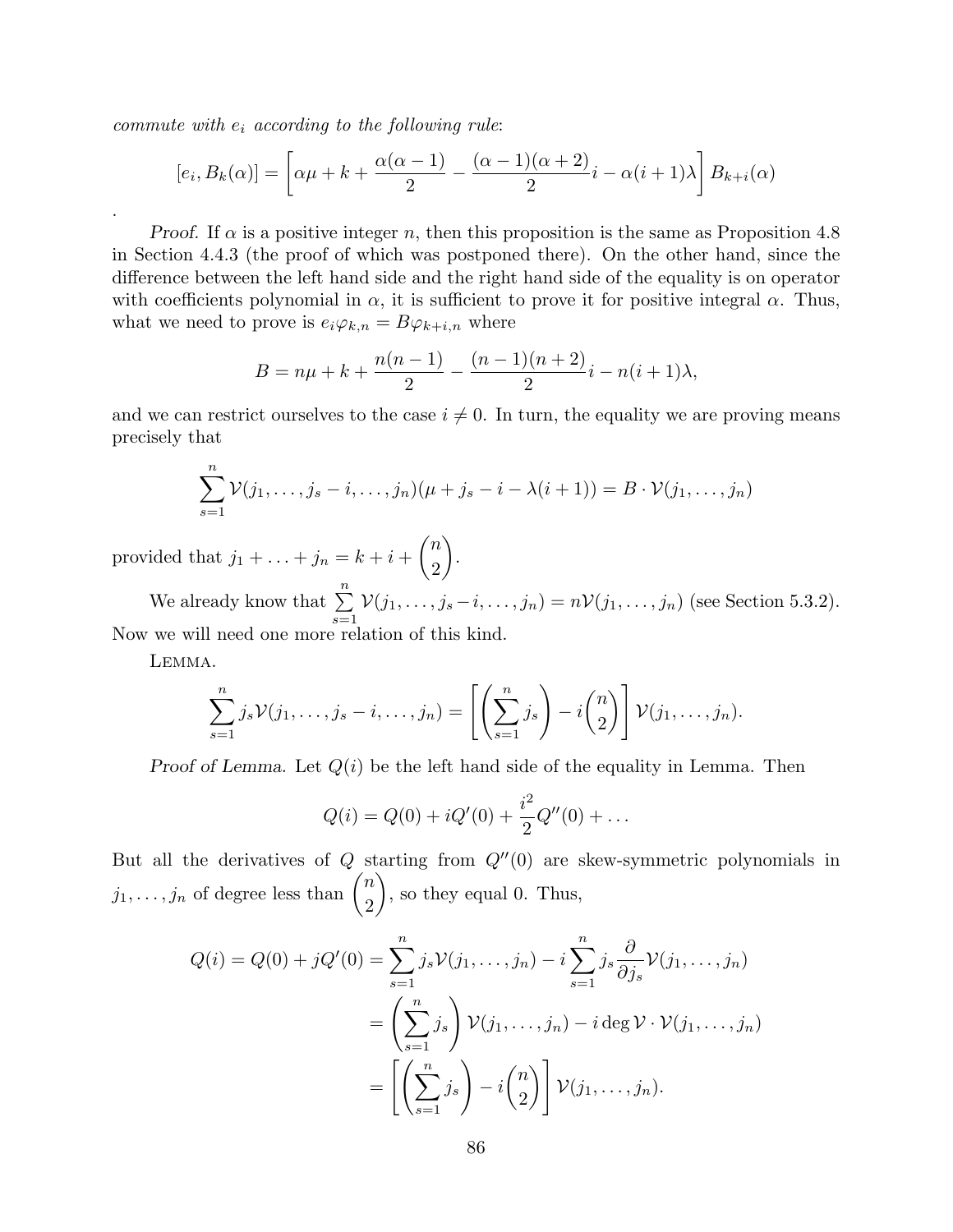Back to Proposition.

$$
\sum_{s=1}^{n} \mathcal{V}(j_1, \dots, j_s - i, \dots, j_n)(\mu + j_s - i - \lambda(i+1))
$$
  
= 
$$
\sum_{s=1}^{n} (\mu - i - \lambda(i+1)) \mathcal{V}(j_1, \dots, j_s - i, \dots, j_n) + \sum_{s=1}^{n} j_s \mathcal{V}(j_1, \dots, j_s - i, \dots, j_n)
$$
  
= 
$$
\left[ n(\mu - i - \lambda(i+1)) + \left( \sum_{s=1}^{n} j_s \right) - i \binom{n}{2} \right] \mathcal{V}(j_1, \dots, j_n)
$$
  
= 
$$
\left[ n(\mu - i - \lambda(i+1)) + k + i + \binom{n}{2} - i \binom{n}{2} \right] \mathcal{V}(j_1, \dots, j_n) = B \cdot \mathcal{V}(j_1, \dots, j_n).
$$

COROLLARY 5.10.  $B_k(\alpha): \mathcal{H}(\lambda, \mu) \to \mathcal{H}(\lambda, \mu + \alpha)$  is a Viv-homomorphism if and only if

$$
\lambda = -\frac{(\alpha - 1)(\alpha + 2)}{2\alpha}, \ \mu = -\frac{\alpha^2 + k - 1}{\alpha}.
$$

If we believe that this homomorphism is not 0 at  $v$  (see Proposition 4.10 of Section 4.4.3), then we have an (explicit) construction of a singular vector if degree k for a module of semi-infinite forms with h and c equal to  $h_{k,1}(t)$  and  $c_{k,1}(t)$  with  $t = -\frac{\alpha^2}{2}$ 2 , that is, for an arbitrary point of the curve  $\Phi_{k,1}$  (in the notation of Section 4.5).

But what about  $\Phi_{pq}$  with arbitrary p, q? In Section 4.4.2 we considered a homomorphism  $\mathcal{H}(\lambda,\mu) \to \mathcal{H}(\lambda,\mu+p n)$  (we have to change slightly the notations of Section 4.4.2) of degree pq,  $q = k - \frac{n^2(p-1)}{2}$  $\frac{(p-1)}{2}$  defined as  $f \mapsto \text{Shift}_{-np} \left( f \wedge (\phi_{k,n}^p) \right)$  and proved that it is a  $\mathfrak{Vir}\text{-}\mathrm{homomorphism}$ , if  $\lambda = (n-1)(n+2)$  $2n$  $, \mu = -n$  $k-1$ n . This gives a singular vector of degree pq in the module  $\mathcal{H}(\lambda, \mu + pn)$  for which  $h = h_{pq}(t)$ ,  $c = c_{pq}(t)$ ,  $t = -\frac{n^2}{2}$ 2 . Is it possible to generalize this construction to the case when  $n$  is replaced by a complex number? At least, not directly: the homomorphism considered is the composition

$$
B_{k-(p-1)n^2}(n)\dots B_{k-n^2}(n)B_k(n)
$$

and this does not make sense for a non-integral  $n$  (well, for a non-integral  $n^2$ ). What we need, is a "composition"  $B_{k_1}(\alpha_1) \ldots B_{k_n}(\alpha_n)$  with complex  $k_1, \ldots, k_n$ , well, it is desirable that the sum  $k_1 + \ldots + k_n$  be integral: this is the degree of our composition. We will discuss these "composition vertex operators" and their applications to singular vectors in subsequent sections. But for the beginning, we will prove some things (not too much) concerning the compositions and the commutators of vertex operators.

**5.2.4.** Compositions of vertex operators. PROPOSITION 5.11. For  $\alpha, \beta \in \mathbb{C}$ ,

$$
\sum_{k=0}^{\infty} B_{-k}(\beta) B_k(\alpha) t^k v = (1-t)^{\alpha \beta} v;
$$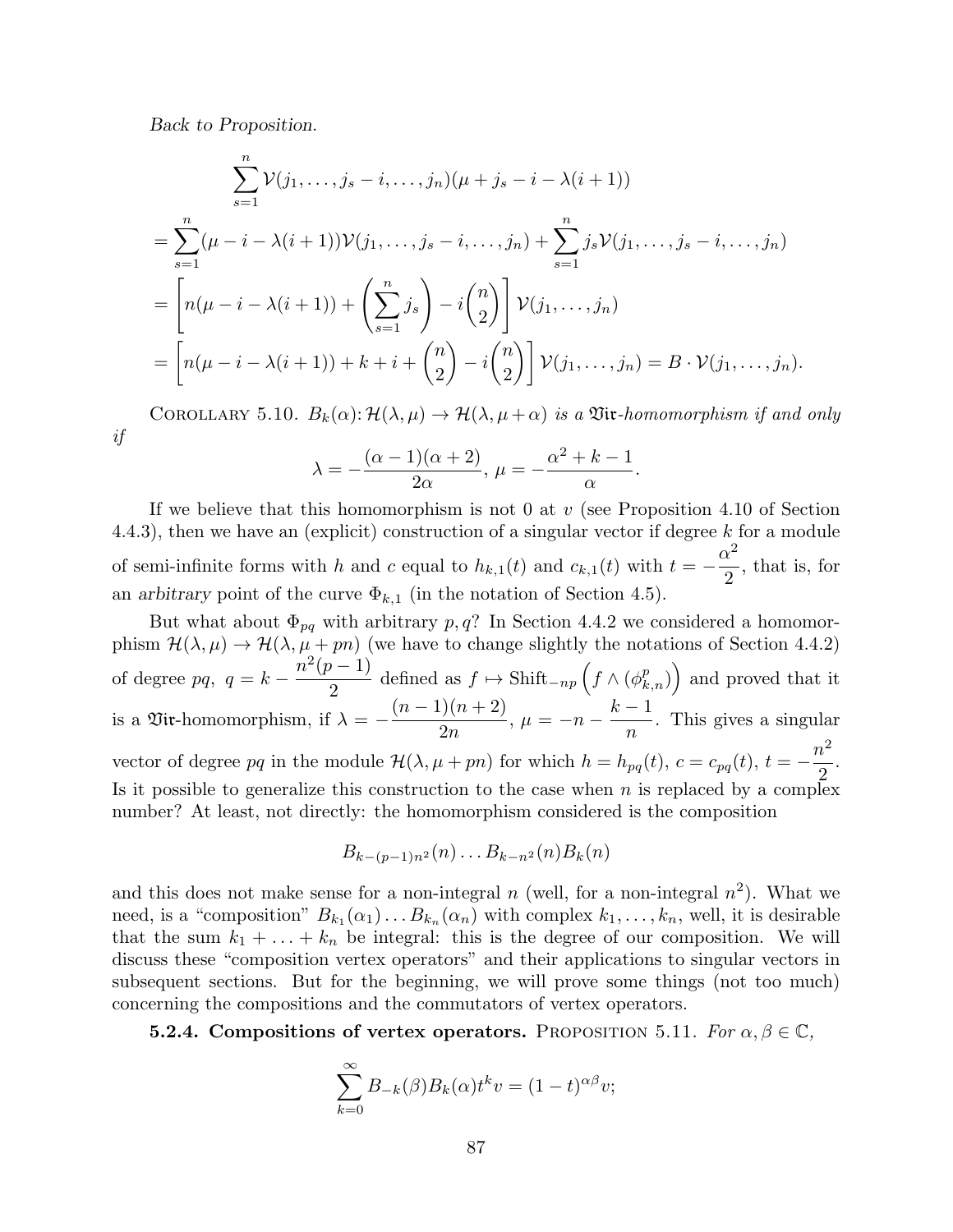in other words,

$$
B_{-k}(\beta)B_k(\alpha)v = \frac{\alpha\beta(\alpha\beta-1)\dots(\alpha\beta-k+1)}{k!}v.
$$

Proof. We must prove that the degree 0 component of the series

$$
\left(\sum_{k=-\infty}^{\infty} B_k(\beta) t_2^k \right) \left(\sum_{k=-\infty}^{\infty} B_k(\alpha) t_1^k \right) v
$$

is equal to  $(1 - (t_1/t_2))^{\alpha\beta}v$ . Write out this series in full length:

$$
\left(\exp\sum_{i>0}\frac{\beta F_it_2^i}{i}\exp\sum_{i<0}\frac{\beta F_it_2^i}{i}\exp\sum_{i>0}\frac{\alpha F_it_1^i}{i}\exp\sum_{i<0}\frac{\alpha F_it_1^i}{i}\right)v.
$$

Of these four factors, the last one can be dropped, since  $F_i v = 0$  for  $i < 0$ . Also, the first factor can be dropped, since  $F_i$  applied to anything cannot have a component of degree 0. Thus, we are interested in the degree 0 component of the series

$$
\left(\exp\sum_{i<0}\frac{\beta F_it_2^i}{i}\exp\sum_{i>0}\frac{\alpha F_it_1^i}{i}\right)v=\prod_{i=1}^{\infty}\left(\sum_{s=0}^{\infty}\frac{\beta^sF_{-i}^st_2^{-is}}{(-i)^s s!}\right)\left(\sum_{s=0}^{\infty}\frac{\alpha^sF_i^st_1^{is}}{i^s s!}\right)v
$$

Since, obviously,  $[F_{-i}^s, F_i^s]v = i^s s!v$ , this is

$$
\prod_{i=1}^{\infty} \sum_{s=0}^{\infty} \frac{(\alpha \beta)^s (t_1/t_2)^{si}}{(-i^2)^s (s!)^2} [F_{-i}^s, F_i^s] v = \prod_{i=1}^{\infty} \sum_{s=0}^{\infty} \frac{(\alpha \beta)^s (t_1/t_2)^{is}}{(-i)^s s!} v = \prod_{i=1}^{\infty} \left( \exp \frac{\alpha \beta (t_1/t_2)^i}{-i} \right) v
$$

$$
= \left( \exp \alpha \beta \sum_{i=1}^{\infty} \frac{(t_1/t_2)^i}{-i} \right) v = \left( \exp \alpha \beta \log \left( 1 - \frac{t_1}{t_2} \right) \right) v = \left( 1 - \frac{t_1}{t_2} \right)^{\alpha \beta} v.
$$

COROLLARY 5.12. If  $\alpha\beta$  is a positive integer, then  $B_{-k}(\beta)B_k(\alpha)v=0$  for  $k > \alpha\beta$ . Proposition 5.11 has the following generalization. PROPOSITION 5.13. For  $\alpha_1, \ldots, \alpha_n \in \mathbb{C}$ ,

$$
\sum_{k_1+\ldots+k_n=0} t_1^{k_1}\ldots t_n^{k_n} B_{k_1}(\alpha_1)\ldots B_{k_n}(\alpha_n)v = \prod_{i
$$

It is proved in precisely the same way as Proposition 5.11.

Next result is similar to Proposition 5.6 of Section 5.2.1.

PROPOSITION 5.14. Let  $\alpha, \beta \in \mathbb{C}$ . Assume that for every  $k, \ell \in \mathbb{Z}$  an operator  $C_{\ell,k}: \mathcal{H} \to \mathcal{H}$  is given such that

$$
\sum_{k=-\infty}^{\infty} C_{-k,k} t^k v = (1-t)^{\alpha \beta} v \text{ and } [F_i, C_{\ell,k}] = \beta C_{\ell+i,k} + \alpha C_{\ell,k+i}
$$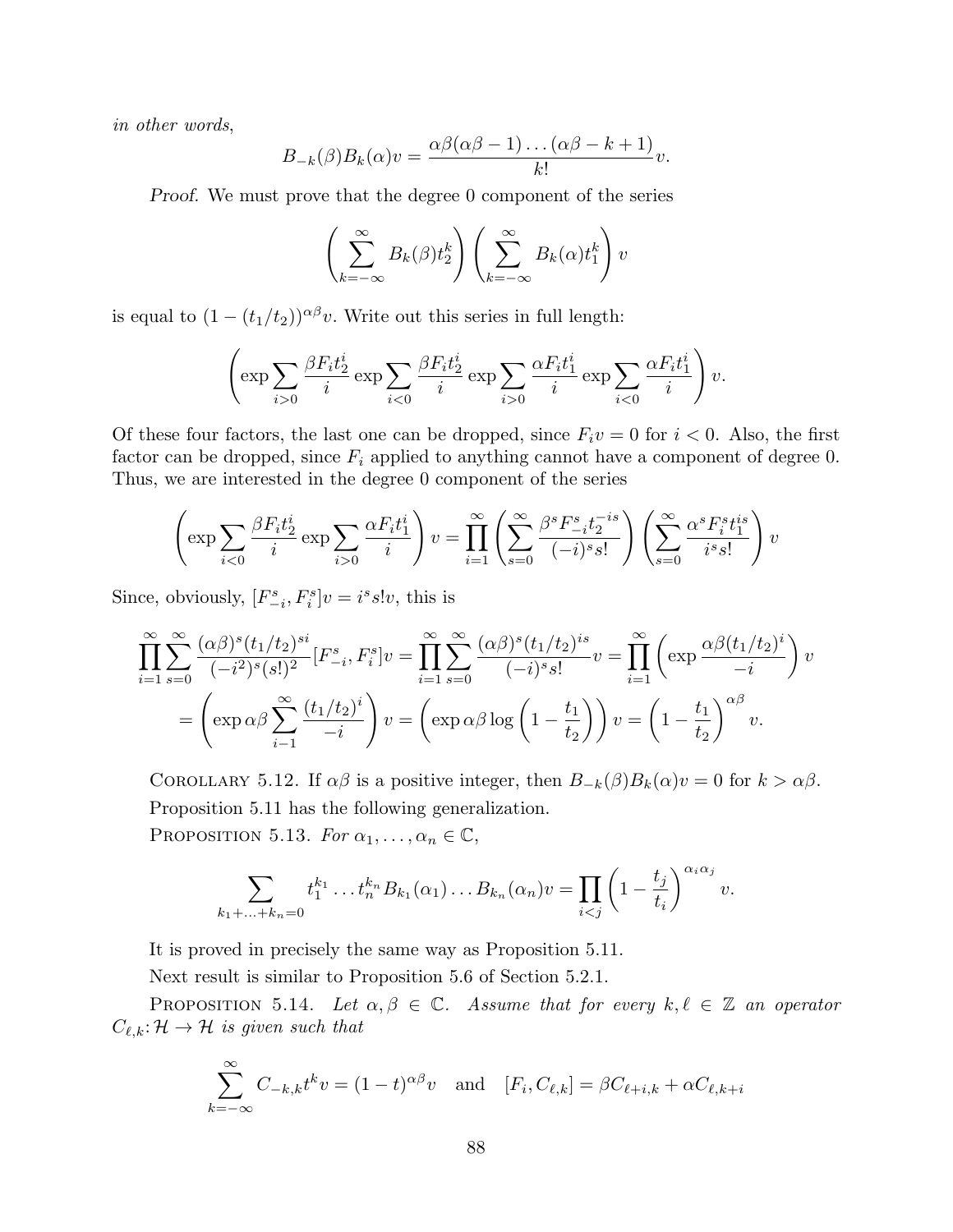is given. Then  $C_{\ell,k} = B_{\ell}(\beta)B_k(\alpha)$ .

The proof is similar to that of proof of Proposition 5.6 (the reference to Proposition 5.5 should be replaced by a reference to Proposition 5.11 above).

Proposition 5.14 may be used to obtain some formulas connecting different vertex operators. Here is a statement from our the work of Feigin; maybe, more can be obtained in a similar way.

PROPOSITION 5.15. If  $\alpha\beta \in \mathbb{Z}_{\geq 0}$ , then

$$
B_{\ell-\alpha\beta}(\beta)B_k(\alpha) = (-1)^{\alpha\beta}B_{k-\alpha\beta}(\alpha)B_{\ell}(\beta).
$$

Besides this, if  $\alpha\beta = -1$ , then

$$
B_{\ell+1}(\beta)B_k(\alpha) + B_{k+1}(\alpha)B_{\ell}(\beta) = B_{k+\ell+1}(\alpha+\beta),
$$

and if  $\alpha\beta = -2$ , then

$$
B_{\ell+2}(\beta)B_k(\alpha) - B_{k+2}(\alpha)B_{\ell}(\beta) = \frac{(k+1)\beta - (\ell+1)\alpha}{\alpha + \beta}B_{k+\ell+2}(\alpha + \beta).
$$

*Proof.* It is sufficient to verify that (for  $\alpha$  and  $\beta$  fixed) the operators

$$
C_{\ell,k} = \begin{cases} (-1)^{\alpha\beta} B_{k-\alpha\beta}(\alpha) B_{\ell+\alpha\beta}(\beta), & \text{if } \alpha\beta \in \mathbb{Z}_{\geq 0}, \\ -B_{k+1}(\alpha) B_{\ell-1}(\beta) + B_{k+\ell}(\alpha+\beta), & \text{if } \alpha\beta = -1, \\ B_{k+2}(\alpha) B_{\ell-2}(\alpha) + \frac{(k+1)\beta - (\ell+1)\alpha}{\alpha+\beta} B_{k+\ell}(\alpha+\beta), & \text{if } \alpha\beta = -2 \end{cases}
$$

satisfy the assumption of Proposition 5.14. The verification is straightforward; for example, if  $\alpha\beta \in \mathbb{Z}_{\geq 0}$ ,

$$
\sum_{k=-\infty}^{\infty} C_{-k,k} t^k v = (-1)^{\alpha \beta} \sum_{k=-\infty}^{\infty} B_{k-\alpha\beta}(\alpha) B_{-k+\alpha\beta}(\beta) t^k v
$$
  
=  $(-1)^{\alpha \beta} \sum_{k=-\infty}^{\alpha \beta} B_{k-\alpha\beta}(\alpha) B_{-k+\alpha\beta}(\beta) t^k v$   
=  $(-1)^{\alpha \beta} \sum_{m=0}^{\infty} B_{-m}(\alpha) B_m(\beta) t^{\alpha \beta - m} = (-t)^{\alpha \beta} \left(1 - \frac{1}{t}\right)^{\alpha \beta} v = (1 - t)^{\alpha \beta} v.$ 

5.2.5. Application: proof of Proposition 4.11. We postponed the proof of this Proposition 4.11 in Section 4.4.3. We can prove it now.

We must prove that if *n* is an even integer and  $s \geq \frac{n^2(k-1)}{2}$ 2 , then  $Bv \neq 0$ , where

$$
\mathcal{B}=B_{s-(k-1)n^2}(n)\ldots B_{s-n^2}(n)B_s(n).
$$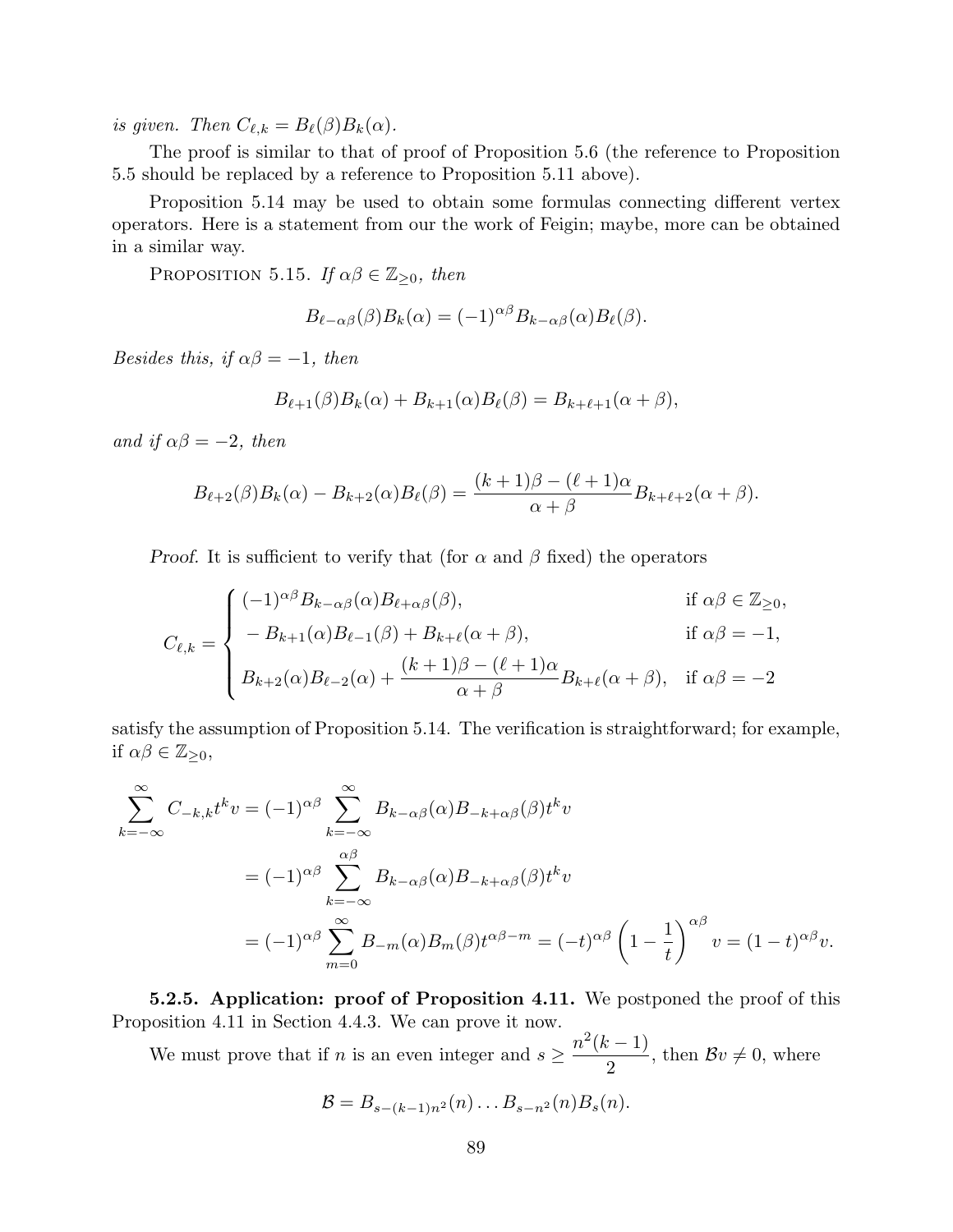Proposition 5.13 provides a convenient formula for compositions of vertex operators  $B_{k_i}(\alpha_i)$ , but it works only in the case  $k_1 + \ldots + k_n = 0$ , while this sum for our composition is equal to

$$
(s - (k-1)n2) + (s - (k-1)n2)(s - (k-2)n2) + ... + (s - n2) + s = k\ell,
$$

where  $\ell = s - \frac{n^2(k-1)}{s}$ 2 . We will obtain a composition of vertex operators, which satisfies our condition, if we subtract  $\ell$  from every subscript:

$$
\mathcal{B}_0 = B_{-\frac{n^2(k-1)}{2}}(n)B_{-\frac{n^2(k-3)}{2}}(n)\dots B_{\frac{n^2(k-3)}{2}}(n)B_{\frac{n^2(k-1)}{2}}(n)
$$

According to Proposition 5.13,  $\mathcal{B}_0v = Cv$ , where C is the coefficient of the term with  $t_1^{-\frac{n^2(k-1)}{2}}t_2^{-\frac{n^2(k-3)}{2}}\ldots t$  $\frac{n^2(k-1)}{2}$  in the product  $\prod$  $i < j$  $\sqrt{ }$  $1-\frac{t_i}{t}$  $t_j$  $\setminus^{n^2}$ , which is the same as the coefficient of the term with  $(t_1 \ldots t_k)^{n^2(k-1)}$  in the product  $\prod_{i < j} (t_j - t_i)^{n^2}$ . This coefficient is known to be equal to  $\frac{(kn^2/2)!}{(n^2/2)!}$  $\frac{(n\ell)^{2}}{(n^{2}/2)!^{k}}$  (this is the famous Dyson's identity, see [22]), and hence is not zero.

Now, let us show that  $\mathcal{B}_0 v$  can be obtained from  $\mathcal{B}v$  by means of the operators  $F_{-i}$ . First notice that the expression

$$
B_{s-(k-1)n^2-m_1}(n)\ldots B_{s-n^2-m_{k-1}}(n)B_{s-m_k}(n)
$$

with non-negative integers  $m_1, \ldots, m_k$  is symmetric with respect to  $m_1, \ldots, m_k$ : this follows from Proposition 5.15. Next, let us apply  $(F_{-\ell})^k$  to  $\mathcal{B}v$ . If an  $F_{-\ell}$  reaches v, we get 0 (since  $F_i v = 0$  for  $i < 0$ ); thus, every factor  $F_{-\ell}v$  has to form a commutator with some B's. If all these B's are different, the B becomes  $\mathcal{B}_0$ . Thus,  $(F_{-\ell})^k \mathcal{B}v = nk! \cdot \mathcal{B}_0v + \ldots$ , where "..." consists of terms obtained by applying  $F_{-\ell}$  to repeating B. Each of these terms correspond to partitions  $\sigma = (\sigma_1, \ldots, \sigma_r)$  of  $k, \sigma_1 \geq \sigma_2 \geq \ldots \geq \sigma_r$  and  $\sigma_1 + \sigma_2 + \ldots + \sigma_r = k$ : we subtract  $\sigma_1\ell, \ldots, \sigma_r\ell$  from subscripts at r different B's and multiply the composition arising by  $n^r$ . By the symmetry described above, the result does not depend on the choice of these B's; since there are  $\frac{k!}{k!}$  $\frac{k!}{(n-r)!}$  choices, the final result will be  $n^r \frac{k!}{(n-r)!} \mathcal{B}^{\sigma} v$ , where

$$
\mathcal{B}^{\sigma} = B_{s-(k-1)n^2 - \ell \sigma_1}(n) \dots B_{s-(k-r)n^2 - \ell \sigma_r}(n) B_{s-(k-r-1)n^2}(n) \dots B_s(n)
$$

Next, we apply to  $\mathcal{B}v$  the composition  $F_{-2\ell}(F_{-ell})^{k-2}$  and subtract the result, with an appropriate coefficient, from what we already have. We will eliminate  $B^{\sigma}$  with  $\sigma =$  $(2, 1, \ldots, 1)$ . Then we do the same for the othe partitions of k in any order which is compatible with the natural partial order:  $\tau > \sigma$ , if  $\sigma$  can be obtained from  $\tau$  by subdividing some  $\tau_i$  into smaller parts. As a result, we will obtain a presentation of  $\mathcal{B}_0 v$  as a linear combination of terms of the form  $F_{-i_1} \dots F_{-i_t}$ Bv. Since  $\mathcal{B}_0 v \neq 0$ , Bv cannot be zero.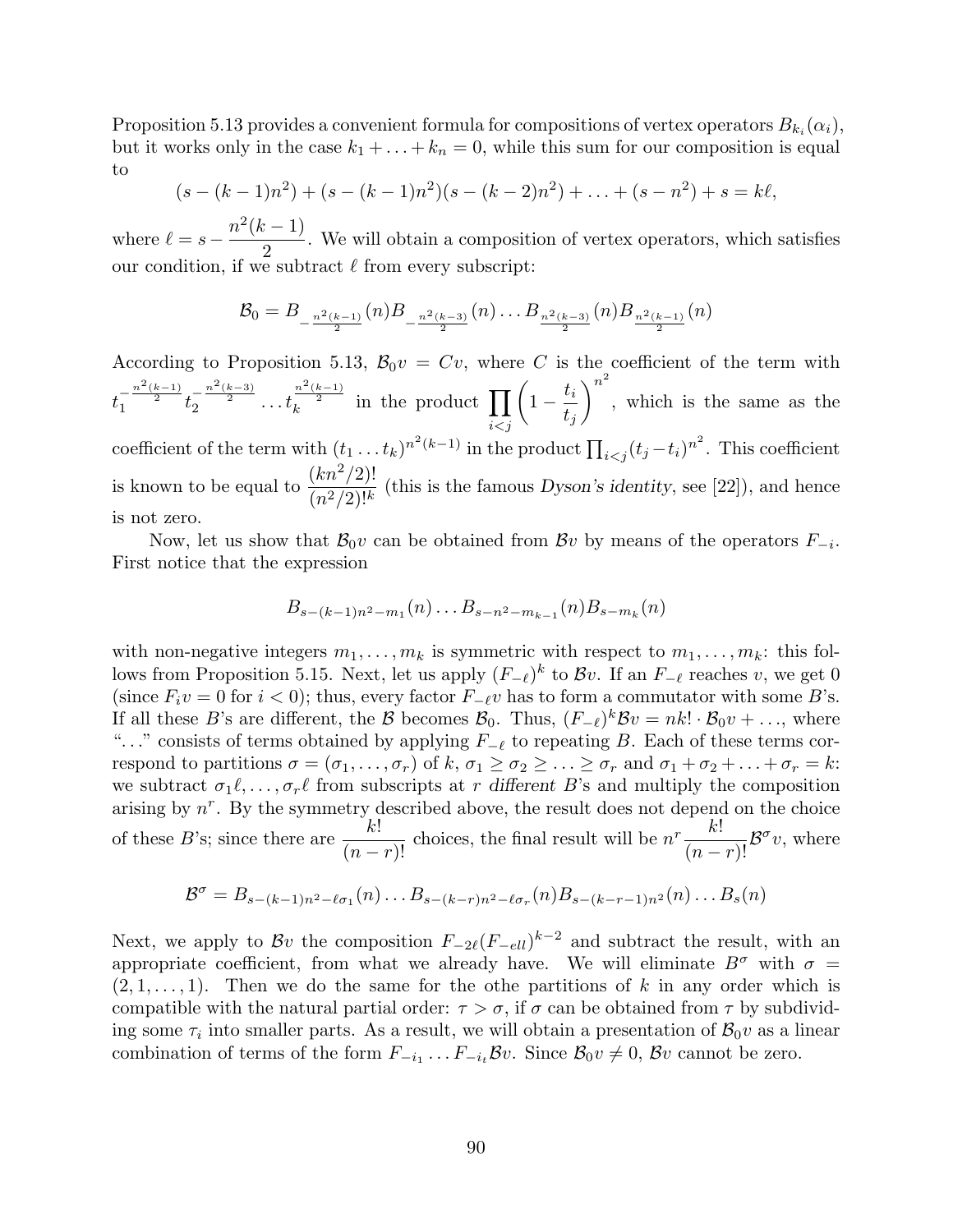### 5.3. Composition vertex operators.

5.3.1. Introduction. According to Corollary 5.10, if

$$
\lambda = -\frac{(\alpha - 1)(\alpha + 2)}{2\alpha}, \ \mu = \frac{1 - k}{\alpha},\tag{25}
$$

then  $B_k(\alpha)v$ , where v is the vacuum vector in  $\mathcal{H}(\lambda, \mu - \alpha)$ , is a singular vector in  $\mathcal{H}(\lambda, \mu)_k$ . A direct comparison shows that the equations  $(25)$  are the same as the parametric equations of the curve  $\Psi_{-k,-1}$  (with the parameter  $\theta = \sqrt{2\alpha^{-1}}$ ; see the beginning of Section 4.8.4). Thus the operators  $B_k(\alpha)$  give rise to (more or less) explicit expressions for singular vectors of degree k in all modules  $\mathcal{H}(\lambda,\mu)$  with  $(\lambda,\mu) \in \Psi_{-k,-1}$ , and, through that, to (well, less explicit) formulas for singular vectors of degree k in Verma modules  $M(h, c)$  with  $(h, c) \in \Phi_{k,1}$ . But for the case  $k > 1, \ell > 1$  we had a construction of singular vectors in  $\mathcal{H}(\lambda, \mu)$  only for some isolated points  $(\lambda, \mu) \in \Psi_{k,\ell}$ . This partial success was attained by applying to  $v$  some composition of vertex operators (more precisely, by multiplying  $v$  by powers of the forms  $\varphi_{s,n}$ ). Our aim now to find a generalization of a composition of vertex operators, which would give singular vectors in all reducible  $\mathcal{H}(\lambda,\mu)$ . Our way of doing that is attaching some sense to a "composition"

$$
B_{k_1,...,k_n}(\alpha_1,...,\alpha_n) = B_{k_1}(\alpha_1)...B_{k_n}(\alpha_n)
$$
\n(26)

in the case when  $k_1, \ldots, k_n$  are complex numbers with only the sum  $k_1 + \ldots + k_n$  being integral.

**5.3.2.** The definition. At the moment, we still assume that the  $k_1, \ldots, k_n$  are integers, but we will use the notation (26). According to Propositions 5.5 and 5.9, we have:

$$
[F_j, B_{k_1,\ldots,k_n}(\alpha_1,\ldots,\alpha_n)] = \sum_{s=1}^n \alpha_s B_{k_1,\ldots,k_{s-1}k_s+j,k_{s+1},\ldots,k_n}(\alpha_1,\ldots,\alpha_n); \qquad (27)
$$

$$
[e_i, B_{k_1,\ldots,k_n}(\alpha_1,\ldots,\alpha_n)] = \sum_{s=1}^n (\mu_s + k_s - (i+1)\lambda_s) B_{k_1,\ldots,k_{s-1}k_s + i,k_{s+1},\ldots,k_n}(\alpha_1,\ldots,\alpha_n), \quad (28)
$$

where

$$
\lambda_s = \alpha_s \lambda + \frac{(\alpha_s - 1)(\alpha_s + 2)}{2},\tag{29}
$$

$$
\mu_s = \alpha_s(\mu + \alpha_s + \alpha_{s+1} + \ldots + \alpha_n) - 1. \tag{30}
$$

Now, let us fix complex numbers  $\beta_1, \ldots, \beta_n$  with  $\beta_1 + \ldots + \beta_n = 0$  and try to attach some sense to a "composition"  $B_{k_1+\beta_1}(\alpha_1)\dots B_{k_n+\beta_n}(\alpha_n)$ . For this "composition," we will use the notation  $B_{k_1,\ldots,k_n}(\alpha_1,\ldots,\alpha_n;\beta_1,\ldots,\beta_n)$ , and we list the expected properties of these operators in the following

DEFINITION. Let  $\alpha_1, \ldots, \alpha_n; \beta_1, \ldots, \beta_n \in \mathbb{C}$ , and let  $\beta_1 + \ldots + \beta_n = 0$ . A family of operators

$$
B_{k_1,\ldots,k_n}(\alpha_1,\ldots,\alpha_n;\beta_1,\ldots,\beta_n): \mathcal{H}(\lambda,\mu) \to \mathcal{H}(\lambda,\mu+\alpha_1+\ldots+\alpha_n)
$$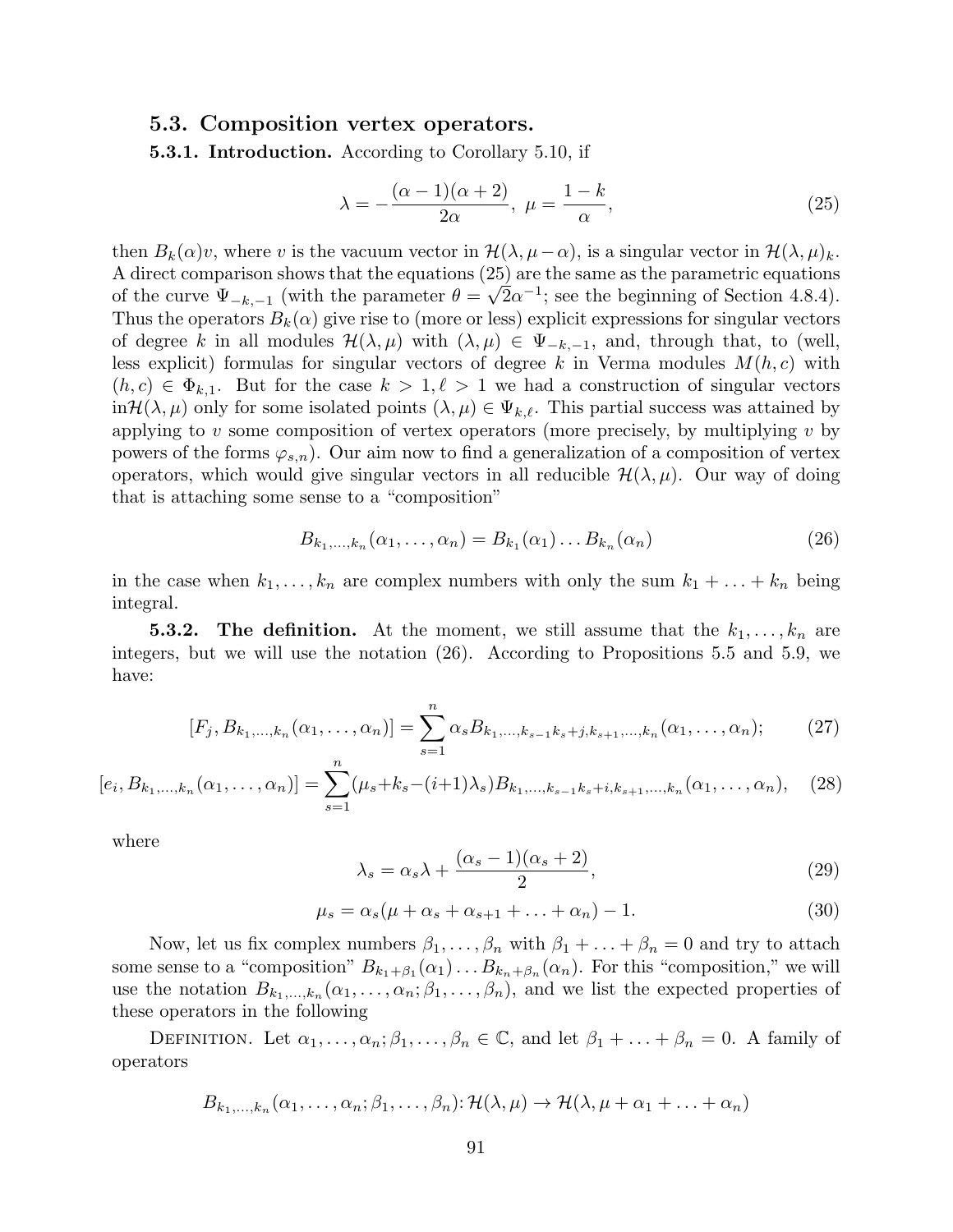$(k_1,\ldots,k_n\in\mathbb{Z})$  is called a family of composition vertex operators (of type  $(\alpha_1,\ldots,\alpha_n;\beta_1,\ldots,\beta_n;\beta_1)$  $\ldots, \beta_n)$ , if formulas  $(27) - (30)$  hold with the following changes:  $(\alpha_1, \ldots, \alpha_n)$  in formulas (27) and (28) should be replaced by  $(\alpha_1, \ldots, \alpha_n; \beta_1, \ldots, \beta_n)$ ; formula (30) should be replaced by

$$
\mu_s = \alpha_s(\mu + \alpha_s + \alpha_{s+1} + \ldots + \alpha_n) - 1 + \beta_s. \tag{31}
$$

Example.

$$
B_{k_1}(\alpha_1)\dots B_{k_n}(\alpha_n):\mathcal{H}(\lambda,\mu)\to\mathcal{H}(\lambda,\mu+\alpha_1+\ldots+\alpha_n)
$$

is a family of composition vertex operators of type  $(\alpha_1, \ldots, \alpha_n; 0, \ldots, 0)$ .

**5.3.3.** The main statement. THEOREM 5.16. (i) For a family of operators  $B_{k_1,\ldots,k_n}:\mathcal H(\lambda,\mu)\,\to\,\mathcal H(\lambda,\mu+\alpha_1+\ldots+\alpha_n)\,$  the property of being a family of composition vertex operators of type  $(\alpha_1, \ldots, \alpha_n; \beta_1, \ldots, \beta_n)$  does not depend on  $\lambda$  and  $\mu$ .

(This allows us to consider a family of composition vertex operators as a family of operators  $\mathcal{H} \to \mathcal{H}$ .)

(ii) For  $\alpha_1, \ldots, \alpha_n; \beta_1, \ldots, \beta_n$  with  $\beta_1 + \ldots + \beta_n = 0$  fixed, the vector space of families of composition vertex operators of type  $(\alpha_1, \ldots, \alpha_n; \beta_1, \ldots, \beta_n)$  has dimension  $\geq (n-1)!$ . Moreover, for almost all sets  $(\alpha, \beta)$  this dimension is equal to  $(n - 1)!$ .

(The precise meaning of words "almost all" will be clarified in the proof.)

CONJECTURE 5.17 (Still open, as far as I know) The dimension of the above space is  $\leq n!$ .

5.3.4. Sufficiency of degree 0 operators. LEMMA. Let  $\{\gamma_{k_1,...,\gamma_n} \mid k_i \in \mathbb{Z}, k_1 + \gamma_{k_1}, k_2 \leq \gamma_{k_2}\}$  $\ldots + k_n = 0$  be a family of complex numbers. Then for any  $\alpha_1, \ldots, \alpha_n \in \mathbb{C}$  there exists a unique family of operators  $B_{k_1,\ldots,k_n}(\alpha_1,\ldots,\alpha_n): \mathcal{H} \to \mathcal{H}$   $(k_1,\ldots,k_n \in \mathbb{Z})$ , which satisfies the conditions (27) and

for 
$$
k_i \in \mathbb{Z}, k_1 + \ldots + k_n = 0, B_{k_1, \ldots, k_n}(\alpha_1, \ldots, \alpha_n) v = \gamma_{k_1, \ldots, k_n} v.
$$
 (32)

Proof is straightforward.

Using this lemma, we can convert the restrictions imposed on  $B_{k_1,\dots,k_n}$ , into restrictions for  $\gamma_{k_1,\dots,k_n}$   $(k_1 + \dots + k_n = 0)$ . Namely:

PROPOSITION 5.18. Let  $\{\gamma_{k_1,...,k_n} \mid k_i \in \mathbb{Z}, k_1 + ... + k_n = 0\}$  be a family of complex numbers, and let  $\{B_{k_1,\ldots,k_n}: \mathcal{H} \to \mathcal{H} \mid k_i \in \mathbb{Z}\}\$ be a family of operators satisfying the conditions (27) (with some  $\alpha_1, \ldots, \alpha_n$ ) and (32). This family is a family of composition vertex operators  $\mathcal{H}(\lambda,\mu) \to \mathcal{H}(\lambda,\mu+\alpha_1,\ldots+\alpha_n)$  of type  $(\alpha_1,\ldots,\alpha_n;\beta_1,\ldots,\beta_n)$  if and only if the following equations hold:

$$
\sum_{j} (k_i - j + \beta_i - \alpha_i(\alpha_1 + \dots + \alpha_{i-1})) \gamma_{\dots, k_i - j, \dots}
$$
  
= 
$$
\sum_{u=1}^{j-1} \sum_{1 \le i_1 < i_2 \le n} \alpha_{i_1} \alpha_{i_2} \gamma_{\dots, k_{i_1} - u, \dots, k_{i_2} - (j-u), \dots} (j > 0, k_i \in \mathbb{Z}, \sum_i k_i = j);
$$
 (33)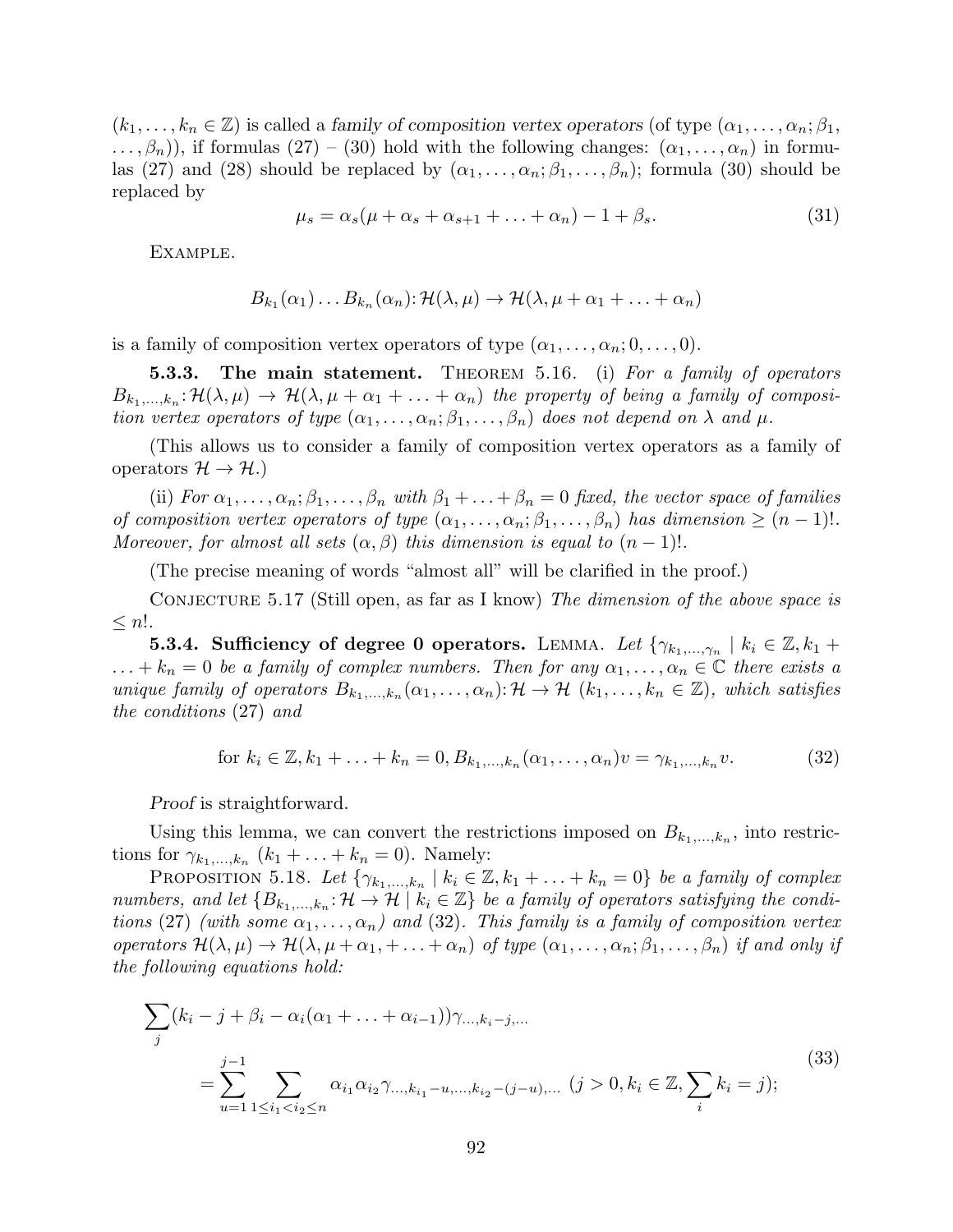$$
\sum_{j} (k_i + j + \beta_i - \alpha_i(\alpha_{i+1} + \dots + \alpha_n)) \gamma_{\dots, k_i + j, \dots}
$$
  
= 
$$
\sum_{u=1}^{j-1} \sum_{1 \le i_1 < i_2 \le n} \alpha_{i_1} \alpha_{i_2} \gamma_{\dots, k_{i_1} + u, \dots, k_{i_2} + (j-u), \dots} (j > 0, k_i \in \mathbb{Z}, \sum_i k_i = -j);
$$
 (34)

Here  $\lambda$  and  $\mu$  are assumed fixed, but as the equations do not involve them, we may conclude that if  $B_{k_1,\dots,k_n}$  is a family of composition vector operators for some  $]\lambda, \mu$ , then so is for any  $\lambda, \mu$ . Thus, the Part (i) of Theorem 5.16 follows from Proposition 5.18.

Proof of Proposition 5.18. Last lemma shows that the operators  $B_{k_1,\dots,k_n}$ :  $\mathcal{H} \to \mathcal{H}$ , which satisfy conditions (27) and (32), exist and unique. Using the description of  $e_i$ via  $F_j$ , we can deduce from (27) an expression for  $[e_j, B_{k_1,...,k_n}]$ . All we need is that  $[e_j, B_{k_1,\ldots,k_n}]$  satisfies also the condition (28). In other words, we can calculate the commutator  $[e_j, B_{k_1,\ldots,k_n}]$  from (27) and (28), and our requirement is that the results be the same. An immediate calculation shows that this is precisely the equalities  $(33)$  and  $(34)$ . The remarkable fact is that the contributions of  $\lambda$  and  $\mu$  into the results of the two computations cancel, when we equate them (and this is why Part (i) of Theorem 5.16 holds). Let us show how it happens.

Since the commutators  $[F_r F_s, B_{k_1,...,k_n}]$  do not involve  $\lambda$  and  $\mu$ , the dependence of the result of the first computation on  $\lambda$  and  $\mu$  comes from the commutator  $[(\alpha j +$  $\beta$ ) $F_j$ ,  $B_{k_1,...,k_n}$ . But  $\alpha j + \beta = \mu - (j+1)\lambda - \frac{j+1}{2}$ 2 . Hence, from (27),

$$
[e_j, B_{k_1,\ldots,k_n}] = (\mu - (i+1)\lambda) \sum_s \alpha_s B_{\ldots,k_s+j,\ldots} + \text{expression without } \lambda, \mu.
$$

Also, since  $\mu_s = \alpha_s \mu + \dots$ ,  $\lambda_s = \alpha_s \lambda + \dots$ , where  $\dots$  do not involve either  $\lambda$  or  $\mu$ , the same result follows from (28). This explains the absence of  $\lambda$  and  $\mu$  in equations (33) and (34).

Notice also that our equations are dependent; for example, we can remove all the equations (33), (34) with  $j \geq 3$ .

**5.3.5.** Example:  $n = 2$ . A simple computation shows that in this case all the equations (33), (34) are corollaries of one of them, for example, the equation (33) with j = 1. If we put  $\gamma_{-k,k} = \gamma_k$  and  $\beta_1 = -\beta_2 = \beta$ , then this equation take the form

$$
(-k+\beta)\gamma_k + (k+1-\beta+\alpha_1\alpha_2)\gamma_{k+1} = 0.
$$

We see that if neither of  $\beta$  and  $\beta - \alpha_1 \alpha_2$  is an integer, then all  $\gamma_k$  can be expressed via, say,  $\gamma_0$ . The same is true, if only one of  $\beta$ ,  $\beta - \alpha_1 \alpha_2$  is an integer, or idf both are integers, but  $\alpha_1\alpha_2 \geq 0$ . But in the "exceptional case," when  $\beta \in \mathbb{Z}, \alpha_1\alpha_2 \in \mathbb{Z}_{\leq 0}$ , there are two independent solutions:

$$
\gamma_k = \begin{cases}\n(-1)^k \binom{-\alpha_1 \alpha_2 + \beta - k - 1}{\beta - k} & \text{if } k \le \beta, \\
0 & \text{if } k > \beta;\n\end{cases}
$$
\n
$$
\gamma_k = \begin{cases}\n(-1)^k \binom{k - \beta - 1}{k + \alpha_1 \alpha_2 - \beta} & \text{if } k \ge \beta - \alpha_1 \alpha_2 \\
0 & \text{if } k < \beta - \alpha_1 \alpha_2\n\end{cases}
$$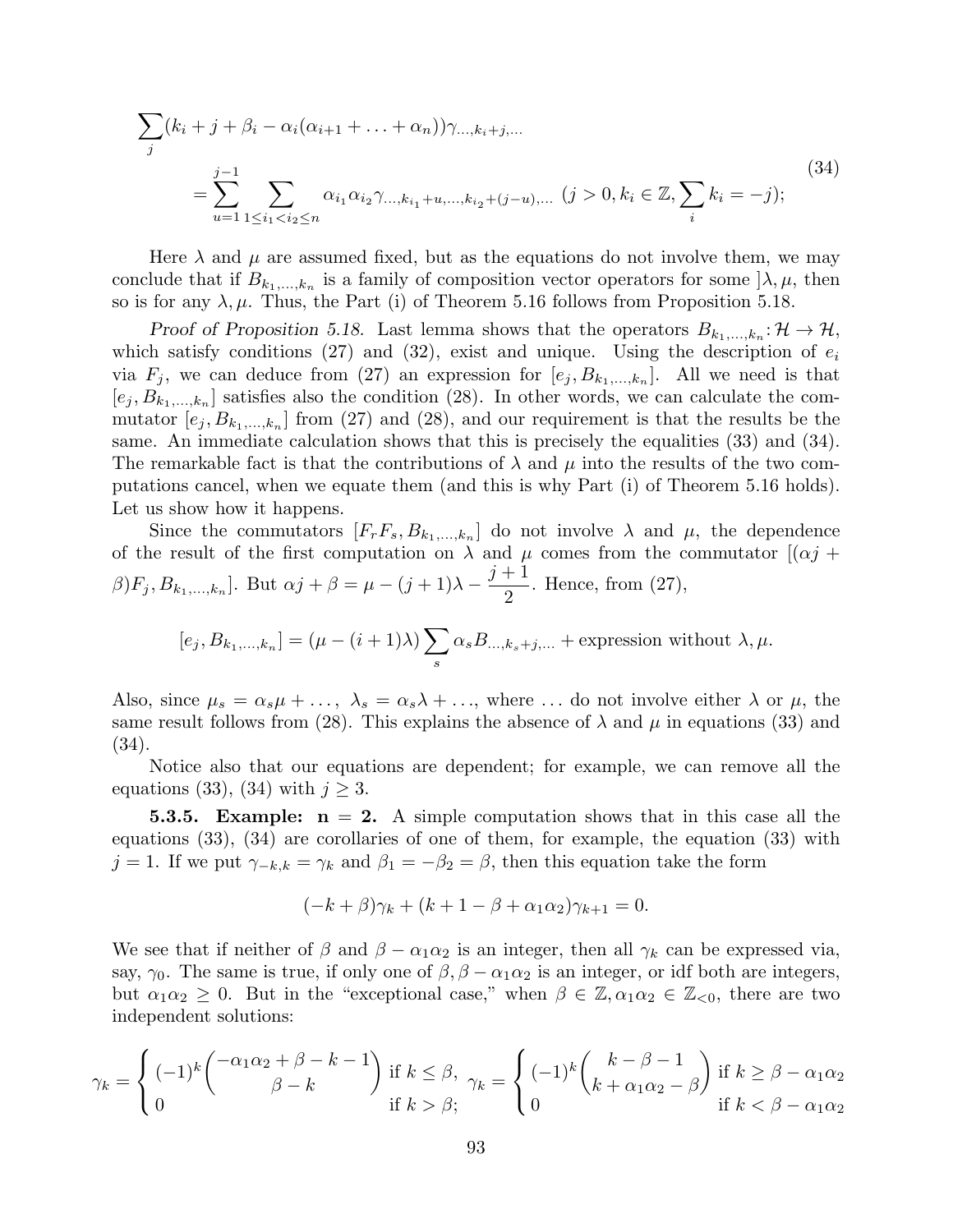5.3.6. Beginning of the proof of Main Theorem. Probably, there are two independent ways of proving Theorem 5.16 (and possibly Conjecture 5.17) The first one consists in a direct investigation of the system (33), (34), while the second one describes the functions  $\gamma_{k_1,\dots,k_n} t_1^{k_1} \dots t_n^{k_n}$  as solutions of system of partial differential equations. We will combine these two ways: they will give us upper and lower bounds for the number of independent solutions for generic  $\alpha, \beta$ .

PROPOSITION 5.20. The system  $(33), (34)$  is equivalent to the system

$$
\sum_{\substack{S \subset \{1,\ldots,n\} \\ \text{card } S = j}} \left[ \sum_{s \in S} (\beta_s + k_s + 1) + \sum_{s \in S, t \notin S, s < t} \alpha_s \alpha_t \right] \gamma_{k_1 + w_1, \ldots, k_n + w_n} = 0 \tag{35}
$$
\n
$$
(k_1 + \ldots + k_n = -j, j + 1, \ldots, n)
$$

where  $w_i = 1$ , if  $i \in S$ , and  $w_i = 0$  if  $i \notin S$ .

Proof. Indeed, if we denote the equation of system (34) by  $eq(k_1, \ldots, k_n)$  then the equation  $(35)$  is equivalent to  $S\subset \{1,\ldots,n\}$ , card  $S\subset j$  $eq(k_1 + s_1, \ldots, k_n + s_n).$ 

PROPOSITION 5.21. If all the coefficients of the system  $(35)$  are non-zero (equivalently: if all the sums

$$
\sum_{s \in S} \beta_s + \sum_{s \in S, t \notin S, s < t} \alpha_s \alpha_t
$$

are non-integral), then the system  $(35)$  has no more than  $(n-1)!$  independent solutions.

*Proof.* Fix a large positive integer k and consider the part of the system  $(35)$  consisting of equations with  $k_1 = \ldots = k_{n-1} = k$ . We put

$$
\Gamma_{\ell_1,\ldots,\ell_{n-1}} = \gamma_{\ell_1,\ldots,\ell_{n-1},-(n-1)k-\ell_1-\ldots-\ell_{n-1}}, \ \Gamma(\ell_1,\ldots,\ell_{n-1}) = \sum \Gamma_{\ell_1,\ldots,\ell_{n-1}} t_1^{\ell_1} \ldots t_{n-1}^{\ell_{n-1}}
$$

(Thus,  $\Gamma(\ell_1, \ldots, \ell_{n-1})$  is a power series. Then asymptotically (for  $k \to \infty$ ) our part of system (35) (ater multiplication be  $k^{-1}$ ) takes the form

$$
(j\sigma_j - (n-j)\sigma(j-1=0 \ (j=1,\ldots,n-1)),
$$

where  $\sigma_j$  is the j-th elementary symmetric polynomial. To solve the last system is the same as to determine the cokernel of the operator

$$
\mathbb{C}[[t_1,\ldots,t_{n-1}]]\to \mathbb{C}[[t_1,\ldots,t_{n-1}]]^{n-1},\ F\mapsto \{(j\sigma_j-(n-j)\sigma_{j-1})F\mid j=1,\ldots,n-1\},\
$$

which, by duality, has the same dimension as the kernel of the operator

$$
\mathbb{C}[t_1,\ldots,t_{n-1}]^{n-1}\to\mathbb{C}[t_1,\ldots,t_{n-1}],\ (p_1,\ldots,p_{n-1})\mapsto\sum(j\sigma_j-(n-j)\sigma_{j-1})i_j,
$$

that is, as the quotient

$$
\mathbb{C}[t_1,\ldots,t_{n-1}]/(j\sigma_j-(n-j)\sigma_{j-1} | j=1,\ldots,n-1),
$$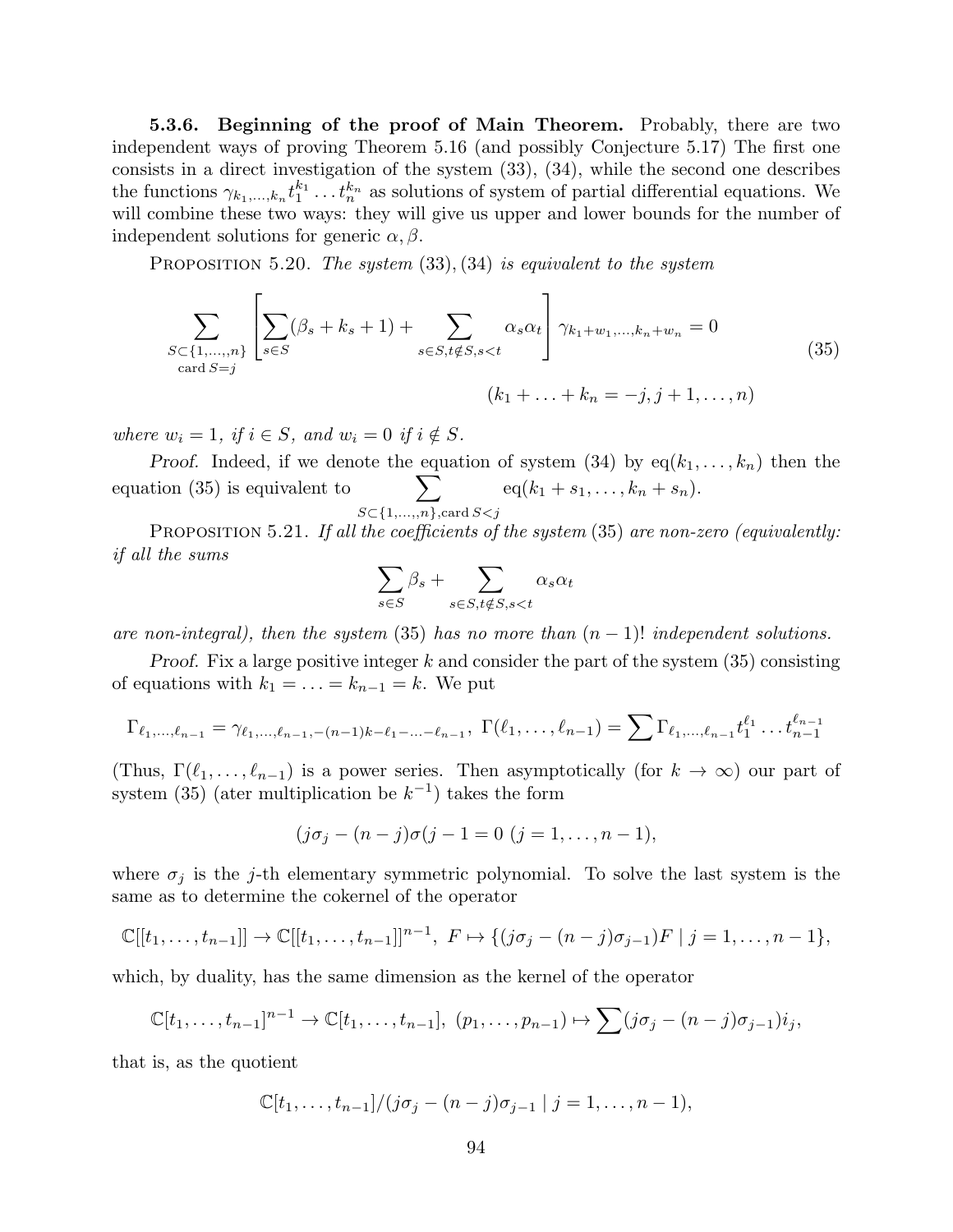which is isomorphic to  $\mathbb{C}[t_1,\ldots,t_{n-1}]/(\sigma_1,\ldots,\sigma_{n-1})$ , and it is well known that the dimension of the latter is  $(n - 1)!$ . Thus, our "asymptotic system" has precisely  $(n - 1)!$ independent solutions. It remains to notice that if all the coefficients of system (35) are non-zero, then every solution  $\{\gamma_{k_1,\dots,k_n}$  with  $k_i \geq k$  for  $i = 1,\dots,n-1$ , then this solution is zero. Hence, our system has a part with precisely  $(n - 1)!$  independent solutions, and therefore the whole system has no more that  $(n-1)!$  independent solutions.

5.3.7. End of the proof of Main Theorem: cohomology of a domain in  $\mathbb{C}^n$ with local coefficients. PROPOSITION  $5.22$ . If a formal series

$$
\Gamma(t_1,\ldots,t_n) = \sum_{k_1+\ldots+k_n=0} \gamma_{k_1,\ldots,k_n} t_1^{k_1} \ldots t_n^{k_n}
$$

satisfies the system of PDE

$$
D_i\Gamma = 0 \ (i = 1, ..., n), \ D_i = \frac{\partial}{\partial t_i} - \sum_{j \neq i} \left[ \frac{\alpha_i \alpha_j}{t_i - t_j} - \frac{\beta_i - \alpha_i (\alpha_1 + ... + \alpha_{i-1})}{t_i} \right], \tag{36}
$$

then  $\gamma_{k_1,...,k_n}$  satisfy the system (33), (34).

Proof. Indeed, the equations (33), (34) are nothing but

$$
\sum t_i^j D_i \Gamma = 0 \ (j = 2, 3, \ldots), \ \sum t_i^j D_i \Gamma = 0 \ (j = 0, -1, \ldots).
$$

To complete the proof of Theorem 5.16, it is sufficient to prove the following

PROPOSITION 5.23. If no product  $\alpha_i \alpha_j$  is integral, then the system  $D_i \Gamma = 0$  has from  $(n-1)!$  to n! independent solutions.

We shall prove Proposition 5.23 in an equivalent cohomological form. Let

$$
\Delta = \Delta_n = \{(t_1, \dots, t_n) \in \mathbb{C}^n \mid t_i \neq 0, t_j \neq t_i \text{ for } j \neq i\}
$$

An easy check shows that  $[D_i, D_j] = 0$ ; hence, the operators  $D_i$  generate a flat connection  $\nabla$  on the standard trivial line bundle over  $\Delta$ . There arises the De Rham complex

$$
\Omega_{\nabla} = \{ \Omega^0(\Delta) \xrightarrow{d_{\nabla}} \Omega^1(\Delta) \xrightarrow{d_{\nabla}} \dots \xrightarrow{d_{\nabla}} \Omega^n(\Delta) \},
$$

where  $\Omega^i(\Delta)$  is the space of holomorphic differential forms of degree i on  $\Delta$ .

The homology of this complex is closely related to system (36). Namely, for a linear operator  $\varphi: H^n(\Omega_{\nabla}) \to \mathbb{C}$ , set

$$
\gamma_{k_1,\ldots,k_n} = \varphi[t_1^{k_1} \ldots t_n^{k_n} dt_1 \wedge \ldots \wedge dt_n].
$$

Obviosly,  $\{\gamma_{k_1,\dots,k_n}\}$  satisfies the system (36). There arises a linear map

$$
(H^n(\Omega_{\nabla}))^* \to
$$
 solutions of (36).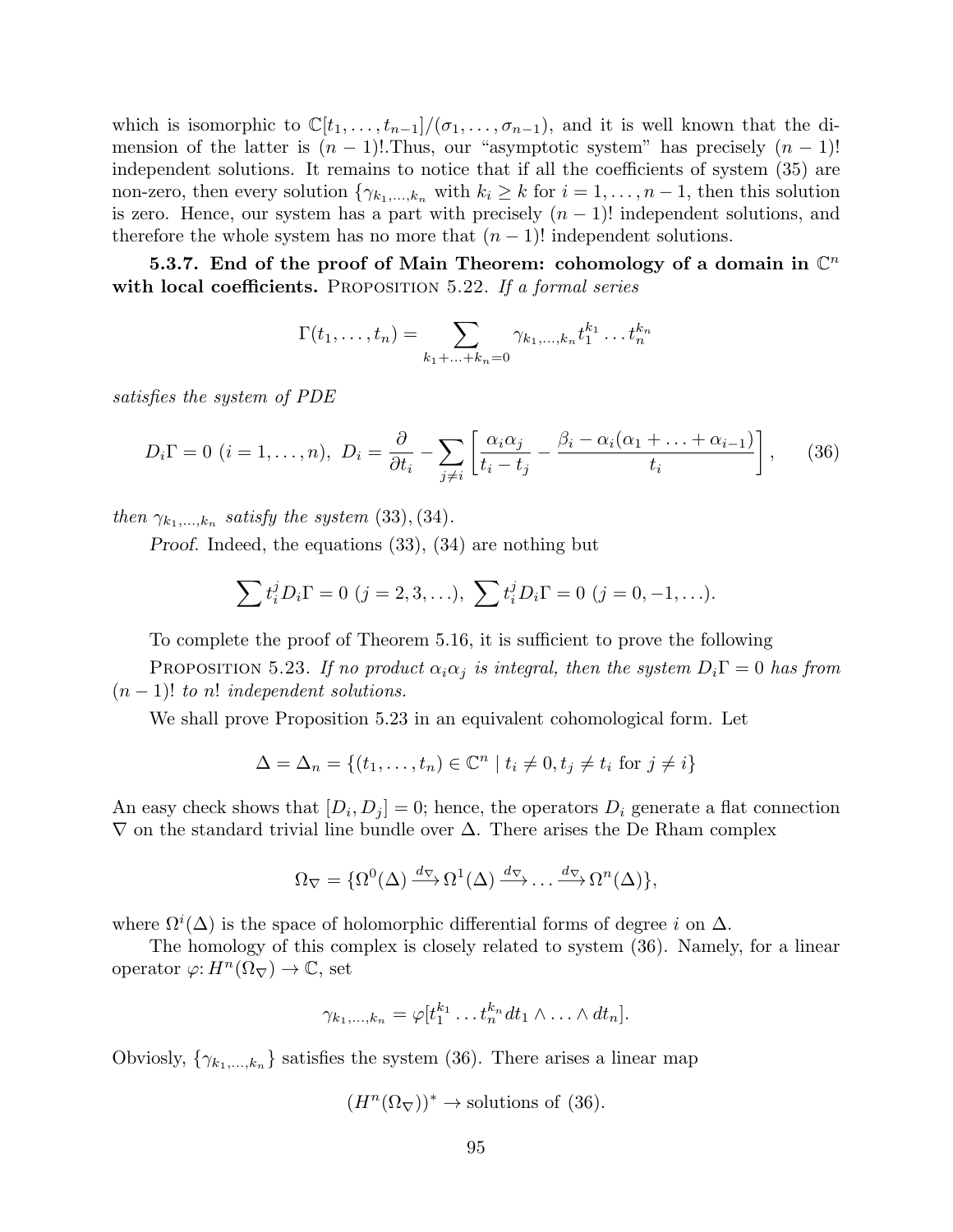LEMMA. If no product  $\alpha_i \alpha_j$  is integral, then this map is one-to-one.

*Proof.* It follows from the obvious fact that for a holomorphic form  $\omega \in \Omega^{n-1}(\mathbb{C}^n-0)$ the residue of the form  $d_{\nabla}\omega$  with respect to the plane  $t_i = t_j$  is

$$
(\exp 2\pi \sqrt{-1}\alpha_i \alpha_j - 1)\omega|_{\{t_i = t_j\}}.
$$

In view of this lemma, Proposition 5.23 follows from the following

PROPOSITION 5.24.  $(n-1)! \leq \dim H^{n}(\Omega_{\nabla}) \leq n!$ .

Proof. The cohomology of the complex  $\Omega_{\nabla}$  is the cohomology of the domain  $\Delta_n$ with coefficients in a local system with the stalk C and the transformation induced by a closed path  $\sigma: [0,1] \to \Delta_n$  being  $z \mapsto e_{\sigma}z$ , where  $e_{\sigma}$  is a function of the linking numbers  $a_i, b_{ij}$  of  $\sigma$  with the planes  $t_i = 0, t_i = t_j$ :

$$
e_{\sigma} = \prod_{i} \exp 2\pi \sqrt{-1} a_i (\beta_i - \alpha_i (\alpha_1 + \dots + \alpha_{i-1})) \cdot \prod_{i < j} \exp 2\pi \sqrt{-1} b_{ij} \alpha_i \alpha_j.
$$

REMARKS. (1) We will not need this long (although obvious) formula for  $e_{\sigma}$ ; all we need is if  $\sigma$  is a trajectory of the standard action of  $S^1 = \{z \in \mathbb{C} \mid |z| = 1\}$  in  $\Delta$ , then  $e_{\sigma} = 1$  (since  $\beta_1 + \ldots + \beta_n = 0$ ).

(2) The fact that the cohomology of  $\Delta$  can be calculated from the complex of holomorphic forms depends on the fact that  $\Delta$  is a Stein manifold, namely the holomorphy domain of the function  $(t_1, \ldots, t_n) \mapsto (\prod_i t_i \cdot \prod_{i < j} (t_i - t_j))^{-1}$ .

Consider the sequence of (holomorphic) fibrations

$$
\Delta_n \xrightarrow{p_n} \Delta_{n-1} \xrightarrow{p_{n-1}} \dots \xrightarrow{p_3} \Delta_2 \xrightarrow{p_2} \Delta_1 = \mathbb{C}^*,
$$

where  $p_j(t_1,\ldots,t_j) = (t_1,\ldots,t_{j-1})$ . The fiber  $F_j$  of  $p_j$  is  $\mathbb C$  with j punctures, which is homotopy equivalent to the wedge of  $j$  circles.

Denote our local system on  $\Delta = \Delta_n$  by C or  $\mathcal{C}^n$ . Then there arises a sequence of local systems  $\mathcal{C}^j = R^1(p_{j+1})_* \mathcal{C}^{j+1}$  on  $\Delta_j$ . The Leray spectral sequences of the fibrations  $p_i$  provide the chain of isomorphisms

$$
H^n(\Delta_n; \mathcal{C}^n) \cong H^{n-1}(\Delta_{n-1}; \mathcal{C}^{n-1}) \cong \dots \cong H^2(\Delta_2; \mathcal{C}^2) \cong H^1(\Delta_1; \mathcal{C}^1) \tag{37}
$$

The stalk of the system  $\mathcal{C}^j$  is  $H^1(F_{j+1}; \mathcal{C}^{j+1}|_{F_{j+1}})$ . Let  $d_j$  be the dimension of this stalk. Then the description of  $F_j$  given above shows that  $jd_{j+1} \leq d_j \leq (j+1)d_{j+1}$ . Since  $d_n = 1$ , this shows that  $(n+1)! \leq d_1 \leq n!$ . From (37),  $H^n(\Delta_n; \mathcal{C}^n) \cong H^1(\Delta_1; \mathcal{C}^1)$ . Since the system  $\mathcal{C}^1$  is trivial (see Remark (1) above) and  $\Delta_1$  is homotopically equivalent to the circle, dim  $H^1(\Delta_1; \mathcal{C}^1) = d_1$ .

This completes the proof of Proposition 5.24, and, hence, of Theorem 5.16.

5.3.8. A final remark. Informally speaking, Proposition 5.22 states that

$$
\sum_{k_1+\ldots+k_n=0} \gamma_{k_1,\ldots,k_n} t_1^{k_1} \ldots t_n^{k_n} = \prod_{1 \leq i < j \leq n} \left(1 - \frac{t_i}{t_j}\right)^{\alpha_i \alpha_j} \prod_{i=1}^n t_i^{\beta_i}.
$$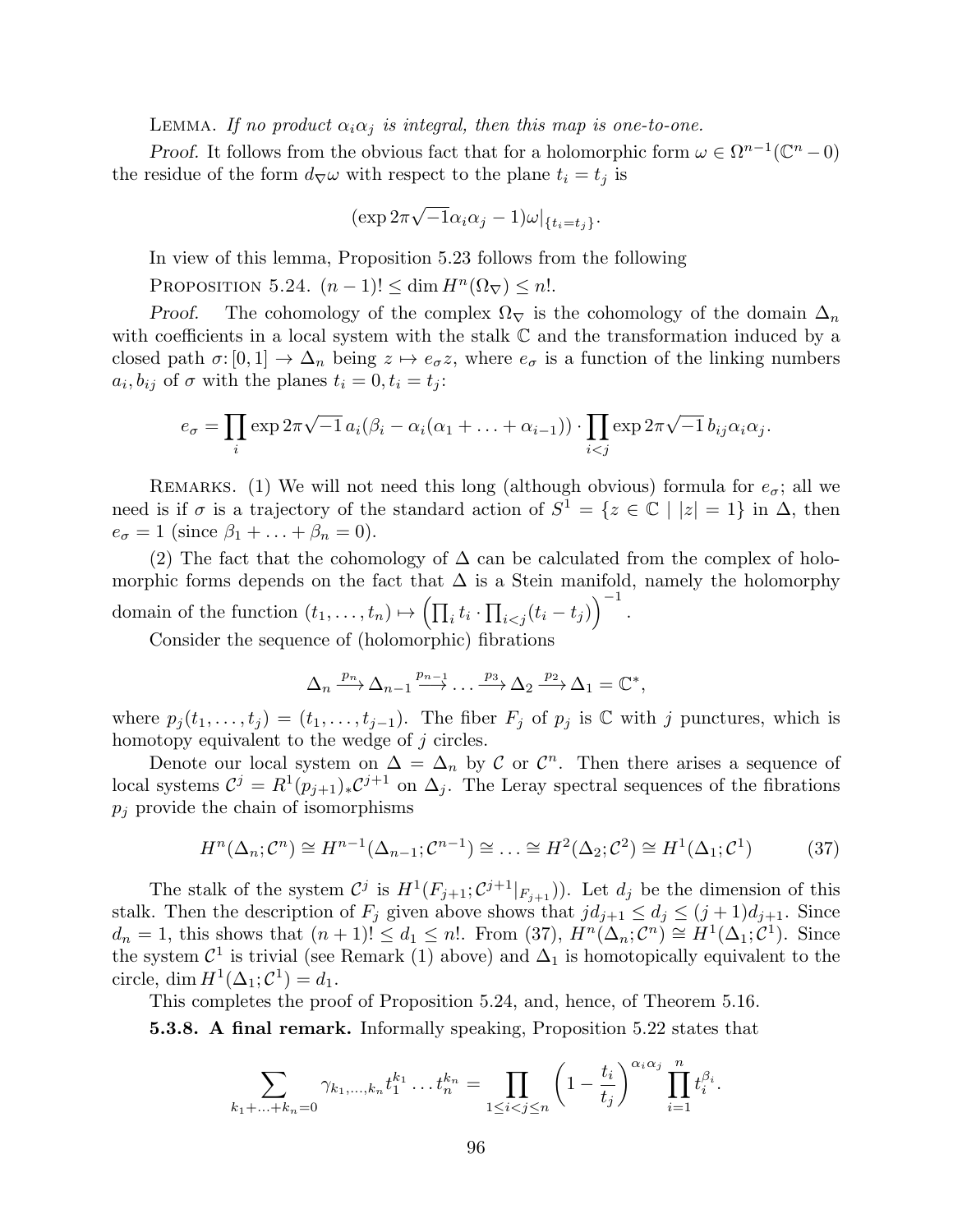(Compare Proposition 5.13.) It is true, however, that neither the left hand side of this equality, nor its right-hand side, makes much sense: the first one is a divergent series, the second one is a multivalued function. The equality means only that the both sides satisfy the same system of equation. (See further comments in Section 4.8 of [13].)

# 5.4. Applications to singular vectors in the modules of semiinfinite forms.

The results of Section 5.3 show that

$$
B_{k_1,\ldots,k_n}(\alpha_1,\ldots,\alpha_n;\beta_1,\ldots,\beta_n)v\in\mathcal{H}(\lambda,\mu)_{k_1+\ldots+k_n}
$$

(where v is the vacuum vector of  $\mathcal{H}(\lambda, \mu - \alpha_1 - \ldots - \alpha_n)$ ) is a singular vector if and only if it is not zero and

$$
\alpha_s \lambda + \frac{(\alpha_s - 1)(\alpha_s + 2)}{2} = 0 \Longleftrightarrow \alpha_s^2 + \alpha_s (2\lambda + 1) - 2 = 0,
$$
  
\n
$$
\alpha_s (\mu - \alpha_{s+1} - \dots - \alpha_n) - 1 + \beta_s + k_s = 0
$$
\n(38)

 $(s = 1, \ldots, n)$ . Let us begin with the case  $\alpha_1 = \ldots = \alpha_n = \alpha$ . The the sum (over s) of the second equality (38) becomes (since  $\beta_1 + \ldots + \beta_n = 0$ )

$$
n\left(\alpha\mu - \frac{n-1}{2}\alpha^2\right) = n - k, \text{ where } k = k_1 + \ldots + k_n
$$

The system (38) becomes

$$
\alpha^{2} + \alpha(2\lambda + 1) - 2 = 0,
$$
  

$$
\frac{n(n-1)}{2}\alpha^{2} - n\mu\alpha + n - k = 0.
$$

From this,

$$
\lambda=-\frac{\alpha^2-\alpha-2}{2\alpha}, \ \mu=\frac{(n-1)\alpha}{2}-\frac{k-n}{n\alpha}.
$$

This is the parametric equation of the curve  $\Psi_{-n,-k/n}$  (see Sections 4.8.4 and 5.3.1).

If we plug the last expression for  $\mu$  into the second of equations (38), we get:

$$
\beta_s = \left(\frac{n+1}{2} - s\right)\alpha^2 + \frac{k}{n} - k.
$$

With these  $\beta_s$ , we can state that

$$
B_{k_1,\ldots,k_n}(\alpha,\ldots,\alpha;\beta_1,\ldots,\beta_n)v \in \mathcal{H}(\lambda,\mu)_k
$$
\n(39)

(in view of an indeterminacy of composition vectors operators, it is better to cay "any vector of this form") is either zero, or a singular vector. (It is easy to see that the vector (39) does not depend on  $k_1, \ldots, k_n$ : only k matters.) If k is not divisible by n, then  $\mathcal{H}(\lambda, \mu)$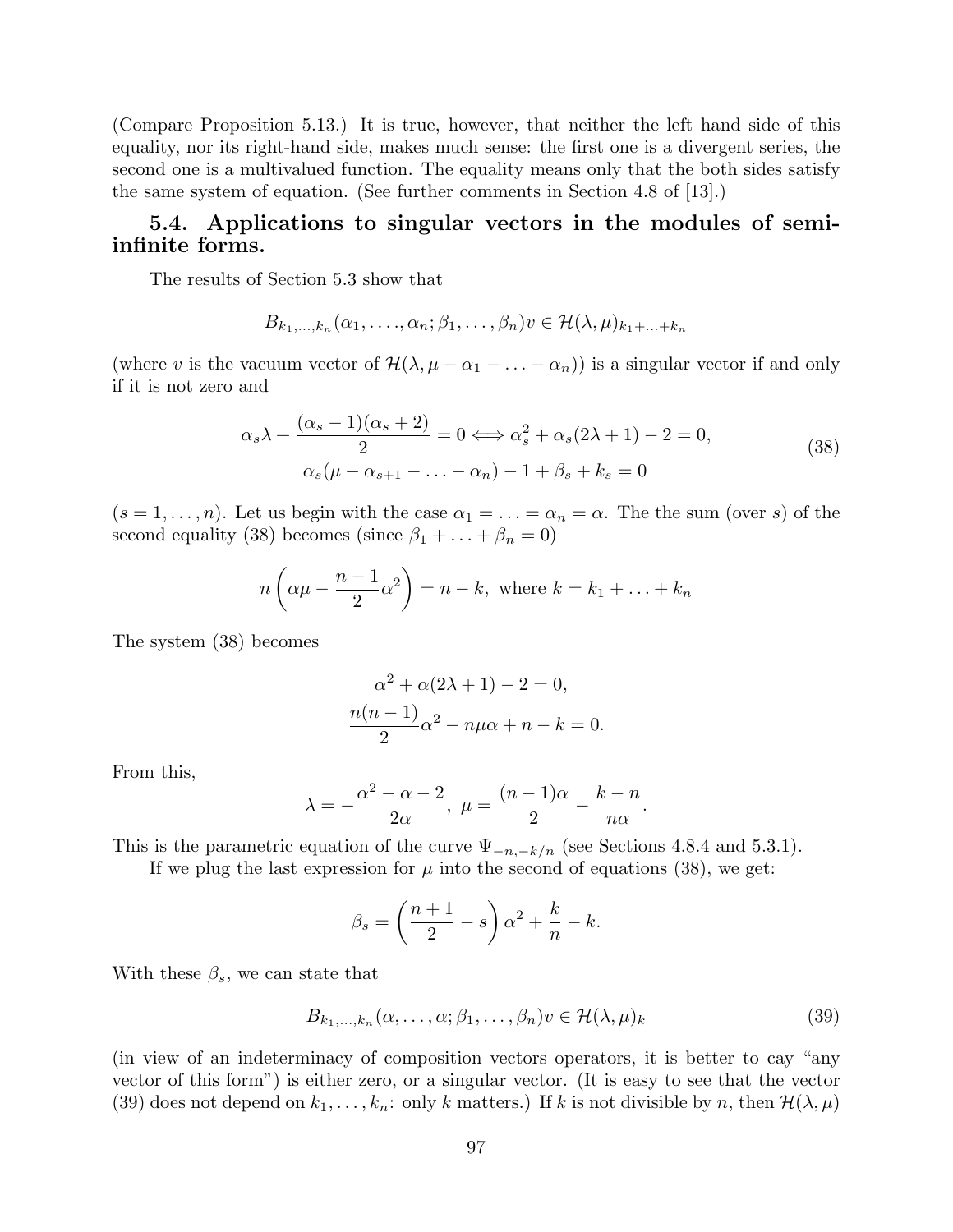(generically) does not have singular vectors of degree  $k$ , and hence the vector (39) is zero (which is not obvious a priori). If k is divisible by n, then  $\mathcal{H}(\lambda,\mu)$  contains singular vectors of degree  $k$ , and the vector

$$
B_{k/n,\dots,k/n}
$$
 $\left(\alpha,\dots,\alpha;\frac{n-1}{2}\alpha^2,\frac{n-3}{2}\alpha^2,\dots,\frac{1-n}{2}\alpha^2\right)v \in \mathcal{H}(\lambda,\mu)_k$ 

is either zero, or a singular vector. One can expect that this vector is not zero for some  $\alpha$ 's, but we were not able to prove it. If we believe in this, then we obtain explicit formula for singular vectors in all reducible modules  $\mathcal{H}(\lambda,\mu)$ .

Remark in conclusion that if we drop the assumption  $\alpha_1 = \ldots = \alpha_n$ , we get more vanishing theorems for composition vector operators. For example,

$$
B_{k_1,k_2}\left(\alpha,-\frac{2}{\alpha};-\beta,\beta\right)v=0
$$

in  $\mathcal{H}(\lambda,\mu)$  for arbitrary  $\alpha$  and

$$
\beta = 1 + \frac{k_2 \alpha^2 + 2k_1}{2 - \alpha^2}, \lambda = -\frac{(\alpha - 1)(\alpha + 2)}{2\alpha}, \mu = \frac{(k_1 + k_2)}{2 - \alpha^2}.
$$

## 5.5. The Japanese Lie algebra GL.

Our next (and last) goal is to include the Lie algebras  $\mathfrak{H}$  and  $\mathfrak{Vir}$  into a bigger Lie algebra which, in many senses is the right infinite-dimensional version of  $\mathfrak{gl}(n)$ . We call it Japanese, because it is one of basic objects in "semi-infinite geometry," created and developed by the so called "Sato school" which was founded in Kyoto, Japan, by Mikio Sato. The most relevant publication on this subject is [23]. I can say that semi-infinite forms also belong to this geometry, as well as the Japanese Grassmanian. This is the(infinitedimensional) manifold of subspaces L of the space V with the basis  $\{v_i \mid i \in \mathbb{Z}\}\$  such that the quotients  $L/(L \cap V_-)$  and  $V - / (L \cap V_-)$  (where  $V_- = \text{span}\{v_i \mid i \leq 0\}$ ) are finite-dimensional.

The actions of  $\mathfrak{H}$  and  $\mathfrak{Vir}$  in H will be the restriction of a certain action of this Lie algebra. We begin with its construction.

**5.5.1.** The main construction. What is the right Lie algebra of matrices of **b.o.f.** The main construction. What is the light life algebra of matrices of infinite order? The most obvious candidate is the limit  $\overline{\lim}_{n\to\infty} \mathfrak{gl}(n)$ , which is the Lie algebra of  $\infty \times \infty$  matrices with finitely many non-zero entries. We will denote this Lie algebra as  $\mathfrak{gl}(\infty)$ . Also we can consider the algebra of automorphisms of an  $\infty$ -dimensional space. There is two other versions of this. Let  $V$  be the (complex) vector space with the basis  $\{v_i \mid i \in \mathbb{Z}\}\$ , and let  $\hat{V}$  be the space of "linear combinations"  $\sum_{i \in \mathbb{Z}} a_k v_k$  with the set of  $\sum_{k\in\mathbb{Z}}$ non-zero coefficients  $a_k$  with positive k being finite. Then End V is the Lie algebra of matrices  $\|a_{ij}\|_{i,j\in\mathbb{Z}}$  with finitely many non-zero entries in every column, and End V is the Lie algebra of matrices  $\|a_{ij}\|_{i,j\in\mathbb{Z}}$  such that, for some N, the set of non-zero entries  $a_{ij}$ with  $i > N$  or  $j < -N$  is finite. However, neither of these three Lie algebras possesses a non-trivial central extension, and by this reason we have to look somewhere else.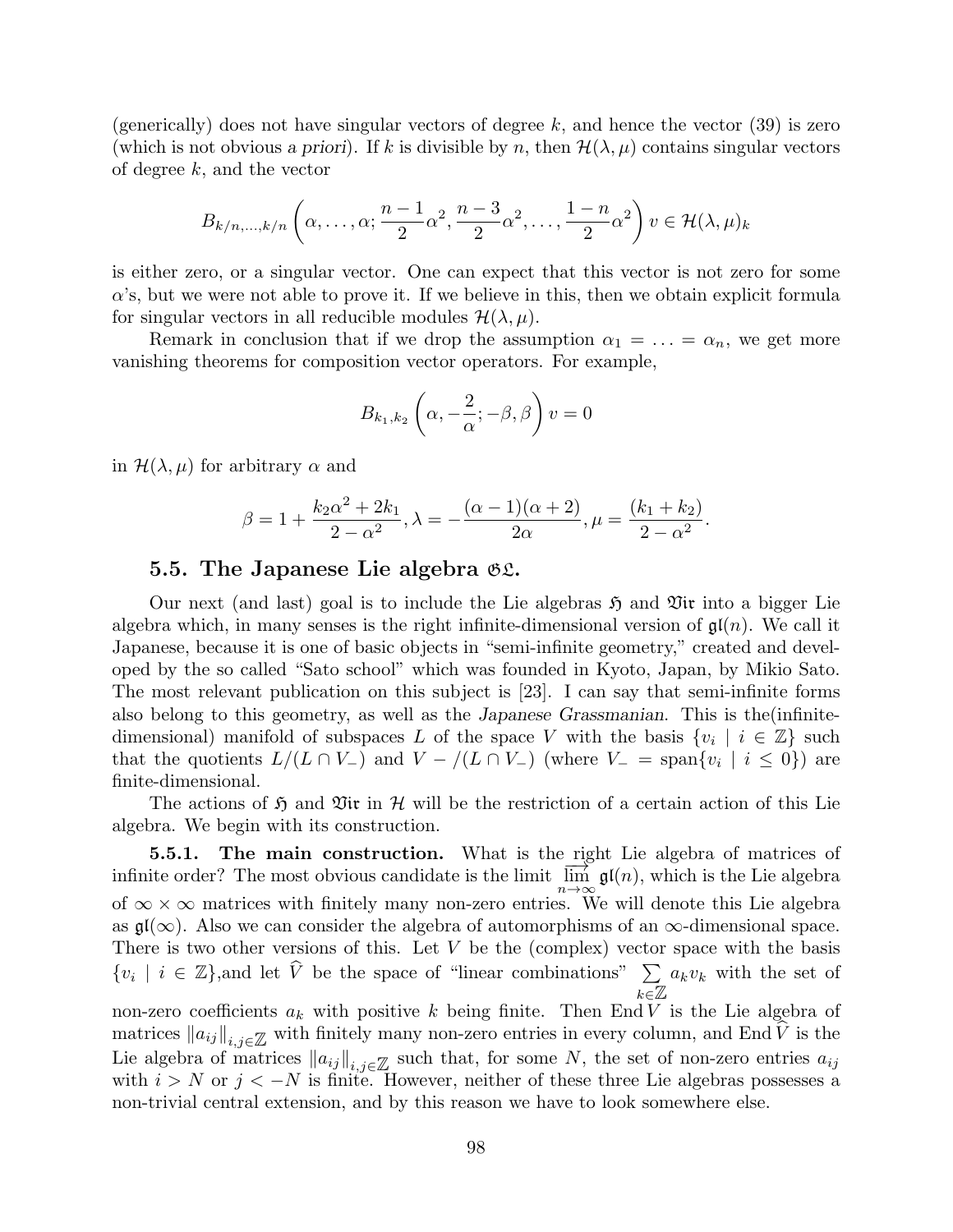We describe below modifications of these two Lie algebras, which are equally satisfactory for our purposes. We will attribute the notation  $\mathfrak{GL}_0$  to the last of them, but the reader can replace it by any of the other two.

The first is the Lie algebra of generalized Jacobi matrices, that is, matrices  $||a_{ij}||$  such that for some n,  $a_{ij} = 0$ , if  $|j - i| > N$  (in other words, matrices with finitely many non-zero diagonals).

The second is the Lie algebra of endomorphisms of V continuous with respect to topology generated by sets  $V_k = \text{span}\{v_i \mid i \leq k\}$ . In other words, this is the Lie algebra of matrices with finitely many non-zero entries in every column satisfying the additional condition: for every  $r, s \in \mathbb{Z}$ , the number of non-zero entries  $\|a_{ij}\|$  with  $i > r$  and  $j < s$  is finite.

The last one is the same with V replaced by  $\hat{V}$ . Its matrix description is the same as in the previous case, with the condition of "finitely many non-zero entries in columns" dropped. This is what we denote as  $\mathfrak{GL}_0$ . The picture below shows (schematically) the structure of a matrix from this Lie algebra.



The common property of the last three Lie algebras is that they possess a (common to them all) non-trivial central extension. Below, we describe a cocycle  $c(A, B), A, B \in \mathfrak{GL}_0$ . First, define a transformation  $\phi: \mathfrak{GL}_0 \to \mathfrak{GL}_0$  which assigns to a matrix A its "upper left" corner":

$$
A = \|a_{ij}\| \mapsto \phi(A) = \|a_{ij}^{\phi},\ a_{ij}^{\phi} = \left\{\begin{matrix} a_{ij}, & \text{if } i < 0, j < 0, \\ 0 & \text{otherwise} \end{matrix}\right\}
$$

This transformation "almost commutes" the commutators, in the sense that the matrix  $\psi(A, B) = [\phi(A), \phi(B)] - \phi[A, B]$  has finitely many non-zero entries. Indeed, if  $A =$  $||a_{ij}||, B = ||b_{ij}||$ , and  $\psi(A, B) = ||c_{ij}||$ , then, for  $i < 0, j < 0$ ,

$$
c_{ij} = \sum_{k < 0} (a_{ik}b_{kj} - b_{ik}a_{kj}) - \sum_k (a_{ik}b_{kj} - b_{ik}a_{kj}) = -\sum_{k \ge 0} (a_{ik}b_{kj} - b_{ik}a_{kj}),
$$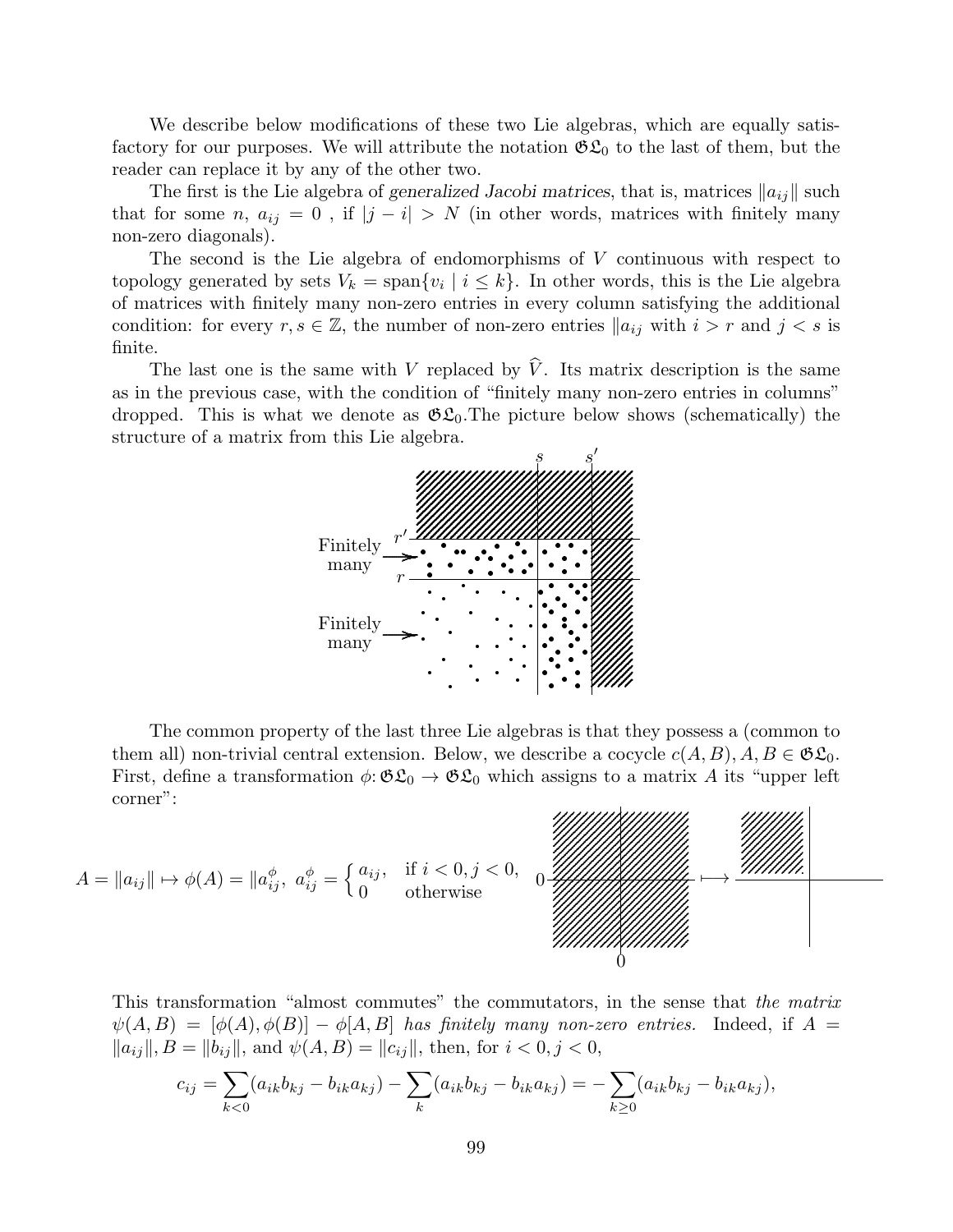which has finitely many non-zero values, since both  $a_{kj}$  and  $b_{kj}$  can be different from zero for finitely many  $k \geq 0, j < 0$ . We put

$$
c(A, B) = \operatorname{tr} \psi(A, B).
$$

Let us prove that this c satisfies the cocycle equation. For  $A, B, C \in \mathfrak{GL}_0$ ,

$$
c([A, B], C) + c([B, C], A) + c([C, A], B) =
$$
  
= tr ( $\psi([A, B], C) + \psi([B, C], A) + \psi([C, A], B)$ )  
= tr ( $[\phi[A, B], \phi(C)] + [\phi[B, C], \phi(A)] + [\phi[C, A], \phi(B)]$   
 $-\phi[[A, B], C] - \phi[[B, C], A] - \phi[[C, A], B])$  zero (Jacobi)  
= tr ( $[\phi[A, B], \phi(C)] + [\phi[B, C], \phi(A)] + [\phi[C, A], \phi(B)]$   
 $-\left[\phi(A), \phi(B)\right], \phi(C)] - [\phi(B), \phi(C)], \phi(A)] - [\phi(C), \phi(A)], \phi(B)]$ ) zero (Jacobi)  
= tr ( $[\psi(A, B), \phi(C)] + [\psi(B, C), \phi(A)] + [\psi(C, A), \phi(B)]$ )

The latter is equal to zero, since  $\psi(-, -) \in \mathfrak{gl}(\infty)$  (has finitely many non-zero entries) and the following holds:

LEMMA If  $X \in \mathfrak{gl}(\infty)$  and Y is an arbitrary  $\mathbb{Z} \times \mathbb{Z}$  matrix, then the trace  $tr[X, Y]$  is defined and is equal to zero.

**Proof.** It is sufficient to consider when X is a one-entry matrix with the entry of  $x_{rs}$ . Let  $Y = ||y_{ij}||$ . Then the only (non-zero) diagonal entry of XY is  $(XY)_{rr} = x_{rs}y_{sr}$  and the only diagonal entry of YX is  $(YX)_{ss} = y_{sr}x_{rs}$ . Hence,  $tr[X, Y] = y_{sr} - y_{sr} = 0$ .

Thus, c is a cocycle, and it gives rise to a one-dimensional central extension of the Lie algebra  $\mathfrak{GL}_0$ . We denote the extended Lie algebra as  $\mathfrak{GL}$  and denote the generator of the center by z.

We will see in the next section that this central extension is not trivial. Actually,  $\mathfrak{GL}$ is the unique (up to isomorphism) non-trivial central extension of  $\mathfrak{GL}_0$ 

### 5.5.2. Some important subalgebras of  $\mathfrak{GL}$ .

**5.5.2.1.** The Heisenberg algebra. Let  $F_k$  be the matrix of the transformation  $v_i \mapsto v_{i-k}$ , that is the matrix  $||a_{ij} = \delta_{i-k,j}||$ . Let us compute  $c(F_{\ell}, F_k)$ .

First of all, obviously,  $[F_\ell, F_k] = 0$ , and hence  $\phi[F_\ell, F_k] = 0$ . Let us calculate, for  $k > 0$ ,  $\phi(F_{-k}), \phi(F_k)$ , and  $[\phi(F_{-k}), \phi(F_k)]$ . The matrices of  $F_{-k}, F_k, \phi(F_{-k}), \phi(F_k)$  are shown below.

0 0 0 0 0 0 1 1 1 1 1 1 1 1 1 1 1 1 . . . . . . . . . . . . . . . . . . F<sup>−</sup><sup>k</sup> F<sup>k</sup> φ(F<sup>−</sup>k) φ(Fk)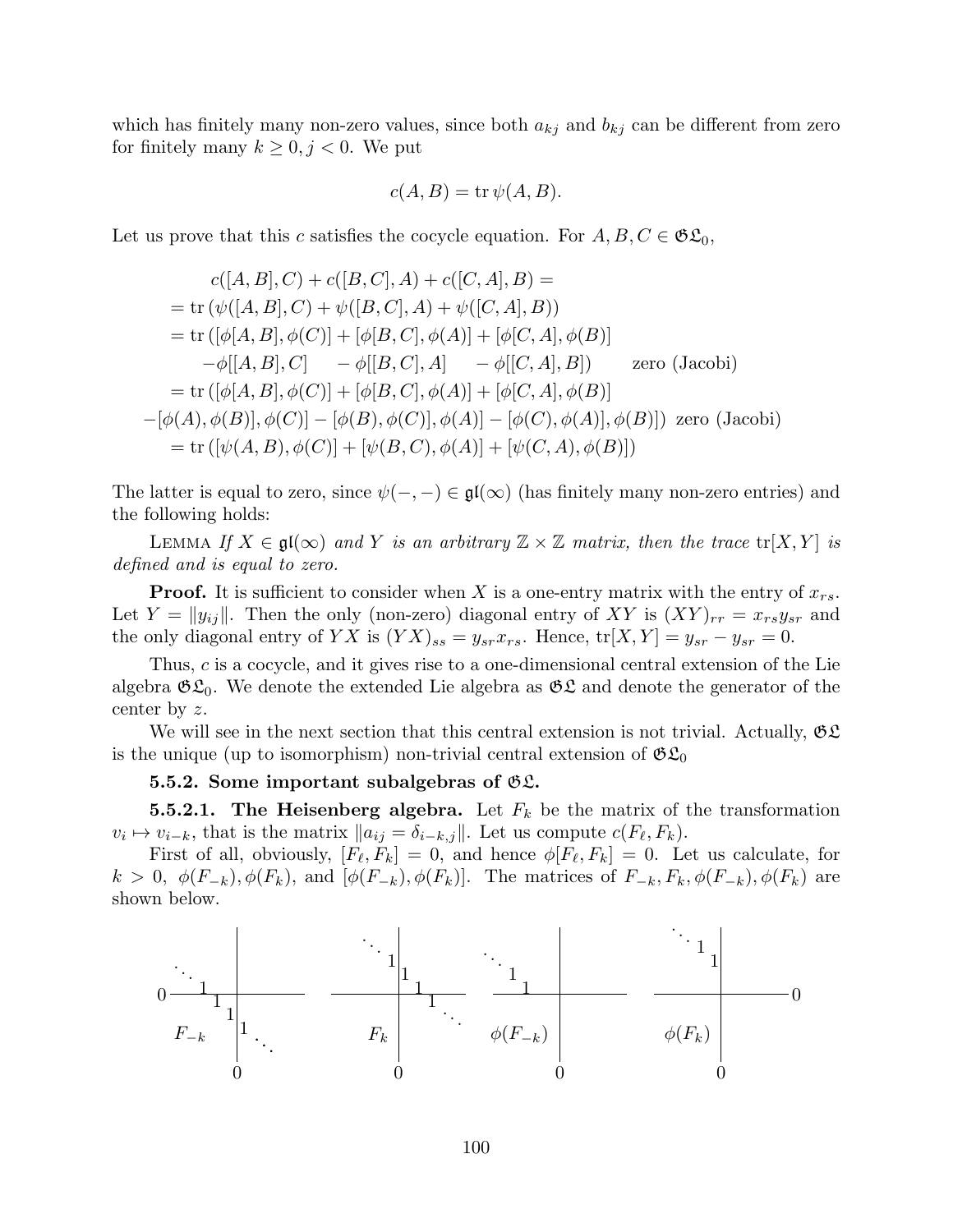### Computations:

| $\phi(F_{-k})$                                      | $\phi(F_k)$               | $\phi(F_{-k})\phi(F_k) \qquad \phi(F_k)\phi(F_{-k}) \quad [\phi(F_{-k}), \phi(F_k)]$                                                                                                                                             |                         |
|-----------------------------------------------------|---------------------------|----------------------------------------------------------------------------------------------------------------------------------------------------------------------------------------------------------------------------------|-------------------------|
| $v_{-k-1} \mapsto v_{-1}$                           | $v_{-1} \mapsto v_{-k-1}$ | $v_{-1} \mapsto v_{-1}$ $v_{-k-1} \mapsto v_{-k-1}$ $v_{-1} \mapsto v_{-1}$                                                                                                                                                      |                         |
| $v_{-k-2} \mapsto v_{-2}$ $v_{-2} \mapsto v_{-k-2}$ |                           | $v_{-2} \mapsto v_{-2}$ $v_{-k-2} \mapsto v_{-k-2}$ $v_{-2} \mapsto v_{-2}$                                                                                                                                                      |                         |
| $v_{-k-3} \mapsto v_{-3}$ $v_{-3} \mapsto v_{-k-3}$ |                           | $v_{-3} \mapsto v_{-3}$ $v_{-k-3} \mapsto v_{-k-3}$                                                                                                                                                                              | . <b>.</b>              |
| .                                                   |                           | $\cdots$ . The contract of the contract of the contract of the contract of the contract of the contract of the contract of the contract of the contract of the contract of the contract of the contract of the contract of the c | $v_{-k} \mapsto v_{-k}$ |

Thus,  $tr[\phi(F_{-k}), \phi(F_k)] = k$  and  $c(F_{-k}, F_k) = k$ . A similar computation shows that if  $\ell + k \neq 0$ , then  $\text{tr}[F_{\ell}, F_k] = 0$  (the matrix of  $[F_{\ell}, F_k]$  does not have non-zero diagonal entries), and hence  $c(F_{\ell}, F_k) = 0$ . Thus, elements  $F_k (k \neq 0)$  and z span a subalgebra of  $\mathfrak{GL}$  isomorphic to the Heisenberg algebra.

By the way, this construction shows that the restriction of the cocycle  $c$  to the commutative subalgebra of  $\mathfrak{GL}_0$  spsnned by  $F_k$ ,  $k \neq 0$  is not cohomologous to zero (since the Heisenberg algebra is a non-trivial central extension of the commutative algebra). Hence, c is not cohomologous to zero as a cocycle of  $\mathfrak{GL}_0$ , and  $\mathfrak{GL}$  is a non-trivial central extension of  $\mathfrak{GL}_0$ .

**5.5.2.2.** The Virasoro algebra. There is a two-parameter family of embeddings of Vir into  $\mathfrak{GL}$  with the parameters  $\lambda, \mu \in \mathbb{C}$ , and they arise from the Witt-module structure in  $\mathcal{F}_{\lambda\mu}$ . Namely, we denote by  $\overline{e}_k$   $(k \in \mathbb{Z})$  an element of  $\mathfrak{GL}_0$  which acts in V as  $v_j \mapsto$  $(\mu + j - \lambda(k+1))v_{i+k}$  (a familiar formula, isn't it?). We know only too well that  $[\overline{e}_{\ell}, \overline{e}_k] =$  $(k - \ell)\bar{e}_{k+\ell}$ . Now, let us calculate  $c(\bar{e}_\ell, \bar{e}_k)$ . It is easy to see (precisely as in the Heisenberg case), that if  $k+\ell \neq 0$ , then the matrix of  $\psi(\overline{e}_\ell, \overline{e}_k)$  does not have non-zero diagonal entries, so in this case  $c(\overline{e}_\ell, \overline{e}_k) = 0$ .

It remains to calculate  $c(\bar{e}_k, \bar{e}_{-k})$ . Similarly to the previous calculation, the matrix of  $\psi(\overline{e}_k, \overline{e}_{-k})$  has k non-trivial diagonal entries  $\psi_{-j,-j}, j = 1, \ldots, k$ . The contribution of  $[\phi(\overline{e}_{-k}), \phi(\overline{e}_k)]$  into  $\psi_{-j,-j}$  is the coefficient at  $v_{-j}$  in  $\overline{e}_k\overline{e}_{-k}v_{-j}$ . But there is a difference with the previous case: the commutator  $[\bar{e}_{-k}, \bar{e}_k]$  is not zero: it is equal to  $2k\bar{e}_0$ . This makes an additional contribution into  $\psi_{-j,-j}$  the coefficient at  $v_{-j}$  in  $2k\overline{e}_0v_{-j}$ . From this, we obtain a formula for  $c(\overline{e}_{-k}, \overline{e}_k) = \text{tr } \psi(\overline{e}_{-k}, \overline{e}_k)$ :

$$
c(\overline{e}_{-k}, \overline{e}_k) = \sum_{j=1}^k (\mu - j - \lambda(1 - k))(\mu - (j + k) - \lambda(1 + k)) - 2k \sum_{j=1}^k (\mu - j - \lambda).
$$

A direct further calculation gives:

$$
c(\overline{e}_{-k}, \overline{e}_k) = k\mu(\mu - 2\lambda - 1) - \frac{k^3 - k}{6}(6\lambda^2 + 6\lambda + 1),
$$

and this is our final result.

This shows that the formulas  $e_i \mapsto \overline{e}_i$  for  $i \neq 0$ ,  $e_0 \mapsto \overline{e}_0 + \frac{1}{2}$ 2  $\mu(\mu - 2\lambda - 1)z, z \mapsto$  $-2(6\lambda^2+6\lambda+1)z$  define an embedding  $\mathfrak{Vir}\to\mathfrak{GL}$ . We denote this embedding as  $\eta_{\lambda\mu}$ . (If  $\lambda$  and  $\mu$  are known and fixed, we will consider  $\mathfrak{Vir}$  as a subalgebra of  $\mathfrak{GL}$ ; in particular, we will never use again the notation  $\bar{e}_i$ .)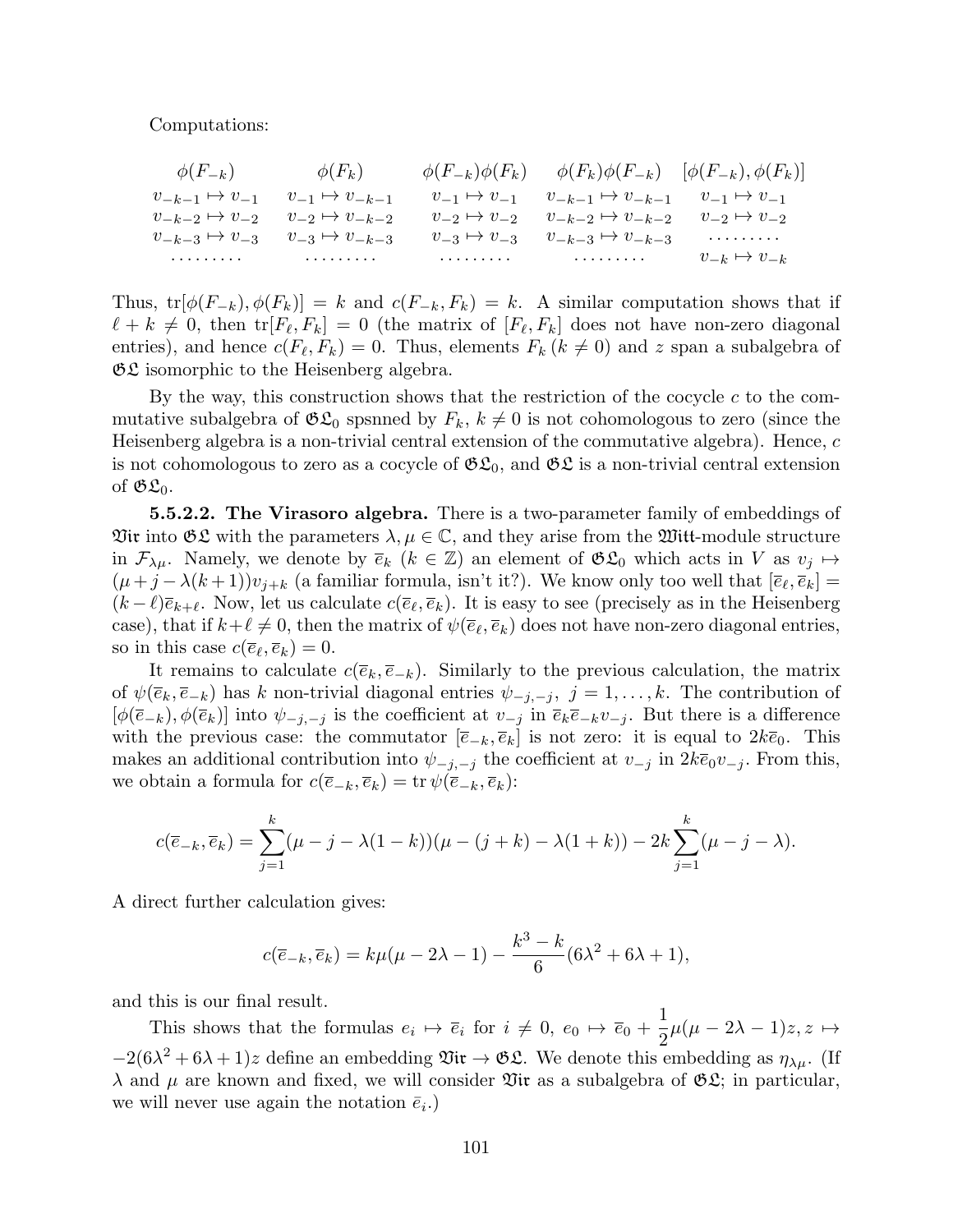**5.5.2.3.** The orthogonal and symplectic algebras. The space  $V$  possesses a symmetric inner product,  $\langle v_i, v_j \rangle = \delta_{i+j,1}$ , and a skew symmetric inner product,  $\{v_i, v_j\}$  $\delta_{i+j,1}$  $j - i$  $\frac{1}{2}$ . Both are defined in the space V. Accordingly, we define two subalgebras of  $\mathfrak{GL}_0$ :

$$
\mathfrak{O}_0 = \{ g \in \mathfrak{GL}_0 \mid \langle gv', v'' \rangle + \langle v', gv'' \rangle \ \forall v, v'' \in \widehat{V} \}
$$
  

$$
\mathfrak{SP}_0 = \{ g \in \mathfrak{SL}_0 \mid \{ gv', v'' \} + \{ v', gv'' \} \ \forall v, v'' \in \widehat{V} \}
$$

Both  $\mathfrak{O}_0$  and  $\mathfrak{S} \mathfrak{P}_0$  can be described in the terms of matrix entries. Namely,

$$
g = ||g_{ij}|| \in \mathfrak{O}_0, \text{ if and only if } g_{1-i,j} = -g_{1-j,i} \; \forall i, j,
$$
  

$$
g = ||g_{ij}|| \in \mathfrak{S}\mathfrak{P}_0, \text{ if and only if } g_{1-i,j}(1-2i) = g_{1-j,i}(1-2j) \; \forall i, j.
$$

Notice that the last two conditions describe symmetries in diagonals parallel to the main diagonal, so they do not conflict with the definition of  $\mathfrak{GL}_0$ . Also both can be applied to generalized Jacobi matrices.

A calculation (which we skip) shows that the restrictions of the cocycle c to  $\mathfrak{O}_0$  and  $\mathfrak{S}\mathfrak{P}_0$  are not cohomologous to zero, so they give rise to non-trivial one-dimensional central extensions  $\mathfrak O$  and  $\mathfrak{S} \mathfrak{P}$  of  $\mathfrak O_0$  and  $\mathfrak{S} \mathfrak{P}_0$ .

5.5.2.4. The substitutes for the algebras of upper triangular matrices. Certainly, upper triangular matrices form a subalgebra of  $\mathfrak{GL}_0$ , but it does not play any serious role in the representation theory. This role is played by a whole family of subalgebras of  $\mathfrak{GL}$ . For a positive integer N, denote by  $\mathfrak{P}_0(N)$  the subalgebra of  $\mathfrak{GL}_0$  which consists of matrices  $||g_{ij}||$  such that  $g_{ij} = 0$ , if  $i > j$ ,  $i > -N$ ,  $j < N$  (see diagram below).



The inverse image of  $\mathfrak{P}_0(N)$  is the trivial center extension of  $\mathfrak{P}_0(N)$ ; we denote it by  $\mathfrak{P}(N)$ .

Also we will use the notation  $\mathfrak{diag}$  for the algebra of diagonal matrices. The matrix with the only non-zero entry  $E_{11} = 1$  will be denoted as  $h_i$ .

**5.5.3. Representation theory for**  $\mathfrak{C} \mathfrak{L}$ **.** There is no indisputable similarity between  $\mathfrak{GL}$  and Kac-Moody and Virasoro algebras, because  $\mathfrak{GL}$  has "infinite rank." In particular, there are no Verma modules. Still some basic notions of the representation theory work for the case of  $\mathfrak{GL}$ .

5.5.3.1. Bernstein-Gelfand-Gelfand modules and their weight vectors. A  $\mathfrak{G} \mathfrak{L}$ -module M is called a Bernstein-Gelfand-Gelfand module of type  $c \in \mathbb{C}$ , if (i)  $zm =$ cm for every  $m \in M$ ; (ii) the restriction of M to the algebra  $\mathfrak{diag}$  of diagonal matrices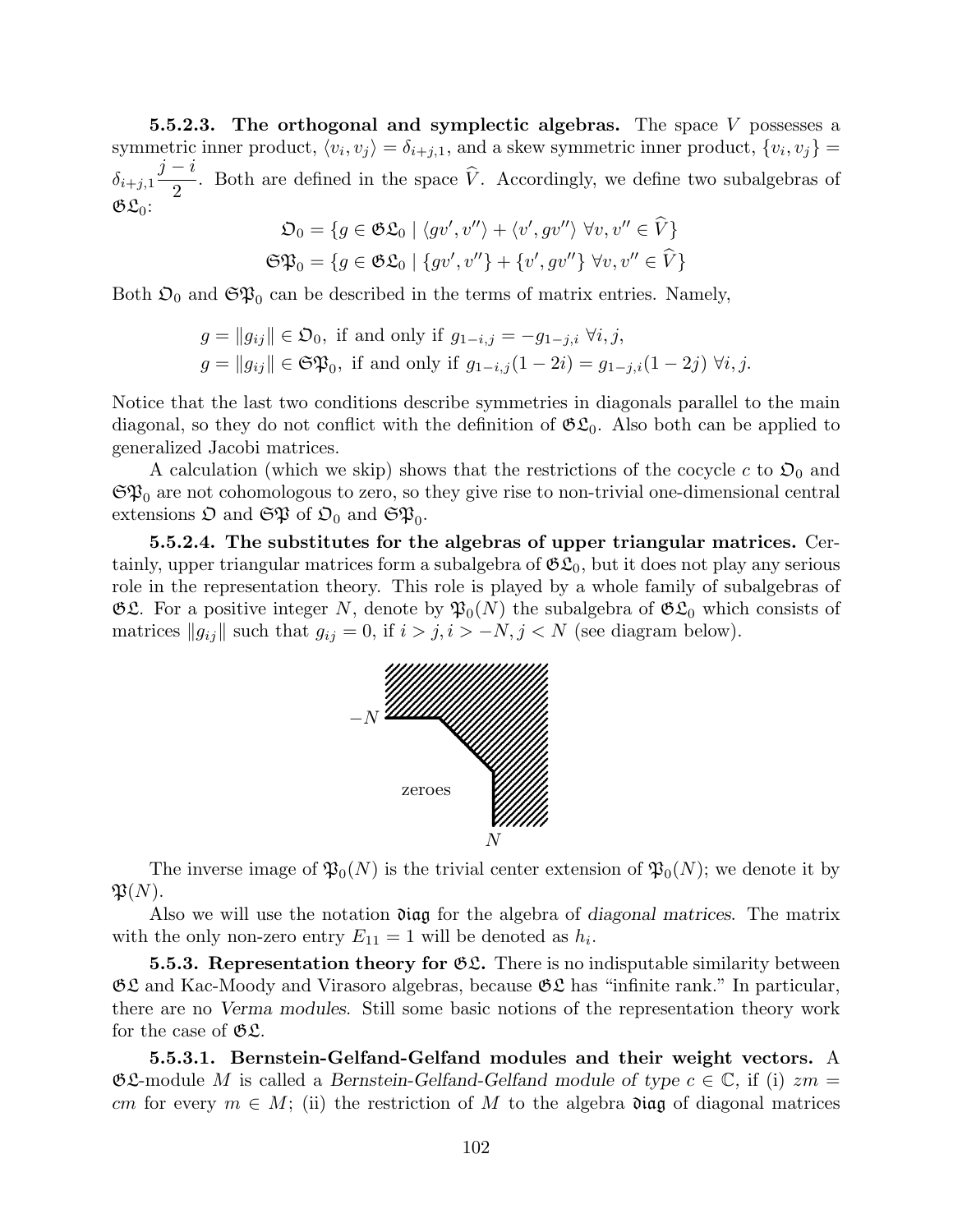decomposes into the sum of one dimensional  $\mathfrak{diag}$ -modules; (iii) for any  $m \in M$  there exists an N such that dim  $U(\mathfrak{P}(N)) < \infty$  (where U stands for the universal enveloping algebra).

A weight vector of a  $\mathfrak{G} \mathfrak{L}$ -vector is, by definition, a common eigenvector of all elements of diag. The weight of a weight vector  $m \in M$  is the sequence  $\{\lambda_i\}$  of complex numbers such that  $h_i m = \lambda_i m$  (where  $h_i$  is a one-entry matrix with  $h_i v_j = \delta_{ij} v_j$ ).

**PROPOSITION** 5.25. If  $\{\lambda_i\}$  is the weight of some weight vector in a Bernstein-Gelfand-Gelfand module, then  $\lambda_N = \lambda_{N+1} = \ldots$  and  $\lambda_{-N} = \lambda_{-N-1} = \ldots$  for some  $N$  .

**Proof.** Let  $m \in M$  be a weight vector of weight  $\{\lambda_i\}$ . Then, for some N, the space  $U(\mathfrak{P}(N))$  is finite-dimensional. But  $\mathfrak{P}(N)$  contains subalgebras isomorphic to  $\mathfrak{sl}(n)$  with arbitrary large n,



and it is well known that  $\mathfrak{sl}(n)$  has no non-trivial representations of dimension  $\langle n$ . For all  $i \geq N$ , the differences  $h_{i+1} - h_i$  and  $h_{-i} - h_{-i-1}$  belong to one of these subalgebras  $\mathfrak{sl}(n), n > \dim U(\mathfrak{P}(N))$  of  $\mathfrak{P}(N)$ . Hence their action on m is trivial, which means that  $\lambda_i = \lambda_{i+1}$  and  $\lambda_{-i} = \lambda_{-i-1}$ .

We will call weights, which satisfy the conclusion of Proposition 5.25, admissible. For an admissible weight  $\{\lambda_i\}$ , we will denote  $\lambda_i$  and  $\lambda_{-i}$  with i large as  $\lambda_{\infty}$  and  $\lambda_{-\infty}$ .

**5.5.3.2. Highest weight vectors.** A weight vector in a  $\mathfrak{GL}$ - or  $\mathfrak{gl}(\infty)$ -module M is called a highest weight vector, if here exists an N such that (i)  $gv \in \mathbb{C}v$  for any  $g \in \mathfrak{P}(N)$ ; (ii)  $qv = 0$ , if  $g \in \mathfrak{P}(n)$  and all the diagonal entries of g are zeroes. Actually, it is true that any irreducible Bernstein-Gelfand-Gelfand module has a unique up to a factor highest weight vector. We will not prove it here which makes it necessary to impose an additional assumption on modules considered in next Proposition; for our purposes, this assumption is quite harmless.

The weight of the highest weight vector of an irreducible Bernstein-Gelfand-Gelfand module M will be called the highest weight of M.

Notice that if M is an irreducible Bernstein-Gelfand-Gelfand  $\mathfrak{gl}(\infty)$ -module with an admissible highest weight then for all weights of weight vectors in  $M$ ,  $\lambda_{\infty}$  and  $\lambda_{-\infty}$  are the same.

**PROPOSITION** 5.26. (a) Let M be an irreducible Bernstein-Gelfand-Gelfand  $\mathfrak{G}\mathfrak{L}$ module possessing a highest weight vector v. Then M is generated by v over  $U(\mathfrak{gl}(\infty))$ .

(b) Let M be an irreducible Bernstein-Gelfand-Gelfand  $\mathfrak{gl}(\infty)$ -module with admissible highest weight  $\{\lambda_i\}$ . Then the structure of a  $\mathfrak{gl}(\infty)$ -module can be uniquely extended to a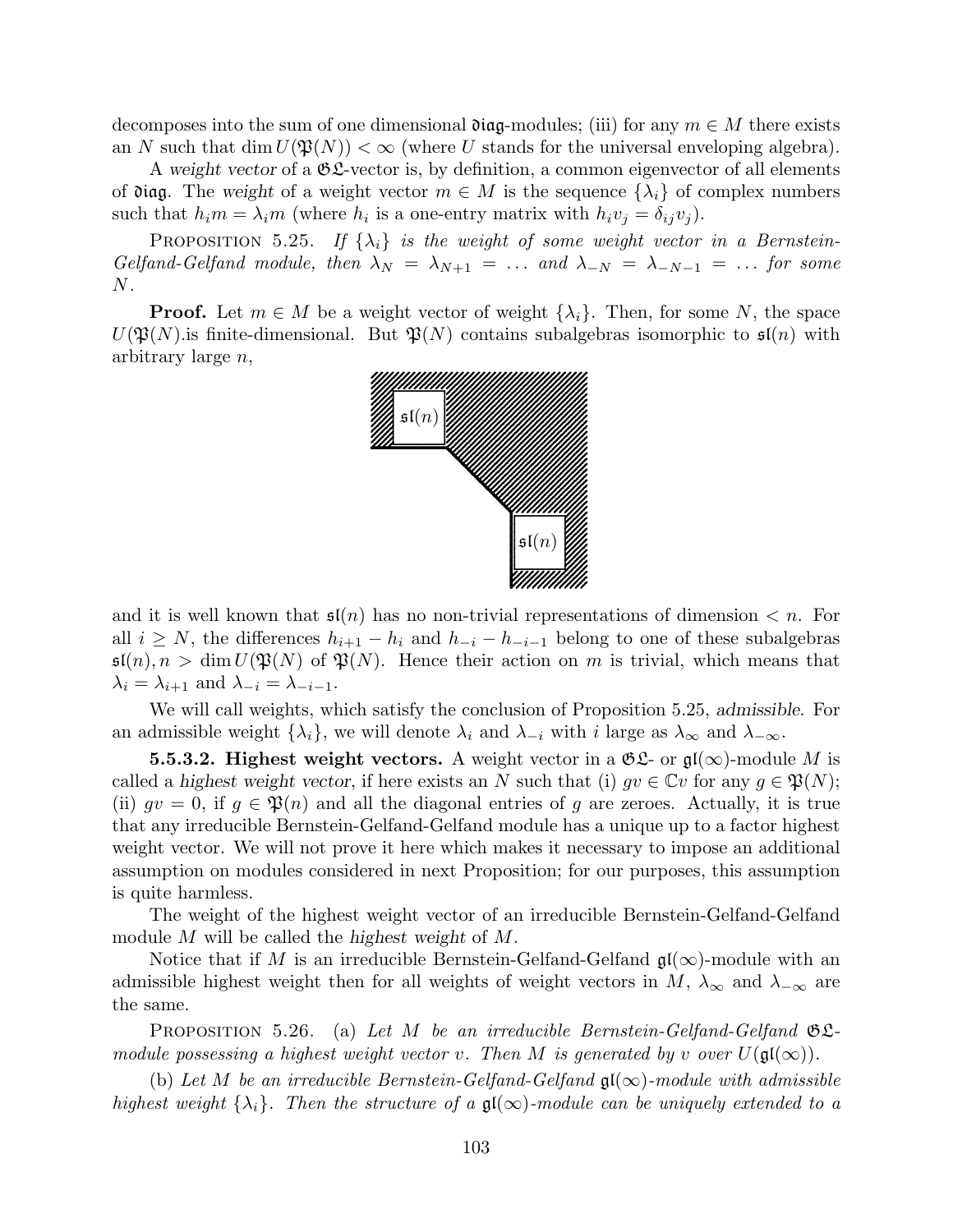structure of a  $\mathfrak{GL}$ -module. Moreover,  $z \in \mathfrak{GL}$  will act in M as  $\lambda_{-\infty} - \lambda_{\infty}$ .

**Proof** of (a) is similar to the proof of similar statement for Verma modules. It is obvious that M is generated by v over  $U(\mathfrak{GL})$ . But we can reorder the factors in elements of  $\mathfrak{GL}$  in such a way that elements of  $\mathfrak{P}(N)$  go last. These elements take  $\mathbb{C}v$  into  $\mathbb{C}v$ . Then we apply the matrices whose entries are in the domain  $i > -N, j < N, i > j$ , but a matrix from  $\mathfrak{GL}$  has only a finite sets of non-zero entries in this domain, so these matrices are all in  $\mathfrak{gl}(\infty)$ .

To prove (b), let us first describe a canonical way to extend the structure of a Bernstein-Gelfand-Gelfand module over  $\mathfrak{gl}(\infty)$  to a structure of a  $\mathfrak{GL}\nolimits$ -module.

Let  $g = ||a_{ij}|| \in \mathfrak{GL}_0$ . Consider first the case when all the diagonal entries of g are zeroes. Let P is the set of all pairs  $(i, j)$  with  $a_{ij} \neq 0$ . Then  $g = \sum$  $(i,j) \in P$  $a_{ij}E_{ij}, a_{ij} \in \overline{\mathbb{C}} - 0.$ 

Let m be a weight vector of M. Then only finitely many of vectors  $E_{ij}$  can be non-zero. Indeed, for some N,  $W = U(\mathfrak{P}(N) \cap \mathfrak{gl}(\infty))m$  is finite-dimensional. Since M is the sum of one-dimensional  $\mathfrak{diag} \cap \mathfrak{gl}(\infty)$ -modules, the same is true for W. Hence, vectors from W can have finitely many different weights, but all  $E_{ij}m$  with  $i \neq j$  are weight vectors with different weights. Denote by  $P_0$  the set of pairs  $(i, j)$  with non-trivial  $E_{ij}m$  and set  $gm = \sum$  $(i,j) \in P_0$  $a_{ij}E_{ij}m$ .

Now, let g be a diagonal matrix,  $g = \sum d_i h_i$  Let  $\{\lambda'_i\}$ ,  $\{\lambda''_i\}$  be weights of weight vectors  $v', v'' \in M$ . The series  $\sum d_i \lambda'_i$  and  $\sum d_i \lambda''_i$  diverge (in general), but their difference  $\sum d_i(\lambda'_i - \lambda''_i)$  converges (is, actually, finite). Indeed, if  $v \in M$  is a highest weight vector, then both v' and v'' are obtained from v by applying several matrices from  $\mathfrak{gl}(\infty)$ . Hence the weights of both  $v'$  and  $v''$  are obtained from the weight of v by changes in finitely many positions, so there are only finitely many differences between them. Hence we may regard the infinite sums  $d_i\lambda_i$  as well-defined up to a common summand which gives rise to an extension of the representation of  $\mathfrak{gl}(\infty)$  to a projective representation of  $\mathfrak{GL}_0$ , that is, to a representation of  $\mathfrak{GL}$ , since the latter is a unique central extension of  $\mathfrak{GL}_0$ , according to the Feigin-Tsygan theorem 5.15 (see Section 5.3.1).

Next, let us prove that the  $\mathfrak{C}$ -extension of the  $\mathfrak{gl}(\infty)$ -structure constructed above is unique. For this, it is enough to prove that for any weight vector  $m \in M$  there exists such  $N \in \mathbb{Z}$  that  $gm = 0$  for any matrix  $g = ||g_{ij}|| \in \mathfrak{GL}$  such that  $g_{ij} = 0$  for  $i = j$  or  $i < -N$ , or  $j > N$ . Let

$$
m=E_{i_rj_r}\ldots E_{i_1j_1}v,
$$

where  $i_s \neq j_s(s = 1, \ldots, r)$  and let  $N = \max(|i_1|, \ldots, |i_r|, |j_1|, \ldots, |j_r|)$ . Obviously,  $c(E_{i_s,j_s}, \mathfrak{GL}_0) = 0$ , so  $gm = gE_{i_rj_r} \dots E_{i_1j_1}v$  is the sum of  $2^r$  terms of the form

$$
E_{i'_1j'_1}\ldots E_{i'_sj'_s}[\ldots[g,E_{i''_1,j''_1}]\ldots,E_{i''_tj''_t}]v,
$$

where  $\{(i'_1, j'_1), \ldots, (i_s, j'_s)\}\$  and  $\{(i''_1, j''_i), \ldots, (i''_t, j''_t)\}\$ are two complimentary subsets of the set  $\{i_1, j_1), \ldots, (i_r, j_r)\}$ . All these terms are zero by Condition (ii) in the definition of highest weight vectors in the beginning of this section.

It remains to prove that z acts in M as the multiplication by  $\lambda_{\infty} - \lambda_{-\infty}$ . But  $z =$  $[F_{-1}, F_1]$  where  $F_{-1} = \sum_{j=-\infty}^{\infty} E_{j,j-1}$  and  $F_1 = F_{-1}^t$  are generators of  $\mathfrak{H} \subset \mathfrak{GL}$  described in Section 5.5.2.1. For the computation of the action of  $[F_{-1}, F_1]$  in M, we can replace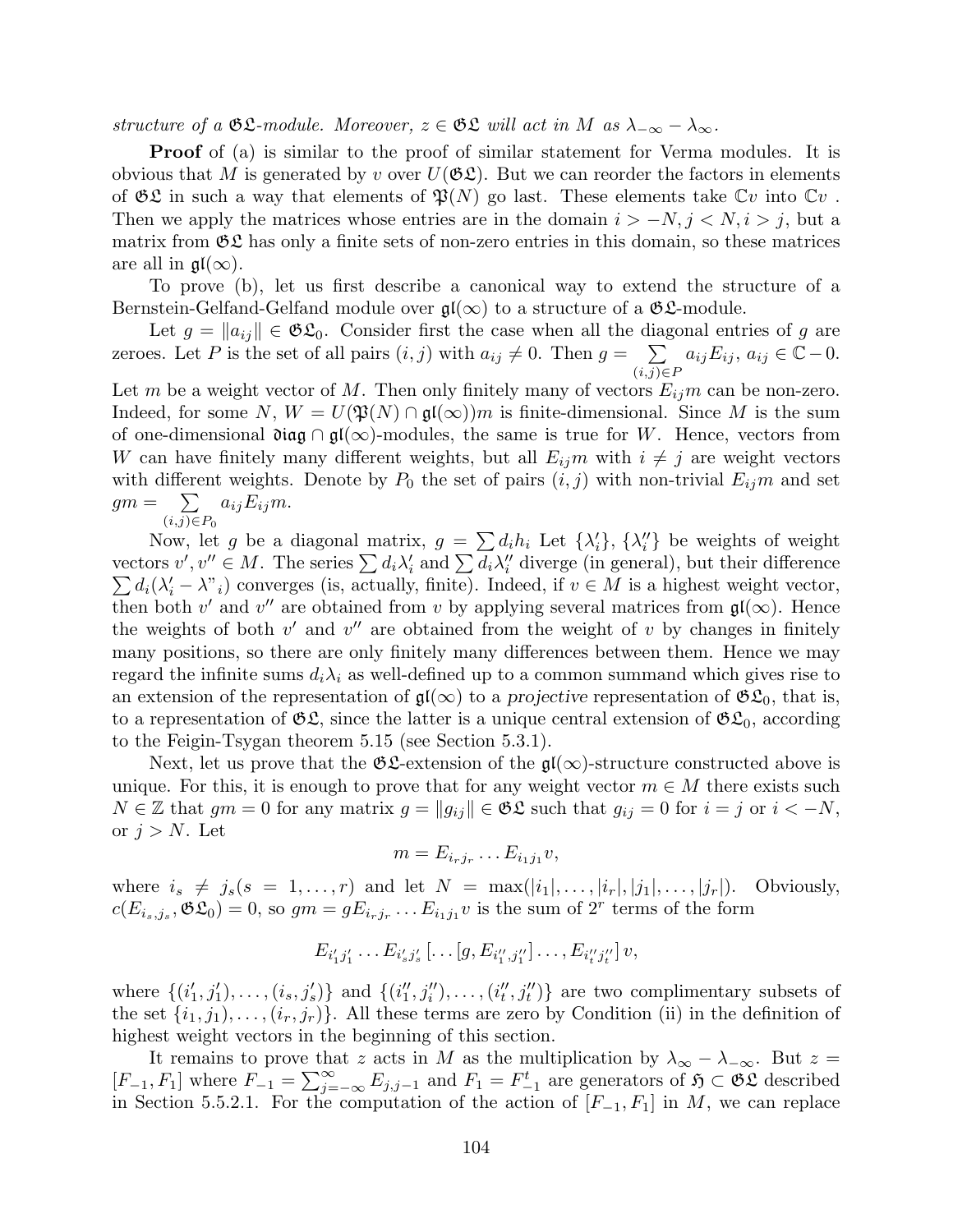$F_{-1}$  and  $F_{-1}^t$  by their "approximations"  $F_{-1}^N = \sum_{j=-N}^{N-1} E_{j,j-1}$  and  $(F_{-1}^N)^t$  (with a large N). We have:

$$
zv = [F_{-1}, F_{-1}^t]v = [F_{-1}^N, (F_{-1}^N)^t]v = (h_N - h_{-N})v = (\lambda_N - \lambda_{-N})v = (\lambda_\infty - \lambda_{-\infty})v.
$$

This completes the proof of Proposition 5.26. Notice in conclusion that both the intersections diag ∩  $\mathfrak{O}$  and diag ∩  $\mathfrak{S}\mathfrak{P}$  consist of diagonal matrices  $\sum d_i E_{ii}$  with  $d_i =$  $-d_{1-i}$  ( $i \in \mathbb{Z}$ ), so in the cases of  $\mathfrak{O}$  and  $\mathfrak{S}\mathfrak{P}$  the weights of the Bernstein-Gelfand-Gelfand modules have the form  $\lambda_i \mid i \geq 0$  with  $\lambda_N = \lambda_{N+1} = \ldots$  and Proposition 5.26 remains true with z acting as the multiplication by  $-2\lambda_{\infty}$ .

5.5.3.3. Finite Bernstein-Gelfand-Gelfand modules. A Bernstein-Gelfand-Gelfand  $\mathfrak{GL}$ -module M is called finite, if the action of  $E_{ij}$  with  $j \neq i$  is locally nilpotent, that is, for every  $m \in M$  there exists an r such that  $E_{ij}^r m = 0$ . It is easy to check that an irreducible Bernstein-Gelfand-Gelfand module is finite if and only if its highest weight  $\{\lambda_i\}$ is integral dominant, that is,  $\{\lambda_i\}$  is a non-decreasing sequence of integers. This makes finite modules similar to finite-dimensional modules in the classical representation theory.

We will consider some important examples in the next section.

### 5.5.4. Some important examples.

**5.5.4.1.** The  $\mathfrak{G}\mathfrak{L}\text{-module of semi-infinite forms. A semi-infinite form on }V$  is the "expression"

$$
v_{i_1} \wedge v_{i_2} \wedge \ldots, i_1 < i_2 < \ldots \text{ and } i_n = n \text{ for } n \text{ large.}
$$

For  $i, j \in \mathbb{Z}$ , we put

$$
E_{ij}(v_{i_1} \wedge v_{i_2} \wedge \ldots) = \begin{cases} v_{i_1} \wedge \ldots \wedge v_{i_{m-1}} \wedge v_j \wedge v_{i_{m+1}} \wedge \ldots & \text{if } i_m = i, \\ 0 & \text{if } i \notin \{i_1, i_2, \ldots\}.\end{cases}
$$

In particular, for  $w = v_1 \wedge v_2 \wedge \ldots$ ,  $E_{ii}w =$  $\begin{cases} w & \text{if } i > 0, \\ 0 & \text{if } i \leq 0. \end{cases}$  These formulas equip the space  $V$ of semi-infinite forms with the structure of an irreducible Bernstein-Gelfand-Gelfand  $\mathfrak{gl}(\infty)$ module with the highest weight vector w, and the highest weight  $(\ldots, 0, 0, 1, 1, 1, \ldots)$ . According to Proposition  $5.26(b)$ , this structure has a unique extension to a structure of

a  $\mathfrak{GL}$ -module with z acting as id.

Notice that for any fixed  $\lambda, \mu \in C$ , the embedding  $\eta_{\lambda\mu} \colon \mathfrak{Vir} \to \mathfrak{GL}$  (see Section 5.5.2.2) makes V a Vix-module, which is the same as  $\mathcal{H}(\lambda,\mu)$ ; the isomorphism  $\mathcal{V} \to \mathcal{H}(\lambda,\mu)$  acts as

$$
v_{i_1} \wedge v_{i_2} \wedge v_{i_3} \wedge \ldots = f_{j_0} \wedge f_{j_1} \wedge f_{j_2} \wedge \ldots, \ j_0 > j_1 > j_2 > \ldots, \ \{j_\ell\} = \mathbb{Z} - \{i_k\}.
$$

**5.5.4.2.** The spinor representations of  $\mathfrak{O}$ . We consider the space V with he inner product  $\langle v_i, v_j \rangle = \delta_{i+j,1}$ . The Clifford algebra Cliff(V) is multiplicatively generated by V (that is,  $\{v_i\}$  is the system of generators) with the relation  $v'v'' + v''v' = \langle v', v'' \rangle \cdot 1$ . We denote as  $V_+$  and  $V_-$  the subspaces of V spanned by, respectively,  $v_i$  with  $i \geq 0$  and  $v_i$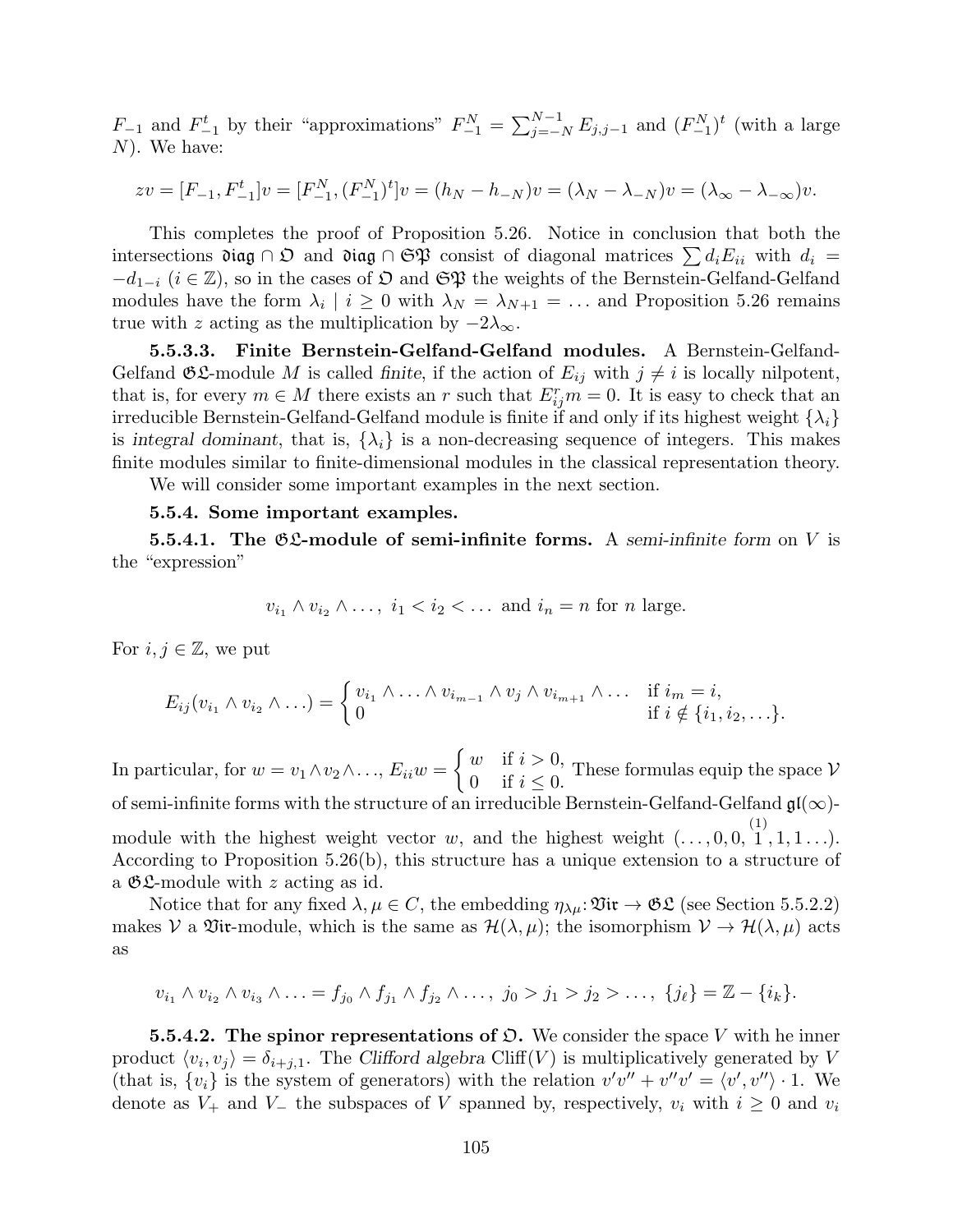with  $i < 0$ . Then the subalgebra of Cliff(V) generated by  $V_{\pm}$  is  $\Lambda^* V_{\pm}$ . Obviously,  $\Lambda^* V_{+}$ is Cliff(V)/V<sub>-</sub> Cliff(V) which makes  $\Lambda^*V_+$  a Cliff(V)-module, obviously irreducible. The subspace of  $Cliff(V)$  spanned by 1 and monomials of degree 2 is, obviously, closed with respect to commutators, so it is a Lie algebra.

PROPOSITION 5.27. This Lie algebra is isomorphic  $\mathfrak{O}$ .

**Proof.** According to formulas in Section 5.2.3,  $\mathfrak{O}_0$  consists of matrices  $||g_{ij}||$  with  $g_{1-i,j} = -g_{1-j,i}$ , that is, is generated by 2-entries matrices  $G_{ij}$  nonzero entries  $\delta_{i-i,j}$  and  $-\delta_{1-j,i}$ . A direct computation shows that the correspondence  $G_{ij} \mapsto v_i v_j - \frac{1}{2}$  $\frac{1}{2}\delta_{i+j,1} \cdot 1$ establishes the isomorphism stated.

As a representation of  $\mathfrak{O}, \Lambda^* V_+$  is the sum of two irreducible representations:  $\Lambda^{\text{even}} V_+$ and  $\Lambda^{odd}V_{+}$ ; these are called spinor representations. A construction similar to that in the proof of Proposition 5.26 makes  $\Lambda^{\text{even}} V_+$  and  $\Lambda^{\text{odd}} V_+$   $\mathfrak{O}$ -modules.

The  $\mathfrak{O}\text{-modules}$   $\Lambda^{\text{even}}V_+$  and  $\Lambda^{\text{odd}}V_+$  are closely related to the  $\mathfrak{GL}\text{-modules}$  of semiinfinite forms. Namely, the subalgebra of  $\mathfrak D$  consisting of endomorphisms of V which preserve the decomposition  $V = V_-\oplus V_+$  isomorphic to  $\mathfrak{GL}$ : an  $\mathfrak{O}$ -endomorphism of V, which preserve the decomposition  $V = V_-\oplus V_+$ , is determined by an automorphism of  $V_+,$ and we turn it into an endomorphism of  $V$  by means the renumeration of the basic elements:  ${v_0, v_1, v_2, v_3, v_4, ...} \rightarrow {v_0, v_{-1}, v_1, v_{-2}, v_2, ...}$ . The  $\mathfrak{GL}$ -module  $\Lambda^*V_+$  is the same as the modules of "shifted" semiinfinite forms  $v_{i_0} \wedge v_{i_1} \wedge v_{i_2} \wedge \ldots, i_0 < i_1 < i_2 < \ldots, v_{i_n} = n + k$ for fixed  $k \in \mathbb{Z}$  and large n; the space of this shifted forms with a given k is denoted as  $\mathcal{H}(k)$ . This  $\mathcal{H}(k)$  is a  $\mathfrak{G}\mathfrak{L}$ -module with the highest weight

$$
\ldots, 0, 0, 0, \stackrel{(k)}{1}, 1, 1, \ldots
$$

The isomorphism between exterior forms on  $W = V_+$  and (shifted) semiimfimite forms on V is

$$
w_{j_1} \wedge w_{j_2} \wedge \ldots \wedge w_{j_r} \longleftrightarrow v_{i_0} \wedge v_{i_1} \wedge v_{i_2} \wedge \ldots,
$$

where  $\{i_0, i_1, i_2, \ldots\}$  is the set of integers consisting of all negative integers of the form  $-\frac{j_s+1}{2}$ 2 and all positive integers not of the form  $\frac{j_s}{2}$ 2 . In the category of  $\mathfrak{GL}$  modules, this isomorphism is

$$
\Lambda^{\text{even}} V_{+} \cong \bigoplus_{k \text{ even}} \mathcal{H}(k), \ \Lambda^{\text{odd}} V_{+} \cong \bigoplus_{k \text{ odd}} \mathcal{H}(k).
$$

**5.5.4.3.** The Weyl representation of  $\mathfrak{S}\mathfrak{P}$ . The space of this representation is the space  $D$  of polynomials of infinite set of variables  $x_1, x_2, \ldots$ , which appeared in Section 5.1 as the space of the canonical representation of the Heisenberg algebra. It is easy to see that the operators  $F_i F_j$ , together with  $\mathbb{I}$ , span a subalgebra of the Lie algebra End  $\mathcal{D}$ .

PROPOSITION 5.28. This subalgebra is isomorphic to  $\mathfrak{SP} \cap \mathfrak{gl}(\infty)$ .

**Proof.** According to the formulas in the Section 5.5.2.3, a matrix  $||g_{ij}||$  belongs to  $\mathfrak{S}\mathfrak{P}_0$ , if  $g_{1-i,j}(1-2i)=g_{1-j,i}(1-2j)$ . Hence,  $\mathfrak{S}\mathfrak{P}\cap\mathfrak{gl}(\infty)$  spanned by  $F_{ij}$  acting as

$$
v_{1-i} \mapsto \frac{1-2j}{2}v_j, v_{1-j} \mapsto \frac{1-2i}{2}v_i, v_k \mapsto 0, \text{if } k \neq 1-i, 1-j
$$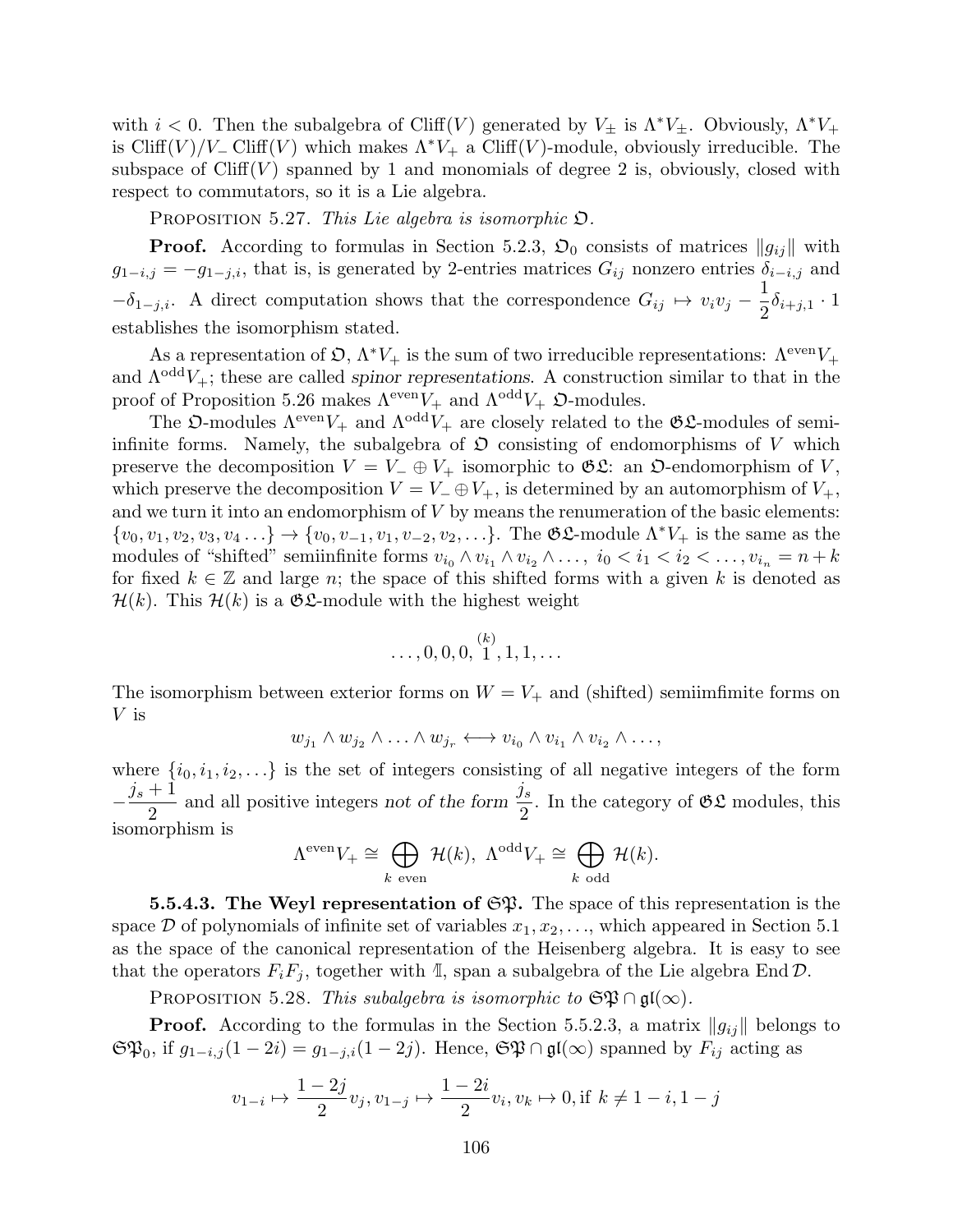(obviously,  $F_{ij} = F_{ji}$ ). It is easy to see that

$$
[F_{ij}, F_{kl}] = \delta_{i+k,1} \frac{2k-1}{2} F_{j\ell} + \delta_{i+\ell,1} \frac{2k-1}{2} F_{jk} + \delta_{j+k,1} \frac{2k-1}{2} F_{i\ell} + \delta_{j+\ell,1} \frac{2k-1}{2} F_{ik},
$$

which shows that the correspondence  $F_{ij} \longleftrightarrow F_{i^*} F_{j^*}, k^* = \begin{cases} k, & \text{if } k > 0, \\ k, & \text{if } k > 0. \end{cases}$  $k-1$ , if  $k \leq 0$  is compatible with the commutators.

A construction similar to that in Proposition 5.26 may be used to extend the action of  $\mathfrak{SP} \cap \mathfrak{gl}(\infty)$  to the action of  $\mathfrak{SP}$ . This representation of  $\mathfrak{SP}$  is the right "Japanese version" of the classical Weyl representation.

**5.5.5.** A localization of  $\mathfrak{H}$ . The main idea of the construction below is to include the  $\mathfrak{Vir}\text{-}\mathrm{module}\ \mathcal{H}(\lambda,\mu)$  into a bigger module which will contain singular vectors not for some special values of  $\lambda$  and  $\mu$ , but always. A similar construction exists for Verma modules over Virasoro (and, possibly, Kac-Moody algebras); see [25] .

We use the "bosonic version"  $\mathcal D$  of the space  $\mathcal F$  of semi-infinite forms. The extension consists in localization with respect to the variable  $x_1$ . We will consider even further extension allowing not only negative, but also complex powers of this variable.

For  $\nu \in \mathbb{C}$ , we denote by  $\mathcal{D}_{\nu}$  the space of formal series

$$
\sum_{n=0}^{\infty} p_n(x_2, x_3, \dots, x_n) x_1^{\nu - n},
$$

where  $p_n$  is a homogeneous polynomial of degree n (where we assume that deg  $x_j = j$ ). In particular,  $p_0$  is a constant, and  $p_1 = 0$ . We use also notations  $\mathcal{D}(\nu) = \bigoplus_{q \in \mathbb{Z}} \mathcal{D}_{\nu+q}$ ; this is a Z-graded  $\mathfrak{H}\text{-module.}$ 

Using the formulas

$$
e_i = \sum_{\substack{r>s \ r+s=i}} F_r F_s \left( + \frac{1}{2} F_{i/2}^2, \text{ if } i \text{ is even and } \neq 0 \right) + \begin{cases} (\alpha i + \beta) f_i, & \text{if } i \neq 0, \\ \frac{\beta^2 - \alpha^2}{2} \mathbb{I}, & \text{if } i = 0, \\ \frac{r+s=i}{2} \mathbb{I}, & \text{if } i = 0, \end{cases}
$$
  

$$
z = (1 - 12\alpha^2) \mathbb{I}
$$

and  $\lambda = -\alpha - \frac{1}{2}$  $\frac{1}{2}$ ,  $\mu = \beta - \alpha$  from Sections 5.1.2 and 5.1.3, we turn  $\widehat{\mathcal{D}}(\nu)$  into a  $\mathbb{Z}$ graded Vix-module. In this capacity, it will be denoted as  $\widehat{\mathcal{H}}(\lambda, \mu, \nu)$ . Obviously, there is a canonical isomorphism  $\widehat{\mathcal{H}}(\lambda, \mu, \nu) \rightarrow \widehat{\mathcal{H}}(\lambda, \mu, \nu + q)$  of degree  $-q$ , and  $\widehat{\mathcal{H}}(\lambda, \mu) = \widehat{\mathcal{H}}(\lambda, \mu, 0)$ contains  $\mathcal{H}(\lambda,\mu)$ .

PROPOSITION 5.29. For any  $\lambda, \mu, \nu, q$  the module  $\hat{\mathcal{H}}(\lambda, \mu, \nu)$  contains a unique (up to a constant factor) singular vector of degree q.

Proof. Let

$$
w = \sum_{n=0}^{\infty} p_n(x_2, x_3, \dots, x_n) x_1^{\nu+q-n}
$$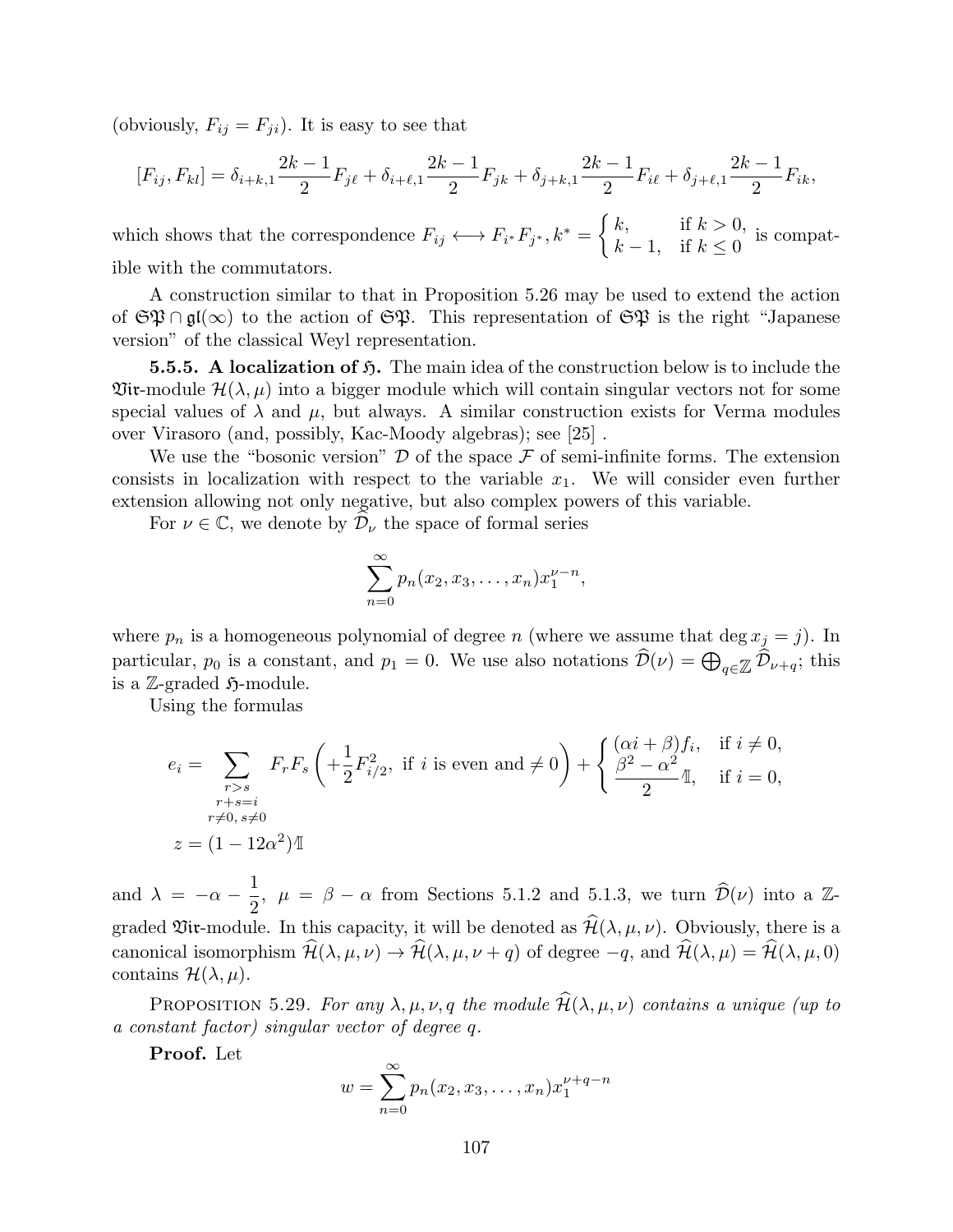and consider the equation

$$
(e_{-1} + e_{-2} + \ldots)ew = 0.
$$

Using the above formulas for  $e_i$ , we see that

$$
(e_{-1}+e_{-2}+\ldots)w = \sum_{n=0}^{\infty} \left[ \left( 2\frac{\partial}{\partial x_2} + 3\frac{\partial}{\partial x_3} + \ldots \right) p_{n+1} + D'p_n + D''p_{n-1} + D'''p_{n-2} \right] x_1^{\nu+q-n},
$$

where  $D', D'', D'''$  are differential operators of degree  $\leq 2$ . Thus, our equation permits us to determine  $p_{n+1}$  through  $p_0, \ldots, p_n$ . Namely,

$$
(e_{-1} + e_{-2} + \ldots) \sum_{m=0}^{n} p_m(x_2, \ldots, x_m) x_1^{\nu+q-m} = (q_{n-1} + q_{n-2} + \ldots) x_1^{\nu+q-n} + \ldots,
$$

where the last + ... contains  $x_1^{\nu+q-n'}$  with  $n' > n$ , and there arises the system of equations

$$
2\frac{\partial p_{n+1}}{\partial x_2} = -q_{n-1}, 3\frac{\partial p_{n+1}}{\partial x_3} = -q_{n-2}, \dots
$$

The uniqueness of solution is obvious (since  $p_{n+1}$  is a homogeneous polynomial of degree  $n+1$ , and to prove the existence, we must prove that

$$
i\frac{\partial q_{n-(j-1)}}{x_i} = j\frac{\partial q_{n-(i-1)}}{x_j}
$$

But it follows from the commutator relation  $[e_{-i-1}, e_{-j-1}] = (i-j)e_{-i-j-2}$ , which implies that

$$
(e_{-1-1}-e_{-j-1}-(j-i))(q_{n-1}+q_{n-2}+\ldots)x_1^{\nu+q-n}+\ldots
$$

has zero part of degree  $\nu + q - i - j - 2$ , which is precisely the equality we need.

The final result is: The module  $\widehat{\mathcal{H}}(\lambda, \mu, \nu)$  has a canonical singular vector of the form

$$
x_1^{\nu} + p_2(\lambda, \mu, \nu, x_2) x_1^{\nu - 2} + p_3(\lambda, \mu, \nu, x_2, x_3) x_1^{\nu - 3} + \dots
$$
 (40)

COROLLARY 5.30. The module  $\mathcal{H}(\lambda,\mu)$  of semi-infinite forms has a singular vector of degree n if and only if  $p_i(\lambda, \mu, n; x_2, \ldots, x_i) = 0$  for  $j > n$ . This vector has the form (40).

This shows that if  $\Psi_{-k,-\ell} = 0$ , then  $p_j(\lambda, \mu, k\ell) = 0$  for  $j > k\ell$ .

The explicit expressions for the polynomials  $p_j$  are not known, but they can be calculated from the equations given above. We exhibit the first three of these polynomials.

$$
p_2(\lambda, \mu, \nu; x_2) = -\frac{1}{2}\nu x_2,
$$
  
\n
$$
p_3(\lambda, \mu, \nu; x_2, x_3) = \frac{1}{3} \left( \alpha_1 \alpha_2 - \frac{\nu - 1}{2} \right) \nu x_3,
$$
  
\n
$$
p_4(\lambda, \mu, \nu; x_2, x_3, x_4) = \frac{1}{16} ((\nu - 3)\alpha_1^2 - \alpha_1 \alpha_3 + (\nu - 1))\nu x_2^2
$$
  
\n
$$
+ \frac{1}{8} ((\nu - 3)\alpha_1 + 2(\nu - 1)\alpha_2 - 2\alpha_1 \alpha_2 \alpha_3)\nu x_4
$$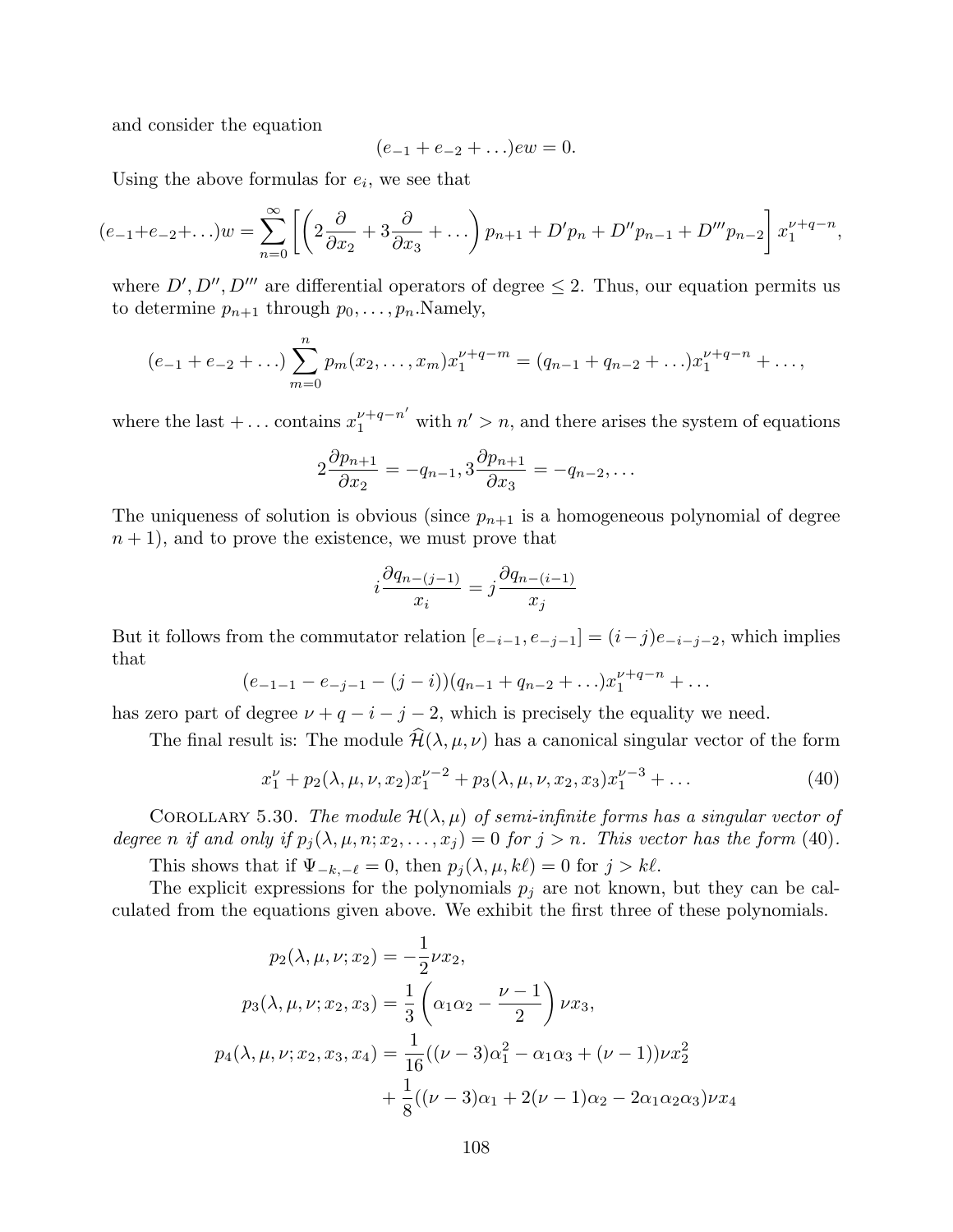where  $\alpha_s = \mu + (s-1) \left( \lambda + \right)$ 1 2  $\setminus$ . Notice that  $\Psi_{-k-\ell} = \alpha_k \alpha_\ell (k - \ell)^2$ 2 .

## 6. Exercises

**6.1.** Prove that if  $\mathfrak{g} = \mathbb{C}$  with zero  $[, ]$ , then  $U(\mathfrak{g}) \cong \mathbb{C}[x]$ ; if  $\mathfrak{g} = \mathbb{C}^n$  with zero  $[, ]$ , then  $U(\mathfrak{g}) \cong \mathbf{C}[x_1,\ldots,x_n].$ 

**6.2.** Prove that the functor  $\mathcal{A}ss \to \mathcal{L}ie$ , which assigns to an associative algebra the Lie algebra with the same space and the operation  $[A, B] = AB - BA$  possesses a right adjoint, and this right adjoint assigns to a Lie algebra its universal enveloping algebra (see Section 1.1.4).

**6.3.** Prove that  $\text{Ind}_{\mathfrak{b}}^{\mathfrak{a}} V$  is an initial object of the category of  $\mathfrak{a}$ -modules, which contain V as a b-submodule. Prove the "dual statement": Coind $_{\mathfrak{a}}^{\mathfrak{b}}V$  is a terminal object of the category of  $\alpha$ -modules equipped with a  $\beta$ -projection onto  $\ddot{V}$ .

**6.4.** (about the modules  $K(\lambda, \mu)$  and  $J(\alpha, \beta)$  from Section 1.2.3). (a) Check that the formulas for the actions of  $f, h, e$  given in the end of Section 1.2.3 provide valid descriptions of  $\mathfrak{sl}(2)$ -modules. (b) For which  $\lambda, \mu, \alpha, \beta$  are the modules  $K(\lambda, \mu)$  and  $J(\alpha, \beta)$  isomorphic? (c) If the module  $J(\alpha, \beta)$  is reducible, then list all their (proper, irreducible) submodules.

**6.5.** Prove that the quotient of a Kac-Moody algebra  $g(A)$  over its center c is graded simple in the sense that it has no proper ideals I compatible with the *n*-grading,  $I =$  $\bigoplus_{k_1,\ldots,k_n} I \cap \mathfrak{g}(A)_{k_1,\ldots,k_n}$ . Still  $\mathfrak{g}(A)/\mathfrak{c}$  is not necessarily simple, it may have proper ideals; show this on the example  $A_1^1$ .

**6.6.** Prove that for  $A =$  $\begin{bmatrix} 2 & -1 \\ -2 & 2 \end{bmatrix}$ , the Kac-Moody algebra  $\mathfrak{g}(A)$  is isomorphic to so(5) (see Section 2.2.2).

**6.7.** Prove that for  $A =$  $\begin{bmatrix} 2 & -1 \\ -3 & 2 \end{bmatrix}$ , the Kac-Moody algebra  $\mathfrak{g}(A)$  is isomorphic to  $G_2$  (see Section 2.2.3).

6.8 Let  $A =$  $\begin{bmatrix} 2 & -2 \\ -2 & 2 \end{bmatrix}$ , and let c be the centrer of the Kac-Moody algebra  $\mathfrak{g}(A)/\mathfrak{c}$ . Prove that the homomorphism  $g(A)/c \to \mathfrak{sl}(2) \otimes \mathbb{C}[[t, t^{-1}]$  constructed in Section 2.2.4 is an isomorphism. Hint. It has been proved in Section 2.2.4 that this homomorphism is onto, so it is sufficient to prove that it has no kernel. But this kernel would have to be a must be a graded ideal of  $\mathfrak{g}(A)/\mathfrak{c}$ , while  $\mathfrak{g}(A)/\mathfrak{c}$  has no proper graded ideals (Exercise 6.5).

6.9. Let  $A =$  $\begin{bmatrix} 2 & -1 \\ -4 & 2 \end{bmatrix}$ . Prove that the description of the Lie algebra  $\mathfrak{g}(A)/\mathfrak{c}$  given in Section 2.2.5 is valid (the homomorphism condsructed there is an isomorphism). Hint: the same as in Exercise 6.8.

6.10. Prove that there are precisely 6 isomorphism classes of indecomposable affine Lie algebras of rank 3. (Cartan matrices of these affine Lie algebras are listed in Section 2.4 )

**6.11.** Prove that if  $0 \neq k_1h_1 + \ldots + k_nh_n \in \mathfrak{c}$  and all  $k_i$  are non-negative integers, then  $k_1\alpha_1 + \ldots + k_n\alpha_n$  is a root with  $\langle \alpha, \alpha \rangle = 0$  (see Remark in Section 3.2.2.2).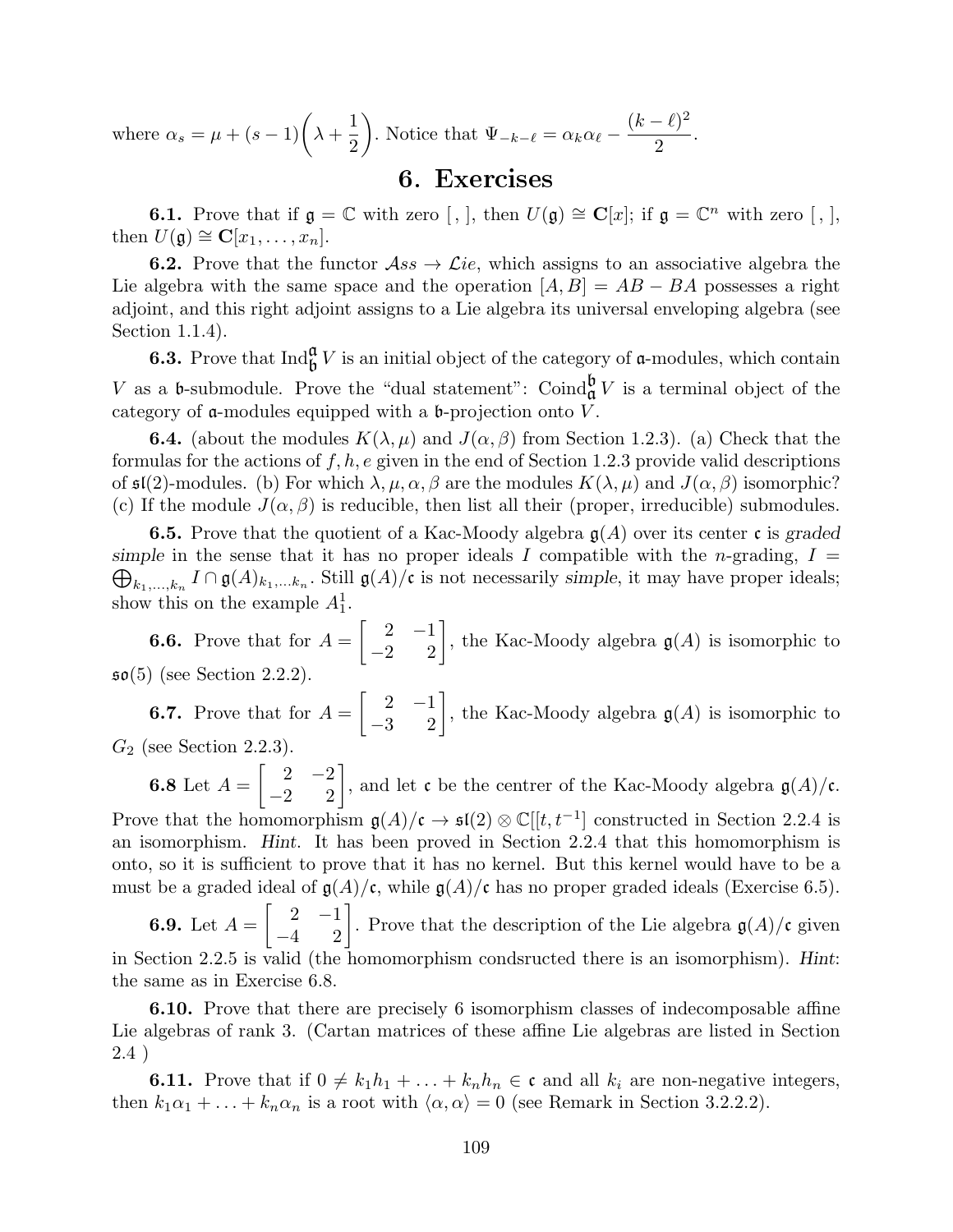**6.12.** Prove that the elements  $b_i$ ,  $i = 1, 2, 3, \ldots$  of the Lie algebra  $\mathfrak{n}_+(A_1^1)$  constructed in Section 3.4.2 form a basis of this algebra and prove that  $[b_i, b_j] = c_{ij}b_{i+j}$  where  $b_{ij} = 0$ or  $\pm 1$  and  $b_{i,j} \equiv i - j \mod 3$ . Actually, the whole algebra  $A_1^1/\mathfrak{c}$  is generated by elements  $b_i, i \in \mathbb{Z}$  with the same relation.

6.13. Prove that the Weyl group takes roots into roots.

**6.14.** Describe the action of the Weyl group on the roots of  $A_2^2$ .

**6.15.** Prove that the  $\mathfrak{sl}(3)$ -module  $M(\lambda)$  with  $\lambda_1 = m - u - 1$ ,  $\lambda_2 = u - 1$   $(\lambda_1 + \lambda_2 =$  $m-2$ , see Section 3.2.2.1) contains the following singular vector:

$$
\sum_{s=0}^{m} u(u-1)\dots(u-s+1)E_{31}^{s}E_{32}^{m-s}E_{21}^{m-s};
$$

here  $E_{ij}$  is a one-entry matrix with  $a_{ij} = 1$ .

**6.16.** Determine, which of the modules  $\mathcal{F}_{\lambda\mu}$  are reducible. For the reducible modules  $\mathcal{F}_{\lambda\mu}$  find all their proper submodules.

**6.17.** Let M be a Witt-module with the basis  $f_i$ ,  $j \in \mathbb{Z}$  and  $e_i f_j = a_{ij} f_{i+j}$  with some  $a_{ij} \in \mathbb{C}$ . Prove that with exception of some degenerate case (for example in the case when all  $a_{ij}$  are different from zero) M is isomorphic to  $\mathcal{F}_{\lambda\mu}$  for some  $\lambda, \mu$  (find them).

6.18. (It is rather a riddle than an exercise.) The set of equivalence classes of central extensions of a Lie algebra (see Section 4.2.1) possesses a structure of a complex vectors space. Guess, what this structure is, and prove that the correspondence between classes of extensions and the two-dimensional cohomology is actually a vector space isomorphism.

**6.19.** Prove that the cocycle  $c(e_i, e_j) = \frac{1}{12}\delta_{-i,j}(j^3 - j)$  of the Witt algebra (see Section 4.2.2) is unique in the sense that every other cocycle is cohomologous to  $\lambda c, \lambda \in \mathbb{C}$ .

**6.20.** (We use the notations from Section 5.1.2.) Prove that if the operators  $\tilde{e}_i$  =  $e_i + a_i F_i$   $(i \neq 0), \tilde{e}_0 = e_0 + b\mathbb{I}, z = c\mathbb{I}$  satisfy the Virasoro commutator relations  $[\tilde{e}_i$  $, \widetilde{e}_j ] =$  $(j-i)\widetilde{e}_{i+j} + \frac{1}{12}$  $\frac{1}{12}\delta_{i,-j}(j^3-j)z$ , then  $a_i = \alpha i + \beta$ ,  $b = \frac{\beta^2 - \alpha^2}{2}$ 2  $, c = 1 - 12\alpha^2$  for some complex numbers  $\alpha, \beta$ .

**6.21.** Recall that the Schur polynomial  $s_\rho(x_1, \ldots, x_k)$  where  $\rho = (r_1, \ldots, r_k)$ ,  $r_1 \geq$  $r_2 \ldots \geq r_k \geq 0, r_1 + \ldots + r_k = k$  is a partition of k (we denote the set of all partitions of k as  $\mathcal{P}(k)$  is defined by the formula

$$
s_{\rho}(x_1, \ldots, x_k) = \frac{\det\begin{bmatrix} x_1^{r_k} & x_2^{r_k} & \cdots & x_k^{r_k} \\ x_1^{1+r_{k-1}} & x_2^{1+r_{k-1}} & \cdots & x_k^{1+r_{k-1}} \\ \vdots & \vdots & \ddots & \vdots \\ x_1^{k-1+r_1} & x_2^{k-1+r_1} & \cdots & x_k^{k-1+r_1} \end{bmatrix}}{\det\begin{bmatrix} 1 & 1 & \cdots & 1 \\ x_1 & x_2 & \cdots & x_k \\ \vdots & \vdots & \ddots & \vdots \\ x_1^{k-1} & x_2^{k-1} & \cdots & x_k^{k-1} \end{bmatrix}}.
$$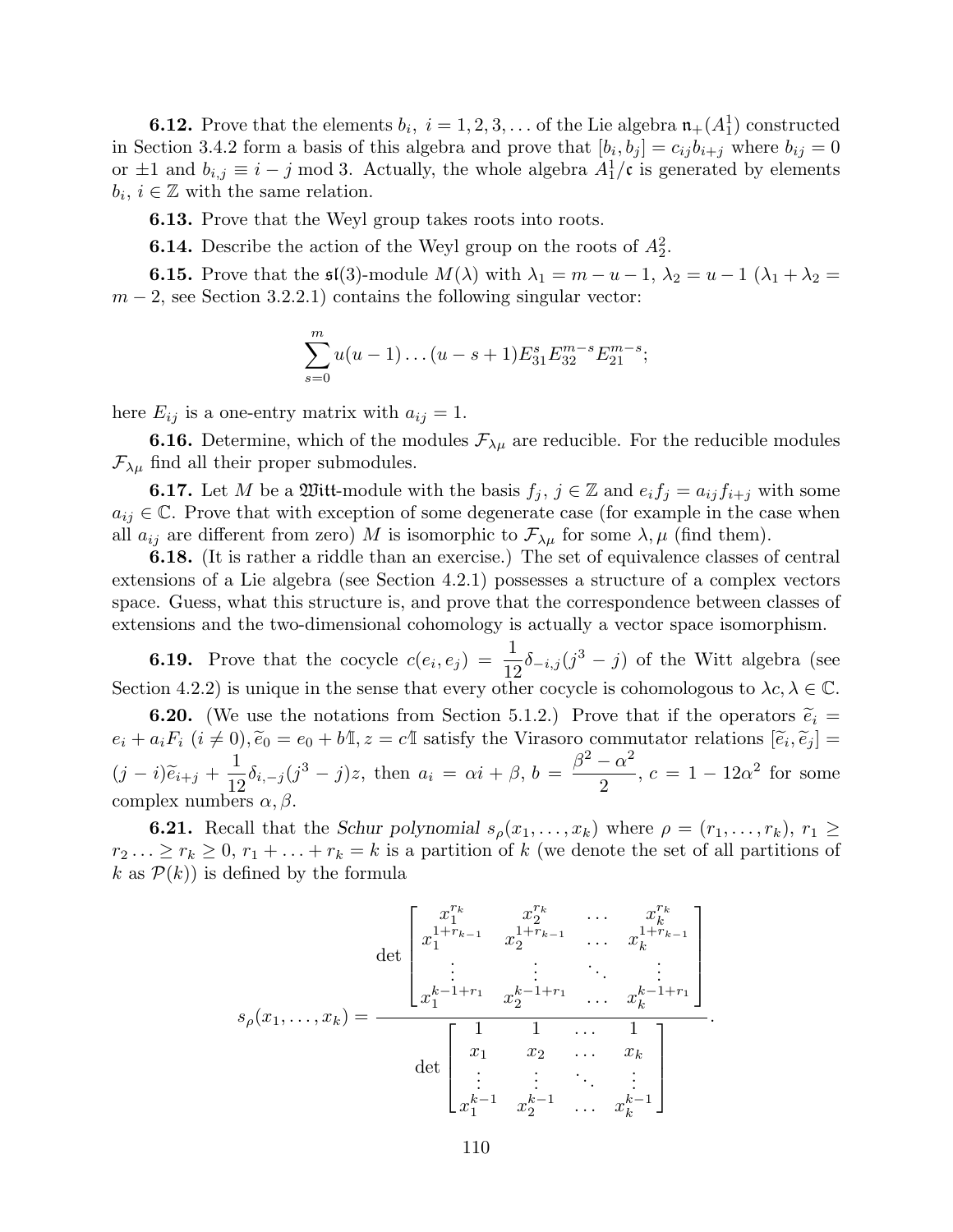This is a symmetric polynomial of degree  $k$ , hence

$$
s_{\rho} = \sum_{\tau \in \mathcal{P}(k)} a_{\rho \tau} e_{\tau}
$$

where for  $\tau = (t_1, \ldots, t_k)$ ,  $e_{\tau} = e_{t_1} \ldots e_{t_k}$  is a monomial of the elementary symmetric polynomials.

Below, we use the notations from Section 5.1.3. Prove that in  $H$ 

$$
F_{\sigma}(\ldots f_{-3} \wedge f_{-2} \wedge f_{-1}) = \sum_{\tau \in \mathcal{P}(k)} a_{\rho\tau} f_{\tau}
$$

where for  $\rho = (r_1, \ldots, r_k)$ ,  $\tau = (t_1, \ldots, t_k)$ ,  $F_\rho = F_{r_1} \ldots F_{r_k}$  (here we assume that  $F_0 = 1$ ) and  $f_{\tau} = \ldots \wedge f_{-k-1} \wedge f_{-k+r_k} \wedge \ldots \wedge f_{-1+r_1}$ .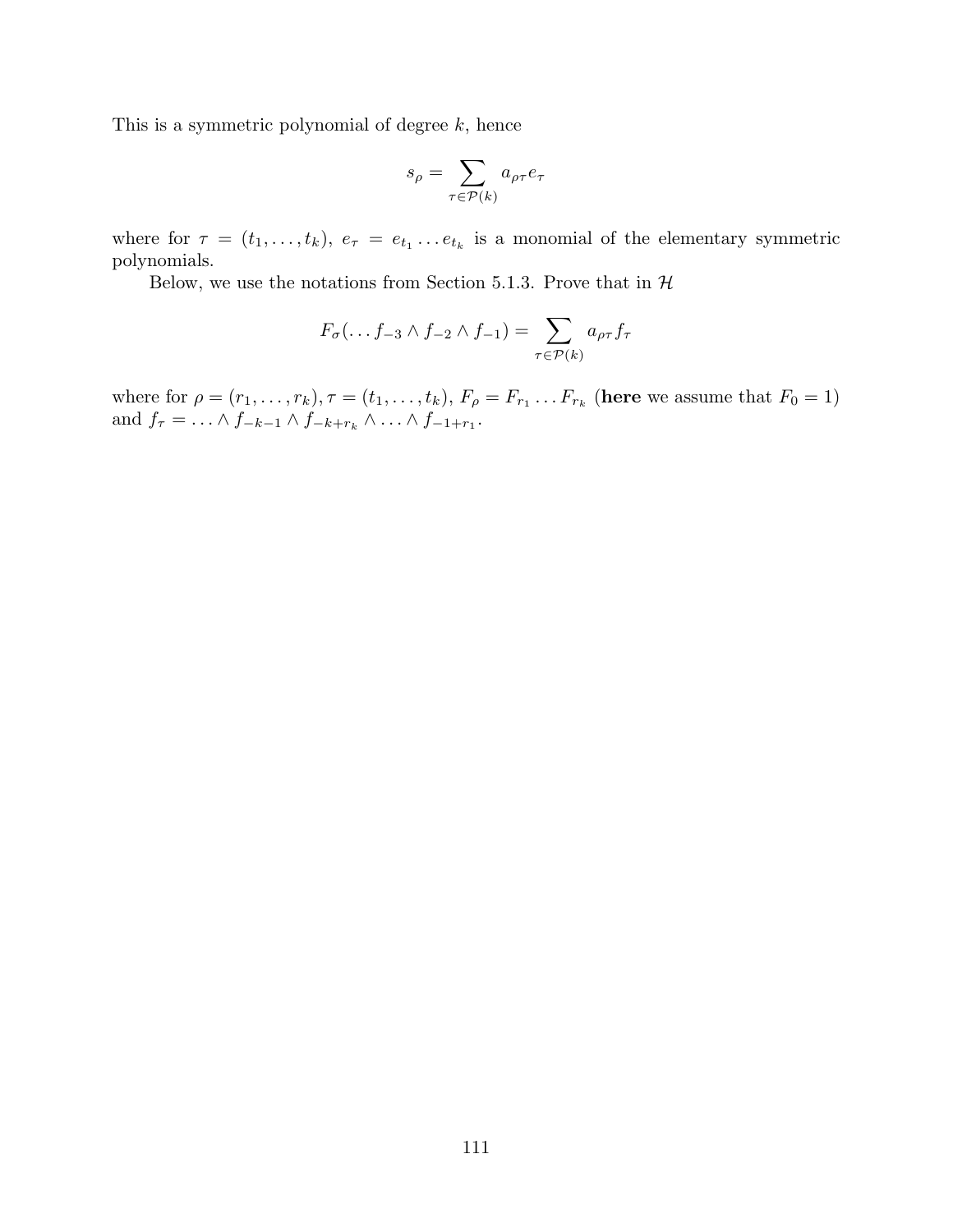## References.

[1] V. Kac, Simple irreducible graded algebras of finite growth. Math. USSR Izv., 1968, 2, 1923 - 1967.

[2] N. Shapovalov, On bilinear form on the universal enveloping algebra of a complex semisimple Lie algebra. Funct. Anal. and Appl., 1972, 6, 307-312.

[3] V. KAC, D. KAZHDAN, Structure of representations with highest weight of infinitedimensional Lie algebras. Adv. Math., 1979, 34, 97-108.

[4] V. Kac, Infinite-dimensional Lie algebras, Third Edition, Cambridge Univ. Press, 1990.

[5] B. Feigin, D. Fuchs, F. Malikov, Singular vectors in Verma modules over Kac-Moody algebras. Funct. Anal. and Appl., 1986, 20, 103-113.

[6] F. Malikov, Singular vector corresponding to imaginary roots in Vertma modules over affine Lie algebras. Math. Scand, 1990, 66, 73-90.

[7] I. Bernstein, I. Gelfand, S. Gelfand, Structure of representations generated by vectors of highest weight, Funct. Anal. and Appl., 1971, 5, 1-8.

[8] R. Block, On the Mills-Seligmen axioms for Lie algebras of classical type, Trans. Amer. Math. Soc., 1966, 121, 378-392.

[9] I. GELFAND, D. FUCHS, The cohomology of the Lie algebra of vector fields on the circle. Funct. Anal. and Appl., 1968, 2, 342-343.

[10] V. Kac, Contravariant form for infinite dimensional Lie algebras and superalgebras. Lect. Notes in Phys., 1979, 94, 441-445.

[11] B. Feigin, D. Fuchs, Skew-symmetric differential operators on the line and Verma modules over the Virasoro algebra. Funct. Anal. and Appl., 1982, 16, 114-126.

[12] B. Feigin, D. Fuchs, Verma modules over the Virasoro algebra. Lect. Notes in Math., 1982, **1060**, 230-245.

[13] B. Feigin, D. Fuchs, Representations of the Virasoro algebra. Representation of Lie groups and related topics, Adv. Stud. Contemp. Math. 7, Gordon and Breach, NY 1990, 465-554.

[14] A. Astashkevich, On the structure of Verma modules over Virasoro and Neveau-Schwarz algebra. Commun. Matth. Phys., 1997, 186, 531-562.

[15] L. BENOIT, Y. SAINT-AUBIN, A proof of the explicit formula for certain singular vectors of the Virasoro algebra. Lie theory, differential equations and representation theory, Univ. Montreal, 1989, 77-84.

[16] A. KENT. Singular vectors of the Virasoro algebra. Phys. Lett. B, 1991,  $273,56$ -62.

[17] M.Bauer, Ph. Di Francesco, C. Itzykson, J.-B. Zuber. Singular vectors of the Virasoro algebra, Phys. Lett. B, 1991, 260, 323-326.

[18] A. Astashkevich, D. Fuchs Asymiptotics for singular vectors in Verma modules over the Virasoro algebra, Pacific J. of Math.,1997, 177, 201-209.

[19] B. Feigin, D. Fuchs, Casimir operators in modules over the Virasoro algebra, Soviet Math. Dokl., 1983, 27, 465-469.

[20] V. Kac, Laplace operators of infinite dimensional Lie algebras and theta functions. Proc. Nat., Acad., Sci. USA, Phys. Sci., 1984, 81, 645-647.